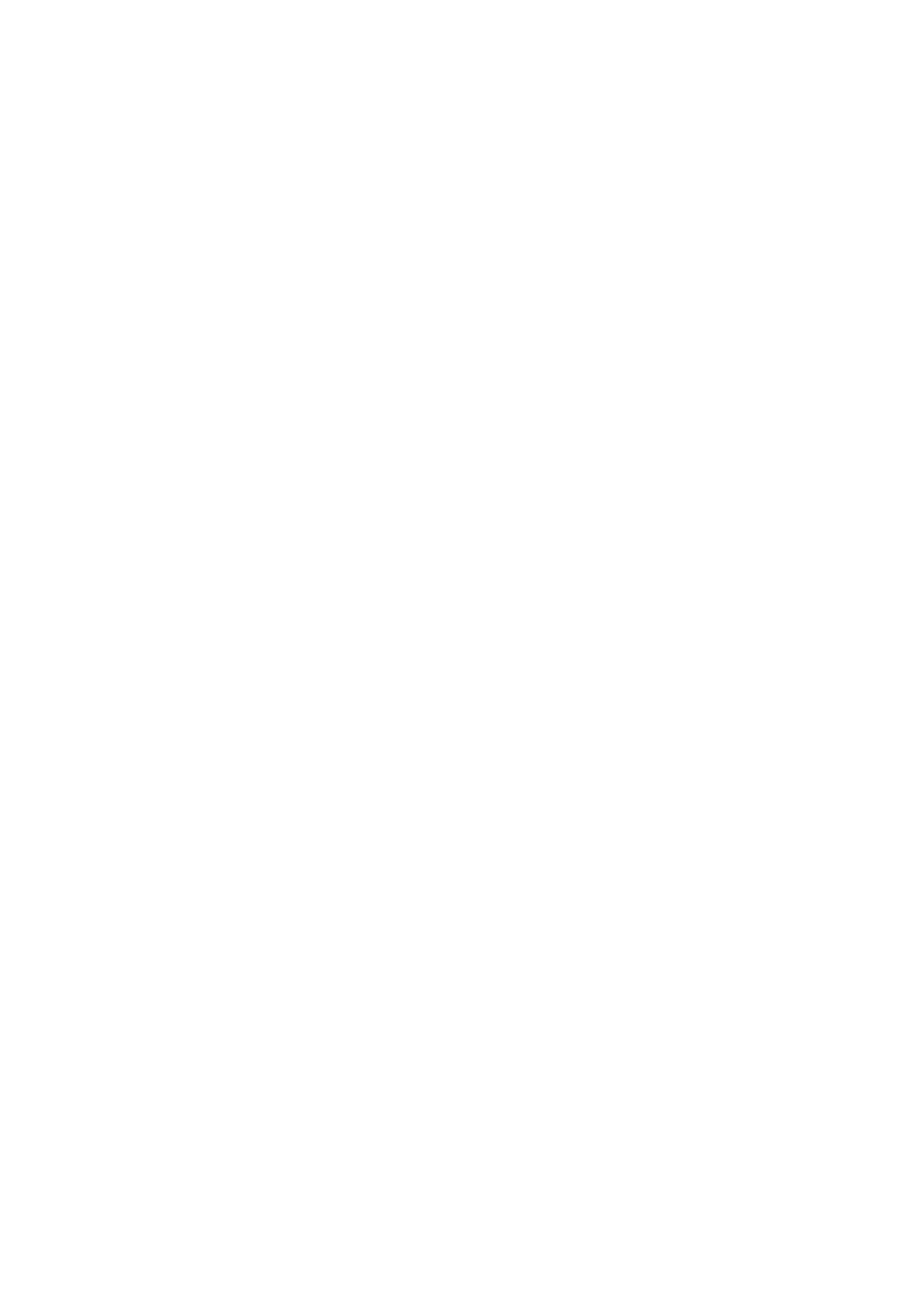#### SENATE BILL NO. 70–COMMITTEE ON HEALTH AND HUMAN SERVICES

#### (ON BEHALF OF THE NORTHERN REGIONAL BEHAVIORAL HEALTH POLICY BOARD)

PREFILED NOVEMBER 18, 2020  $\overline{\phantom{a}}$  , where  $\overline{\phantom{a}}$ 

Referred to Committee on Health and Human Services

SUMMARY—Revises provisions governing mental health. (BDR 39-418)

FISCAL NOTE: Effect on Local Government: May have Fiscal Impact. Effect on the State: Yes.

~ EXPLANATION – Matter in *bolded italics* is new; matter between brackets **[**omitted material**]** is material to be omitted.

AN ACT relating to mental health; revising provisions governing the use of chemical restraints on persons with disabilities; establishing procedures for placing a person on and releasing a person from a mental health crisis hold; revising provisions governing the emergency admission of a person to a mental health facility or hospital; revising provisions governing involuntary court-ordered admission to a mental health facility and  $\frac{1}{2}$  **[involuntary]** assisted outpatient treatment; and providing other matters properly relating thereto.

#### **Legislative Counsel's Digest:**

Existing law defines the term "chemical restraint" to mean the administration of drugs for<br>the specific and exclusive purpose of controlling an acute or episodic aggressive behavior<br>when alternative intervention techniques 2 the specific and exclusive purpose of controlling an acute or episodic aggressive behavior when alternative intervention techniques have failed to limit or control the behavior. (NRS 4 388.476, 394.355, 433.5456, 449A.206) Existing law prescribes the conditions under which a 5 medical facility, facility for the dependent, psychiatric hospital or psychiatric unit of a hospital or public or private school may use a chemical restraint on a person with a disability and prohibits the use of a chemical restraint on such a person under certain circumstances. (NRS 8 388.473, 388.497, 394.354, 394.366, 433.5486, 433.549, 433.5503, 449A.236, 449A.245, 9 449A.248) **Sections 2, 65, 66 and 68** of this bill redefine the term "chemical restraint" for  $10$  those purposes.<br> $11$  **Existing I** 

 **Existing law uses the term "consumer" to describe persons who receive various mental health services. (Chapter 433A of NRS) Section 3.5 of this bill specifically defines that term to mean any person who voluntarily or involuntarily seeks and may benefit**<br>
14 **from certain mental health services.**<br>
15 Existing law authorizes an officer authorized to make arrests in this State, certain **from certain mental health services.**

15 Existing law authorizes an officer authorized to make arrests in this State, certain 16 providers of health care, or the spouse, parent, adult child or legal guardian of a person alleged<br>17 to be a person in a mental health crisis to apply for the emergency admission of a person 17 to be a person in a mental health crisis to apply for the emergency admission of a person 18 alleged to be a person in a mental health crisis to a mental health facility or hospital. (NRS 18 alleged to be a person in a mental health crisis to a mental health facility or hospital. (NRS 19 433A.160) Existing law requires the release of a person admitted under an emergency<br>20 admission within 72 hours after the submission of the application for emergency admission admission within  $72$  hours after the submission of the application for emergency admission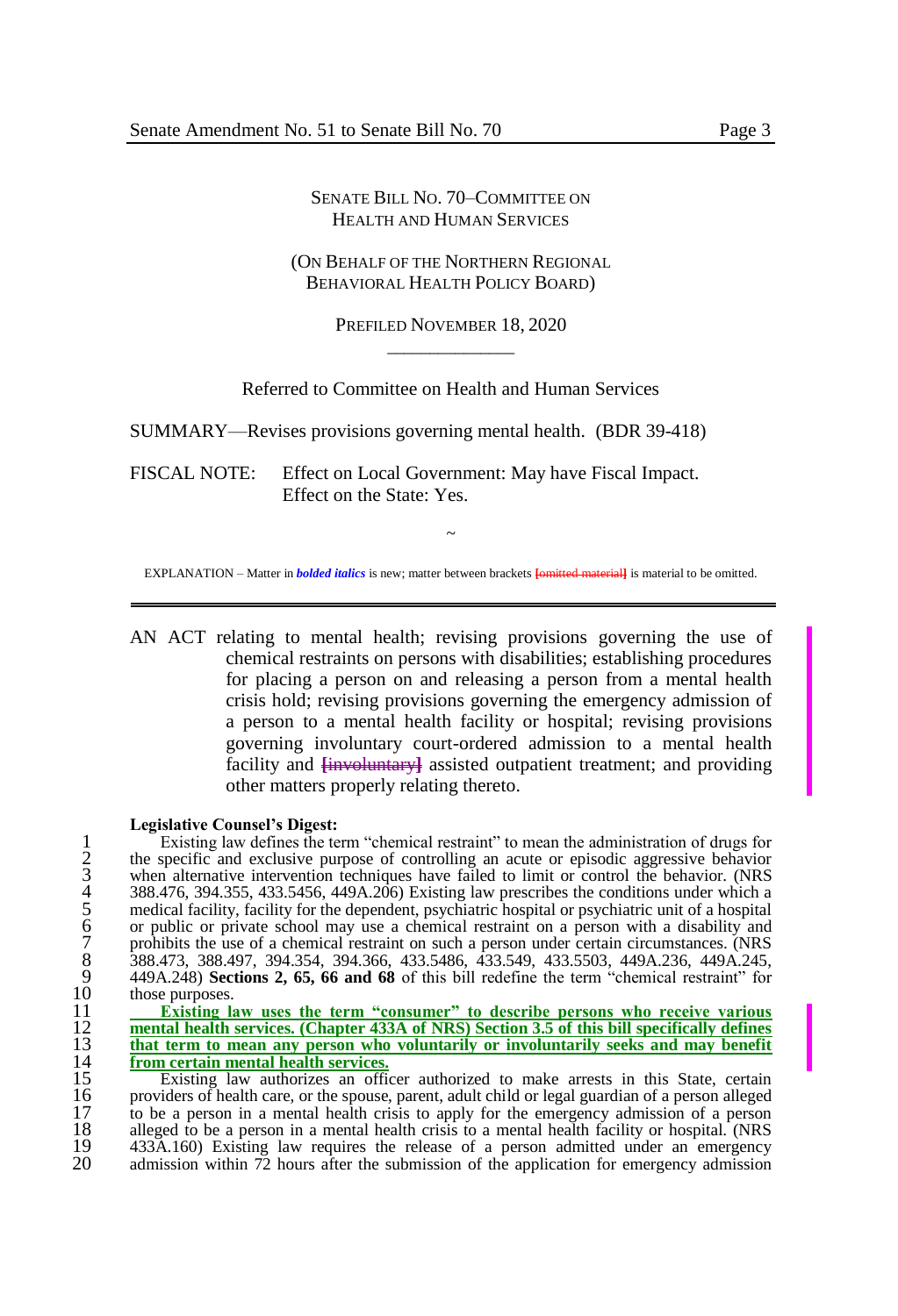22 the admission is changed to a voluntary admission. (NRS 433A.145, 433A.150, 433A.200)

21 unless: (1) a petition is filed for the involuntary court-ordered admission of the person; or (2)<br>
22 the admission is changed to a voluntary admission. (NRS 433A.145, 433A.150, 433A.200)<br>
23 **Section 6** of this bill d **Section 6** of this bill defines the term "mental health crisis hold" to mean the detention of 24 a person alleged to be a person in a mental health crisis **[**at a public or private mental health ility or hospital] for *transport to, and* assessment, evaluation, intervention and treatment 26 **[**.**] at, a public or private mental health facility or hospital. Section 4** of this bill defines the 27 term "emergency admission" to mean the involuntary admission of a person who has been 28 placed on a mental health crisis hold to a public or private mental health facility or a hospital. **Sections 9, 10 and 28-35** of this bill prescribe separate processes for the detention of a person 30 on a mental health crisis hold and **the** emergency admission **[**.**] of such a person.** Specifically, section 30 of this bill authorizes an officer authorized to make arrests in this State or certain 32 providers of health care to place a person alleged to be a person who is in a mental health crisis hold. **Section 9** of this bill authorizes such an officer or provider of health care, certain family members  $\overline{\phantom{a}}$ 33 crisis on a mental health crisis hold. **Section 9** of this bill authorizes such an officer or 34 provider of health care, certain family members **, a person who is providing case 35 management, support and supervision to a person who has been conditionally released**<br>36 **from a mental health facility** or any other person with a legitimate interest in a person<br>37 alleged to be a person in a mental **from a mental health facility** or any other person with a legitimate interest in a person  $\frac{37}{38}$  alleged to be a person in a mental health crisis to petition for a court order to place a person alleged to be a person with a mental illness on a mental health crisis hold. **Section 29** of this 38 alleged to be a person with a mental illness on a mental health crisis hold. **Section 29** of this  $39$  bill prescribes the conditions under which a person may be detained if the person is placed on a mental health crisis hold. **Section 35** of this bill prescribes the requirements for releasing a 40 a mental health crisis hold. **Section 35** of this bill prescribes the requirements for releasing a 41 person from a mental health crisis hold. **Sections 10, 28, 31 and 32** of this bill prescribe the procedure for admitting a person to a mental health facility or hospital under an emergency admission. **Sections 10, 28 an** procedure for admitting a person to a mental health facility or hospital under an emergency <sup>1</sup> admission. **Sections 10, 28 and 29** require the release of a person placed on a mental health crisis hold within 72 hours after the initiation of the hold, regardless of whether the person is 44 crisis hold within 72 hours after the initiation of the hold, regardless of whether the person is<br>45 admitted under an emergency admission, unless: (1) a petition is filed for the involuntary<br>46 court-ordered admission admitted under an emergency admission, unless: (1) a petition is filed for the involuntary 46 court-ordered admission of the person; or (2) the admission is changed to a voluntary<br>47 admission **Sections 1, 23, 37, 40, 55, 64, 67 and 70-72** of this bill make conforming changes. 47 admission. **Sections 1, 23, 37, 40, 55, 64, 67 and 70-72** of this bill make conforming changes.<br>48 Existing law establishes a procedure for the involuntary court-ordered admission of a

48 Existing law establishes a procedure for the involuntary court-ordered admission of a 49 person to a mental health facility or a program of community-based or outpatient services.<br>50 (NRS 433A.200-433A.330) **Section 24** of this bill replaces the term "program of community-50 (NRS 433A.200-433A.330) **Section 24** of this bill replaces the term "program of community-51 based or outpatient services" with the term "assisted outpatient treatment," which is defined to mean outpatient services provided **pursuant to a court order** to a person with a mental illness for the purpose of treati 52 mean outpatient services provided **pursuant to a court order** to a person with a mental 53 illness for the purpose of treating the mental illness, assisting the person to live and function in the community or prevent a relapse or deterioration. **Sections 11-21** of this bill prescribe a 54 in the community or prevent a relapse or deterioration. **Sections 11-21** of this bill prescribe a separate process for the issuance of a court order requiring a person to receive  $\frac{1}{2}$  the separate process for the i 55 separate process for **the issuance of a court order** requiring a person to receive **[**involuntary**]** 56 assisted outpatient treatment. Specifically, **section 11** of this bill authorizes: (1) the 57 Administrator of the Division of Public and Behavioral Health of the Department of Health 58 and Human Services, certain providers of health care and certain persons who have an interest<br>59 in a person to petition the district court to commence a proceeding for <del>lingularity</del> 59 in a person to petition the district court to commence a proceeding for **[**involuntary**] the**  60 **issuance of a court order requiring** assisted outpatient treatment of the person; and  $(2)$  a criminal defendant or the district attorney to make a motion to the district court to commence 61 criminal defendant or the district attorney to make a motion to the district court to commence a proceeding for  $\frac{1}{2}$  fine issuance of a court order requiring assisted outpatient 62 a proceeding for **[**involuntary**] the issuance of a court order requiring** assisted outpatient 63 treatment of the defendant or the district court to commence such a proceeding on its own motion. **Section 11** prescribes the criteria for determining whether a person may be ordered to 64 motion. **Section 11** prescribes the criteria for determining whether a person may be ordered to 65 receive **[**involuntary**]** assisted outpatient treatment. **Section 13** of this bill requires certain 66 persons who have evaluated a person who is the subject of a petition or motion for  $67$  Hinvoluntary assisted outpatient treatment to submit to the court a recommended treatment 67 *involuntary* assisted outpatient treatment to submit to the court a recommended treatment 68 plan for the person. **Section 14** of this bill requires a person who is the subject of a petition or **68** plan for the person. **Section 14** of this bill requires a person who is the subject of a petition or motion for  $\frac{1}{2}$  motion for  $\frac{1}{2}$  assisted outpatient treatment to be represented by counsel at all 69 motion for  $\frac{1}{2}$  motion for  $\frac{1}{2}$  assisted outpatient treatment to be represented by counsel at all stages of the proceedings. **Section 18** of this bill authorizes a court to order  $\frac{1}{2}$  **person to receive** 70 stages of the proceedings. **Section 18** of this bill authorizes a court to order **[**involuntary**] a**  71 **person to receive** assisted outpatient treatment if  $\frac{1}{\sqrt{2}}$  **:** (1) at the conclusion of the proceedings, there is clear and convincing evidence that the person to be treated meets the applicable There is clear and convincing evidence that the person to be treated meets the applicable<br>
There is clear and convincing evidence that the person to be treated meets the applicable<br>
authorizes a court to order involuntary criteria for the initiation or renewal of such treatment **[**. Section 43 of this bill additionally expressed outportion treatment if at the conclusion rt to order involuntary assisted outpatient treatm<br>involuntary court ordered admission to a ment admission to a mental health facility,<br>meets those criteria. If a person whe 76 determines that the subject of the hearing meets those criteria. If a person who has been 77 ordered to receive involuntary assisted outpatient treatment fails to comply with the order, 78 section 20 of this bill authorizes certain persons to submit a petition for a court to order that 79 the person be taken into custody to determine whether he or she is a person in a mental health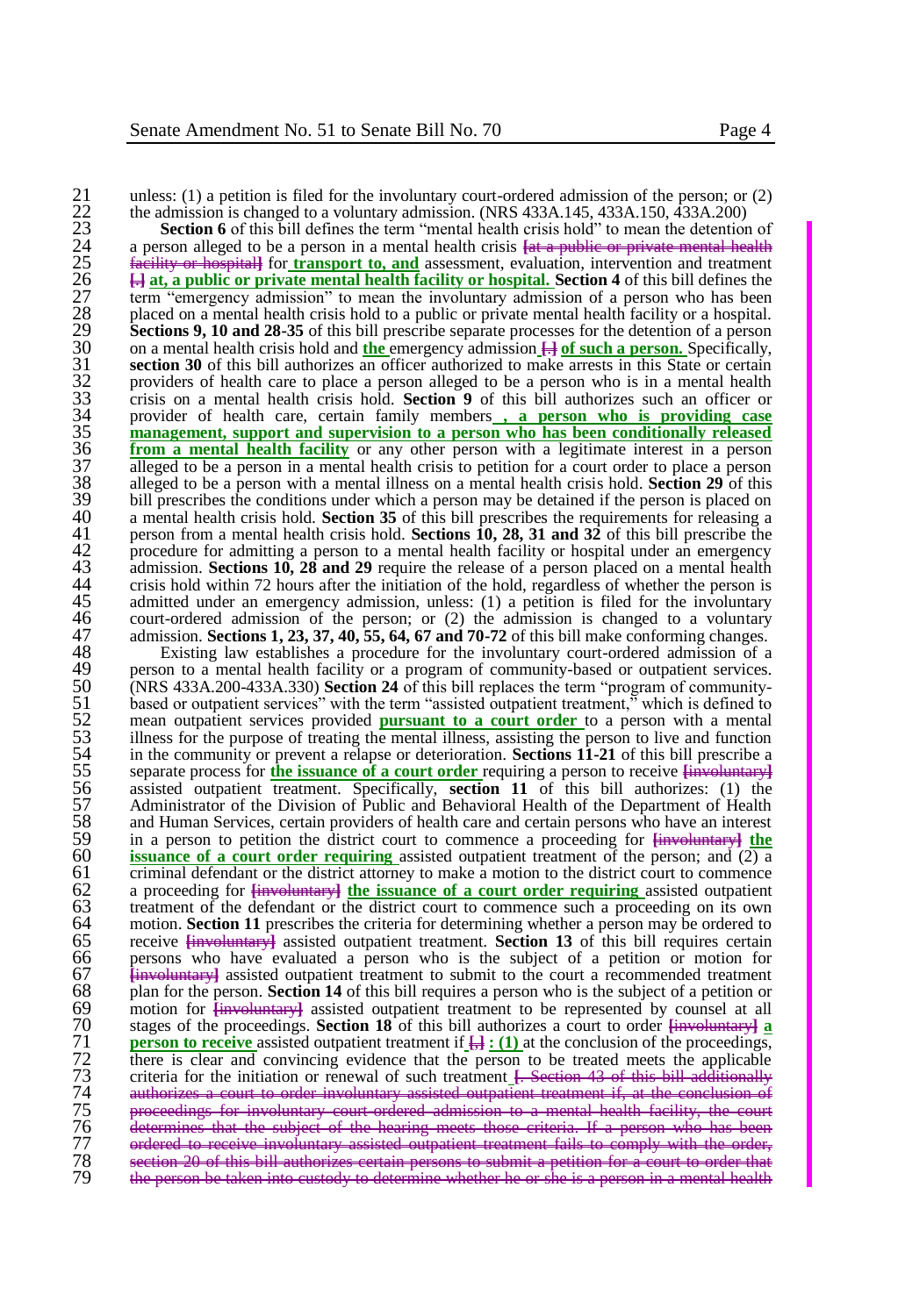crisis.**] ; and (2) a person professionally qualified in the field of psychiatric mental health is able to treat the person in the county where the person to receive the treatment <sup>82</sup> <b>is able to treat the person in the county where the person to receive the treatment <sup>82</sup> resides. Section 21** of this bill prescribes a procedure for renewing an order for  $\frac{1}{283}$  assisted outpatient treatment. Section 23.5 of this bill revises the definition of "person assisted outpatient treatment. **Section 23.5 of this bill revises the definition of "person**  <u>professionally qualified in the field of psychiatric mental health" for purposes relating to</u><br>85 **eligibility to provide assisted outpatient treatment and certain other purposes. Sections eligibility to provide assisted outpatient treatment and certain other purposes. Sections 1, 27, [**36,**] 38, [**41-46, 48-54, 56-63,**] 41, 44, 45, 49, 51-54, 57-63, 69 and 72-75** of this bill 87 make conforming changes.<br>88 <del>Section 25 of this bill</del> **[**Section 25 of this bill provides that a person who is at risk of suffering severe abnormal<br>89 **meatal, emotional or physical harm that significantly impairs judgment, reason, behavior or**<br>00 the conceitute set in the mental, emotional or physical harm that significantly impairs judgment, reason, behavior or 90 the capacity to recognize reality presents a substantial likelihood of serious harm to himself or **herself or others for the purpose of determining whether to: (1) place the person on a mental<br>92** health crisis hold: (2) order the involuntary admission of the person to a mental health facility: 92 health crisis hold; (2) order the involuntary admission of the person to a mental health facility;<br>93 or (3) order the person to receive involuntary assisted outpatient treatment. **Section 26** of this 93 or (3) order the person to receive involuntary assisted outpatient of the person to the section 26 **b**  $\frac{1}{2}$  **Section** 26 *of the Stromev General to approximate* 94 bill requires the Division and the Attorney General to approve all forms for the detainment,<br>95 evaluation, treatment and conditional release of any person under chapter 433A of NRS and 95 evaluation, treatment and conditional release of any person under chapter 433A of NRS and 96 furnish the forms to the clerks of district courts in each county. **Section 36** of this bill revises furnish the forms to the clerks of district courts in each county. **Section 36** of this bill revises requirements governing a petition for involuntary court-ordered admission. **Section 39 of this bill requires a person who submits such a petition to notify the court if the subject of the**  99 **petition is currently admitted to a mental health facility or hospital and is transferred to** 

100 **another mental health facility or hospital.**<br>
101 **Existing law**: (1) requires the transfer

**Existing law: (1) requires the transfer of proceedings for the involuntary admission**  $102$  **of a person if professionals who are qualified to examine the person are not available in of a person if professionals who are qualified to examine the person are not available in the county where the petition is filed; and (2) provides that the expense of proceedings for involuntary admission are to be paid by the county where the petition is filed or, if the subject of the petition does not reside in that county, the county of the State where he <br>106 <b>or** she last resided. (NRS 433A.260) Section 41.5 of this bill imposes specific **or she last resided. (NRS 433A.260) Section 41.5 of this bill imposes specific requirements for the transfer of proceedings from a county where qualified professionals are not available to conduct the examination to a county where qualified professionals are available. Section 41.5 also revises requirements governing the payment of the cost of proceedings for involuntary admission to require such cost to be** 111 **paid by the county in which the subject of the petition resides. Section 42 of this bill paid by the county in which the subject of the petition resides. Section 42 of this bill removes a requirement that the same counsel must continue to represent a person who is removes a requirement that the same counsel must continue to represent a person who is involuntarily admitted to a program of community-based or outpatient services until the person is unconditionally released. Section 43 of this bill provides that, once a person is involuntarily admitted to a mental health facility: (1) the admitting court is prohibited from transferring the case; and (2) the mental health facility is required to notify the court if the person is transferred. Section 50 of this bill prohibits the transfer of a consumer who has been admitted to a mental health facility or required to receive assisted outpatient treatment to another facility or provider of treatment, as applicable, unless arrangements relating to the costs of treatment are made between the facility or provider and the consumer or the person who requested the admission or treatment. provider and the consumer or the person who requested the admission or treatment.**<br>122 **Section 47** of this bill: (1) requires  $\frac{1}{2}$  the notification of the court  $\frac{1}{2}$ 

**Section 47** of this bill: (1) requires  $\frac{1}{2}$  **herearch interpretation of the court flearing before** 123 when a person who has been involuntarily admitted to a mental health facility is condition 124 released;  $\frac{1}{2}$ when a person who has been involuntarily admitted to a mental health facility is conditionally 124 released;  $\frac{1}{2}$  revises the criteria for determining whether such a person may be conditionally released  $\frac{1}{2}$ : and (3) authorizes the court to periodically review the terms of 125 conditionally released  $\frac{1}{2}$ ; and (3) authorizes the court to periodically review the terms of the conditional release. Sections  $\frac{22}{2}$  39 and 47 of this bill revise the procedure for admitting a person who has 126 **the conditional release. Sections [**22,**] 39 and 47** of this bill revise the procedure for 127 admitting a person who has been conditionally released to a mental health facility or hospital 128 when conditional release is no longer appropriate. **Section 48** of this bill: (1) abolishes a 128 when conditional release is no longer appropriate. **Section 48** of this bill: (1) abolishes a<br>129 requirement that an evaluation team evaluate a person who is involuntarily admitted by court 129 requirement that an evaluation team evaluate a person who is involuntarily admitted by court 130 order to a mental health facility or required to receive  $\frac{1}{2}$  assisted outpatient 130 order to a mental health facility or required to receive  $\frac{1}{2}$  assisted outpatient 131 treatment before the person may be unconditionally released before the expiration of the 131 treatment before the person may be unconditionally released before the expiration of the order; and (2) makes certain other minor revisions concerning unconditional release. **Sections** 132 order; and (2) makes certain other minor revisions concerning unconditional release. **Sections**  133 **47 and 48 impose specific requirements concerning notification of the guardian of a**  134 **person who is conditionally released from a mental health facility or unconditionally**  135 **released from a mental health facility or assisted outpatient treatment.**

136 **Existing law requires a court to seal all records related to the admission and**  137 **treatment of any person admitted to a mental health facility or a program of**  community-based or outpatient services. (NRS 433A.715) Section 56 of this bill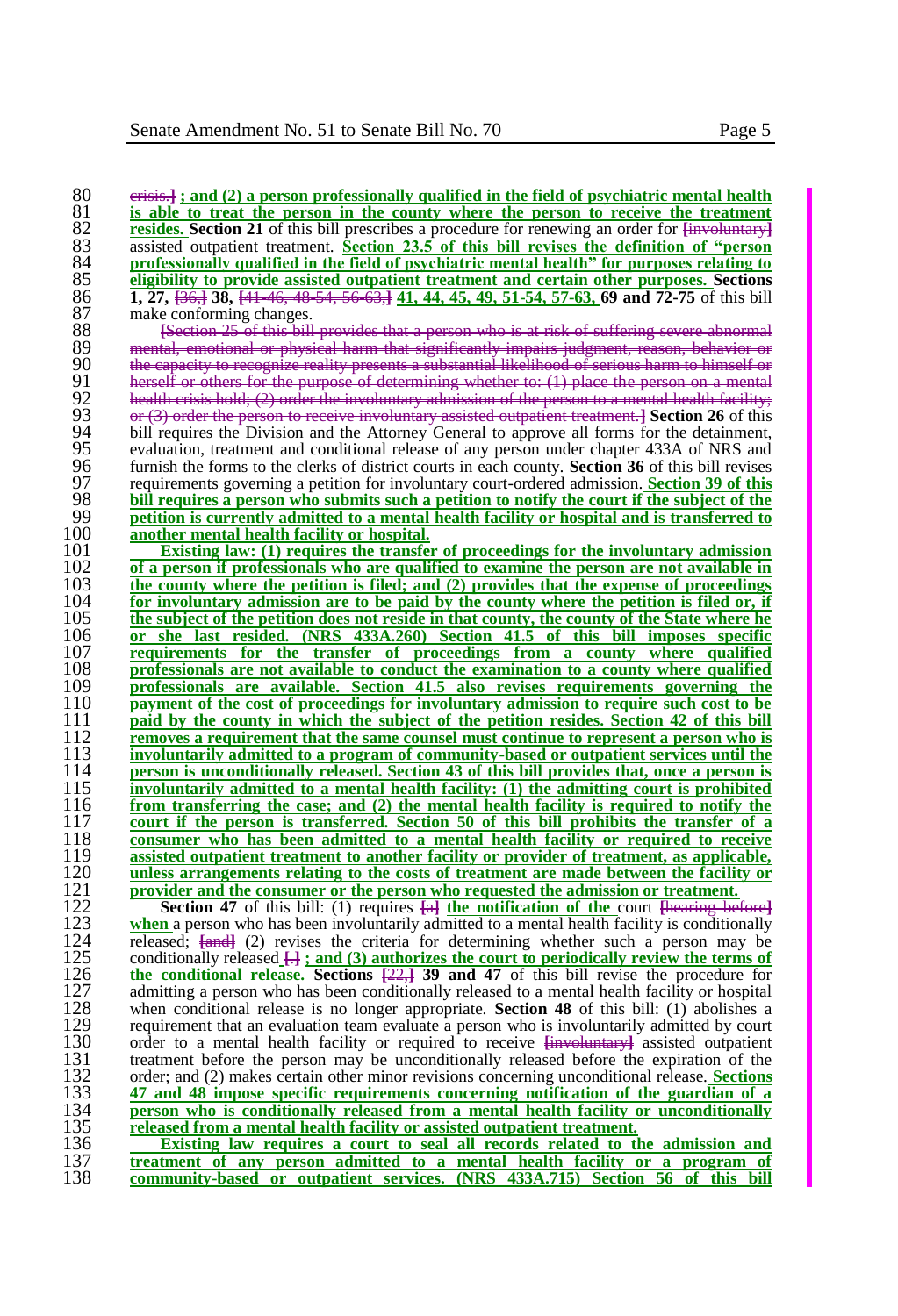### 139 **additionally requires a court to seal records governing any other proceedings conducted**  under chapter 433A of NRS.

## THE PEOPLE OF THE STATE OF NEVADA, REPRESENTED IN SENATE AND ASSEMBLY, DO ENACT AS FOLLOWS:

**1 Section 1.** NRS 433.4295 is hereby amended to read as follows:<br>2 **433.4295** 1. Each policy board shall:

2 433.4295 1. Each policy board shall:<br>3 (a) Advise the Department. Division and

3 (a) Advise the Department, Division and Commission regarding:

4 (1) The behavioral health needs of adults and children in the behavioral  $5$  health region;<br>6 (2) A

6 (2) Any progress, problems or proposed plans relating to the provision of 7 behavioral health services and methods to improve the provision of behavioral 8 health services in the behavioral health region;<br>9 (3) Identified gaps in the behavioral h

9 (3) Identified gaps in the behavioral health services which are available in 10 the behavioral health region and any recommendations or service enhancements to  $11$  address those gaps;<br> $(4)$  Any fee

12 (4) Any federal, state or local law or regulation that relates to behavioral 13 health which it determines is redundant, conflicts with other laws or is obsolete and<br>14 any recommendation to address any such redundant, conflicting or obsolete law or 14 any recommendation to address any such redundant, conflicting or obsolete law or regulation: and 15 regulation; and<br>16 (5) Prior

16 (5) Priorities for allocating money to support and develop behavioral health 17 services in the behavioral health region.<br>18 (b) Promote improvements in the d

18 (b) Promote improvements in the delivery of behavioral health services in the 19 behavioral health region.<br>20 (c) Coordinate and

20 (c) Coordinate and exchange information with the other policy boards to 21 provide unified and coordinated recommendations to the Department. Division and 21 provide unified and coordinated recommendations to the Department, Division and 22 Commission regarding behavioral health services in the behavioral health region. 22 Commission regarding behavioral health services in the behavioral health region.<br>23 (d) Review the collection and reporting standards of behavioral health data

23 (d) Review the collection and reporting standards of behavioral health data to determine standards for such data collection and reporting processes. 24 determine standards for such data collection and reporting processes.<br>25 (e) To the extent feasible, establish an organized, sustainable

25 (e) To the extent feasible, establish an organized, sustainable and accurate 26 electronic repository of data and information concerning behavioral health and 27 behavioral health services in the behavioral health region that is accessible to 27 behavioral health services in the behavioral health region that is accessible to 28 members of the public on an Internet website maintained by the policy board. A 28 members of the public on an Internet website maintained by the policy board. A policy board may collaborate with an existing community-based organization to 29 policy board may collaborate with an existing community-based organization to establish the repository. 30 establish the repository.<br>31 (f) To the extent fear-

 (f) To the extent feasible, track and compile data concerning *persons placed on a mental health crisis hold pursuant to NRS 433A.160*, persons admitted to mental<br>33 health facilities and hospitals *under an emergency admission* pursuant to <del>INRS</del> 33 health facilities and hospitals *under an emergency admission* pursuant to <del>[NRS</del> 34 433A, 145 to 433A, 197, inclusive, and *orlean if of this act, persons admitted*  433A.145 to 433A.197, inclusive, and *or] section 10 of this act, persons admitted*  to mental health facilities **[**and programs of community-based or outpatient services**]** *under an involuntary court-ordered admission* pursuant to NRS 433A.200 to 433A.330, inclusive, *and persons ordered to receive [involuntary] assisted outpatient treatment pursuant to sections 11 to 21, inclusive, of this act* in the behavioral health region, including, without limitation:<br> $40$  (1) The outcomes of treatment provided to such per

40 (1) The outcomes of treatment provided to such persons; and

41 (2) Measures taken upon and after the release of such persons to address<br>42 behavioral health issues and prevent future *mental health crisis holds and* 42 behavioral health issues and prevent future *mental health crisis holds and*  admissions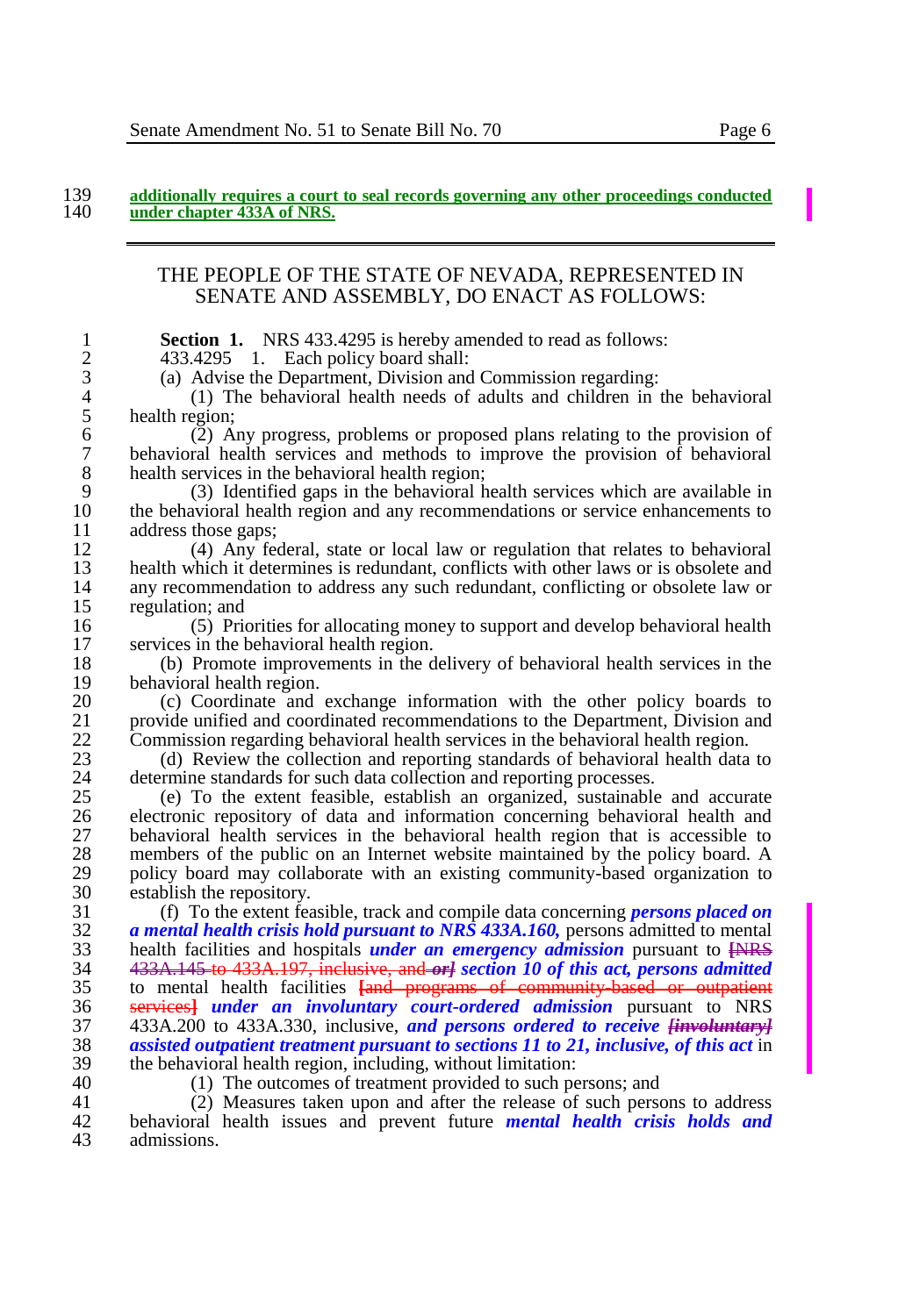1 (g) Identify and coordinate with other entities in the behavioral health region<br>2 and this State that address issues relating to behavioral health to increase awareness 2 and this State that address issues relating to behavioral health to increase awareness of such issues and avoid duplication of efforts. 3 of such issues and avoid duplication of efforts.<br>4 (h) In coordination with existing entities

4 (h) In coordination with existing entities in this State that address issues<br>5 relating to behavioral health services, submit an annual report to the Commission 5 relating to behavioral health services, submit an annual report to the Commission 6 which includes, without limitation:<br>  $\frac{7}{2}$  (1) The specific behavioral

7 (1) The specific behavioral health needs of the behavioral health region;<br>8 (2) A description of the methods used by the policy board to collect a 8 (2) A description of the methods used by the policy board to collect and 9 analyze data concerning the behavioral health needs and problems of the behavioral health region and gaps in behavioral health services which are available in the 10 health region and gaps in behavioral health services which are available in the health region including without limitation a list of all sources of such 11 behavioral health region, including, without limitation, a list of all sources of such data used by the policy board: 12 data used by the policy board;<br>13 (3) A description of the

13 (3) A description of the manner in which the policy board has carried out the requirements of paragraphs (c) and (g) of subsection 1 and the results of those 14 the requirements of paragraphs (c) and (g) of subsection 1 and the results of those activities: and 15 activities; and<br>16 (4) Th

16 (4) The data compiled pursuant to paragraph (f) and any conclusions that the policy board has derived from such data the policy board has derived from such data.

18 2. A report described in paragraph (h) of subsection 1 may be submitted more<br>19 often than annually if the policy board determines that a specific behavioral health 19 often than annually if the policy board determines that a specific behavioral health issue requires an additional report to the Commission. 20 issue requires an additional report to the Commission.<br>21 **Sec. 2.** NRS 433.5456 is hereby amended to rea

21 **Sec. 2.** NRS 433.5456 is hereby amended to read as follows:<br>22 433.5456 "Chemical restraint" means the administration of d

22 433.5456 "Chemical restraint" means the administration of drugs *to a person*  23 for the specific and exclusive purpose of controlling an acute or episodic 24 **Following 1** Following that *ulaces the person or others at a risk of harm* when *less* 24 **[**aggressive**]** behavior *that places the person or others at a risk of harm* when *less*  25 *restrictive* alternative intervention techniques have failed to limit or control the behavior. The term does not include the administration of drugs **fon a regular basis-**26 behavior. The term does not include the administration of drugs <del>[on a regular basis,</del> 27 as<sup>1</sup> prescribed by a physician. **He treat the symptoms of** *physician assistant or* 27 as<sup>1</sup> prescribed by a physician, <del>[to treat the symptoms of</del>] *physician assistant or*  $28$  *advanced practice registered nurse as standard treatment for the mental*  $\Box$  *or* 28 *advanced practice registered nurse as standard treatment for the mental*  $\frac{1}{12}$  *or physical Lemotional or behavioral disorders and for assisting a person in gaining* 29 physical <del>[, emotional or behavioral disorders and for assisting a person in gaining</del> 30 self-control over his or her impulses *a condition of the nerson*. 30 self-control over his or her impulses.**]** *condition of the person.*

**Sec. 3.** Chapter 433A of NRS is hereby amended by adding thereto the provisions set forth as sections  $\frac{1}{4}$ ,  $\frac{1}{3}$ ,  $\frac{1}{5}$  to 22, inclusive, of this act. 32 provisions set forth as sections **[**4**] 3.5** to 22, inclusive, of this act.

33 *Sec. 3.5. "Consumer" means any person who, whether voluntarily or*  34 *involuntarily, seeks and can benefit from care, treatment and training:*

35 *1. In a public or private mental health facility or other public or private*  36 *facility offering mental health services; or*

37 *2. From a person professionally qualified in the field of psychiatric mental*  38 *health who provides assisted outpatient treatment.*

 **Sec. 4.** *"Emergency admission" means the involuntary admission of a person who has been placed on a mental health crisis hold to a public or private mental health facility or hospital pursuant to [NRS 433A.145 or] section 10 of this act.*

43 **Sec. 5.** *"Involuntary court-ordered admission" means the admission of a*  44 *person in a mental health crisis to a public or private mental health facility*  45 *ordered by a court pursuant to NRS 433A.200 to 433A.330, inclusive.*

 **Sec. 6.** *"Mental health crisis hold" means the detention of a person alleged to be a person in a mental health crisis [at a public or private mental health facility or hospital] for transport, assessment, evaluation, intervention and treatment pursuant to NRS 433A.160.*

50 **Sec. 7.** *"Supporter" has the meaning ascribed to it in NRS 162C.090.*

51 **Sec. 8.** *"Voluntary admission" means the admission of a person to a public*  52 *or private mental health facility or a division facility pursuant to NRS 433A.140*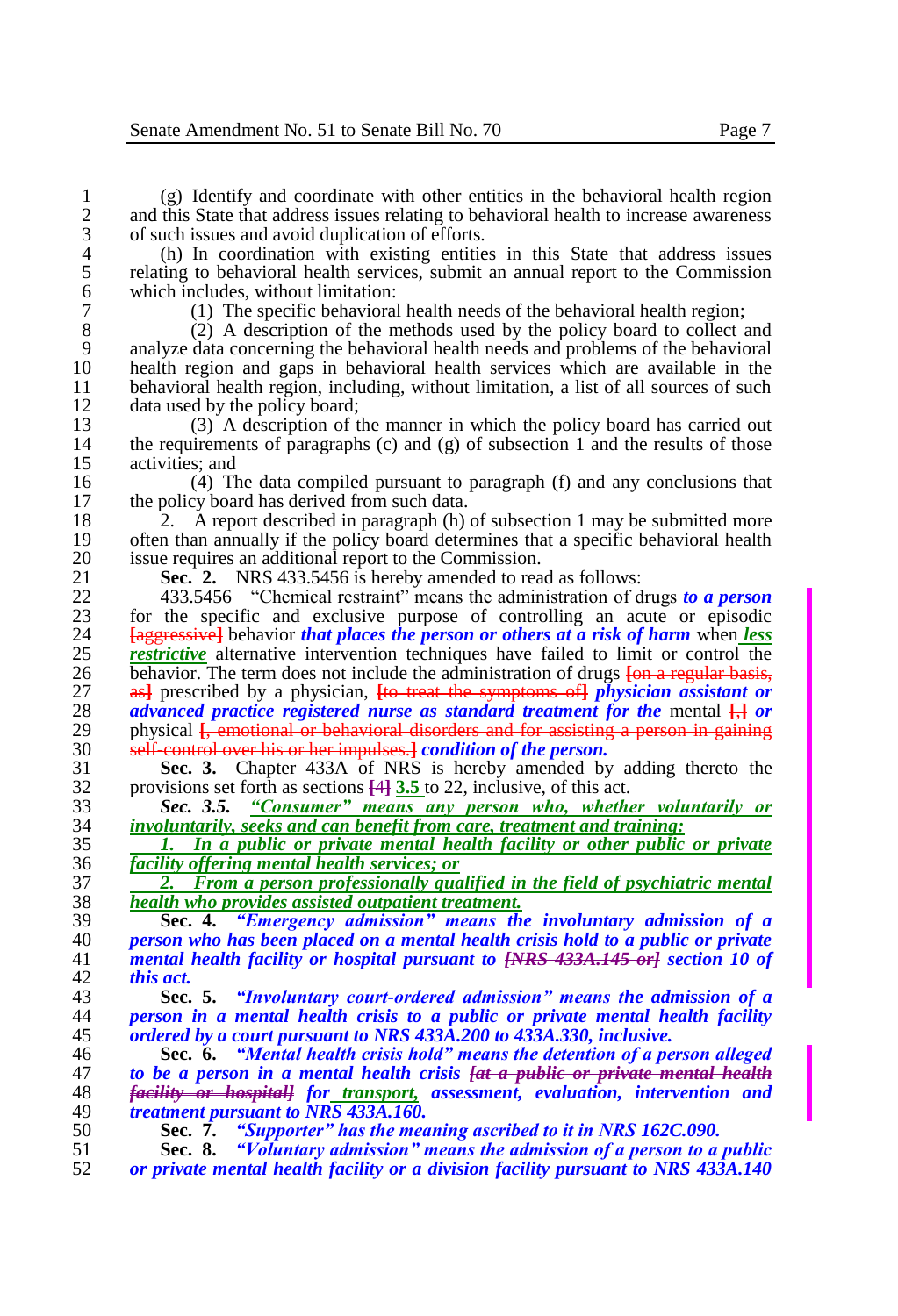*as a voluntary consumer for the purposes of observation, diagnosis, care and treatment.* **Sec. 9.** *1. A person listed in subsection 2 may petition a district court for an order requiring any peace officer [to take the actions described in subsection 1 of NRS 433A.160] to place a person alleged to be in a mental health crisis on a mental health crisis hold [.] pursuant to NRS 433A.160. 2. A petition pursuant to subsection 1 may be made by: (a) An officer authorized to make arrests in the State of Nevada; (b) A physician, physician assistant, psychologist, marriage and family therapist, clinical professional counselor, social worker or registered nurse; (c) The spouse, parent, adult child or legal guardian of a person alleged to be a person in a mental health crisis;*  $\overline{f\Theta f}$ **<br>13** *(d) A person who is providing case (d) A person who is providing case management, support and supervision to a person who has been conditionally released pursuant to NRS 433A.380, including, without limitation, a member of the staff of a community treatment program, social services agency, mobile crisis team or multi-disciplinary team that is providing case management, support and supervision to the person who is the subject of the petition; or (e) Any other person who has a legitimate interest in a person alleged to be a person in a mental health crisis. 3. A petition pursuant to subsection 1 that concerns a person who is receiving assisted outpatient treatment ordered pursuant to section 18 of this act must be accompanied by: (a) A copy of the order for assisted outpatient treatment, including, without*  $\frac{1}{25}$  *limitation, the list of services that the person has been ordered to receive: and limitation, the list of services that the person has been ordered to receive; and (b) A list of the provisions of the order with which the person has failed to comply, if any.* **4. The district court may issue an order to place a person alleged to be in a** <sup>29</sup> *nental health crisis on a mental health crisis hold only if it is satisfied that there mental health crisis on a mental health crisis hold only if it is satisfied that there is probable cause to believe that the person who is the subject of the petition is a person in a mental health crisis. If the district court issues such an order, the court shall ensure the delivery of the order to the sheriff of the county. The sheriff shall: (a) Provide the order to the public or private mental health facility or hospital to which the person placed on a mental health crisis hold is transported; or (b) Arrange for the person who transports the person placed on a mental health crisis hold to a public or private mental health facility or hospital to provide the order to the facility or hospital.* **Sec. 10.** *1. A public or private mental health facility or hospital may*  admit a person who has been placed on a mental health crisis hold under an *emergency admission if: (a) After conducting an examination pursuant to NRS 433A.165, a physician, physician assistant or advanced practice registered nurse determines that the person does not have a medical condition, other than a psychiatric condition, which requires immediate treatment; (b) A [licensed] psychologist, a physician, a physician assistant under the supervision of a psychiatrist, a clinical social worker who has the psychiatric training and experience prescribed by the Board of Examiners for Social Workers pursuant to NRS 641B.160 or an advanced practice registered nurse who has the psychiatric training and experience prescribed by the State Board of Nursing pursuant to NRS 632.120, who is employed by the public or private*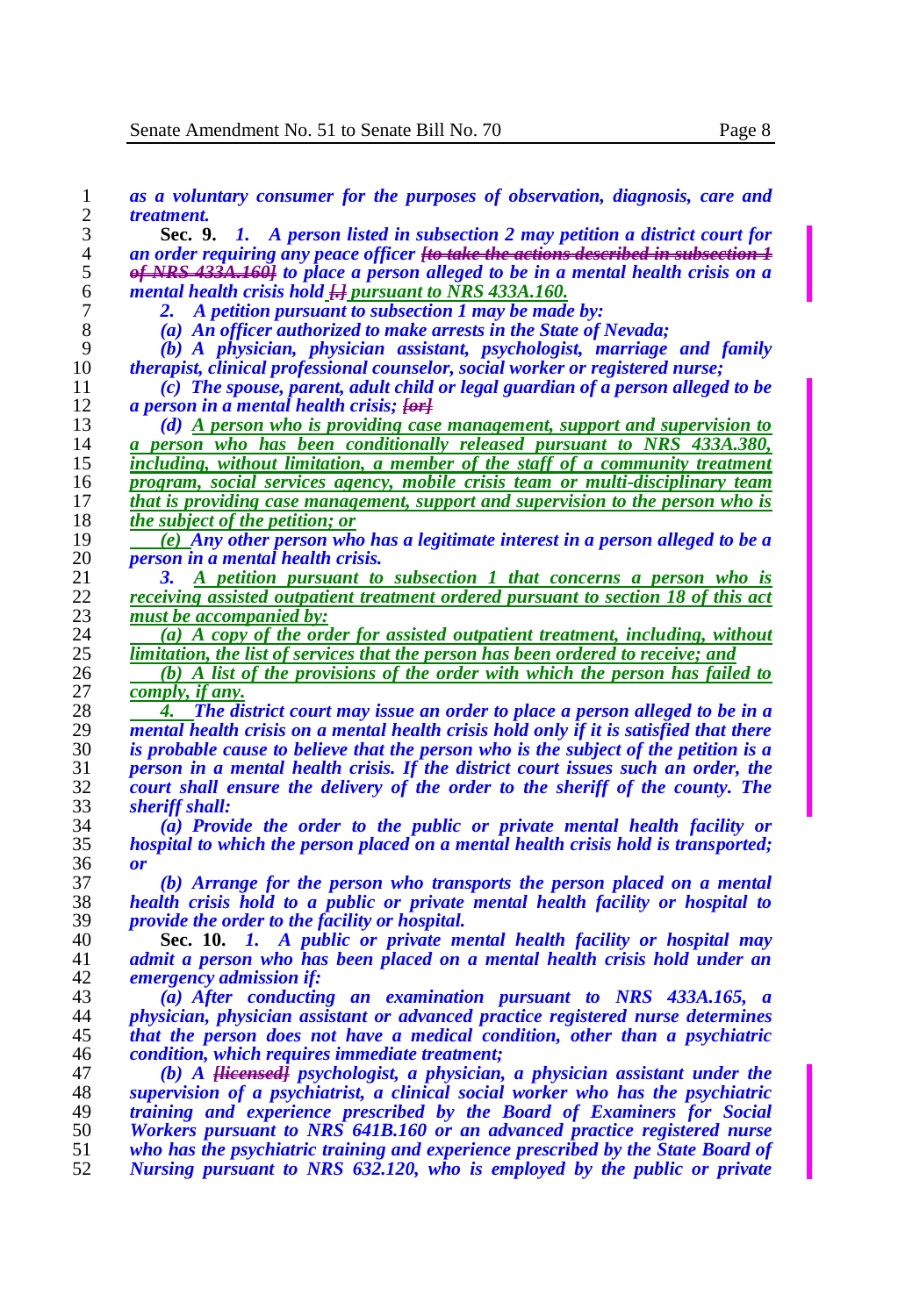*mental health facility or hospital completes a certificate pursuant to NRS 433A.170; (c) A psychiatrist or a psychologist or, if a psychiatrist or a psychologist is not available, a physician or an advanced practice registered nurse who has the training and experience prescribed by the State Board of Nursing pursuant to NRS 632.120, evaluates the person at the time of admission and determines that the person is a person in a mental health crisis; and (d) A psychiatrist approves the admission. 2. The provisions of subsections 2 and 3 of NRS 433A.150 continue to apply to a person who is admitted to a public or private mental health facility or*  hospital under an emergency admission pursuant to this section. **Sec. 11.** *1. A proceeding for an order requiring any person in the State of Nevada to receive [involuntary] assisted outpatient treatment may be commenced by the filing of a petition for such an order with the clerk of the district court of the county where the person who is to be treated is present. The petition may be filed by: (a) Any person who is at least 18 years of age and resides with the person to be treated; (b) The spouse, parent, adult sibling, adult child or legal guardian of the person to be treated; (c) A physician, physician assistant, psychologist, social worker or registered nurse who is providing care to the person to be treated; (d) The Administrator or his or her designee; or (e) The medical director of a division facility in which the person is receiving treatment or the designee of the medical director of such a division facility. 2. [A petition filed pursuant to subsection 1 must be accompanied by: (a) A sworn statement or a declaration that complies with the provisions of NRS 53.045 by a physician, a licensed psychologist, a physician assistant under the supervision of a psychiatrist, a clinical social worker who has the psychiatric training and experience prescribed by the Board of Examiners for Social Workers pursuant to NRS 641B.160 or an advanced practice registered nurse who has the psychiatric training and experience prescribed by the State Board of Nursing pursuant to NRS 632.120, stating that he or she: (1) Assessed the person who is the subject of the petition not earlier than 10 days before the filing of the petition; (2) Recommends that the person be ordered to receive involuntary assisted outpatient treatment; and (3) Is willing and able to testify at a hearing on the petition; and (b) A sworn statement or a declaration that complies with the provisions* 40 *MRS 53.045 from a professional responsible for providing or coordinate NRS 53.045 from a professional responsible for providing or coordinating* involuntary assisted outpatient treatment stating that he or she is willing *provide or coordinate involuntary assisted outpatient treatment for the person. 3.] A proceeding to require a person who is the defendant in a criminal proceeding in the district court to receive [involuntary] assisted outpatient treatment may be commenced by the district court, on its own motion, or by*  motion of the defendant or the district attorney if: *(a) The defendant has been examined in accordance with NRS 178.415; (b) The defendant is not eligible for commitment to the custody of the Administrator pursuant to NRS 178.461; and (c) The Division makes a clinical determination that [involuntary] assisted outpatient treatment is appropriate. [4.] 3. A petition filed pursuant to subsection 1 or a motion made pursuant to subsection [3] 2 must allege the following concerning the person to be treated:*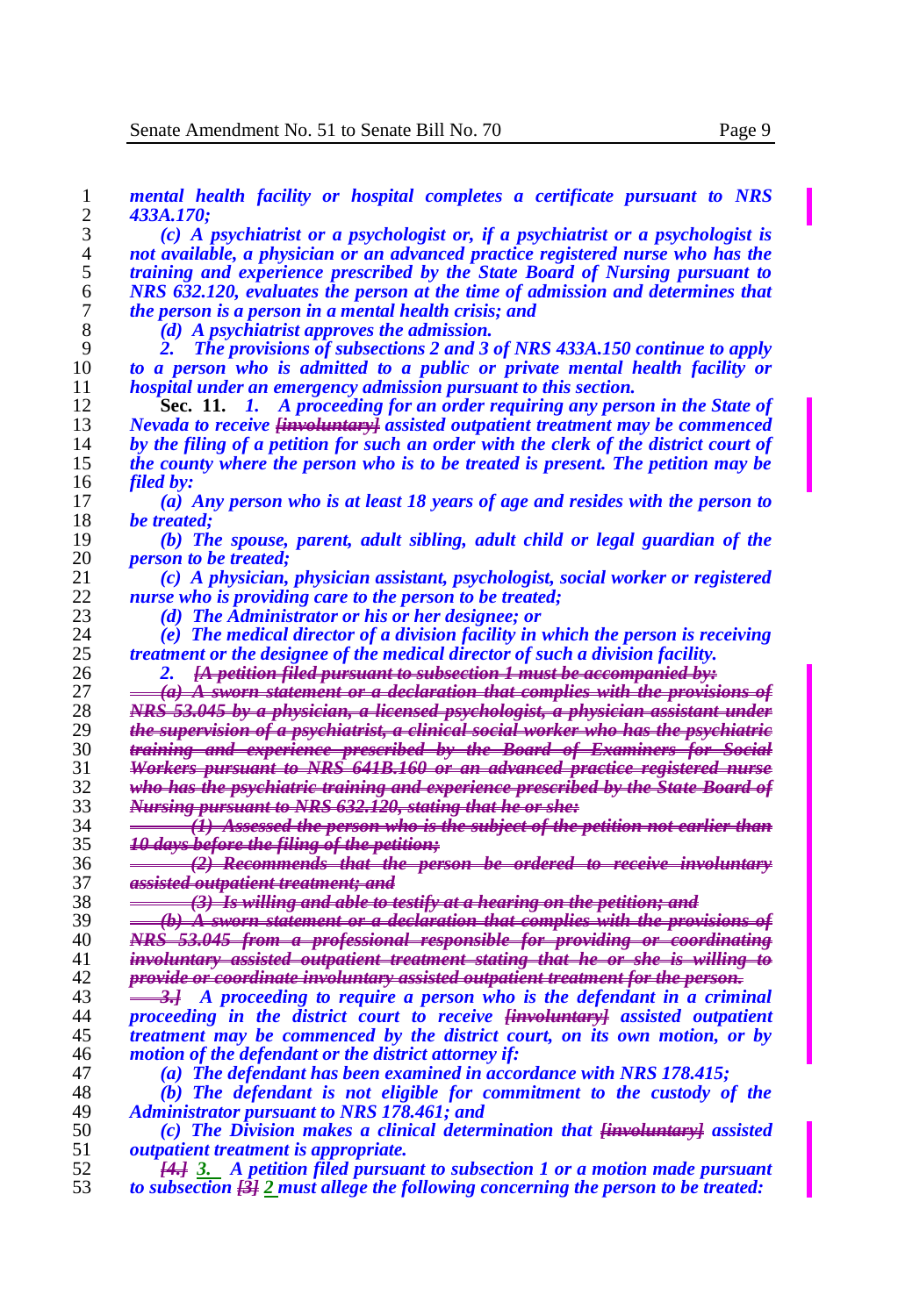|  |  |  |  |  |  |  |  | (a) The person is at least 18 years of age. |
|--|--|--|--|--|--|--|--|---------------------------------------------|
|--|--|--|--|--|--|--|--|---------------------------------------------|

*(b) The person has a mental illness.*

 *(c) The person has a history of poor compliance with treatment for his or her mental illness that has resulted in at least one of the following circumstances:*

 *(1) At least twice during the immediately preceding 48 months, poor compliance with treatment has been a significant factor in the person being hospitalized or receiving services in the behavioral health unit of a federal or state prison or a county or city jail or detention center. The 48-month period described in this subparagraph must be extended by the amount of time that the person has been hospitalized, incarcerated or detained if poor compliance with treatment for his or her mental illness was a significant factor in the person being hospitalized, incarcerated or detained.*

 *(2) Poor compliance with treatment has resulted in at least one act of serious violence toward himself or herself or others or threat or attempt to cause serious physical harm to himself or herself or others during the immediately preceding 48 months in which the person has not been hospitalized, incarcerated or detained. The 48-month period described in this subparagraph must be extended by the amount of time that the person has been hospitalized, incarcerated or detained if poor compliance with treatment for his or her mental illness was a significant factor in the person being hospitalized, incarcerated or detained.*

 *(3) [Resulted] Poor compliance with treatment has resulted in the person being hospitalized, incarcerated or detained for at least 6 months and the person:*

 *(I) Is scheduled to be discharged or released from such hospitalization, incarceration or detention during the 30 days immediately following the date of the petition; or*

 *(II) Has been discharged or released from such hospitalization,*  28 *incarceration or detention during the 60 days immediately preceding the date of the petition*. <del>*i* or</del> *the petition . [; or*

 *(4) Caused the person to suffer or continue to suffer severe abnormal mental, emotional or physical harm that significantly impairs judgment, reason, behavior or capacity to recognize reality.]*

 *(d) The person is capable of surviving in the community in which he or she resides without presenting a substantial likelihood of serious harm to himself or herself or others, as determined pursuant to NRS 433A.0195, if he or she receives assisted outpatient treatment.*

 *(e) The person requires assisted outpatient treatment to prevent further disability or deterioration that presents a substantial likelihood of serious harm to himself or herself or others, as determined pursuant to NRS 433A.0195.*

 *4. A petition filed pursuant to subsection 1 or a motion made pursuant to*  subsection 2 must be accompanied by:

 *(a) A sworn statement or a declaration that complies with the provisions of NRS 53.045 by a physician, a psychologist, a physician assistant under the supervision of a psychiatrist, a clinical social worker who has the psychiatric training and experience prescribed by the Board of Examiners for Social Workers pursuant to NRS 641B.160 or an advanced practice registered nurse who has the psychiatric training and experience prescribed by the State Board of Nursing pursuant to NRS 632.120, stating that he or she:*

49 *(1) Assessed the person who is the subject of the petition or motion not*  $\overline{ext}$  *cartier than 10 days before the filing of the petition or making of the motion: earlier than 10 days before the filing of the petition or making of the motion;*

 *(2) Recommends that the person be ordered to receive assisted outpatient treatment; and*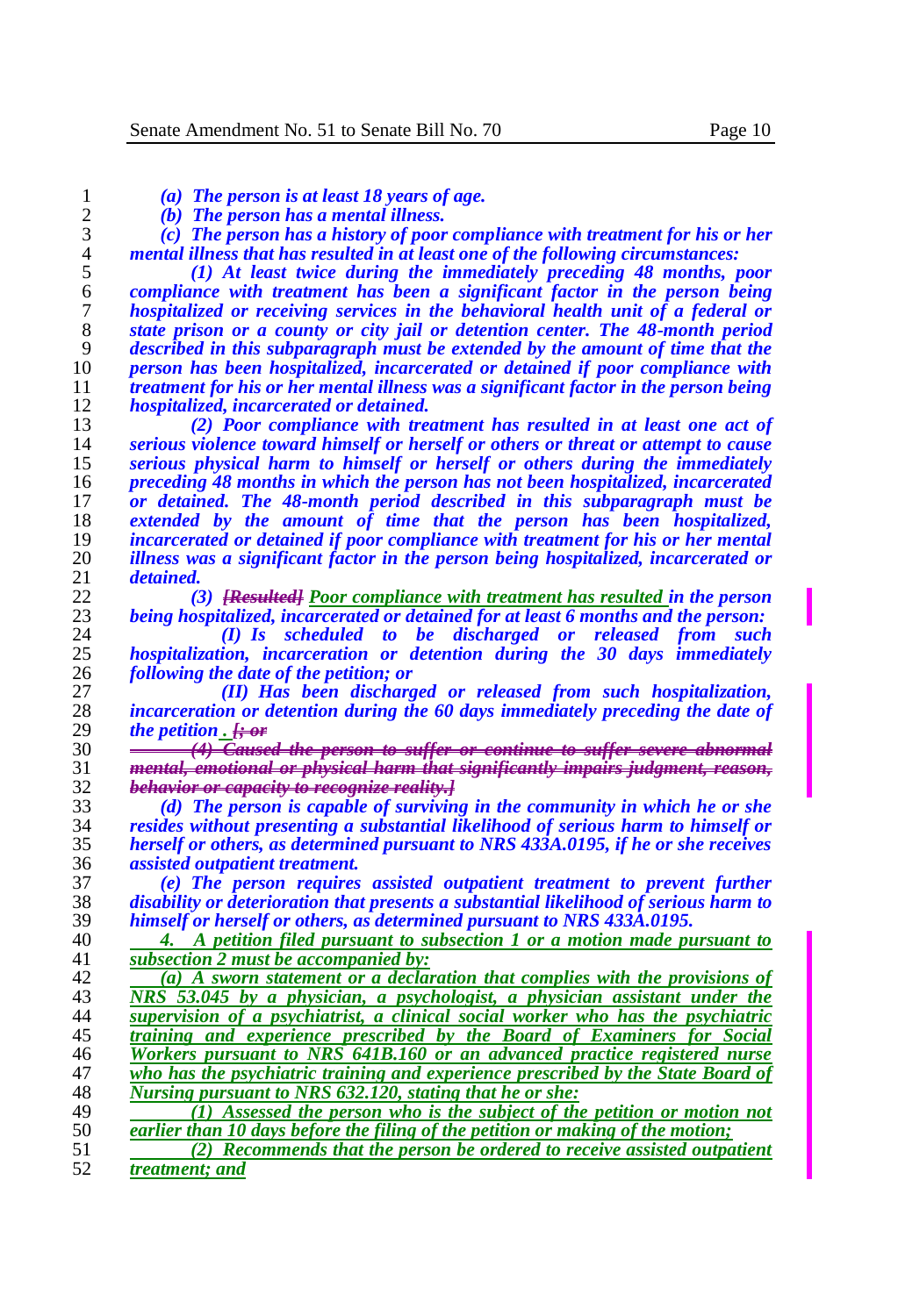| 1        | $(3)$ Is willing and able to testify at a hearing on the petition or motion;                                                         |
|----------|--------------------------------------------------------------------------------------------------------------------------------------|
| 2        | and                                                                                                                                  |
| 3        | (b) A sworn statement or a declaration that complies with the provisions of                                                          |
| 4        | NRS 53.045 from a person professionally qualified in the field of psychiatric                                                        |
| 5        | mental health stating that he or she is willing to provide assisted outpatient                                                       |
| 6        | treatment for the person in the county where the person resides.                                                                     |
| 7        | [Upon the request of the person who is the subject of a petition filed                                                               |
| 8        | <del>pursuant to subsection 1, the court shall order an independent evaluation by a</del>                                            |
| 9        | <del>physician, a licensed psychologist, a physician assistant under the supervision of</del>                                        |
| 10       | <del>a psychiatrist, a clinical social worker who has the psychiatric training and</del>                                             |
| 11       | experience prescribed by the Board of Examiners for Social Workers pursuant to                                                       |
| 12       | NRS 641B.160 or an advanced practice registered nurse who has the psychiatrie                                                        |
| 13       | training and experience prescribed by the State Board of Nursing pursuant to                                                         |
| 14       | NRS 632.120, to determine whether the person meets the criteria prescribed in                                                        |
| 15       | subsection 4. The petitioner is responsible for the cost of the examination. The                                                     |
| 16       | person who conducts the examination must submit his or her findings to the                                                           |
| 17       | <del>court and be available to serve as a witness for any party at the hearing.</del>                                                |
| 18       | 4. A copy of the petition filed pursuant to subsection 1 or a motion made                                                            |
| 19       | pursuant to subsection $\frac{21}{2}$ must be served upon the person who is the subject of                                           |
| 20       | the petition or motion or his or her counsel and, if applicable, his or her legal                                                    |
| 21       | guardian.                                                                                                                            |
| 22       | Sec. 12. 1. Immediately after the clerk of the district court receives a                                                             |
| 23       | petition filed pursuant to subsection 1 of section 11 of this act or section 21 of this                                              |
| 24       | act, the clerk shall transmit the petition to the appropriate district judge, who                                                    |
| 25       | shall set a time, date and place for its hearing. Immediately after a motion is                                                      |
| 26       | made pursuant to subsection $\frac{13}{2}$ of section 11 of this act, the district judge shall                                       |
| 27       | set a time, date and place for its hearing. The date must be:                                                                        |
| 28       | (a) Within 30 judicial days after the date on which the petition is received by                                                      |
| 29       | <i>the clerk or the motion is made, as applicable; or</i>                                                                            |
| 30       | (b) If the person who is the subject of the petition or motion is hospitalized at                                                    |
| 31<br>32 | the time of the petition or motion, before that person is to be discharged and                                                       |
| 33       | within a sufficient time to arrange for a continuous transition from inpatient<br><i>treatment to assisted outpatient treatment.</i> |
| 34       | If the Chief Judge, if any, of the district court has assigned a district                                                            |
| 35       | court judge or hearing master to preside over hearings pursuant to this section,                                                     |
| 36       | that judge or hearing master must preside over the hearing.                                                                          |
| 37       | The court shall give notice of the petition or motion and of the time, date<br>З.                                                    |
| 38       | and place of any proceedings thereon to the person who is the subject of the                                                         |
| 39       | petition or motion, his or her attorney, if known, the person's legal guardian, the                                                  |
| 40       | petitioner, if applicable, the district attorney of the county in which the court has                                                |
| 41       | its principal office, the local office of an agency or organization that receives                                                    |
| 42       | money from the Federal Government pursuant to 42 U.S.C. §§ 10801 et seq., to                                                         |
| 43       | protect and advocate the rights of persons with a mental illness and the                                                             |
| 44       | administrative office of any public or private mental health facility or hospital in                                                 |
| 45       | which the subject of the petition or motion is detained.                                                                             |
| 46       | Sec. 13. 1. Before the date of a hearing on a petition or motion for                                                                 |
| 47       | <del>[involuntary]</del> assisted outpatient treatment, the person who made the sworn                                                |
| 48       | statement or declaration pursuant to paragraph (a) of subsection $\frac{1}{2}$ 4 of section                                          |
| 49       | 11 of this act, the personnel of the Division who made the clinical determination                                                    |
| 50       | concerning the appropriateness of <del><i>involuntary</i></del> assisted outpatient treatment                                        |
| 51       | pursuant to paragraph (c) of subsection $[3]$ 2 of section 11 of this act or the                                                     |
| 52       | person or entity who submitted the petition pursuant to section 21 of this act, as                                                   |
| 53       | applicable, shall submit to the court a proposed written treatment plan created by                                                   |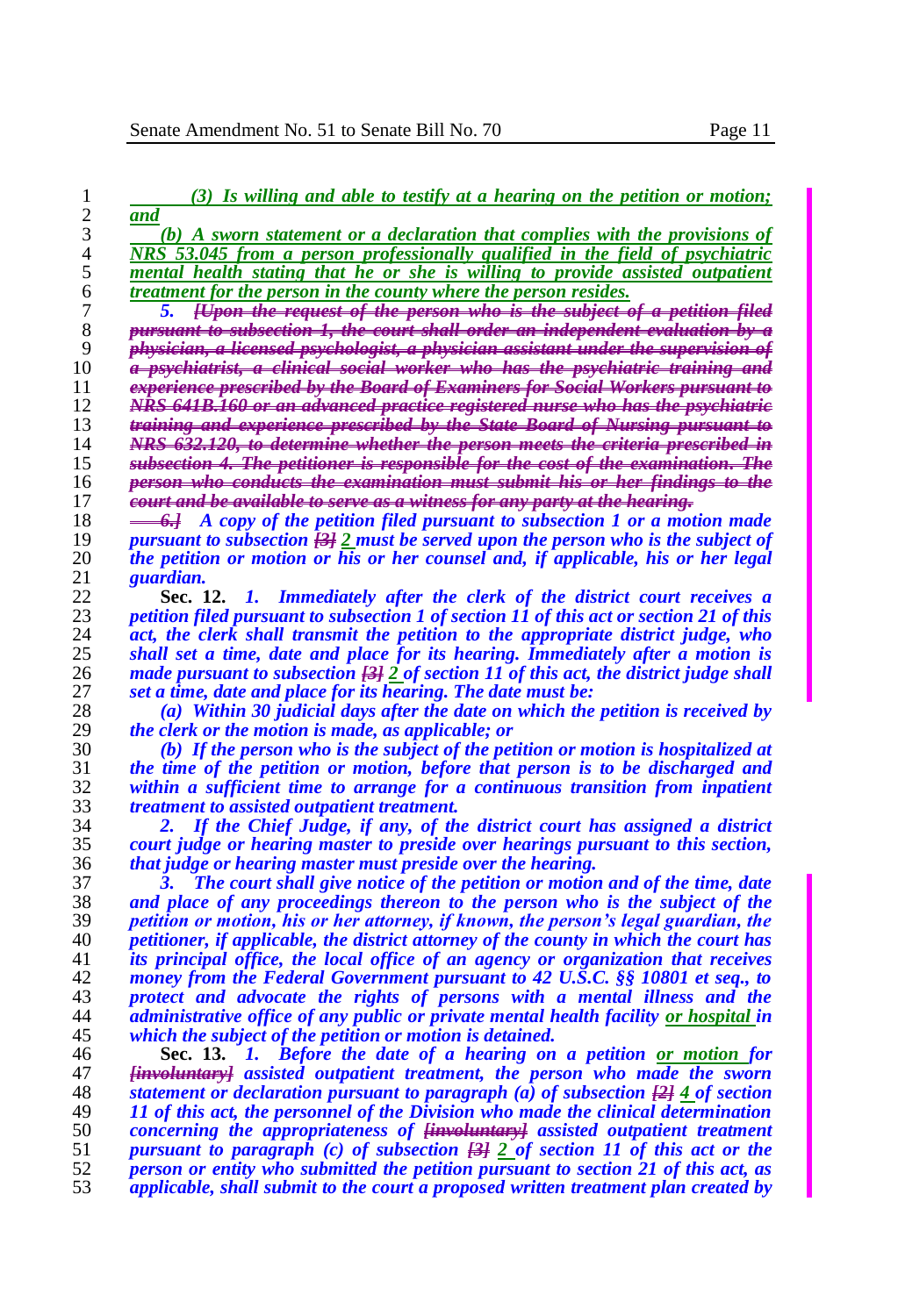| 1              | a person professionally qualified in the field of psychiatric mental health who is                                                                             |
|----------------|----------------------------------------------------------------------------------------------------------------------------------------------------------------|
| $\overline{2}$ | familiar with the person who is the subject of the petition or motion, as                                                                                      |
| 3              | applicable. The proposed written treatment plan must set forth:                                                                                                |
| 4              | (a) The services and treatment recommended for the person who is the                                                                                           |
| 5              | subject of the petition or motion; and                                                                                                                         |
| 6              | (b) The person who will provide such services and treatment and his or her                                                                                     |
| 7              | <i>qualifications.</i>                                                                                                                                         |
| 8              | Services and treatment set forth in a proposed written treatment plan<br>2.                                                                                    |
| 9              | must include, without limitation:                                                                                                                              |
| 10             | (a) Case management services to coordinate the assisted outpatient treatment                                                                                   |
| 11             | recommended pursuant to paragraph (b); and                                                                                                                     |
| 12             | (b) Assisted outpatient treatment which may include, without limitation:                                                                                       |
| 13             | (1) <b>Medication</b> ;                                                                                                                                        |
| 14             | (2) Periodic blood or urine testing to determine whether the person is                                                                                         |
| 15             |                                                                                                                                                                |
| 16             | <i>receiving such medication;</i>                                                                                                                              |
|                | (3) Individual or group therapy;                                                                                                                               |
| 17             | (4) Full-day or partial-day programming activities;                                                                                                            |
| 18             | (5) Educational activities;                                                                                                                                    |
| 19             | (6) Vocational training:                                                                                                                                       |
| 20             | (7) Treatment and counseling for a substance use disorder;                                                                                                     |
| 21             | (8) If the person has a history of substance use, periodic blood or urine                                                                                      |
| 22             | <i>testing for the presence of alcohol or other recreational drugs;</i>                                                                                        |
| 23             | (9) Supervised living arrangements; and                                                                                                                        |
| 24             | (10) Any other services determined necessary to treat the mental illness                                                                                       |
| 25             | of the person, assist the person in living or functioning in the community or                                                                                  |
| 26             | prevent a deterioration of the mental or physical condition of the person.                                                                                     |
| 27             | A person professionally qualified in the field of psychiatric mental health<br>З.                                                                              |
| 28             | who is creating a proposed written treatment plan pursuant to subsection 1 shall:                                                                              |
| 29             | (a) Consider any wishes expressed by the person who is to be treated in an                                                                                     |
| 30             | advance directive for psychiatric care executed pursuant to NRS 449A.600 to                                                                                    |
| 31             | 449A.645, inclusive; and                                                                                                                                       |
| 32             | (b) Consult with the person who is to be treated, any providers of health care                                                                                 |
| 33             | who are currently treating the person, any <del>[surrogate,]</del> supporter or legal                                                                          |
| 34             | guardian of the person, and, upon the request of the person, any other person                                                                                  |
| 35             | concerned with his or her welfare, including, without limitation, a relative or                                                                                |
| 36             | <i>friend.</i>                                                                                                                                                 |
| 37             | If a proposed written treatment plan includes medication, the plan must<br>4.                                                                                  |
| 38             | specify the type and class of the medication and state whether the medication is to                                                                            |
| 39             | be self-administered or administered by a specific provider of health care. A                                                                                  |
| 40             | proposed written treatment plan must not recommend the use of physical force or                                                                                |
| 41             | <i>restraints to administer medication.</i>                                                                                                                    |
| 42             | If a proposed written treatment plan includes periodic blood or urine<br>5.                                                                                    |
| 43             | testing for the presence of alcohol or other recreational drugs, the plan must set                                                                             |
| 44             | forth sufficient facts to support a clinical determination that the person who is to                                                                           |
| 45             | be treated has a history of substance use disorder.                                                                                                            |
| 46             | If the person who is to be treated has executed an advance directive for<br>6.                                                                                 |
| 47             | psychiatric care pursuant to NRS 449A.600 to 449A.645, inclusive, a copy of the                                                                                |
| 48             | advance directive must be attached to the proposed written treatment plan.                                                                                     |
| 49             | As used in this section, "provider of health care" has the meaning<br>7.                                                                                       |
| 50             | ascribed to it in NRS 629.031.                                                                                                                                 |
| 51             | Sec. 14. 1. The person who is the subject of a petition filed or motion                                                                                        |
| 52             |                                                                                                                                                                |
| 53             | made pursuant to section 11 or 21 of this act or any relative or friend on the<br>person's behalf is entitled to retain counsel to represent the person in any |
|                |                                                                                                                                                                |
|                |                                                                                                                                                                |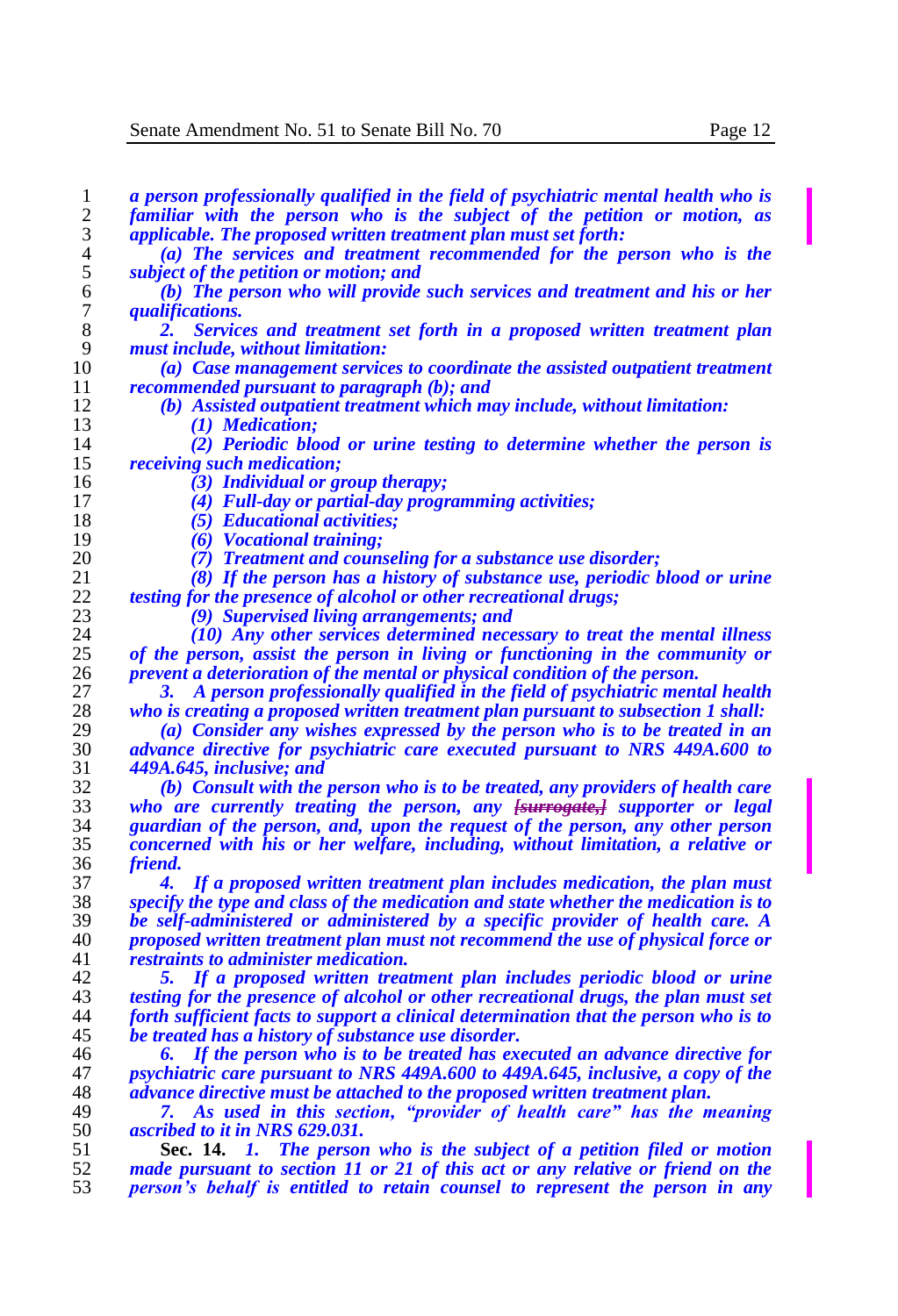*proceeding before the district court relating to [involuntary] assisted outpatient treatment. If he or she fails or refuses to obtain counsel, the court must advise the person and his or her guardian or next of kin, if known, of such right to counsel and must appoint counsel, who may be the public defender or his or her deputy.*<br>5 *The person must be represented by counsel at all stages of the proceedings. The person must be represented by counsel at all stages of the proceedings.*

 *2. The court shall award compensation to any counsel appointed pursuant to subsection 1 for his or her services in an amount determined by the court to be fair and reasonable. The compensation must be charged against the estate of the person for whom the counsel was appointed or, if the person is indigent, against the county where the person [alleged to be a person in a mental health crisis] who is the subject of the petition or motion last resided.*

 *3. The court shall, at the request of counsel representing the subject of the petition or motion in proceedings before the court relating to*  $\frac{1}{14}$  *assisted outnatient treatment, grant a recess in the proceedings for the shortest assisted outpatient treatment, grant a recess in the proceedings for the shortest time possible, but for not more than 7 days, to give the counsel an opportunity to prepare his or her case.*

 *4. If the person who is the subject of the petition or motion is ordered to receive [involuntary] assisted outpatient treatment, counsel must continue to represent the person until the person is released from the program. The court shall serve notice upon such counsel of any action that is taken involving the person while the person is required by the order to receive [involuntary] assisted outpatient treatment.*

 **Sec. 15.** *1. The district attorney of a county in which a petition is filed or motion is made pursuant to section 11 or 21 of this act or his or her deputy:*

 *(a) Must appear and represent the State in the proceedings for [involuntary] assisted outpatient treatment if:*

 *(1) [Pursuant to subsection 1 of section 11 of this act or section 21 of this act the] The proceedings were initiated by:*

29 *(I) A petition filed pursuant to subsection 1 of section 11 of this act* 30 *or section 21 of this act by the Administrator or his or her designee*  $\Theta$  or *or section 21 of this act by the Administrator or his or her designee [;] or*

31 *[ (II) The] the medical director of a division facility or his or her*  $\frac{32}{2}$  *designee; or designee; or*

 *(II) A motion made pursuant to subsection 2 of section 11 of this act; and*

 *(2) The district attorney determines that there is clear and convincing evidence that the criteria prescribed in subsection [4] 3 of section 11 of this act or subsection 1 of section 21 of this act, as applicable, are met.*

 *(b) May appear and represent the State in the proceedings for [involuntary] assisted outpatient treatment in any other case where the district attorney determines that there is clear and convincing evidence that the criteria prescribed in subsection [4] 3 of section 11 of this act or subsection 1 of section 21 of this act, as applicable, are met.*

 *2. If the district attorney does not appear and represent the State in a proceeding for [involuntary] assisted outpatient treatment, the petitioner is responsible for presenting the case in support of the petition.*

 **Sec. 16.** *1. In proceedings for [involuntary] assisted outpatient treatment, the court shall hear and consider all relevant testimony, including, without limitation:*

 *(a) The testimony of the person who made a sworn statement or declaration pursuant to paragraph (a) of subsection [2] 4 of section 11 of this act, any personnel of the Division responsible for a clinical determination made pursuant to paragraph (c) of subsection [3] 2 of section 11 of this act or the person or*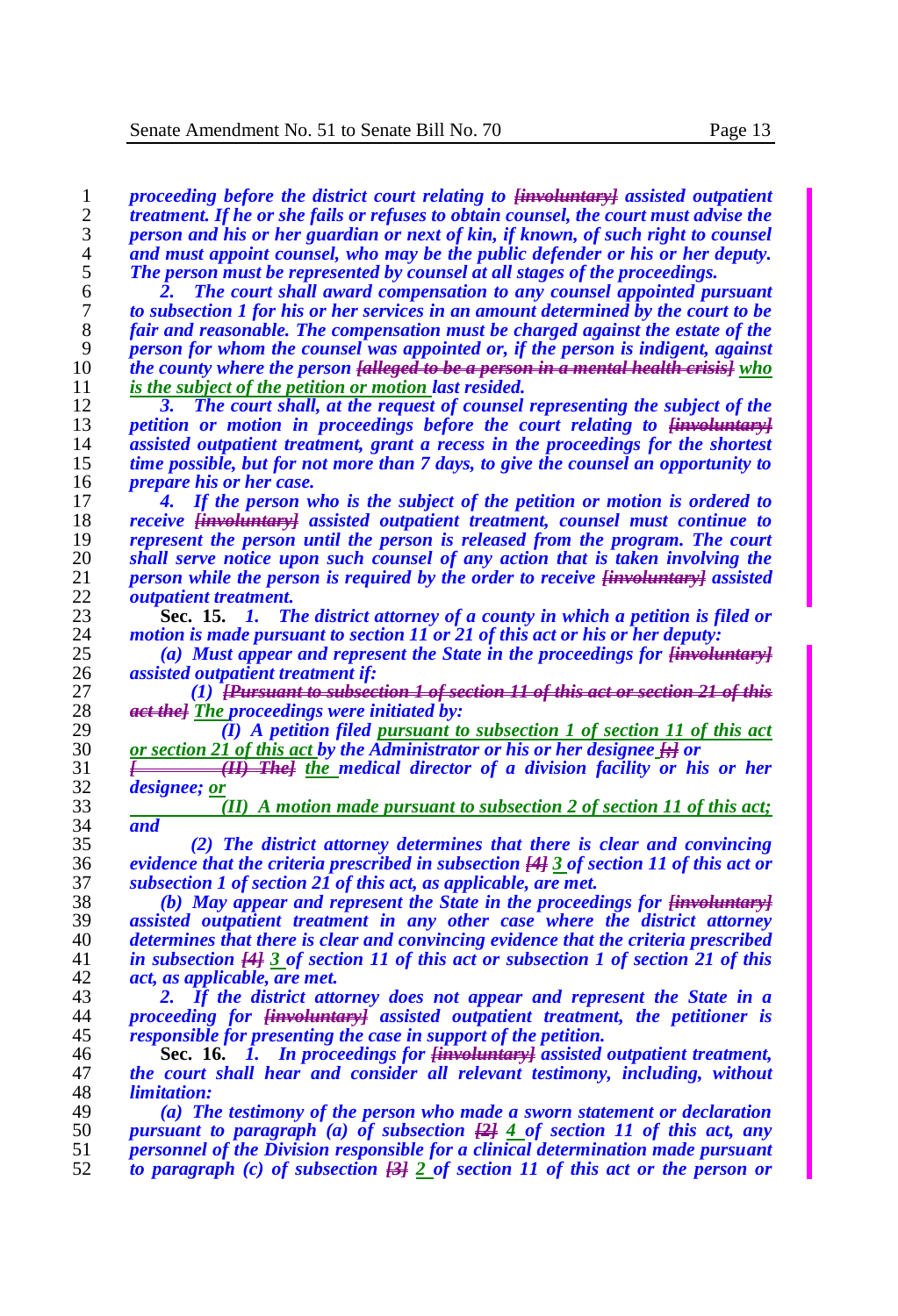*entity responsible for the decision to submit a petition pursuant to section 21 of this act, as applicable;*

 *(b) The testimony of any [surrogate,] supporter or legal guardian of the person who is the subject of the proceedings, if that person wishes to testify; and*

 *(c) If the proposed written treatment plan submitted pursuant to section 13 of this act recommends medication and the person who is the subject of the petition or motion objects to the recommendation, the testimony of the person professionally qualified in the field of psychiatric mental health who <del><i>fis familiar*</del>  $\frac{1}{2}$  with the person whole prescribed the recommendation. *with the person who] prescribed the recommendation.*

 *2. The court may consider testimony relating to any past actions of the*  person who is the subject of the petition or motion if such testimony is probative 12 of the question of whether the person currently meets the criteria prescribed by<br>13 **by Subsection 444 3** of section 11 of this act or subsection 1 of section 21 of this act. *subsection [4] 3 of section 11 of this act or subsection 1 of section 21 of this act, as applicable.*

 **Sec. 17.** *1. Except as otherwise provided in subsection 2, the person who is the subject of a petition or motion for [involuntary] assisted outpatient treatment must be present at the proceedings on the petition or motion, as applicable, and may, at the discretion of the court, testify.*

 *2. The court may conduct the hearing on a petition or motion for [involuntary] assisted outpatient treatment in the absence of the person who is the subject of the petition or motion if:*

 *(a) The person has waived his or her right to attend the hearing after receiving notice pursuant to section 12 of this act and being advised of his or her right to be present and the potential consequences of failing to attend; and*

*(b) The counsel for the person is present.*

 **Sec. 18.** *1. If the district court finds, after proceedings for the [involuntary] assisted outpatient treatment of a person:*

 *(a) That the person professionally qualified in the field of psychiatric mental health who made the sworn statement or declaration pursuant to paragraph (b) of subsection 4 of section 11 of this act or submitted the petition pursuant to section 21 of this act, as applicable, is not able to provide treatment to the person who is the subject of the proceedings in the county where he or she resides or that there*  $\frac{1}{2}$  *is not clear and convincing evidence that the person who is the subject of the is not clear and convincing evidence that the person who is the subject of the proceedings meets the criteria prescribed in subsection [4] 3 of section 11 of this*  act or subsection 1 of section 21 of this act, as applicable, the court must enter its *finding to that effect and the person must not be ordered to receive [involuntary] assisted outpatient treatment.*

 *(b) That the person professionally qualified in the field of psychiatric mental health who made the sworn statement or declaration pursuant to paragraph (b) of subsection 4 of section 11 of this act or submitted the petition pursuant to section 21 of this act, as applicable, is able to provide treatment to the person who is the subject of the proceedings in the county where he or she resides and that there is clear and convincing evidence that the person who is the subject of the proceedings meets the criteria prescribed in subsection [4] 3 of section 11 of this act or subsection 1 of section 21 of this act, as applicable, the court may order the person to receive [involuntary] assisted outpatient treatment. The order of the court must be interlocutory and must not become final if, within 30 days after the [involuntary admission,] issuance of the order, the person is unconditionally released pursuant to NRS 433A.390.* 

 *2. If the district court finds, after proceedings for the [involuntary] assisted outpatient treatment of a defendant in a criminal proceeding pursuant to subsection [3] 2 of section 11 of this act:*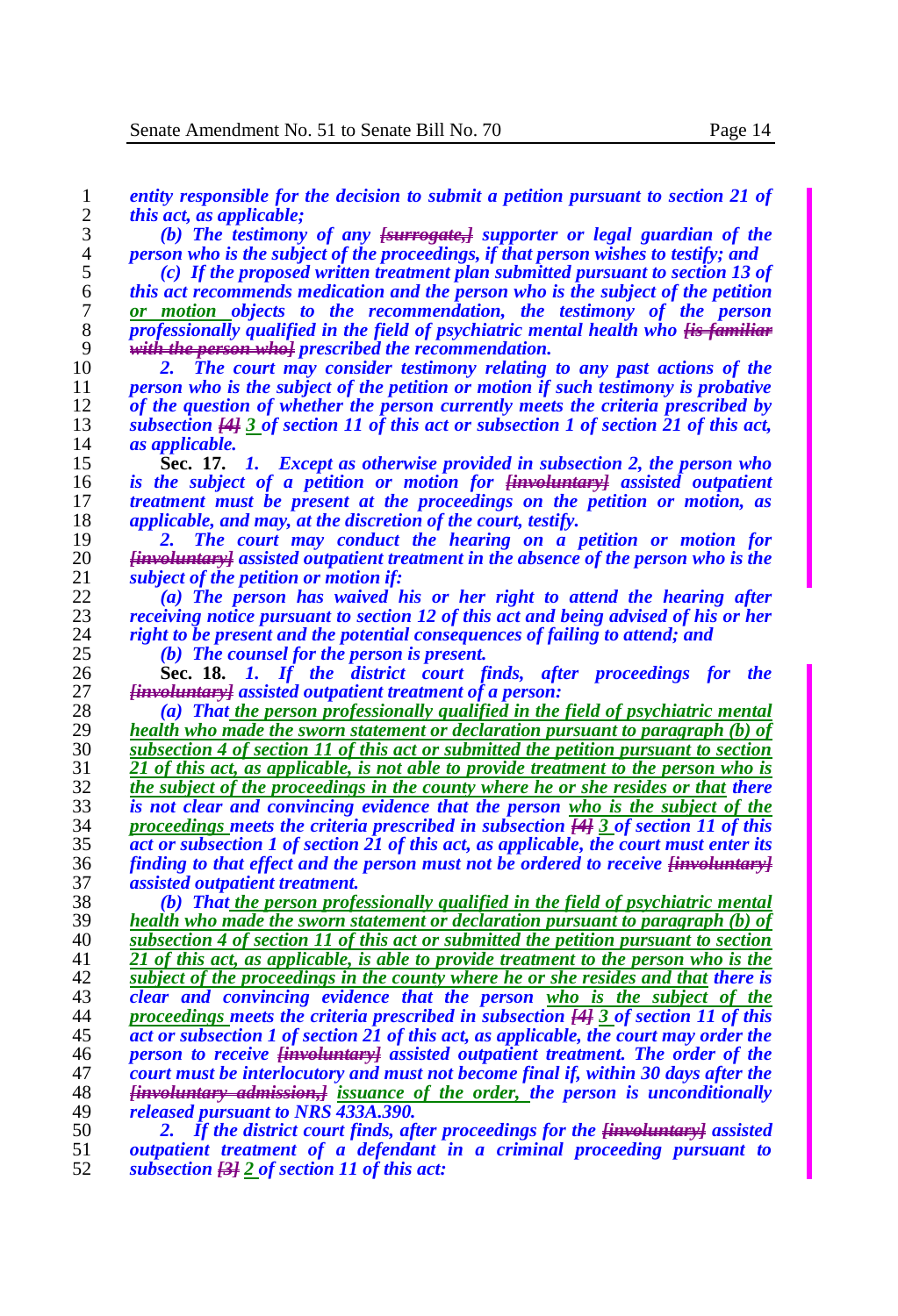*(a) That the person professionally qualified in the field of psychiatric mental health who made the sworn statement or declaration pursuant to paragraph (b) of subsection 4 of section 11 of this act or submitted the petition pursuant to section*  <sup>2</sup> <sup>2</sup>*21 of this act, as applicable, is not able to provide treatment to the defendant in*<br>
<sup>2</sup> <sup>2</sup> *the county where he or she resides or that there is not clear and convincing* **the county where he or she resides or that there is not clear and convincing**<br>6 **evidence that the defendant meets the criteria prescribed in subsection**  $\frac{1}{4}$  **3 of**  *evidence that the defendant meets the criteria prescribed in subsection [4] 3 of section 11 of this act or subsection 1 of section 21 of this act, as applicable, the court must enter its finding to that effect and the <del>[person]</del> <u>defendant</u> must not be <br>9 <i>ordered to receive* <del>linvoluntaryl</del> assisted outpatient treatment. *ordered to receive [involuntary] assisted outpatient treatment. (b) That the person professionally qualified in the field of psychiatric mental health who made the sworn statement or declaration pursuant to paragraph (b) of subsection 4 of section 11 of this act or submitted the petition pursuant to section 21 of this act, as applicable, is able to provide treatment to the defendant in the county where he or she resides and that there is clear and convincing evidence*  **that the defendant meets the criteria prescribed in subsection**  $\frac{143}{13}$  **of section 11<br>16 of this act or subsection 1 of section 21 of this act, as applicable, except as**  *of this act or subsection 1 of section 21 of this act, as applicable, except as otherwise provided in this paragraph, the court must order the defendant to receive <del>[involuntary]</del> assisted outpatient treatment and suspend further <br>19 <i>proceedings in the criminal proceeding against the defendant until the defendant proceedings in the criminal proceeding against the defendant until the defendant completes the treatment or the treatment is terminated. If the offense allegedly committed by the defendant is a category A or B felony or involved the use or threatened use of force or violence, the court must not order the defendant to* 23 *receive linvoluntaryl assisted outpatient treatment pursuant to this paragraph receive [involuntary] assisted outpatient treatment pursuant to this paragraph unless the prosecuting attorney stipulates to the assignment. The order of the court must be interlocutory and must not become final if, within 30 days after the [involuntary admission,] issuance of the order, the person is unconditionally released pursuant to NRS 433A.390. If the defendant successfully completes the [involuntary] assisted outpatient treatment to the satisfaction of the court, the court must dismiss the criminal charges against the defendant with prejudice. 3. An order for a person to receive [involuntary] assisted outpatient treatment must:*

 *(a) Provide for a period of [involuntary] assisted outpatient treatment that does not exceed 6 months unless the order is renewed or extended pursuant to section 21 of this act;*

*(b) Specify the services that the person who is to be treated must receive; and*

 *(c) Direct [one or more providers of health care] the person professionally qualified in the field of psychiatric mental health who made the sworn statement or declaration pursuant to paragraph (b) of subsection 4 of section 11 of this act or submitted the petition pursuant to section 21 of this act, as applicable, to provide [or arrange for] the services pursuant to paragraph (b) for the duration*  of the order.

 *4. If an order for a person to receive [involuntary] assisted outpatient treatment requires the administration of medication, the order must state the classes of medication and the reasons for ordering the medication, which must be based on the proposed written treatment plan submitted pursuant to section 13 of this act. The order may require the person who is to be treated to self-administer the medication or accept the administration of the medication by a specified person. The court shall not order the use of physical force or restraints to administer medication.*

 *5. An order for a person to receive [involuntary] assisted outpatient treatment [may] must not prescribe treatment that [differs from the treatment] is not recommended by the [proposed written treatment plan submitted pursuant to section 13 of this act.] person professionally qualified in the field of psychiatric*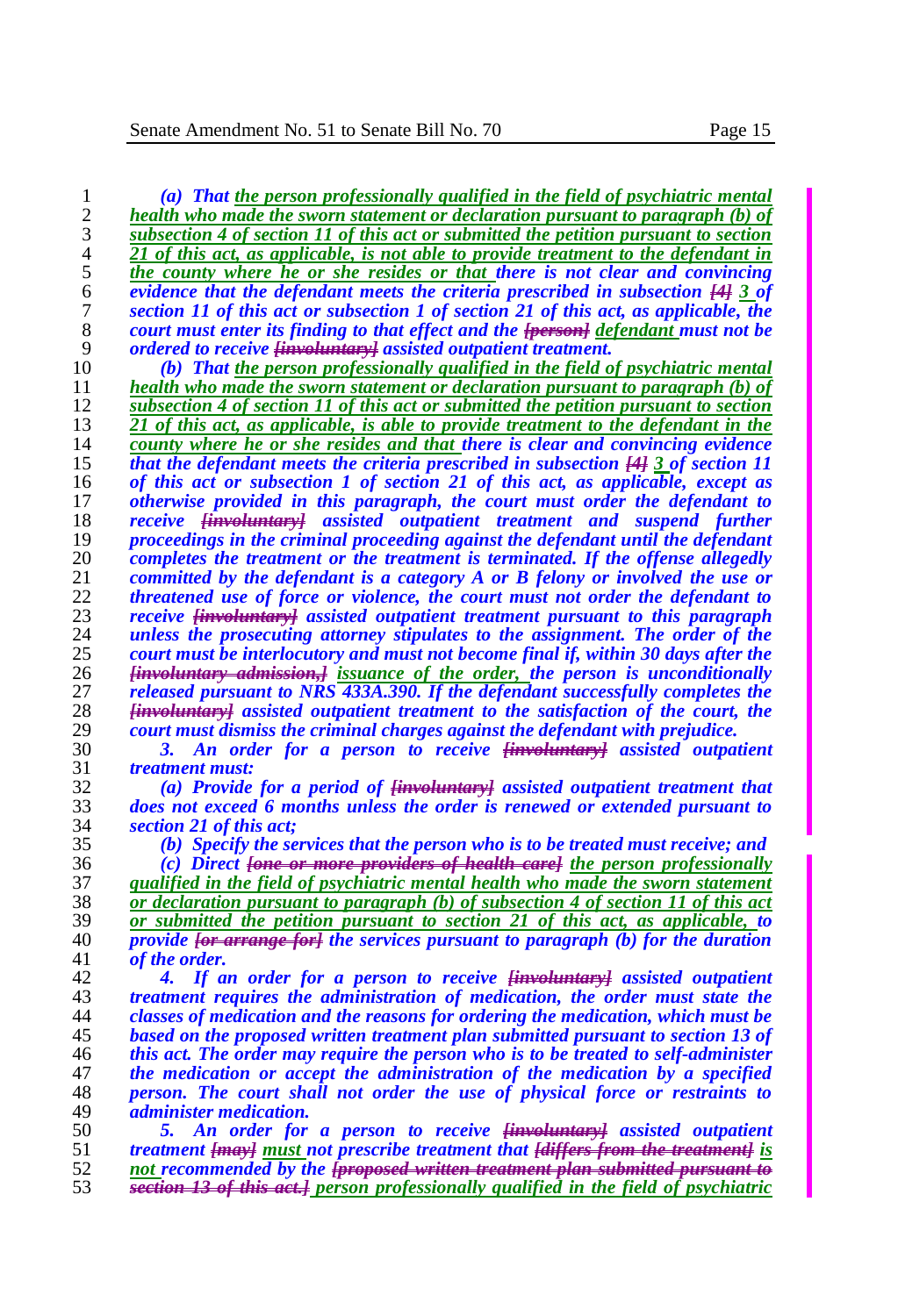| <i>pursuant to section 21 of this act, as applicable.</i>                                      |
|------------------------------------------------------------------------------------------------|
| [If a surrogate, supporter or legal guardian of a person to be treated<br>6.                   |
| testified at the hearing or the person to be treated has executed an advance                   |
| <del>directive for psychiatric care pursuant to NRS 449A.600 to 449A.645, inclusive,</del>     |
| an order for the person to receive involuntary assisted outpatient treatment must              |
| <del>not require treatment that conflicts with the preferences expressed in the</del>          |
| testimony or advance directive, as applicable, unless good cause is shown,                     |
| <i>All If the court issues an order requiring a person to receive <del>[involuntary]</del></i> |
| assisted outpatient treatment, the court must, notwithstanding the provisions of               |
| NRS 433A.715, cause, within 5 business days after the order becomes final                      |
| pursuant to this section, on a form prescribed by the Department of Public Safety,             |
| <i>a record of the order to be transmitted to:</i>                                             |
| (a) The Central Repository for Nevada Records of Criminal History, along                       |
| with a statement indicating that the record is being transmitted for inclusion in              |
| each appropriate database of the National Instant Criminal Background Check                    |
| <b>System</b> ; and                                                                            |
| (b) Each law enforcement agency of this State with which the court has                         |
| entered into an agreement for such transmission, along with a statement                        |
| indicating that the record is being transmitted for inclusion in each of this State's          |
| <i>appropriate databases of information relating to crimes.</i>                                |
| <del>[8.]</del> 7. A court may periodically review an order for a person to receive            |
| <del>[involuntary]</del> assisted outpatient treatment to determine whether there is an        |
| available alternative treatment that is the least restrictive treatment that is                |
| appropriate for the person, is in the best interest of the person and will not be              |
| detrimental to the public welfare. If the court determines that such a treatment               |
| <del>[exists,]</del> is available, the court must amend the order to require such treatment.   |
| <del>[9.]</del> 8. As used in this section, "National Instant Criminal Background              |
| Check System" has the meaning ascribed to it in NRS 179A.062.                                  |
| Sec. 19. <del>[The order for any person to receive involuntary assisted</del>                  |
| outpatient treatment must be accompanied by a clinical abstract, including a                   |
| history of illness, diagnosis, treatment and the names of relatives or                         |
| eorrespondents] (Deleted by amendment.)                                                        |
| Sec. 20. <del>[1. When a person who is involuntarily required to receive</del>                 |
| assisted outpatient treatment fails to participate in the treatment or otherwise fails         |
| to earry out the plan of treatment ordered pursuant to section 18 of this act or               |
| subsection 3 of NRS 433A.310, as applicable, despite efforts by the professional               |
| responsible for providing or coordinating the involuntary assisted outpatient                  |
| treatment for the person to solicit the person's compliance, the professional may              |
| petition the court to issue an order requiring a peace officer to take into custody            |
| and deliver the person to the appropriate location to determine whether the                    |
| person is a person in a mental health crisis. The petition must be accompanied                 |
| جبوط                                                                                           |
| $(a)$ A copy of the order for involuntary assisted outpatient treatment;                       |
| (b) A copy of the plan of treatment ordered by the court pursuant to section                   |
|                                                                                                |

 *mental health who made the sworn statement or declaration pursuant to paragraph (b) of subsection 4 of section 11 of this act or submitted the petition* 

- *18 of this act or subsection 3 of NRS 433A.310, as applicable;*
- *(c) A list that sets forth the specific provisions of the plan of treatment which the person has failed to carry out; and*
- 
- *receive involuntary assisted outpatient treatment or failure to carry out the plan of treatment will likely cause the person to harm himself or herself or others.*

*(d) A statement by the petitioner which explains how the person's failure to*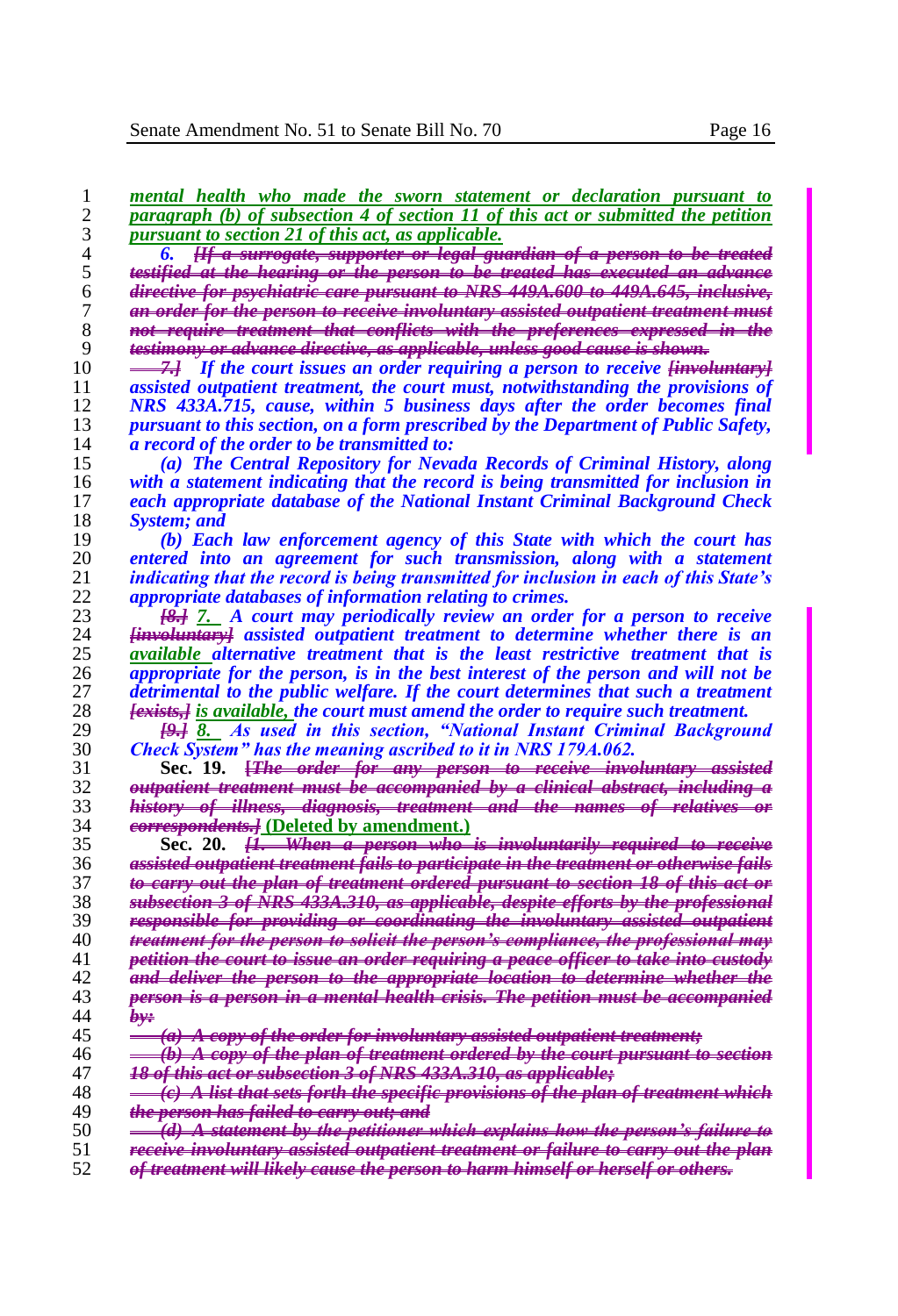*2. If the court determines that there is probable cause to believe that the person is likely to harm himself or herself or others if the person does not comply*  with the plan of treatment, the court may issue an order requiring a peace of *to take into custody and deliver the person to an appropriate location for a determination of whether the person is a person in a mental health crisis.*

 *3. As used in this section, "appropriate location" does not include a jail or*  7 **prison.**] **(Deleted by amendment.)**<br>8 **Sec. 21.** *I. Not later than* 

**Sec. 21.** *1. Not later than* 7 judicial days before the end of a period of interesting the section of the interesting of the interesting of  $\frac{1}{2}$  interesting the *section [involuntary] assisted outpatient treatment ordered by a court pursuant to section 18 of this act , [or NRS 433A.310,] the Administrator or his or her designee, the medical director of a division facility through which the person who is the subject*  12 of the order is receiving <del>*linvoluntary]</del> assisted outpatient treatment or his or her designee or another <del>[professional]</del> person professionally qualified in the field of*</del> *designee or another [professional] person professionally qualified in the field of psychiatric mental health responsible for providing [or coordinating] the [involuntary] assisted outpatient treatment may petition to renew the order for [involuntary] assisted outpatient treatment for additional periods not to exceed 6 months each. For each renewal, the petition must allege that the person to be treated:*

 *(a) Is capable of surviving in the community in which he or she resides without presenting a substantial likelihood of serious harm to himself or herself or others, as determined pursuant to NRS 433A.0195, if he or she receives assisted outpatient treatment;* 

 *(b) Requires assisted outpatient treatment to prevent further disability or deterioration that presents a substantial likelihood of serious harm to himself or herself or others, as determined pursuant to NRS 433A.0195; and* 

 *(c) Has a limited ability to make an informed decision to voluntarily seek or*  comply with treatment for his or her mental illness as a result of his or her *mental illness.*

 *2. A copy of a petition filed pursuant to subsection 1 must be served upon the person who is the subject of the petition or his or her counsel and, if applicable, his or her legal guardian.*

 *3. Upon receiving a petition filed pursuant to subsection 1, the court shall schedule a hearing on the petition pursuant to section 12 of this act. If the order for [involuntary] assisted outpatient treatment that is effective at the time of the petition is scheduled to expire before the hearing, the order is extended and remains in effect until the date of the hearing.*

|             | nerson described in subsection I determines<br>Sec.<br>that is so hard a risk to select a series<br>----                                                                                                                                                                                                                     |
|-------------|------------------------------------------------------------------------------------------------------------------------------------------------------------------------------------------------------------------------------------------------------------------------------------------------------------------------------|
| 38          | conditional relegge for a person pursuant to NDS 4334,380 is no<br>------                                                                                                                                                                                                                                                    |
| 39          | annropriate because the person is in a mental health crisis, the person may<br>. <u>2 4 5 min 1 5 min 2 4 5 5 7 8 7 8 7 8 min 2 5 5 7 8 7 8 7 8 min 3 8 min 3 8 7 8 7 8 min 3 8 5 7 8 7 8 7 8 8 8</u><br><b>STORICAL MARKET AND STORIES OF A SECOND ACTION OF A SECOND ACTION OF A STORIES OF A SECOND ACTION</b><br>------- |
|             | tition the district court in the county where the nerson determined                                                                                                                                                                                                                                                          |
|             | montal hoalth origin rogidos for an order roquiring a nogoe officer to take the<br><b><i><u>Property</u></i></b><br>$\sigma_{\text{H}}$ root to three                                                                                                                                                                        |
| 42          | into quetody and transport the person to a mental health facility or<br><b>CAMERAGES STREET METHODS</b><br>.<br>------------<br>A 12 YEAR OLD FAIR OLD MALE                                                                                                                                                                  |
| 43          | hospital or arrange for the nerson to be transported to a mental health facility or<br><b>Continued by the program and continued by the program</b><br><b>EXPLORATION CONTINUES</b><br>---------------                                                                                                                       |
|             | hoenital by a norson or outity listed in subnargoranh<br>$(2)$ of nargarants<br>$\sqrt{10000}$ $\sqrt{1000000}$<br><b>INSTALLATION</b><br>-------------------------                                                                                                                                                          |
| 45          | heaction 1 of NDS 1221 160<br><b>EXAMPLE SPIERATE!</b><br>was a contract to the contract of the contract and the contract of the contract of the contract of the contract of the contract of the contract of the contract of the contract of the contract of the contract of the contrac                                     |
| 46          | etition described in subsection 1 may be filed by:<br>5.4 2012 12:00:00 12:00:00 22:00:00 22:00:00 22:00:00 22:00:00 22:00:00 23:00:00 23:00:00 23:00:00 23:00:00 23:00:00 23:00:00 23:00:00 23:00:00 23:00:00 23:00:00 23:00:00 23:00:00 23:00:00 23:00:00 23:00:00 23:00:00 23:00:                                         |
| $4^{\circ}$ | mambay of the staff of a community typetuant nyoqyam<br><b>PA PARTS</b><br><b>VIEW PI USI WING DUVERNE DUI</b>                                                                                                                                                                                                               |
|             | .<br>$\overline{a}$                                                                                                                                                                                                                                                                                                          |
| $\sim$      | <br>$\sim$                                                                                                                                                                                                                                                                                                                   |

- *providing case management, support and supervision to the person who is the*
- *subject of the petition; (b) The spouse, parent, adult child or guardian of the person who is the*
- *subject of the petition; or*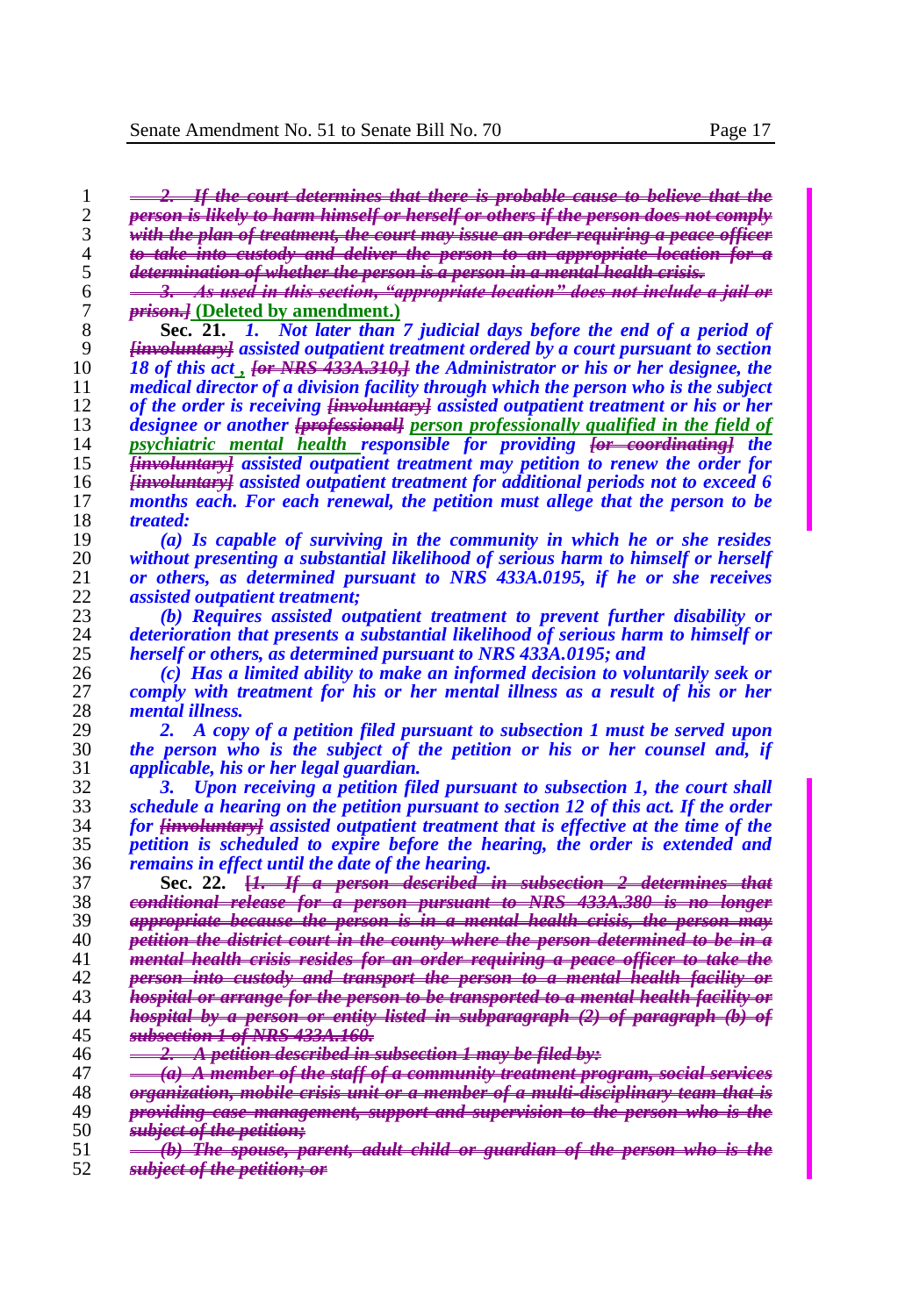| 1<br>$\overline{c}$      | <del>(c) A member of the staff of a mental health facility or hospital at which the</del><br>person who is the subject of the petition is receiving treatment. |
|--------------------------|----------------------------------------------------------------------------------------------------------------------------------------------------------------|
| 3                        |                                                                                                                                                                |
|                          | <del>3.   The district court may issue an order pursuant to subsection 1 only if it</del>                                                                      |
| $\overline{\mathcal{L}}$ | <del>concludes that there is probable cause to believe that conditional release is no</del>                                                                    |
| 5                        | longer appropriate because the person is a person in a mental health crisis. If the                                                                            |
| 6                        | <del>district court issues such an order, the court shall ensure the delivery of the order</del>                                                               |
| $\overline{7}$           | to the sheriff of the county. The sheriff shall:                                                                                                               |
| 8                        | <del>(a) Provide the order to the public or private mental health facility or</del>                                                                            |
| 9                        | <del>hospital to which the person is transported; or</del>                                                                                                     |
| 10                       | <del>(b) Arrange for the person who transports the person alleged to be a person</del>                                                                         |
| 11                       | <del>in a mental health crisis to a public or private mental health facility or hospital to</del>                                                              |
| 12                       | provide the order to the facility or hospital.                                                                                                                 |
| 13                       | 4. A mental health facility or hospital to which a person is transported                                                                                       |
| 14                       | pursuant to this section shall provide for the evaluation of the person by a                                                                                   |
| 15                       | physician, a licensed psychologist, a physician assistant under the supervision of                                                                             |
| 16                       | <del>a psychiatrist, a clinical social worker who has the psychiatric training and</del>                                                                       |
| 17                       | experience prescribed by the Board of Examiners for Social Workers pursuant to                                                                                 |
| 18                       | NRS 641B.160 or an advanced practice registered nurse who has the psychiatric                                                                                  |
| 19                       |                                                                                                                                                                |
|                          | training and experience prescribed by the State Board of Nursing pursuant to                                                                                   |
| 20                       | NRS 632.120. If the physician, psychologist, physician assistant, clinical social                                                                              |
| 21                       | <del>worker or advanced practice registered nurse conducting the evaluation</del>                                                                              |
| 22                       | determines that the person is a person in a mental health crisis, the physician,                                                                               |
| 23                       | psychologist, physician assistant, elinical social worker or advanced practice                                                                                 |
| 24                       | <del>registered nurse must:</del>                                                                                                                              |
| 25                       | (a) Place the person on a mental health crisis hold pursuant to NRS                                                                                            |
| 26                       | 433A.160÷                                                                                                                                                      |
| 27                       | (b) Arrange for the emergency admission of the person pursuant to section                                                                                      |
| 28                       | <del>10 of this act; and</del>                                                                                                                                 |
| 29                       | (e) Submit a petition for the involuntary court ordered admission of the                                                                                       |
| 30                       | person pursuant to NRS 433A.200.                                                                                                                               |
| 31                       | 5. This section must not be construed to prohibit the placement of a person                                                                                    |
| 32                       | who is on conditional release on a mental health crisis hold pursuant to NRS                                                                                   |
| 33                       | 433A.160 in the absence of a court order pursuant to this section.] (Deleted by                                                                                |
| 34                       | amendment.)                                                                                                                                                    |
| 35                       | Sec. 23. NRS 433A.011 is hereby amended to read as follows:                                                                                                    |
| 36                       | As used in this chapter, unless the context otherwise requires, the<br>433A.011                                                                                |
| 37                       | words and terms defined in NRS 433A.012 to 433A.019, inclusive, and sections [44]                                                                              |
| 38                       | 3.5 to 8, <i>inclusive, of this act</i> have the meanings ascribed to them in those sections.                                                                  |
| 39                       | <i>Sec.</i> 23.5. NRS 433A.018 is hereby amended to read as follows:                                                                                           |
| 40                       | 433A.018                                                                                                                                                       |
|                          | "Person professionally qualified in the field of psychiatric mental                                                                                            |
| 41                       | health" means:                                                                                                                                                 |
| 42                       | A psychiatrist licensed to practice medicine in this State who is certified by<br>1.                                                                           |
| 43                       | the American Board of Psychiatry and Neurology;                                                                                                                |
| 44                       | A psychologist licensed to practice in this State;<br>2.                                                                                                       |
| 45                       | A social worker who holds a master's degree in social work $\frac{1}{12}$ and is<br>3.                                                                         |
| 46                       | licensed by the State as a clinical social worker; [and is employed by the Division;]                                                                          |
| 47                       | A registered nurse who:<br>4.                                                                                                                                  |
| 48                       | (a) Is licensed to practice professional nursing in this State; and                                                                                            |
| 49                       | (b) Holds a master's degree in the field of psychiatric nursing; $\frac{f_{\text{and}}}{f_{\text{and}}}$                                                       |
| 50                       | (c) Is employed by the Division;]                                                                                                                              |
| 51                       | 5. A marriage and family therapist licensed pursuant to chapter 641A of NRS;                                                                                   |
| 52                       | or                                                                                                                                                             |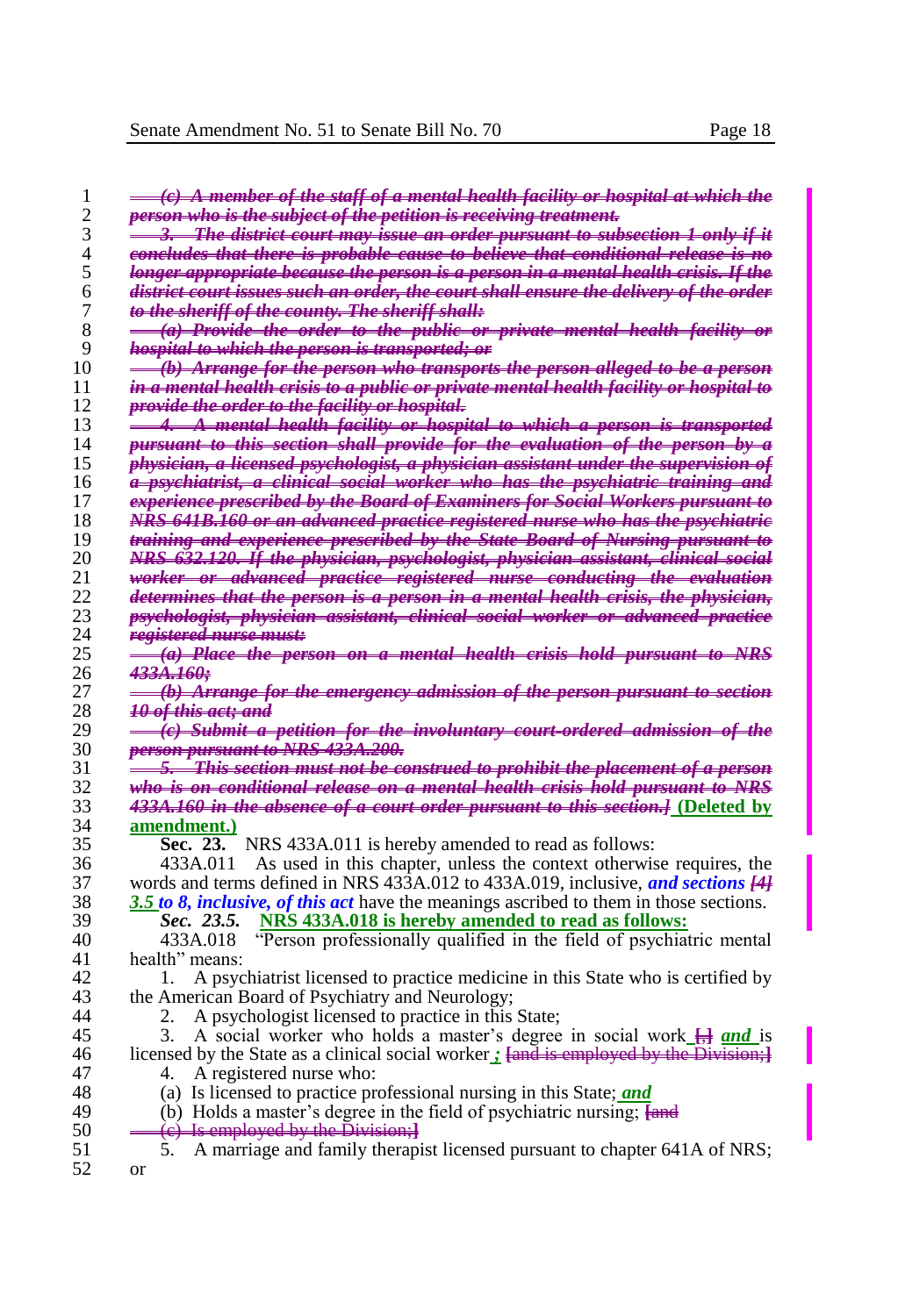| 6.                   | A clinical professional counselor licensed pursuant to chapter 641A of                                                                                                                                                                                                                                                      |
|----------------------|-----------------------------------------------------------------------------------------------------------------------------------------------------------------------------------------------------------------------------------------------------------------------------------------------------------------------------|
| NRS.                 |                                                                                                                                                                                                                                                                                                                             |
|                      | <b>Sec. 24.</b> NRS 433A.019 is hereby amended to read as follows:                                                                                                                                                                                                                                                          |
|                      | 433A.019 <del>["Program of community based or outpatient services"]</del> "Assisted"                                                                                                                                                                                                                                        |
|                      | <i>outpatient treatment</i> " means <b>Feare, treatment and training</b> <i>outpatient services</i>                                                                                                                                                                                                                         |
|                      | provided <i>pursuant to a court order</i> to <del>[persons in a mental health crisis, including,</del>                                                                                                                                                                                                                      |
| without limitation:  |                                                                                                                                                                                                                                                                                                                             |
|                      | 1. A program or service for the treatment of alcohol or other substance use                                                                                                                                                                                                                                                 |
| disorders;           |                                                                                                                                                                                                                                                                                                                             |
|                      | 2. A program of general education or vocational training;                                                                                                                                                                                                                                                                   |
|                      | 3. A program or service that assists in the dispensing or monitoring of                                                                                                                                                                                                                                                     |
| medication;          |                                                                                                                                                                                                                                                                                                                             |
|                      | 4. A program or service that provides counseling or therapy;                                                                                                                                                                                                                                                                |
|                      | 5. A service which provides screening tests to detect the presence of alcohol                                                                                                                                                                                                                                               |
| <del>or drugs:</del> |                                                                                                                                                                                                                                                                                                                             |
|                      | 6. A program of supervised living; or                                                                                                                                                                                                                                                                                       |
|                      | 7. Any combination of programs and services for persons with mental illness.                                                                                                                                                                                                                                                |
|                      | $\rightarrow$ a person with a mental illness for the purpose of treating the mental illness,                                                                                                                                                                                                                                |
|                      | assisting the person to live and function in the community or to prevent a relapse                                                                                                                                                                                                                                          |
|                      | or deterioration that may reasonably be predicted to result in harm to the person                                                                                                                                                                                                                                           |
|                      | or another person if the person with a mental illness is not treated. The term does                                                                                                                                                                                                                                         |
|                      | not include <b>[care, treatment and training]</b> services provided to residents of a mental                                                                                                                                                                                                                                |
| health facility.     |                                                                                                                                                                                                                                                                                                                             |
| Sec. 25.             | [NRS 433A.0195 is hereby amended to read as follows:                                                                                                                                                                                                                                                                        |
|                      | <b>433A.0195</b> For the purposes of this chapter, a person shall be deemed to                                                                                                                                                                                                                                              |
|                      | present a substantial likelihood of serious harm to himself or herself or others if,                                                                                                                                                                                                                                        |
|                      | without care or treatment, the person is at serious risk of:                                                                                                                                                                                                                                                                |
|                      | 1. Attempting suicide or homicide;                                                                                                                                                                                                                                                                                          |
|                      | 2. Causing bodily injury to himself or herself or others, including, without                                                                                                                                                                                                                                                |
|                      | limitation, death, unconsciousness, extreme physical pain, protracted and obvious                                                                                                                                                                                                                                           |
|                      | disfigurement or a protracted loss or impairment of a body part, organ or mental                                                                                                                                                                                                                                            |
| functioning: [or]    | 3. Incurring a serious injury, illness or death resulting from complete neglect                                                                                                                                                                                                                                             |
|                      |                                                                                                                                                                                                                                                                                                                             |
|                      |                                                                                                                                                                                                                                                                                                                             |
|                      | of basic needs for food, clothing, shelter or personal safety [.]; or                                                                                                                                                                                                                                                       |
|                      | 4. Suffering severe abnormal mental, emotional or physical harm that                                                                                                                                                                                                                                                        |
|                      | <u>significantly impairs judgment, reason, behavior or the capacity to recognize</u>                                                                                                                                                                                                                                        |
|                      | <i>reality.</i> (Deleted by amendment.)                                                                                                                                                                                                                                                                                     |
|                      | Sec. 26. NRS 433A.130 is hereby amended to read as follows:                                                                                                                                                                                                                                                                 |
|                      | 433A.130 All applications, <b>[and]</b> certificates <b>and other forms</b> for the                                                                                                                                                                                                                                         |
|                      |                                                                                                                                                                                                                                                                                                                             |
|                      | person in the State of Nevada to a mental health facility or to a program of                                                                                                                                                                                                                                                |
|                      |                                                                                                                                                                                                                                                                                                                             |
|                      |                                                                                                                                                                                                                                                                                                                             |
|                      | detainment, evaluation, admission, treatment and conditional release of any<br>community based or outpatient services] under the provisions of this chapter shall<br>be made on forms approved by the Division and the Office of the Attorney General<br>and furnished by the clerks of the district courts in each county. |
|                      | Sec. 27. NRS 433A.140 is hereby amended to read as follows:                                                                                                                                                                                                                                                                 |
|                      | 433A.140 1. Any person may apply to:                                                                                                                                                                                                                                                                                        |
|                      | (a) A public or private mental health facility in the State of Nevada for                                                                                                                                                                                                                                                   |
|                      | admission to the facility; or                                                                                                                                                                                                                                                                                               |
|                      | (b) A division facility to receive care, treatment or training provided by the                                                                                                                                                                                                                                              |
| Division.            | as a voluntary consumer for the purposes of observation, diagnosis, care and                                                                                                                                                                                                                                                |

treatment. In the case of a person who has not attained the age of majority,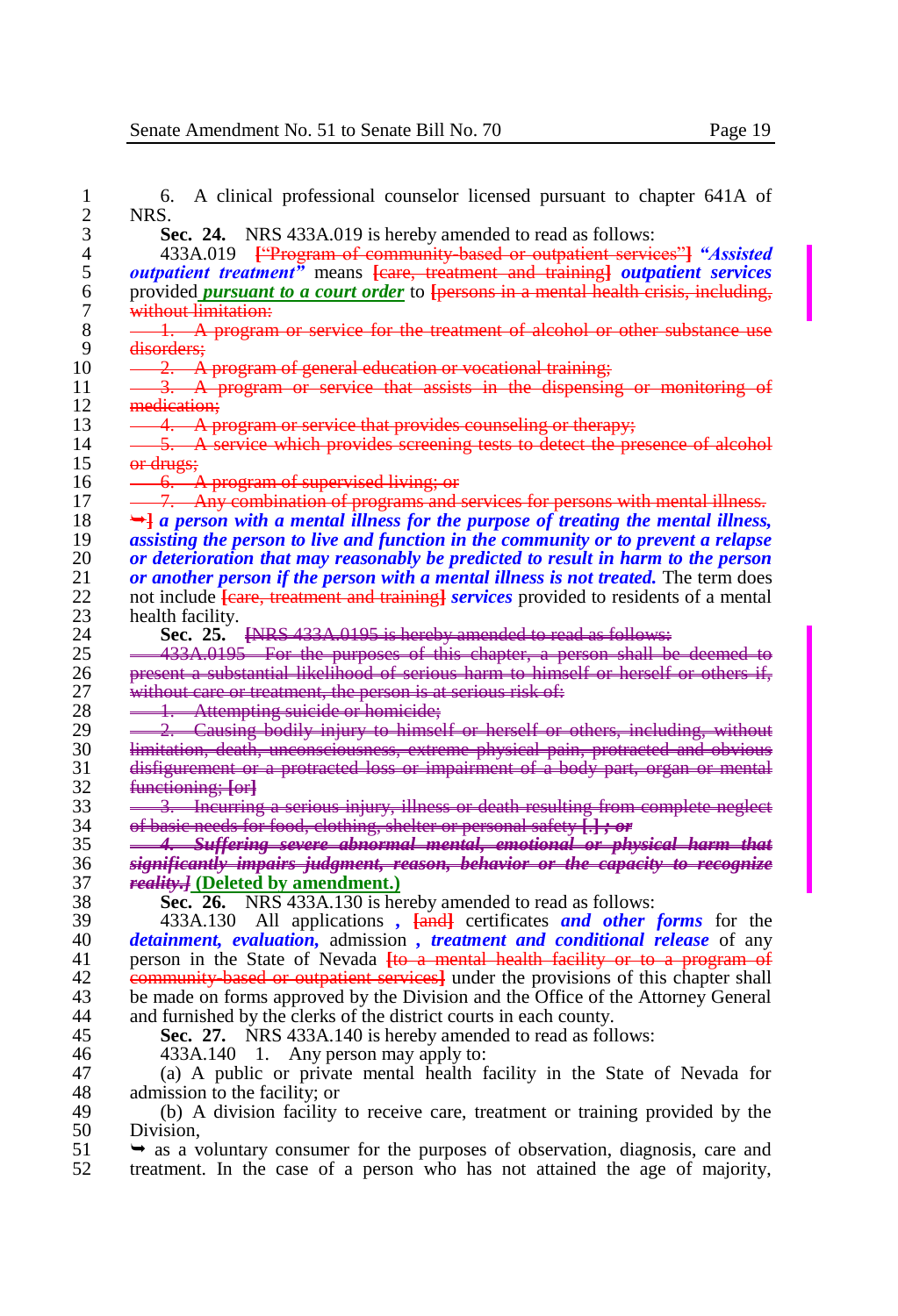1 application for voluntary admission or care, treatment or training may be made on<br>2 bis or her behalf by the person's spouse, parent or legal guardian. 2 his or her behalf by the person's spouse, parent or legal guardian.<br>
2. If the application is for admission to a division factor

3 2. If the application is for admission to a division facility, or for care, 4 treatment or training provided by the Division, the applicant must be admitted or<br>5 provided such services as a voluntary consumer if an examination by personnel of 5 provided such services as a voluntary consumer if an examination by personnel of the facility qualified to make such a determination reveals that the person needs and 6 the facility qualified to make such a determination reveals that the person needs and may benefit from services offered by the mental health facility. 7 may benefit from services offered by the mental health facility.<br>8 3. Any person admitted to a public or private mental

8 3. Any person admitted to a public or private mental health facility as a voluntary consumer must be released immediately after the filing of a written 9 voluntary consumer must be released immediately after the filing of a written 10 request for release with the responsible physician or that physician's designee<br>11 within the normal working day, unless the facility changes the status of the person 11 within the normal working day, unless the facility changes the status of the person<br>12 to an emergency admission pursuant to NRS 433A.145. When a person is released 12 to an emergency admission pursuant to NRS 433A.145. When a person is released<br>13 bursuant to this subsection, the facility and its agents and employees are not liable 13 pursuant to this subsection, the facility and its agents and employees are not liable<br>14 for any debts or contractual obligations, medical or otherwise, incurred or damages 14 for any debts or contractual obligations, medical or otherwise, incurred or damages caused by the actions of the person. 15 caused by the actions of the person.<br>16 4. Any person admitted to a

16 4. Any person admitted to a public or private mental health facility as a<br>17 voluntary consumer who has not requested release may nonetheless be released by 17 voluntary consumer who has not requested release may nonetheless be released by 18 the medical director of the facility when examining personnel at the facility<br>19 determine that the consumer has recovered or has improved to such an extent that 19 determine that the consumer has recovered or has improved to such an extent that the consumer is not considered a danger to himself or herself or others and that the 20 the consumer is not considered a danger to himself or herself or others and that the services of that facility are no longer beneficial to the consumer or advisable. 21 services of that facility are no longer beneficial to the consumer or advisable.<br>22. 5. A person who requests care, treatment or training from the D

22 5. A person who requests care, treatment or training from the Division 23 pursuant to this section must be evaluated by the personnel of the Division to 23 pursuant to this section must be evaluated by the personnel of the Division to 24 determine whether the person is eligible for the services offered by the Division. 24 determine whether the person is eligible for the services offered by the Division.<br>25 The evaluation must be conducted: 25 The evaluation must be conducted:<br>26 (a) Within 72 hours if the person

26 (a) Within 72 hours if the person has requested inpatient services; or 27 (b) Within 72 regular operating hours, excluding weekends and holic

27 (b) Within 72 regular operating hours, excluding weekends and holidays, if the person has requested **Leonymunity** hased or outpatient services al assisted outpatient 28 person has requested **[**community-based or outpatient services.**]** *assisted outpatient*  29 *treatment.*

30 6. This section does not preclude a public facility from making decisions, 31 policies, procedures and practices within the limits of the money made available to  $\begin{array}{cc} 32 \\ 33 \end{array}$  the facility.<br> **Sec. 28** 

33 **Sec. 28.** NRS 433A.145 is hereby amended to read as follows:

 433A.145 1. If a person in a mental health crisis is admitted to a public or private mental health facility or hospital as a voluntary consumer, the facility or 36 hospital shall not change the status of the person to an emergency admission unless<br>37 **The hospital or facility receives** before the change in status is made, an application **[**the hospital or facility receives, before the change in status is made, an application for an emergency admission pursuant to**]** *:*

39 *(a) A person described in* NRS 433A.160 *places the person in a mental*  40 *health crisis hold;* and <del>[the certificate of a]</del><br>41 *(b) LA* psychiatrist, psychologist, physi

 *(b) [A* psychiatrist, psychologist, physician, physician assistant, clinical social worker or advanced practice registered nurse *completes a certificate* pursuant to NRS 433A.170.**]** *The requirements prescribed by section 10 of this act have been*  met.

45 2. **[A]** *Except as otherwise provided in subsection 3, a* **person whose status is changed pursuant to subsection 1 must not be detained in excess of 72 hours.** 46 changed pursuant to subsection 1 must not be detained in excess of 72 hours *,*  $i\pi$  *including weekends and holidays*, after the *change in status is madel person is including weekends and holidays,* after the **[**change in status is made**]** *person is placed on a mental health crisis hold pursuant to NRS 433A.160* **unless, before the close of the business day on which the 72 hours expires, a written petition for** 49 the close of the business day on which the 72 hours expires, a written petition *for* an *involuntary court-ordered admission to a mental health facility* is filed with *an involuntary court-ordered admission to a mental health facility* is filed with the clerk of the district court pursuant to NRS 433A.200  $\Box$ **i**, *including, without*  the clerk of the district court pursuant to NRS 433A.200 **[**.**]** *, including, without limitation, the documents required pursuant to NRS 433A.210.*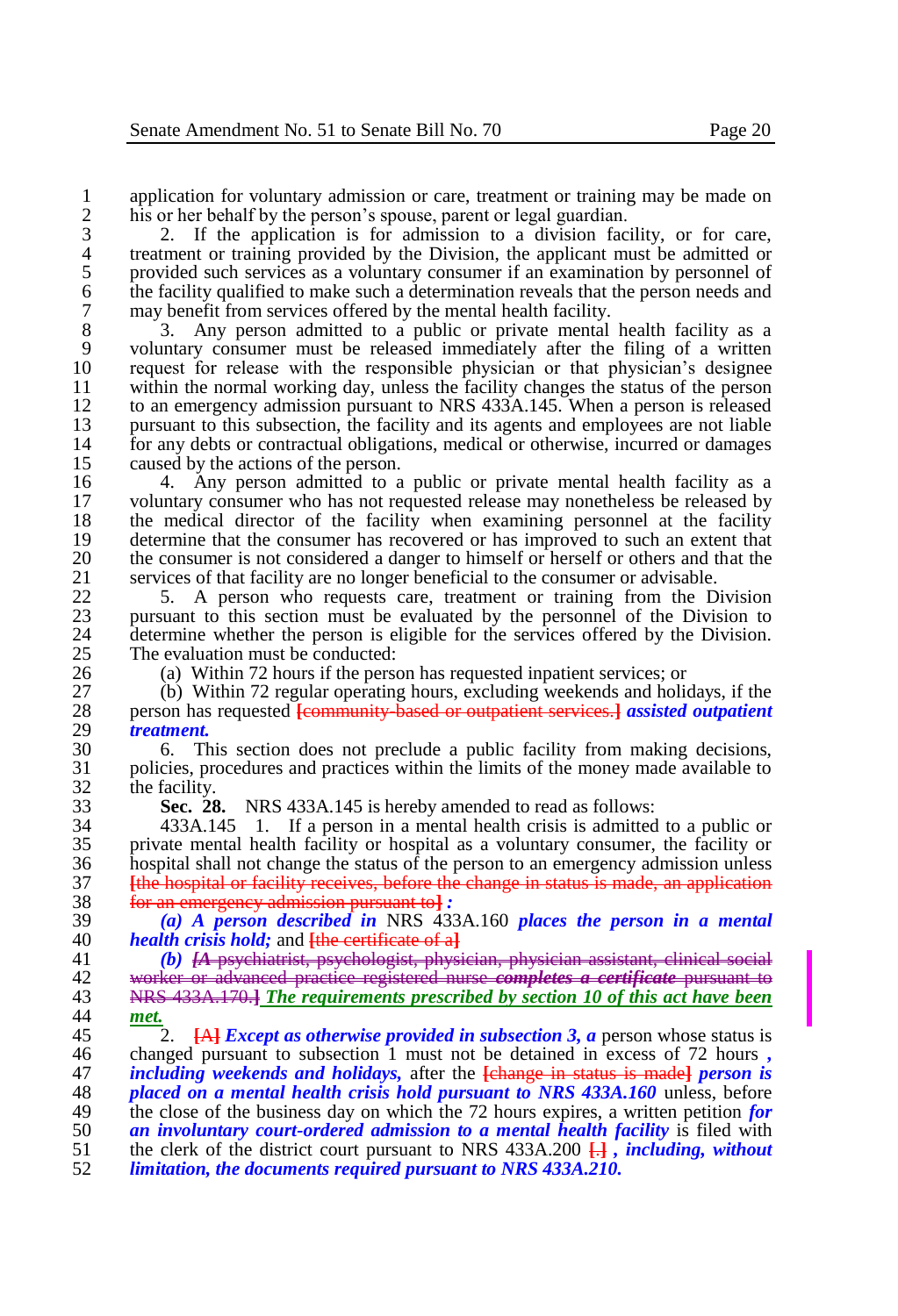1 3. If the period specified in subsection 2 expires on a day on which the office<br>2 of the clerk of the district court is not open, the written petition must be filed on or 2 of the clerk of the district court is not open, the written petition must be filed on or before the close of the business day next following the expiration of that period. 3 before the close of the business day next following the expiration of that period.<br>4 **Sec. 29.** NRS 433A.150 is hereby amended to read as follows:

**Sec. 29.** NRS 433A.150 is hereby amended to read as follows:<br>5 433A.150 1. <del>IExcept as otherwise provided in this subsection</del>

5 433A.150 1. **[**Except as otherwise provided in this subsection, a**]** *A* person 6 alleged to be a person in a mental health crisis **[**may, upon application**]** *who is placed on a mental health crisis hold* pursuant to NRS 433A.160  $\frac{1}{2}$  *may*, subject to the provisions of subsection 2, be detained in a public or private mental 8 subject to the provisions of subsection 2, be detained in a public or private mental<br>9 health facility or hospital  $\frac{F}{R}$  the emergency admission of the assessment. 9 health facility or hospital <del>[under an emergency admission]</del> for *assessment*, <br>10 evaluation. **I**observation, *intervention* and treatment, regardless of whether any 10 evaluation, **[observation]** *intervention* and treatment, regardless of whether any parent or legal guardian of the person has consented to the *fadmission-1 mental* 11 parent or legal guardian of the person has consented to the <del>[admission.]</del> *mental* 12 *health crisis hold.* 12 *health crisis hold.*

13 2. Except as otherwise provided in subsection 3, a person detained pursuant to subsection 1 must be released within 72 hours, including weekends and holidays. 14 subsection 1 must be released within 72 hours, including weekends and holidays, after the lapplication for emergency admission or any part of such an application is 15 after the **[**application for emergency admission or any part of such an application is 16 made**]** *person is placed on a mental health crisis hold* pursuant to NRS 433A.160 17 unless, before the close of the business day on which the 72 hours expires, a written 18 perception for an involuntary court-ordered admission to a mental health facility is 18 petition for an involuntary court-ordered admission to a mental health facility is<br>19 filed with the clerk of the district court pursuant to NRS 433A.200, including. 19 filed with the clerk of the district court pursuant to NRS 433A.200, including,<br>20 without limitation, the documents required pursuant to NRS 433A.210, or the status 20 without limitation, the documents required pursuant to NRS 433A.210, or the status of the person is changed to a voluntary admission. 21 of the person is changed to a voluntary admission.<br>22  $\frac{3}{2}$ . If the period specified in subsection 2 exp

22 3. If the period specified in subsection 2 expires on a day on which the office<br>23 of the clerk of the district court is not open, the written petition must be filed on or 23 of the clerk of the district court is not open, the written petition must be filed on or before the close of the business day next following the expiration of that period. 24 before the close of the business day next following the expiration of that period.<br>25 **Sec. 30.** NRS 433A.160 is hereby amended to read as follows:

**Sec. 30.** NRS 433A.160 is hereby amended to read as follows:<br>26 433A.160 1. <del>IExcept as otherwise provided in subsection 2.</del> 433A.160 1. **[**Except as otherwise provided in subsection 2, an application **for the emergency admission of a person alleged to be a person in a mental health**<br>28 **exists for evaluation, observation and treatment may only be made by an]** *An* officer crisis for evaluation, observation and treatment may only be made by an**]** *An* officer 29 authorized to make arrests in the State of Nevada or a physician, physician<br>30 assistant, psychologist, marriage and family therapist, clinical professional 30 assistant, psychologist, marriage and family therapist, clinical professional counselor, social worker or registered nurse **F**. The officer, physician, physician counselor, social worker or registered nurse **[**. The officer, physician, physician assistant, psychologist, marriage and family therapist, clinical professional 33 counselor, social worker or registered nurse may:<br>34 (a) Without a warrant:

 $34 \qquad (a) \text{ Without a warrant:}$ <br> $35 \qquad (1) \text{ Take } who, \text{ back}$ 

 (1) Take**]** *who, based on his or her personal observation of a person or the issuance of a court order pursuant to section 9 of this act, has probable cause*  **to believe that the person is a person <del>[alleged to be a person]</del> in a mental health crisis, may place the person on a mental health crisis hold by:** crisis *, may place the person on a mental health crisis hold by:*

39 *(a) Taking the person* into custody **[**to apply for the emergency admission of 40 the person for evaluation, observation and treatment;**}** without a warrant  $f_f$  and 41  $\longrightarrow$   $(2)$  Transport *a* for assessment, evaluation, intervention and treatment

41 (2) Transport**]** *for assessment, evaluation, intervention and treatment at a*  42 *public or private mental health facility or hospital; and*

 *(b) [Transporting* the**]** *Completing and providing to the public or private*  mental health facility or hospital the form prescribed pursuant to NRS 433A.130 *for the placement of a person on a mental health crisis hold. The form must set forth the circumstances under which the person was taken into custody and the reasons therefor. reasons therefor.*

48 **2.** A person who places another person on a mental health crisis hold **pairs** and **pairs** and **pairs** and **pairs** and **pairs** and **pairs** and **pairs** and **pairs** and **pairs** and **pairs** and **pairs** and **pairs** and **pai** *pursuant to subsection 1 may transport that* **person <del>[alleged to be a person in a</del><br>50 <b>mental health crisis** to a public or private mental health facility or hospital <del>Hor that</del> 50 **mental health crisis** to a public or private mental health facility or hospital <del>[for that</del> 51 **purpose, assessment, evaluation, intervention and treatment** or arrange 51 purpose, *assessment, evaluation, intervention and treatment]* or <u>arrange</u><br>52 *Carrancinel* for the person to be transported by: 52 *[arranging]* for the person to be transported by:<br>53 **[(b) (d)** A local law enforceme

 $\overline{(1) \cdot (1)}$  *(a)* A local law enforcement agency;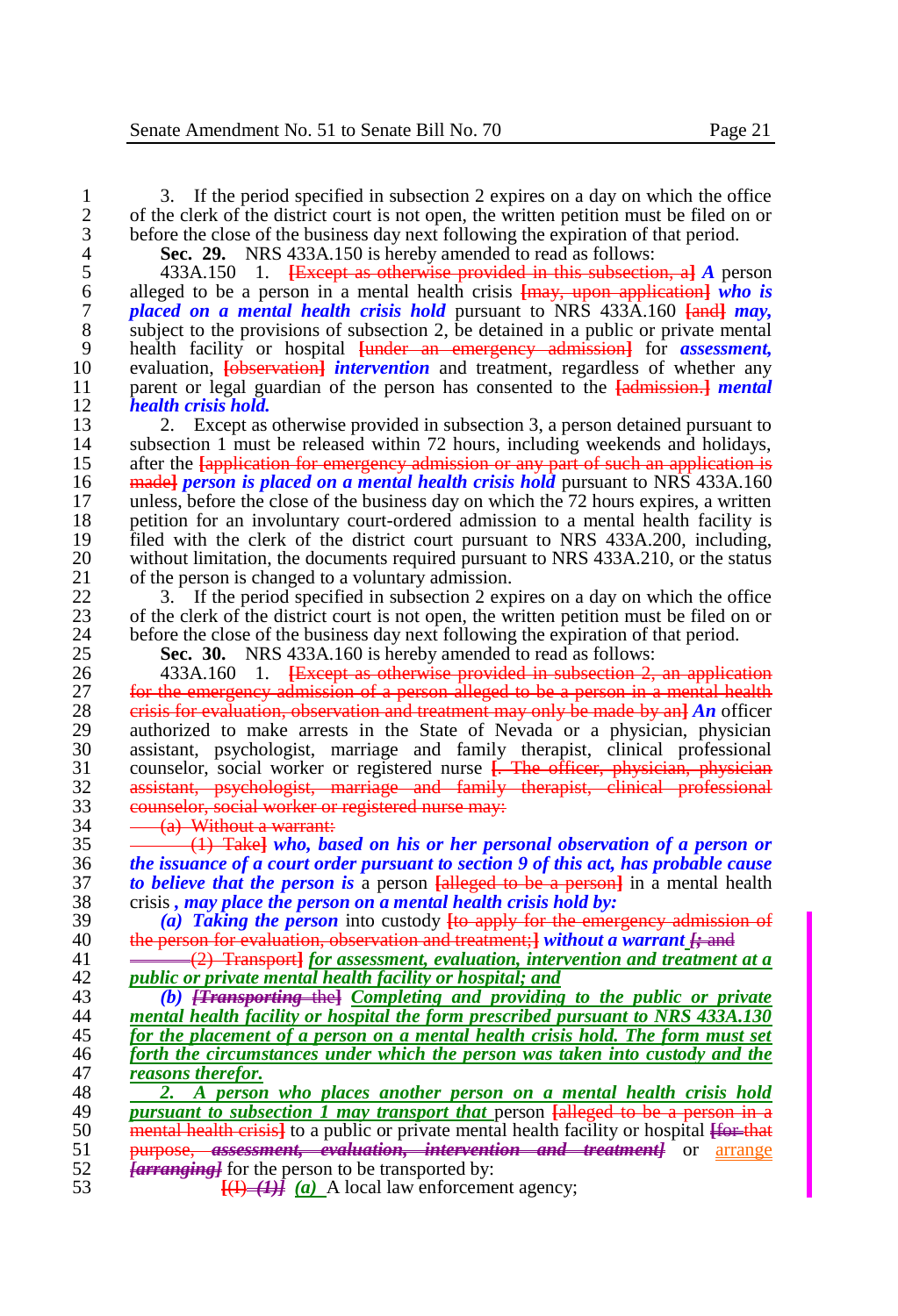| 1              | $\frac{[11] - (2)}{[11] - (2)}$ (b) A system for the nonemergency medical transportation            |
|----------------|-----------------------------------------------------------------------------------------------------|
| $\overline{c}$ | of persons whose operation is authorized by the Nevada Transportation Authority;                    |
| 3              | $\frac{1}{1}$ . (a) An entity that is exempt pursuant to NRS 706.745 from                           |
| 4              | the provisions of NRS 706.386 or 706.421;                                                           |
| 5              | $\frac{[H]}{[H]}$ ( <i>d</i> ) An accredited agent of the Division;                                 |
| 6              | $\frac{f(V)-f(J)}{f(V)}$ (e) A provider of nonemergency secure behavioral health                    |
| $\overline{7}$ | transport services licensed under the regulations adopted pursuant to NRS                           |
| 8              | 433.3317; or                                                                                        |
| 9              | $\frac{[V]}{[V]}$ (f) If medically necessary, an ambulance service that holds                       |
| 10             | a permit issued pursuant to the provisions of chapter 450B of NRS.                                  |
| 11             | only if the officer, physician, physician assistant, psychologist, marriage and                     |
| 12             | family therapist, clinical professional counselor, social worker or registered nurse,               |
| 13             |                                                                                                     |
|                | based upon his or her personal observation of the person, has probable cause to                     |
| 14             | believe that the person is a person in a mental health crisis.                                      |
| 15             | (b) Apply to a district court for an order requiring.                                               |
| 16             | $(1)$ Any peace officer to take a person alleged to be a person in a mental                         |
| 17             | health crisis into custody to allow the applicant for the order to apply for the                    |
| 18             | emergency admission of the person for evaluation, observation and treatment; and                    |
| 19             | (2) Any agency, system, provider, agent or service described in                                     |
| 20             | subparagraph $(2)$ of paragraph $(a)$ to transport the person alleged to be a person in a           |
| 21             | mental health crisis to a public or private mental health facility or hospital for that             |
| 22             | purpose.                                                                                            |
| 23             | $\rightarrow$ The district court may issue such an order only if it is satisfied that there is      |
| 24             | probable cause to believe that the person is a person in a mental health crisis.                    |
| 25             | 2. An application for the emergency admission of a person alleged to be a                           |
| 26             | person in a mental health crisis for evaluation, observation and treatment may be                   |
| 27             | made by a spouse, parent, adult child or legal guardian of the person. The spouse,                  |
| 28             | parent, adult child or legal guardian and any other person who has a legitimate                     |
| 29             | interest in the person alleged to be a person in a mental health crisis may apply to a              |
| 30             | district court for an order described in paragraph (b) of subsection 1.                             |
| 31             | 3. The application for the emergency admission of a person alleged to be a                          |
| 32             | person in a mental health crisis for evaluation, observation and treatment must                     |
| 33             | reveal + and                                                                                        |
| 34             | (c) Completing and providing to the public or private mental health facility                        |
| 35             | or hospital the form prescribed pursuant to NRS 433A.130 for the placement of a                     |
| 36             | person on a mental health crisis hold. The form must set forth the circumstances                    |
| 37             | under which the person was taken into custody and the reasons therefor.                             |
| 38             | To the extent practicable, a person <b>[who applies for the emergency</b><br><del>- 4. 2.]</del> 3. |
| 39             | admission of a person who is less than 18 years of age to a public or private mental                |
| 40             | health facility or hospital, other than a parent or guardian, <i>described in subsection</i>        |
| 41             | I shall attempt to obtain the consent of the parent or guardian of an unemancipated                 |
| 42             | <i>person who is less than 18 years of age before [making the application.] placing</i>             |
| 43             | <i>the person on a mental health crisis hold</i> . The person who <b>[applies for the</b>           |
| 44             | emergency admission] places an unemancipated person who is less than 18 years                       |
| 45             | of age on a mental health crisis hold or, if the person [makes the application] is                  |
| 46             | <i>acting</i> within the scope of his or her employment, the employer of the person, shall          |
| 47             | maintain documentation of each such attempt until the person who is <b>the subject of</b>           |
| 48             | the application <i>placed on a mental health crisis hold</i> reaches at least 23 years of           |
| 49             | age.                                                                                                |
| 50             | <b>[5.</b> Except as otherwise provided in this subsection, each person admitted to a               |
| 51             | public or private mental health facility or hospital under an emergency admission                   |
| $\epsilon$     | in the coordinate does not also ideas a fighter than the composition that are a second              |

52 must be evaluated at the time of admission by a psychiatrist or a psychologist. If a psychiatrist or a psychologist is not available to conduct an evaluation at the time of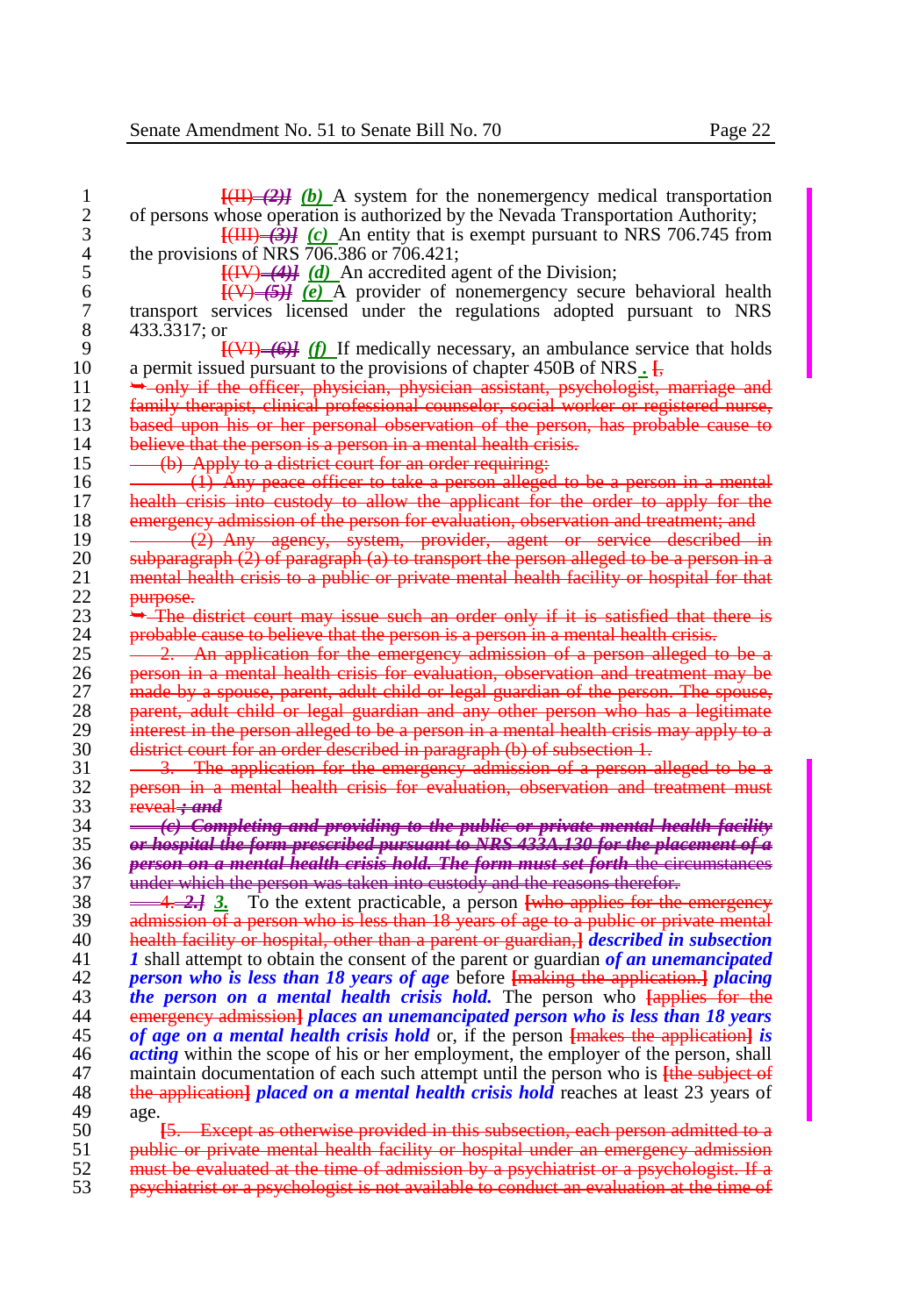1 admission, a physician or an advanced practice registered nurse who has the<br>2 training and experience prescribed by the State Board of Nursing pursuant to NRS 2 training and experience prescribed by the State Board of Nursing pursuant to NRS<br>3 632.120 may conduct the evaluation. Each such emergency admission must be 3 632.120 may conduct the evaluation. Each such emergency admission must be 4 approved by a psychiatrist.

5 <del>6. 3.]</del> 4. The State Board of Health shall adopt regulations governing the 6 manner in which:<br>7 (a) A person

7 (a) A person may apply to become an accredited agent of the Division; and

8 (b) Accredited agents of the Division will be monitored and disciplined for 9 professional misconduct.<br>10  $\overline{17,-4}$  5. As used i

10 **[7. 4.] 5.** As used in this section, "an accredited agent of the Division" means 11 any person authorized by the Division to transport to a mental health facility 11 any person authorized by the Division to transport to a mental health facility<br>12 mursuant to <del>Euchnaria rank 2(4) of</del> paragraph  $[(a)$  (b) of subsection  $\Box$  2 those 12 pursuant to  $\frac{1}{2}$  pursuant to  $\frac{1}{2}$  of  $\frac{1}{2}$  paragraph  $\frac{1}{2}$  (a)  $\frac{1}{2}$  of subsection  $\frac{11}{2}$  those persons  $\frac{1}{2}$  paragraph *being placed on a mental health crisis* 13 persons **[**in need of emergency admission.**]** *being placed on a mental health crisis*  14 *hold.*

15 **Sec. 31.** NRS 433A.165 is hereby amended to read as follows:

16 433A.165 1. Before a person alleged to be a person in a mental health crisis may be admitted to a public or private mental health facility or *hospital under an*  may be admitted to a public or private mental health facility *or hospital under an emergency admission* pursuant to <del>[NRS 433A.160, 433A.145 or]</del> *section 10 of this*  $act.$  the person must: *act*, the person must:<br>20 (a) First be examents

20 (a) First be examined by a licensed physician or physician assistant licensed 21 pursuant to chapter 630 or 633 of NRS or an advanced practice registered nurse<br>22. licensed pursuant to NRS 632.237 at any location where such a physician. 22 licensed pursuant to NRS 632.237 at any location where such a physician,<br>23 physician assistant or advanced practice registered nurse is authorized to conduct 23 physician assistant or advanced practice registered nurse is authorized to conduct such an examination to determine whether the person has a medical condition, other 24 such an examination to determine whether the person has a medical condition, other than a psychiatric condition, which requires immediate treatment: and 25 than a psychiatric condition, which requires immediate treatment; and 26 (b) If such treatment is required, be admitted for the appropriate n

26 (b) If such treatment is required, be admitted for the appropriate medical care:<br>27 (1) To a hospital if the person is in need of emergency services or care: or

27 (1) To a hospital if the person is in need of emergency services or care; or 28 (2) To another appropriate medical facility if the person is not in need of

28 (2) To another appropriate medical facility if the person is not in need of 29 emergency services or care.<br>30  $2.$  If a person alleged

 2. If a person *alleged to be a person* in a mental health crisis has a medical condition in addition to a psychiatric condition which requires medical treatment that requires more than  $72$  hours to complete, the licensed physician, physician assistant or advanced practice registered nurse who examined the person must: assistant or advanced practice registered nurse who examined the person must:

34 (a) On the first business day after determining that such medical treatment is necessary, file with the clerk of the district court a written petition  $\frac{1}{16}$  admit  $\frac{1}{16}$  or the 35 necessary, file with the clerk of the district court a written petition **[**to admit**]** *for the*  36 *involuntary court-ordered admission of* the person to a public or private mental 37 health facility pursuant to NRS **[**433A.160**]** *433A.200* after the medical treatment 38 has been completed. The petition must:<br>39 (1) Include, without limitation.

39 (1) Include, without limitation, the medical condition of the person and the nurose for continuing the medical treatment of the person: and 40 purpose for continuing the medical treatment of the person; and  $(2)$  Be accompanied by a copy of  $\frac{1}{2}$  He application

41 (2) Be accompanied by a copy of **[**the application for the emergency 42 admission of the person required**]** *:*

43 *(I) The form for the placement of a person on a mental health crisis*  44 *hold completed* pursuant to NRS 433A.160 *;* and **[**the**]**

45 *(II) The* certificate **[**required**]** *completed* pursuant to NRS 433A.170 **[**.**]** 46 *, unless the medical condition prevents the completion of such a certificate.*

47 (b) Seven days after filing a petition pursuant to paragraph (a) and every 7 days 48 thereafter, file with the clerk of the district court an update on the medical condition<br>49 and treatment of the person. 49 and treatment of the person.<br>50 3. The examination are

50 3. The examination and any transfer of the person from a facility when the 51 berson has an emergency medical condition and has not been stabilized must be 51 person has an emergency medical condition and has not been stabilized must be conducted in compliance with: conducted in compliance with: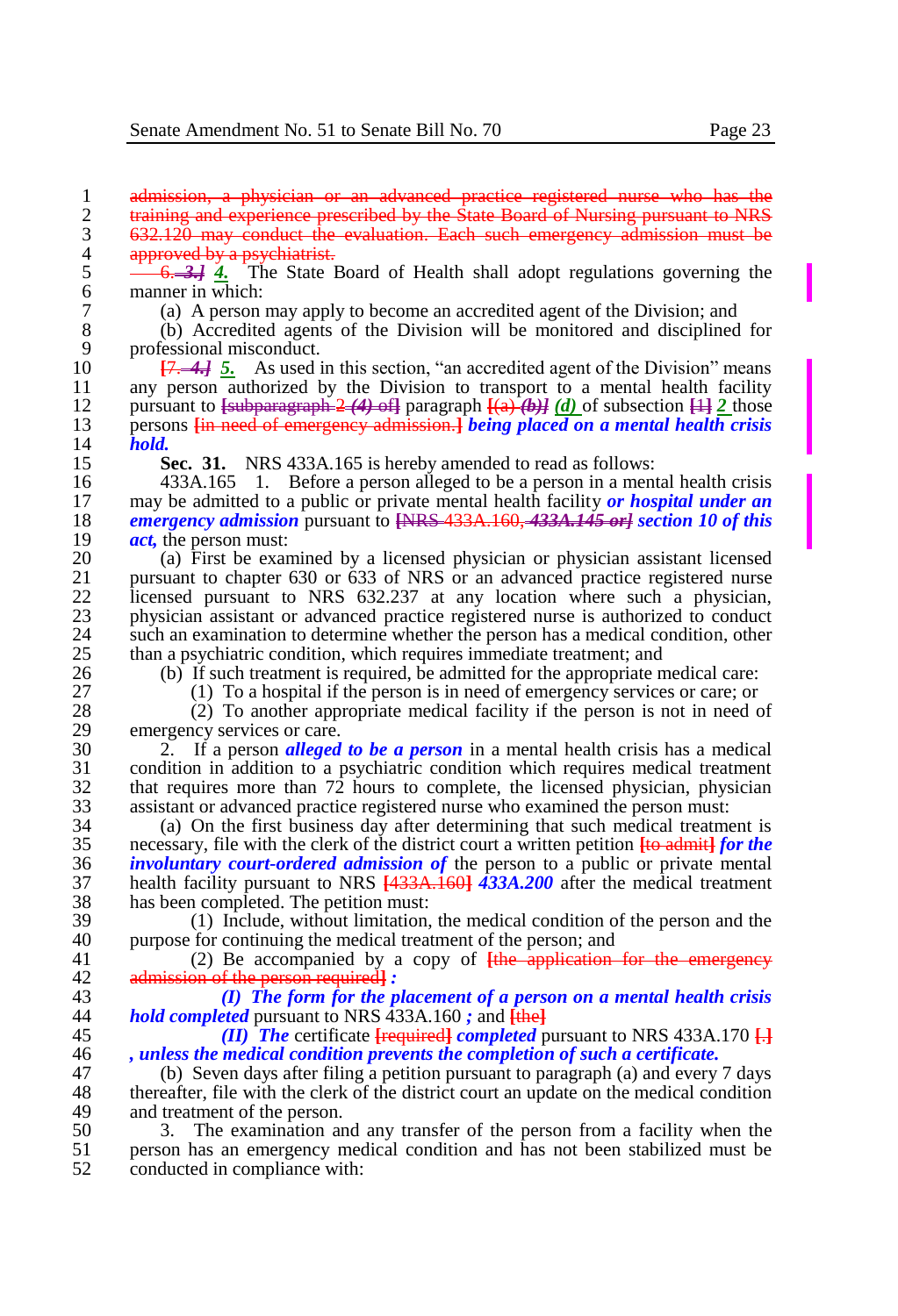1 (a) The requirements of 42 U.S.C. § 1395dd and any regulations adopted 2 pursuant thereto, and must involve a person authorized pursuant to federal law to conduct such an examination or certify such a transfer; and 3 conduct such an examination or certify such a transfer; and 4 (b) The provisions of NRS 439B.410.

4 (b) The provisions of NRS 439B.410.<br>5 4. The cost of the examination must 5 4. The cost of the examination must be paid by the county in which the person alleged to be a person in a mental health crisis resides if services are provided at a 6 alleged to be a person in a mental health crisis resides if services are provided at a 7 county hospital located in that county or a hospital or other medical facility<br>8 designated by that county, unless the cost is voluntarily paid by the person alleged 8 designated by that county, unless the cost is voluntarily paid by the person alleged<br>9 to be a person in a mental health crisis or, on the person's behalf, by his or her 9 to be a person in a mental health crisis or, on the person's behalf, by his or her 10 insurer or by a state or federal program of medical assistance.<br>11 5. The county may recover all or any part of the expense

11 5. The county may recover all or any part of the expenses paid by it, in a civil 12 action against:<br>13 (a) The pe

13 (a) The person whose expenses were paid;<br>14 (b) The estate of that person: or

14 (b) The estate of that person; or<br>15 (c) A responsible relative as pr

15 (c) A responsible relative as prescribed in NRS 433A.610, to the extent that 16 financial ability is found to exist.<br>17 6 The cost of treatment.

17 6. The cost of treatment, including hospitalization, for a person who is 18 indigent must be paid pursuant to NRS 428.010 by the county in which the person<br>19 alleged to be a person in a mental health crisis resides. 19 alleged to be a person in a mental health crisis resides.<br>20 7 The provisions of this section do not required.

20 7. The provisions of this section do not require the Division to provide<br>21 examinations required pursuant to subsection 1 at a division facility if the Division 21 examinations required pursuant to subsection 1 at a division facility if the Division does not have the: 22 does not have the:<br>23 (a) Appropria

23 (a) Appropriate staffing levels of physicians, physician assistants, advanced 24 practice registered nurses or other appropriate staff available at the facility as the 25 Division determines is necessary to provide such examinations: or 25 Division determines is necessary to provide such examinations; or 26 (b) Appropriate medical laboratories as the Division determine

26 (b) Appropriate medical laboratories as the Division determines is necessary to 27 provide such examinations.<br>28 8 The State Board

28 8. The State Board of Health shall adopt regulations to carry out the provisions of this section, including, without limitation, regulations that: 29 provisions of this section, including, without limitation, regulations that:<br>30 (a) Define "emergency services or care" as that term is used in this s

30 (a) Define "emergency services or care" as that term is used in this section;<br>31 (b) Prescribe a procedure to ensure that an examination is performed pursi-

31 (b) Prescribe a procedure to ensure that an examination is performed pursuant  $32$  to paragraph (a) of subsection 1; and<br> $33$  (c) Prescribe the type of medic

 $33$  (c) Prescribe the type of medical facility that a person may be admitted to nursuant to subparagraph (2) of paragraph (b) of subsection 1. 34 pursuant to subparagraph (2) of paragraph (b) of subsection 1.<br>35 9. As used in this section, "medical facility" has the mea

35 9. As used in this section, "medical facility" has the meaning ascribed to it in 36 NRS 449.0151.<br>37 Sec. 32.

37 **Sec. 32.** NRS 433A.170 is hereby amended to read as follows:

38 433A.170 Except as otherwise provided in this section, the administrative 39 officer of a facility operated by the Division or of any other public or private mental  $\frac{40}{2}$  health facility or bospital shall not accept  $\frac{1}{4}$  a person for an 40 health facility or hospital shall not accept **[**an application**]** *a person* for an 41 emergency admission under **[**NRS 433A.160 *433A.145 or] section 10 of this act*  42 unless **[**that application is accompanied by a certificate of**]** a **[**licensed**]** 43 psychologist, a physician, a physician assistant under the supervision of a 44 psychiatrist, a clinical social worker who has the psychiatric training and 45 experience prescribed by the Board of Examiners for Social Workers pursuant to <br>46 NRS 641B.160 or an advanced practice registered nurse who has the psychiatric 16 1886 NRS 641B.160 or an advanced practice registered nurse who has the psychiatric 47 training and experience prescribed by the State Board of Nursing pursuant to NRS 47 training and experience prescribed by the State Board of Nursing pursuant to NRS<br>48 632.120, completes a certificate stating that he or she has examined the person 48 632.120 *, completes a certificate* stating that he or she has examined the person 49 alleged to be a person in a mental health crisis and that he or she has concluded that the person is a person in a mental health crisis. The certificate required by this 50 the person is a person in a mental health crisis. The certificate required by this section may be obtained from a Herman proved psychologist, physician, physician 51 section may be obtained from a **[**licensed**]** psychologist, physician, physician 52 assistant, clinical social worker or advanced practice registered nurse who is employed by the public or private mental health facility or hospital to which the 53 employed by the public or private mental health facility or hospital to which the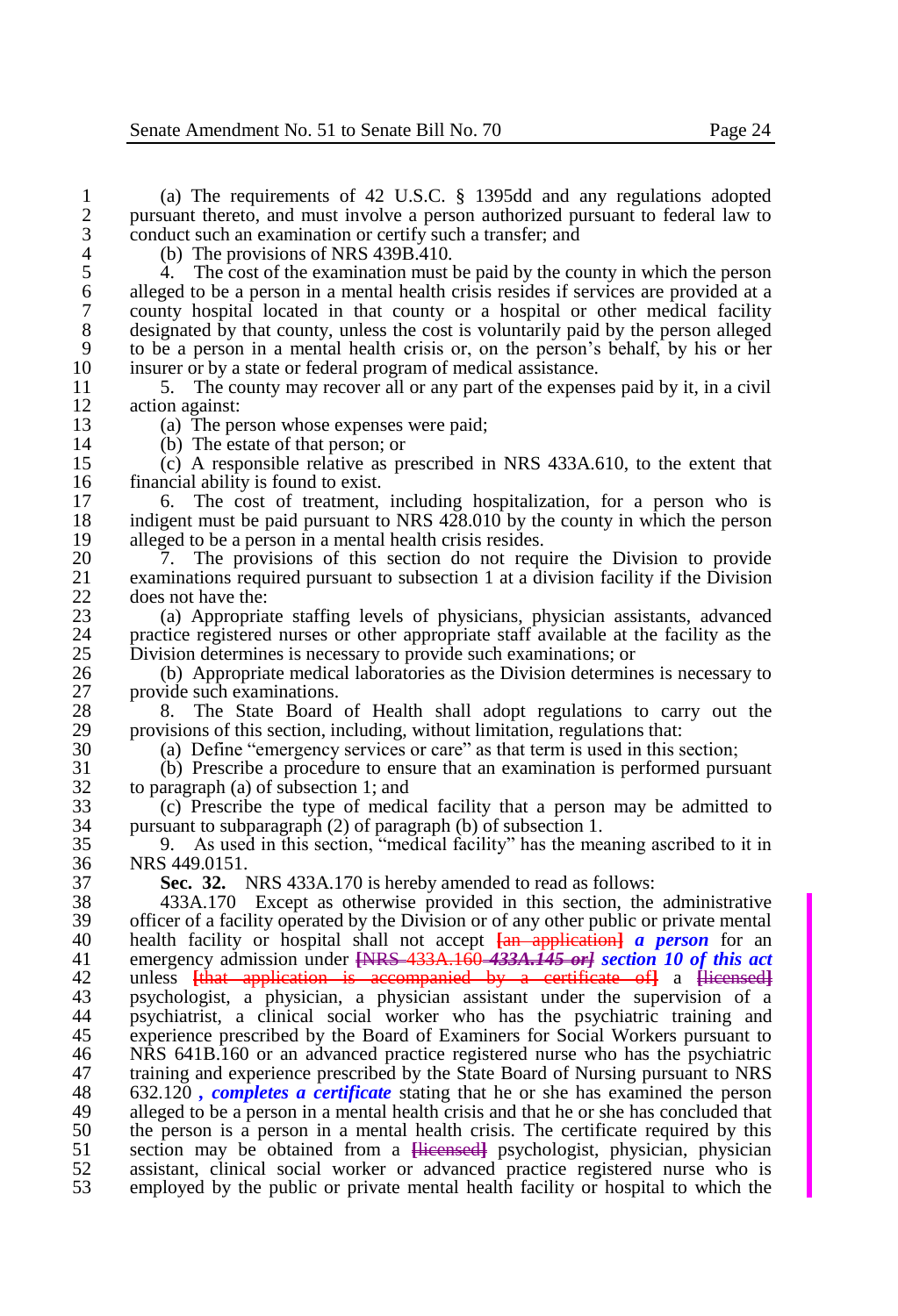# 1 **[**application is made.**]** *person alleged to be a person in a mental health crisis is to*  2 *be admitted.*

**Sec. 33.** NRS 433A.185 is hereby amended to read as follows:<br>4 433A.185 As soon as practicable but not more than  $\frac{1241}{8}$  h

4 433A.185 As soon as practicable but not more than  $\frac{241}{8}$  *8* hours after  $\frac{1}{2}$  **emergency admission of a person alleged to be al** *an unemancipated* **person lin a** 5 emergency admission of a person alleged to be a**]** *an unemancipated* person **[**in a 6 mental health crisis**]** who is under 18 years of age **[**,**]** *is placed on a mental health*  7 *crisis hold,* the administrative officer of the public or private mental health facility<br>8 *or hospital in which the person is being held or his or her designee shall attempt* 8 *or hospital in which the person is being held or his or her designee* shall *attempt*  9 *to* give notice of **[**such admission**]** *the mental health crisis hold* in person, by 10 telephone or facsimile and by certified mail to the parent or legal guardian of that  $11$  person  $\Box$  and shall maintain documentation of each such attempt until the 11 person  $\frac{[1]}{[1]}$  and shall maintain documentation of each such attempt until the **property** person who is placed on a mental health crisis hold reaches at least 23 years of 12 *person who is placed on a mental health crisis hold reaches at least 23 years of*  13 *age.*

14 **Sec. 34.** NRS 433A.190 is hereby amended to read as follows:<br>15 433A.190 1. The administrative officer of a public or private

15 433A.190 1. The administrative officer of a public or private mental health 16 facility *or hospital* shall ensure that, within 24 hours of the emergency admission of 16 facility *or hospital* shall ensure that, within 24 hours of the emergency admission of 17 a person alleged to be a person in a mental health crisis **fourwant** to NRS 17 a person alleged to be a person in a mental health crisis **[**pursuant to NRS 18 433A.150**]** who is at least 18 years of age, *pursuant to [NRS 433A.145 or] section*  19 **10 of this act,** the person is asked to give permission to provide notice of the emergency admission to a family member, friend or other person identified by the 20 emergency admission to a family member, friend or other person identified by the  $\begin{array}{cc} 21 & \text{person.} \\ 22 & 2 \end{array}$ 

22 2. 2. 2. If a person alleged to be a person in a mental health crisis who is at least 18<br>23 vears of age gives permission to notify a family member, friend or other person of 23 years of age gives permission to notify a family member, friend or other person of the emergency admission, the administrative officer shall ensure that: 24 the emergency admission, the administrative officer shall ensure that:<br>25 (a) The permission is recorded in the medical record of the person

25 (a) The permission is recorded in the medical record of the person; and 26 (b) Notice of the admission is promptly provided to the family membe

26 (b) Notice of the admission is promptly provided to the family member, friend 27 or other person in person or by telephone. facsimile, other electronic 27 or other person in person or by telephone, facsimile, other electronic<br>28 communication or certified mail. 28 communication or certified mail.<br>29 3 Except as otherwise prov

29 3. Except as otherwise provided in subsections 4 and 5, if a person alleged to 30 be a person in a mental health crisis who is at least 18 years of age does not give 30 be a person in a mental health crisis who is at least 18 years of age does not give 31 permission to notify a family member, friend or other person of the emergency<br>32 admission of the person, notice of the emergency admission must not be provided 32 admission of the person, notice of the emergency admission must not be provided until permission is obtained. 33 until permission is obtained.<br>34 4 If a person alleged to

34 4. If a person alleged to be a person in a mental health crisis who is at least 18 vears of age is not able to give or refuse permission to notify a family member. 35 years of age is not able to give or refuse permission to notify a family member, 36 friend or other person of the emergency admission, the administrative officer of the mental health facility *or hospital* may cause notice as described in paragraph (b) of 37 mental health facility *or hospital* may cause notice as described in paragraph (b) of  $38$  subsection 2 to be provided if the administrative officer determines that it is in the best interest of the person in a mental health crisis. 39 best interest of the person in a mental health crisis.<br>40 5. If a guardian has been appointed for a per-

40 5. If a guardian has been appointed for a person alleged to be a person in a<br>41 mental health crisis who is at least 18 years of age or the person has executed a 41 mental health crisis who is at least 18 years of age or the person has executed a 42 durable power of attorney for health care pursuant to NRS 162A.700 to 162A.870,<br>43 inclusive, or appointed an attorney-in-fact using an advance directive for 43 inclusive, or appointed an attorney-in-fact using an advance directive for posed in the posterior are pursuant to NRS 449A.600 to 449A.645, inclusive, the psychiatric care pursuant to NRS 449A.600 to 449A.645, inclusive, the 45 administrative officer of the mental health facility *or hospital* must ensure that the guardian, agent designated by the durable power of attorney or the attorney-in-fact. 46 guardian, agent designated by the durable power of attorney or the attorney-in-fact, as applicable, is promptly notified of the admission as described in paragraph (b) of 47 as applicable, is promptly notified of the admission as described in paragraph (b) of subsection 2, regardless of whether the person alleged to be a person in a mental 48 subsection 2, regardless of whether the person alleged to be a person in a mental health crisis has given permission to the notification. 49 health crisis has given permission to the notification.<br>50 **Sec. 35.** NRS 433A.195 is hereby amended to

50 **Sec. 35.** NRS 433A.195 is hereby amended to read as follows:<br>51 433A.195 *I*. A licensed physician on the medical staff of a fa

51 433A.195 *1.* A licensed physician on the medical staff of a facility operated by the Division or of any other public or private mental health facility or hospital 53 may release a person **[**admitted pursuant to NRS 433A.160**]** *from a mental health*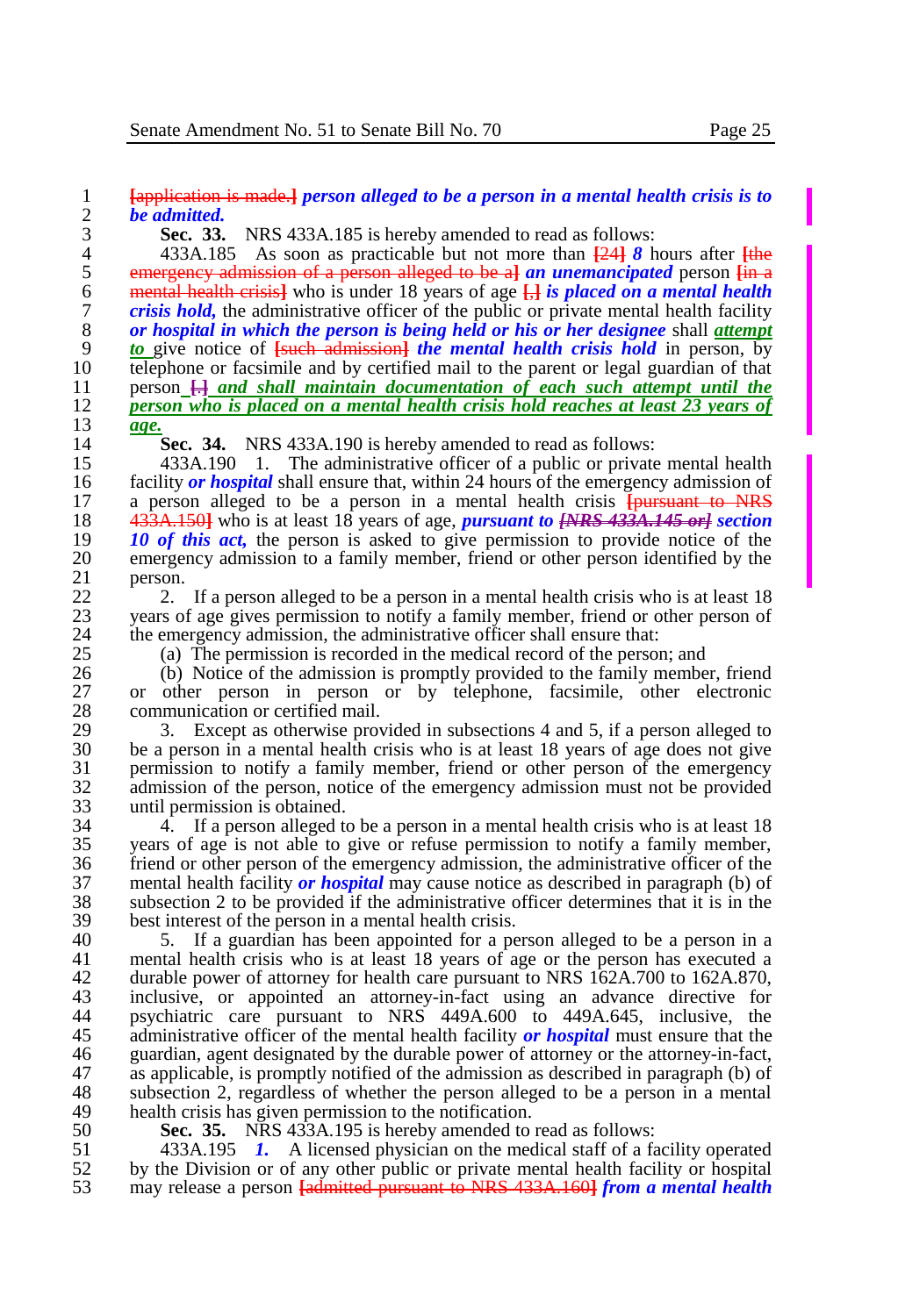1 *crisis hold* upon completion of a certificate which meets the requirements of NRS<br>2 433A.197 signed by a licensed physician on the medical staff of the facility or 2 433A.197 signed by a licensed physician on the medical staff of the facility or hospital, a physician assistant under the supervision of a psychiatrist, psychologist, 3 hospital, a physician assistant under the supervision of a psychiatrist, psychologist, 4 a clinical social worker who has the psychiatric training and experience prescribed<br>5 by the Board of Examiners for Social Workers pursuant to NRS 641B.160 or an 5 by the Board of Examiners for Social Workers pursuant to NRS 641B.160 or an advanced practice registered nurse who has the psychiatric training and experience 6 advanced practice registered nurse who has the psychiatric training and experience 7 prescribed by the State Board of Nursing pursuant to NRS 632.120 stating that he<br>8 or she has personally observed and examined the person and that he or she has 8 or she has personally observed and examined the person and that he or she has concluded that the person is not a person in a mental health crisis. 9 concluded that the person is not a person in a mental health crisis.<br>10 2. A Hierarge and *Hierarge and Division, a physician as* 

 *2. A [licensed] psychologist, a physician, a physician assistant under the supervision of a psychiatrist, a clinical social worker who has the psychiatric training and experience prescribed by the Board of Examiners for Social Workers pursuant to NRS 641B.160 or an advanced practice registered nurse who has the psychiatric training and experience prescribed by the State Board of Nursing pursuant to NRS 632.120 on the medical staff of a facility operated by the Division or of any other public or private mental health facility or hospital [may release an] who has personally assessed an unemancipated person who is less than 18 years of age <del>[from]</del> <u>after the person was placed on a</u> mental health <br>19 crisis hold may release the person from the hold if the parent or guardian of the crisis hold may release the person from the hold if the parent or guardian of the person agrees to treatment [at the facility] or accepts physical custody of the*  21 *person.* 

22 **Sec. 36.** NRS 433A.200 is hereby amended to read as follows:<br>23 433A.200 1. Except as otherwise provided in Launseeting

23 433A.200 1. Except as otherwise provided in **[**subsection 3 and**]** NRS 24 432B.6075, a proceeding for an involuntary court-ordered admission of any person<br>25 in the State of Nevada may be commenced by the filing of a petition for the 25 in the State of Nevada may be commenced by the filing of a petition for the involuntary admission to a mental health facility for to a program of community-26 involuntary admission to a mental health facility **[or to a program of community-**<br>27 **based or outpatient services** with the clerk of the district court of the county where 27 **based or outpatient services** with the clerk of the district court of the county where the nerson who is to be treated resides  $\Box$  or the county where a mental health 28 the person who is to be treated resides  $\frac{1}{12}$  or the county where a mental health  $29$  facility that is willing to admit the person is located. The petition may be filed by 29 *facility that is willing to admit the person is located*. The petition may be filed by<br>20 *f the spouse, parent, adult children or legal quardian of the person to be treated or* 30 **[**the spouse, parent, adult children or legal guardian of the person to be treated or <sup>31</sup> by any physician, physician assistant, psychologist, social worker or registered<br><sup>32</sup> nurse or by any officer authorized to make arrests in the State of Nevada. The 32 nurse or by any officer authorized to make arrests in the State of Nevada. The 33 petition must be accompanied:<br> $\begin{array}{cc} 34 & \text{(a) By a certificate of a} \end{array}$ 

34 (a) By a certificate of a physician, a **[**licensed**]** psychologist, a physician assistant under the supervision of a psychiatrist, a clinical social worker who has 36 the psychiatric training and experience prescribed by the Board of Examiners for Social Workers pursuant to NRS 641B.160 or an advanced practice registered nurse 37 Social Workers pursuant to NRS 641B.160 or an advanced practice registered nurse 38 who has the psychiatric training and experience prescribed by the State Board of 39 Nursing pursuant to NRS 632.120 stating that he or she has examined the person 39 Nursing pursuant to NRS 632.120 stating that he or she has examined the person alleged to be a person in a mental health crisis and has concluded that the person is 40 alleged to be a person in a mental health crisis and has concluded that the person is a nerson in a mental health crisis: or a person in a mental health crisis; or

42 (b) By a sworn written statement by the petitioner that:<br>43 (1) The petitioner has, based upon the petitioner's

43 (1) The petitioner has, based upon the petitioner's personal observation of the person alleged to be a person in a mental health crisis, probable cause to believe 44 the person alleged to be a person in a mental health crisis, probable cause to believe 45 that the person is a person in a mental health crisis  $\frac{1}{k}$  and 46  $\frac{1}{2}$  **[** $\frac{2}{k}$  **[** $\frac{2}{k}$  **]** The *l* the person alleged to be a person in a

 $[(2)$  The *the* person alleged to be a person in a mental health crisis has 47 refused to submit to examination or treatment by a physician, psychiatrist, 48 Hierased provention advanced practice registered nurse who has the 48 **Hicensed** psychologist or advanced practice registered nurse who has the new provention and experience prescribed by the State Board of Nursing 49 psychiatric training and experience prescribed by the State Board of Nursing<br>50 pursuant to NRS 632.120  $\Box$  i or 50 pursuant to NRS 632.120 **[**.**]** *; or*

51 *(2) The person alleged to be a person in a mental health crisis has been*  52 *placed on a mental health crisis hold pursuant to NRS 433A.160 and the*  53 *physician, physician assistant or advanced practice registered nurse who*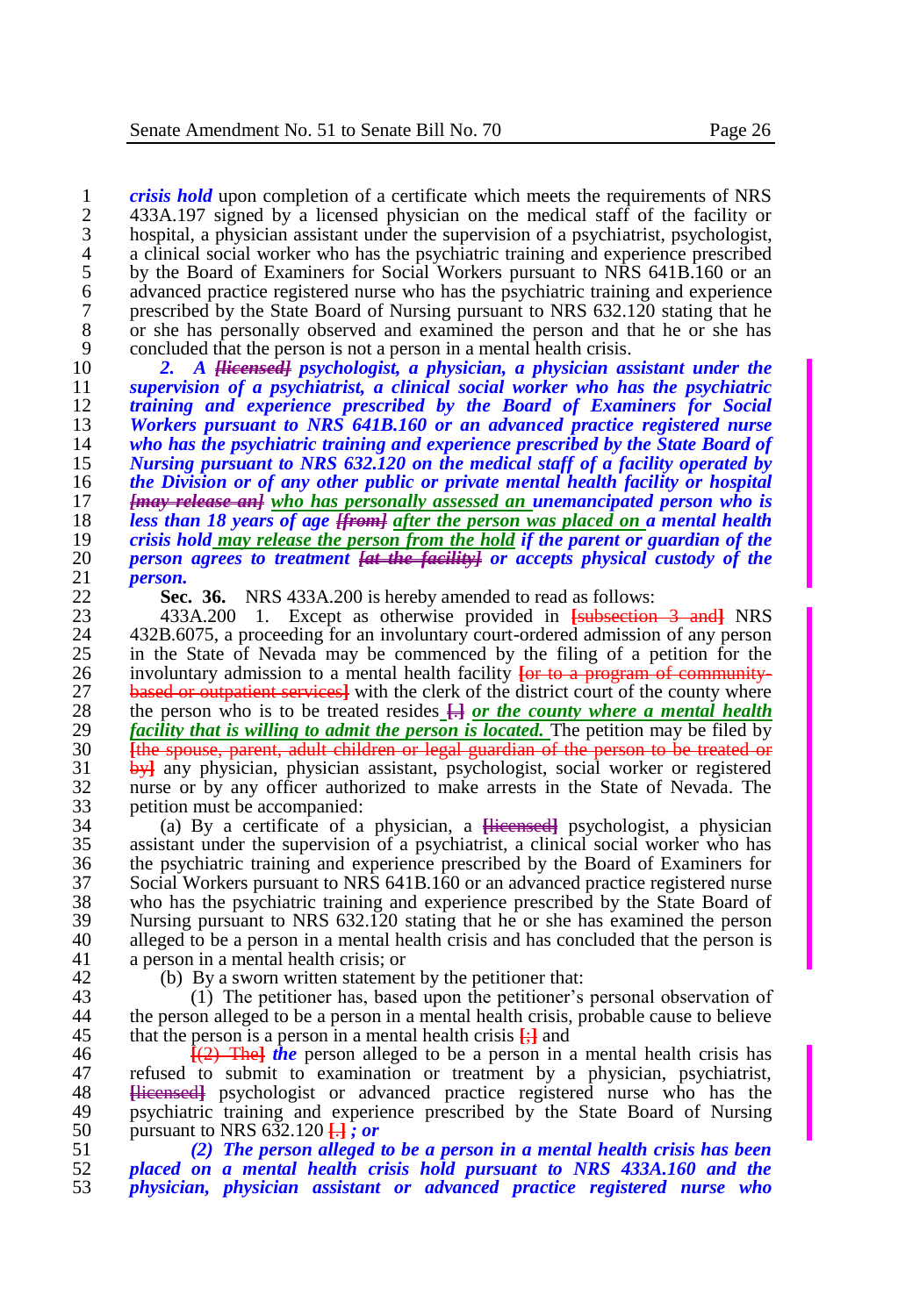<sup>2</sup>. Except as otherwise provided in NRS 432B.6075, if the person to be treated is  $\frac{1}{2}$  and *unemancipated* minor and the petitioner is a person other than a 5 treated is  $\frac{1}{2}$  **an unemancipated** minor and the petitioner is a person other than a parent or guardian of the minor, a petition submitted pursuant to subsection 1 must. 6 parent or guardian of the minor, a petition submitted pursuant to subsection 1 must,<br>
<sup>7</sup> in addition to the certificate or statement required by that subsection, include a 7 in addition to the certificate or statement required by that subsection, include a 8 statement signed by a parent or guardian of the minor that the parent or guardian<br>9 does not object to the filing of the petition. 9 does not object to the filing of the petition.<br>10  $\overline{3}$ . A proceeding for the involuntary

10 **[3. A proceeding for the involuntary court-ordered admission of a person who**<br>11 **is the defendant in a criminal proceeding in the district court to a program of** 11 is the defendant in a criminal proceeding in the district court to a program of<br>12 community based or outpatient services may be commenced by the district court. 12 community-based or outpatient services may be commenced by the district court,<br>13 on its own motion, or by motion of the defendant or the district attorney if: 13 on its own motion, or by motion of the defendant or the district attorney if:<br>14  $\frac{(-4)}{2}$  The defendant has been examined in accordance with NRS 178 415

14  $-\frac{a}{b}$  The defendant has been examined in accordance with NRS 178.415;<br>15  $-\frac{b}{c}$  The defendant is not eligible for commitment to the custody

 $15 \longrightarrow$  (b) The defendant is not eligible for commitment to the custody of the  $\overrightarrow{AB}$  Administrator pursuant to NRS 178.461; and 16 Administrator pursuant to NRS 178.461; and<br>17  $-\frac{(c)}{c}$ . The Division makes a clinical determ

17 (c) The Division makes a clinical determination that placement in a program of 18 community-based or outpatient services is appropriate.<sup>1</sup><br>19 **Sec. 37.** NRS 433A.210 is hereby amended to read

19 **Sec. 37.** NRS 433A.210 is hereby amended to read as follows:<br>20 433A.210 In addition to the requirements of NRS 433A.200.

20 433A.210 In addition to the requirements of NRS 433A.200, a petition filed<br>21 bursuant to that section with the clerk of the district court to commence proceedings 21 pursuant to that section with the clerk of the district court to commence proceedings<br>22 for involuntary court-ordered admission of a person pursuant to NRS 433A.145 or 22 for involuntary court-ordered admission of a person pursuant to NRS  $\frac{433A.145}{433A.150}$  must include *documentation of the results of the medical examination* 23 433A.150 must include *documentation of the results of the medical examination*  24 *conducted pursuant to NRS 433A.165 and* a **[**eertified] copy of:<br>25 **b** 1. The **Lapplication** for the emergency admission of the r

25 1. The **[**application for the emergency admission of the person made**]** *form*  26 *for the placement of the person on a mental health crisis hold* pursuant to NRS<br>27 433A.160; and 27 433A.160; and<br>28 2. A petit

28 2. A petition executed by a psychiatrist,  $\frac{1}{2}$  psychologist, physician or advanced practice registered nurse who has the psychiatric training and experience 29 advanced practice registered nurse who has the psychiatric training and experience<br>30 prescribed by the State Board of Nursing pursuant to NRS 632.120, including 30 prescribed by the State Board of Nursing pursuant to NRS 632.120, including, without limitation, a sworn statement that: 31 without limitation, a sworn statement that:<br>32 (a) He or she has examined the person

32 (a) He or she has examined the person alleged to be a person in a mental health  $33$  crisis;<br> $34$  (b)

34 (b) In his or her opinion, there is a reasonable degree of certainty that the 35 person alleged to be a person in a mental health crisis suffers from a mental illness;

36 (c) Based on his or her personal observation of the person alleged to be a 37 person in a mental health crisis and other facts set forth in the petition, the person 38 presents a substantial risk of serious harm to himself or herself or others, as determined pursuant to NRS 433A 0195; and 39 determined pursuant to NRS 433A.0195; and  $\overline{40}$  (d) In his or her opinion, involuntary ad

40 (d) In his or her opinion, involuntary admission of the person alleged to be a<br>41 merson in a mental health crisis to a mental health facility or hospital is medically 41 person in a mental health crisis to a mental health facility or hospital is medically 42 necessary to prevent the person from harming himself or herself or others.<br>43 **Sec. 38.** NRS 433A 215 is hereby amended to read as follows:

43 **Sec. 38.** NRS 433A.215 is hereby amended to read as follows:

44 433A.215 If an application for a writ of habeas corpus is made by, or on 45 behalf of, a person in a mental health crisis or who is alleged to be a person in a<br>46 mental health crisis before the initial hearing on a petition for the involuntary courtmental health crisis before the initial hearing on a petition for the involuntary court-47 ordered admission of the person to a mental health facility,  $\frac{1}{1}$  **[or a program of 48** community based or outpatient services.] the court **[shall]** must conduct a hearing 48 community-based or outpatient services,**]** the court **[**shall**]** *must* conduct a hearing 49 on the application as soon as practicable.<br>50 **Sec. 39.** NRS 433A 220 is hereby:

50 **Sec. 39.** NRS 433A.220 is hereby amended to read as follows:

51 433A.220 1. Immediately after the clerk of the district court receives any<br>52 pertition filed pursuant to NRS 433A 200 and 433A 210, the clerk shall transmit the 52 petition filed pursuant to NRS 433A.200 and 433A.210, the clerk shall transmit the 53 petition to the appropriate district judge, who shall set a time, date and place for its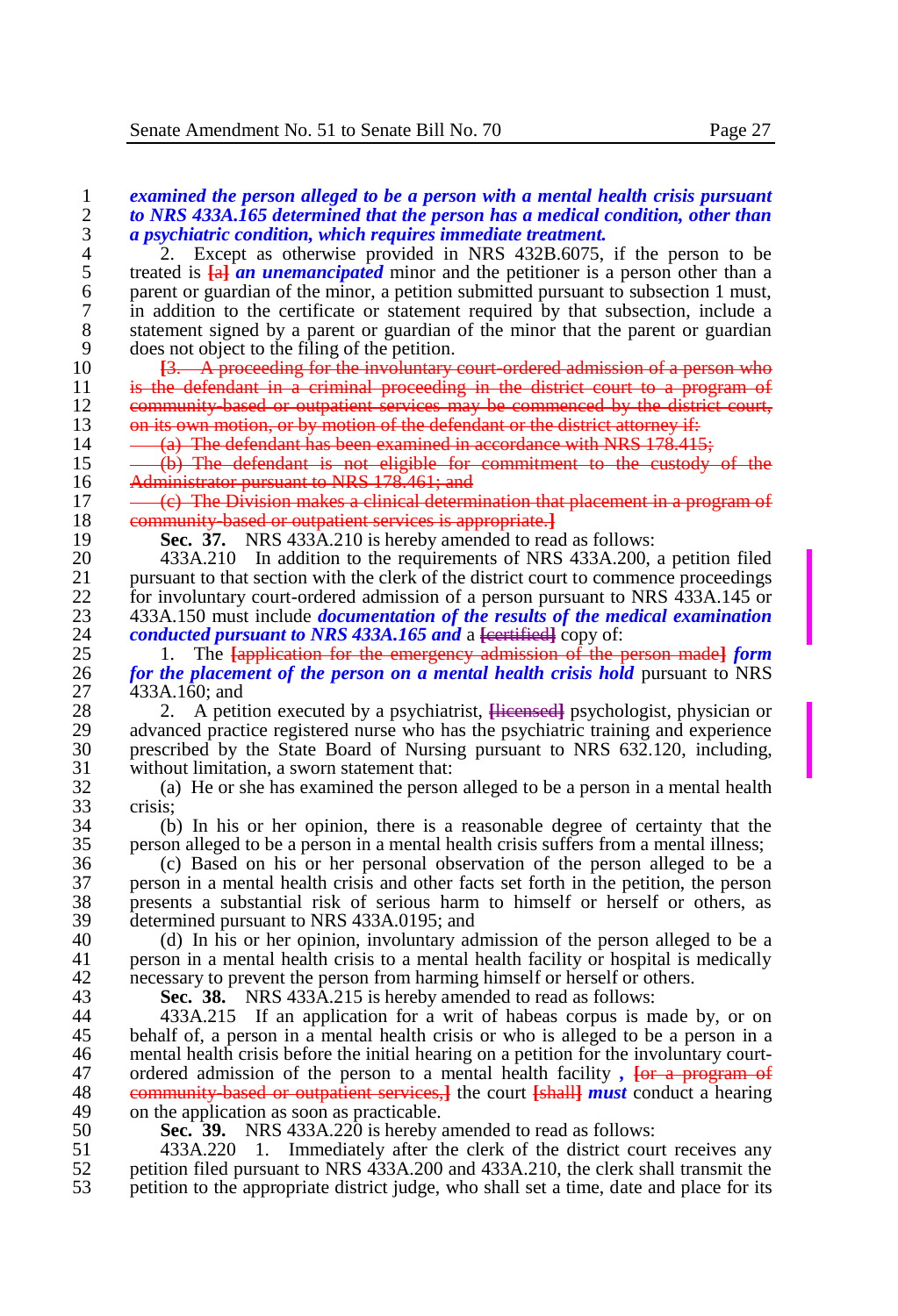1 hearing. <del>[Immediately after a motion is made pursuant to subsection 3 of NRS</del><br>2 433A.200, the district judge shall set a time, date and place for its hearing. The 2 433A.200, the district judge shall set a time, date and place for its hearing.**]** The 3 date must be within 6 judicial days after the date on which the petition is received<br>4 by the clerk  $\overline{1}$  to the motion is made, as applicable. The unless otherwise stipulated by <sup>4</sup> by the clerk <del>[or the motion is made, as applicable,]</del> unless otherwise stipulated by an attorney representing the person alleged to be a person in a mental health crisis 5 an attorney representing the person alleged to be a person in a mental health crisis and the district attorney. If the Chief Judge, if any, of the district court has assigned 6 and the district attorney. If the Chief Judge, if any, of the district court has assigned a district court judge or hearing master to preside over such hearings, that judge or 7 a district court judge or hearing master to preside over such hearings, that judge or 8 hearing master must preside over the hearing.<br>9 2. The court shall give notice of the pet

9 2. The court shall give notice of the petition  $\overline{\text{for}\text{motion}}$  and of the time, date<br>10 and place of any proceedings thereon to the subject of the petition. For motion, lis 10 and place of any proceedings thereon to the subject of the petition,  $\frac{1}{2}$  his or her attorney, if known, the person's legal guardian, the petitioner. <del>If applicable, 1</del> 11 or her attorney, if known, the person's legal guardian, the petitioner,  $\frac{1}{2}$  **[if applicable,**]<br>12 the district attorney of the county in which the court has its principal office, the 12 the district attorney of the county in which the court has its principal office, the local office of an agency or organization that receives money from the Federal 13 local office of an agency or organization that receives money from the Federal 14 Government pursuant to 42 U.S.C. 88 10801 et seq., to protect and advocate the 14 Government pursuant to 42 U.S.C. §§ 10801 et seq., to protect and advocate the rights of persons in a mental health crisis and the administrative office of any public 15 rights of persons in a mental health crisis and the administrative office of any public<br>16 or private mental health facility *or hospital* in which the subject of the petition  $\overline{1}$ 16 or private mental health facility **or hospital** in which the subject of the petition  $\frac{1}{\Theta^2}$  method is detained. motion] is detained.

18 3. The provisions of this section do not preclude a facility *or hospital* from 19 discharging a person before the time set pursuant to this section for the hearing<br>20 concerning the person, if appropriate. If the person has a legal guardian, the facility 20 concerning the person, if appropriate. If the person has a legal guardian, the facility  $21$  or *hospital* shall notify the guardian prior to discharging the person from the 21 *or hospital* shall notify the guardian prior to discharging the person from the facility  $\Box$  or hospital. The legal guardian has discretion to determine where the 22 **facility**  $\frac{1}{2}$ *or hospital*. The legal guardian has discretion to determine where the person will be released, taking into consideration any discharge plan proposed by 23 person will be released, taking into consideration any discharge plan proposed by the facility *or hospital* assessment team. If the legal guardian does not inform the 24 the facility *or hospital* assessment team. If the legal guardian does not inform the facility *or hospital* as to where the person will be released within 3 days after the 25 facility *or hospital* as to where the person will be released within 3 days after the date of notification, the facility *or hospital* shall discharge the person according to 26 date of notification, the facility *or hospital* shall discharge the person according to its proposed discharge plan. 27 its proposed discharge plan.<br>28  $\frac{4}{5}$  If the nerson who

28 *4. If the person who is the subject of the petition is currently admitted to a*  29 *mental health facility or hospital and is transferred to another mental health*  30 *facility or hospital, the petitioner must notify the court before the next scheduled* 

31 *hearing related to the petition and not more than 24 hours after the transfer.* 32 *5. If the person who is the subject of the petition is currently on conditional*  33 *release pursuant to NRS 433A.380:*

34 *(a) The court may provide information on the conditional release to any*  35 *public or private mental health facility or hospital in which the person is*  36 *receiving treatment; and*

 *(b) The court may, with the consent of the parties, set a hearing before or concurrent with the hearing scheduled pursuant to subsection 1 to determine whether conditional release remains appropriate. If the court sets a hearing to resolve the conditional release, the parties may stipulate to continue the matter of the petition for involuntary court-ordered admission pending resolution of the conditional release. If the court determines by clear and convincing evidence that conditional release is no longer appropriate, the court may order the admission of the person to a mental health facility or hospital pending the resolution of the petition for involuntary court-ordered admission.*

46 **Sec. 40.** NRS 433A.240 is hereby amended to read as follows: 47 433A.240 1. After the filing of a petition to commence proceedings for the<br>48 involuntary court-ordered admission of a person pursuant to NRS 433A.200 and 48 involuntary court-ordered admission of a person pursuant to NRS 433A.200 and 49 433A.210, the court shall promptly cause two or more physicians. Higganged 49 433A.210, the court shall promptly cause two or more physicians, **[licensed]**<br>50 by osvehilation of advanced practice registered nurses who have the psychiatric 50 psychologists or advanced practice registered nurses who have the psychiatric training and experience prescribed by the State Board of Nursing pursuant to NRS 51 training and experience prescribed by the State Board of Nursing pursuant to NRS<br>52 632.120, one of whom must always be a physician, to examine the person alleged 52 632.120, one of whom must always be a physician, to examine the person alleged 53 to be a person in a mental health crisis, or request an evaluation by an evaluation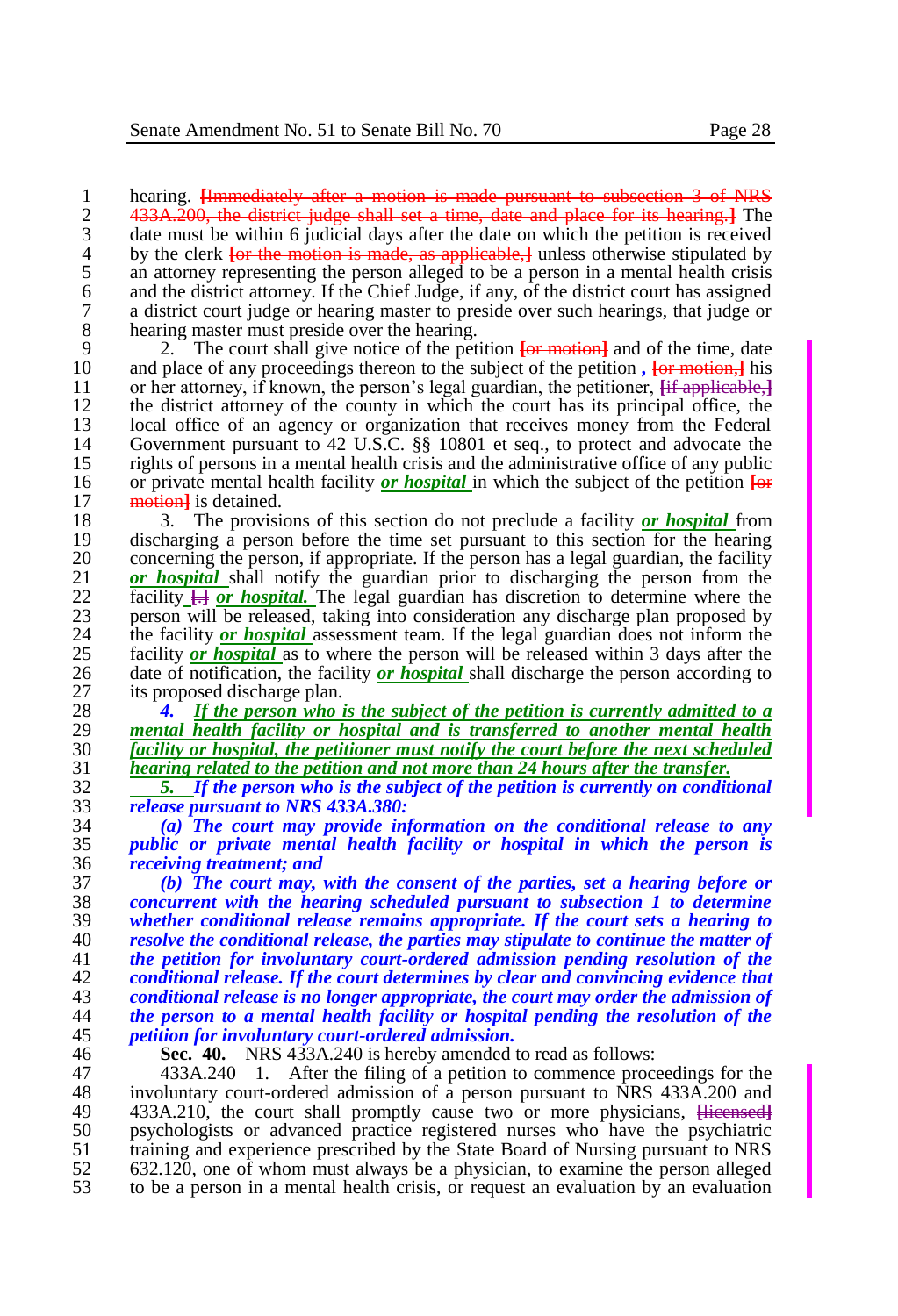$\frac{2}{3}$  crisis. 3 2. Subject to the provisions in subsection 1, the judge assigned to hear a<br>4 proceeding brought pursuant to NRS 433A.200 to 433A.330, inclusive, shall have 4 proceeding brought pursuant to NRS 433A.200 to 433A.330, inclusive, shall have<br>5 complete discretion in selecting the medical professionals to conduct the 5 complete discretion in selecting the medical professionals to conduct the examination required pursuant to subsection 1. 6 examination required pursuant to subsection 1.<br>  $\frac{7}{2}$  3. **[After the filing of a motion pursuant** 

7 3. **[**After the filing of a motion pursuant to subsection 3 of NRS 433A.200, 8 the court shall promptly request an evaluation by an evaluation team from the 9 Division of the person alleged to be a person in a mental health crisis.

10 **4.** To conduct the examination of a person who is not being detained at a<br>11 mental health facility or hospital under **Lemergency admission a mental health** 11 mental health facility or hospital under **[**emergency admission**]** *a mental health*  12 *crisis hold* pursuant to  $\frac{1}{2}$  application made pursuant to JNRS 433A.160, the court may order a peace officer to take the person into protective custody and transport 13 may order a peace officer to take the person into protective custody and transport the person to a mental health facility or hospital where the person may be detained 14 the person to a mental health facility or hospital where the person may be detained<br>15 until a hearing is had upon the petition or motion, as applicable.

15 until a hearing is had upon the petition or motion, as applicable.<br>16  $\frac{15.1}{12}$  4. If the person is not being detained under  $\frac{1}{120}$  and  $\frac{1}{120}$ 16 **[**5.**]** *4.* If the person is not being detained under **[**an emergency admission**]** *a*  17 *mental health crisis hold* pursuant to **[**an application made pursuant to**]** NRS 18 433A.160, the person may be allowed to remain in his or her home or other place of residence pending an ordered examination or examinations and to return to his or 19 residence pending an ordered examination or examinations and to return to his or 20 her home or other place of residence upon completion of the examination or 20 her home or other place of residence upon completion of the examination or examinations. The person may be accompanied by one or more of his or her 21 examinations. The person may be accompanied by one or more of his or her relations or friends to the place of examination. 22 relations or friends to the place of examination.<br>23 **161.5** Fach physician. Highersedl psy

 **[**6.**]** *5.* Each physician, **[**licensed**]** psychologist and advanced practice registered nurse who examines a person pursuant to subsection 1 **[**or 3**]** shall, in conducting such an examination, consider the least restrictive treatment appropriate 26 for the person.<br>27  $\frac{17.1}{6}$  6. E

27 **[**7.**]** *6.* Each physician, **[**licensed**]** psychologist and advanced practice 28 registered nurse who examines a person pursuant to subsection 1 shall, not later<br>29 than 24 hours before the hearing set pursuant to *subsection 1 of* NRS 433A.220. 29 than 24 hours before the hearing set pursuant to *subsection 1 of* NRS 433A.220, 20<br>30 submit to the court in writing a summary of his or her findings and evaluation submit to the court in writing a summary of his or her findings and evaluation 31 regarding the person alleged to be a person in a mental health crisis.<br>32 **Sec. 41.** NRS 433A.250 is hereby amended to read as follows

32 **Sec. 41.** NRS 433A.250 is hereby amended to read as follows:

33 433A.250 1. The Administrator shall establish such evaluation teams as are<br>34 necessary to aid the courts under NRS 433A.240  $\Box$  and 433A.310  $\Box$  433A.315 34 necessary to aid the courts under NRS 433A.240 **[**,**]** *and* 433A.310 *.* **[**, 433A.315 35 and 433A.323.**]**

36 2. Each team must be composed of a psychiatrist and other persons 37 professionally qualified in the field of psychiatric mental health who are 38 representative of the Division, selected from personnel in the Division.<br>39 3. Fees for the evaluations must be established and collected as

39 3. Fees for the evaluations must be established and collected as set forth in  $\frac{40}{2}$  NRS 433 414 or 433B 260 as appropriate. 40 NRS 433.414 or 433B.260, as appropriate.<br>41 Sec. 41.5. NRS 433A.260 is hereby

41 *Sec. 41.5.* **NRS 433A.260 is hereby amended to read as follows:**

 433A.260 1. **[**In counties**]** *If a petition is filed pursuant NRS 433A.200 with the clerk of the district court in a county* where the examining personnel required pursuant to NRS 433A.240 are not available. Invegeding for involuntary required pursuant to NRS 433A.240 are not available, *[proceedings for involuntary*  court-ordered admission shall be conducted in**]** *the district court must transfer the case to* the nearest county having such examining personnel available <del>[in order that</del> 47 **in the example of the interpretation** and not later than 1 there be minimum delay.**]** *before any hearing on the petition and not later than 1 judicial day after the petition was filed. Not later than 6 days after a case is transferred to a district court pursuant to this subsection, that district court shall: (a) Set a time, date and place for its hearing in accordance with NRS 433A.220; and (b) Appoint counsel for the person, if required by NRS 433A.270.*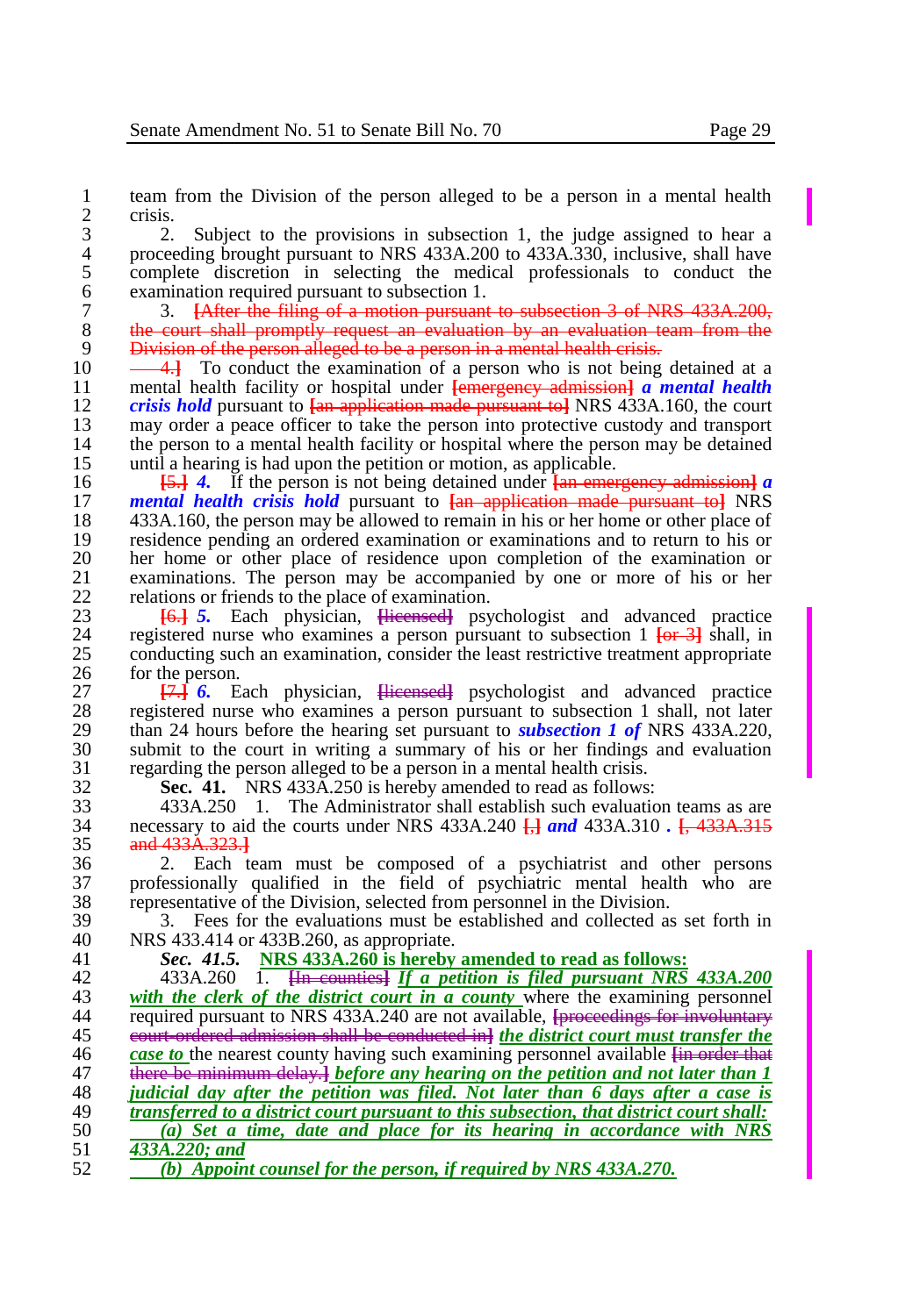2. The entire expense of proceedings for involuntary court-ordered admission<br>2. shall be paid by the county the which the application is filed, except that where the 2 shall be paid by the county  $\frac{1}{2}$  in which the application is filed, except that I where the person to be admitted Hast resided in another county of the state the expense shall 3 person to be admitted <del>[last resided in another county of the state the expense shall</del><br>4 be charged to and payable by such county of residence.] *resides*. 4 be charged to and payable by such county of residence.<sup>1</sup> *resides*.<br>5 **Sec. 42.** NRS 433A.270 is hereby amended to read as follow

5 **Sec.** 42. NRS 433A.270 is hereby amended to read as follows:<br>6 433A.270 1. The person alleged to be a person in a mental 6 433A.270 1. The person alleged to be a person in a mental health crisis or 7 any relative or friend on the person's behalf is entitled to retain counsel to represent the person in any proceeding before the district court relating to involuntary court-8 the person in any proceeding before the district court relating to involuntary court-<br>9 ordered admission, and if he or she fails or refuses to obtain counsel, the court 9 ordered admission, and if he or she fails or refuses to obtain counsel, the court 10 **F** 10 **[**shall**]** *must* advise the person and the person's guardian or next of kin, if known, of 11 such right to counsel and shall appoint counsel, who may be the public defender or his or her deputy.

12 his or her deputy.<br>13  $2 \frac{[A_n \sqrt{I_n}]}{2}$ 13 2. **[Any<sup>}</sup>** *The court shall award any* **counsel appointed pursuant to subsection** 14 1 *I**Franch* **be awarded compensation** *I**I**Ang**the court**I* **for his or her services in an** 14 1 **[must be awarded]** compensation **[by the court]** for his or her services in an an amount determined by it to be fair and reasonable. The compensation must be 15 amount determined by it to be fair and reasonable. The compensation must be charged against the estate of the person for whom the counsel was appointed or, if 16 charged against the estate of the person for whom the counsel was appointed or, if<br>17 the person is indigent, against the county where the person alleged to be a person in 17 the person is indigent, against the county where the person alleged to be a person in 18 a mental health crisis last resided.<br>19 3. The court shall, at the red

19 3. The court shall, at the request of counsel representing the person alleged to 20 be a person in a mental health crisis in proceedings before the court relating to 20 be a person in a mental health crisis in proceedings before the court relating to involuntary court-ordered admission, grant a recess in the proceedings for the 21 involuntary court-ordered admission, grant a recess in the proceedings for the shortest time possible, but for not more than 5 days, to give the counsel an 22 shortest time possible, but for not more than 5 days, to give the counsel an opportunity to prepare his or her case. 23 opportunity to prepare his or her case.<br>24  $\sqrt{4}$  +  $\sqrt{4}$  + the person-alleged to +

24 <sup>1</sup>4. **He person alleged to be a person in a mental health crisis** 25 **involuntarily admitted to a program of community based or outpatient servi**involuntarily admitted to a program of community-based or outpatient services, 26 *public or private mental health facility,* counsel shall *must* continue to represent 27 the person until the person is *unconditionally* released from the program. *facility*  28 *pursuant to NRS 433A.390.* The court shall serve notice upon such counsel of any 29 action that is taken involving the person while the person is admitted to the program<br>30 of community based or outpatient services *facility* 30 of community-based or outpatient services. *facility.*

<sup>31</sup> <sup>5.</sup> Each district attorney or his or her deputy shall appear and represent the 32 State in all involuntary court-ordered admission proceedings in the district State in all involuntary court-ordered admission proceedings in the district attorney's county. The district attorney is responsible for the presentation of evidence, if any, in support of the involuntary court-ordered admission of a person  $35$  to a mental health facility  $\overline{\text{for to a preorderum of communit}}$  to a mental health facility **[**or to a program of community-based or outpatient services**]** in proceedings held pursuant to NRS 433A.200 and 433A.210.

37 **Sec. 43.** NRS 433A.310 is hereby amended to read as follows:

38 433A.310 1. Except as otherwise provided in **[**subsection 2 and**]** NRS 39 432B.6076 and 432B.6077, if the district court finds, after proceedings for the involuntary court-ordered admission of a nerson: 40 involuntary court-ordered admission of a person:<br>41 (a) That there is not clear and convincing ev

(a) That there is not clear and convincing evidence that the person with respect 42 to whom the hearing was held is a person in a mental health crisis, the court  $\frac{1}{\text{6} \cdot \text{8}}$ <br>43 *must* enter its finding to that effect and the person must not be involuntarily 43 **must** enter its finding to that effect and the person must not be involuntarily admitted to a public or private mental health facility. **For to a program of** admitted to a public or private mental health facility . **[or to a program of** 45 community based or outpatient services.<sup>1</sup> If the person has been  $\frac{1}{4}$  admitted to<sup>1</sup> detained in a public or private mental health facility or hospital *under a mental* 46 *detained in* a public or private mental health facility or hospital *under a mental*  47 *health crisis hold pursuant to NRS 433A.160, including, without limitation,*  48 *where the person has been admitted under an emergency admission* pursuant to 49 **EVPS** 433A 160 433A 145 extinction 10 of this act, the court must issue a written 49 **[**NRS 433A.160, *433A.145 or] section 10 of this act,* the court must issue a written 50 order requiring the facility or hospital to release the person not later than 24 hours 51 after the court issues the order, unless the person applies for admission as a 51 after the court issues the order, unless the person applies for admission as a voluntary consumer pursuant to NRS 433A.140. voluntary consumer pursuant to NRS 433A.140.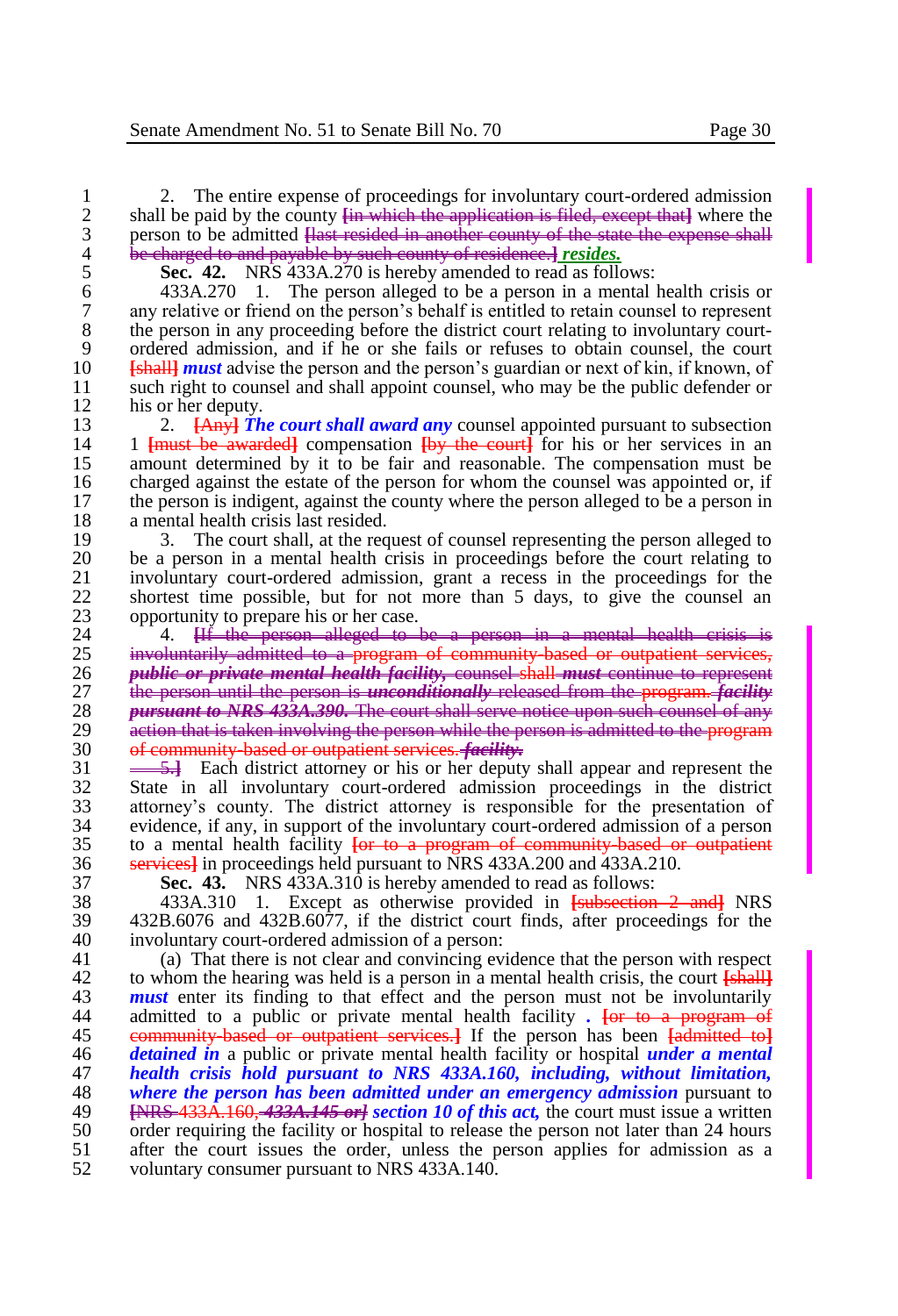1 (b) That there is clear and convincing evidence that the person with respect to 2 whom the hearing was held is a person in a mental health crisis, the court may order 2 whom the hearing was held is a person in a mental health crisis, the court may order<br>3 the involuntary admission of the person Hor the most appropriate course of 3 the involuntary admission of the person **[**for the most appropriate course of 4 treatment, including, without limitation, admission**]** to a public or private mental 5 health facility *. For participation in a program of community based or outpatient* 6 services.<sup>1</sup> The order of the court must be interlocutory and must not become final if. 6 **services.]** The order of the court must be interlocutory and must not become final if,<br>7 within 30 days after the involuntary admission, the person is unconditionally 7 within 30 days after the involuntary admission, the person is unconditionally 8 released pursuant to NRS 433A.390.<br>9 2. <del>H the district court finds.</del> 9 2. **[**If the district court finds, after proceedings for the involuntary court-10 ordered admission of a defendant in a criminal proceeding pursuant to subsection 3<br>11 of NRS 433A-200: 11 of NRS 433A.200:<br>12 (a) That there  $12 \longrightarrow (a)$  That there is not clear and convincing evidence that the defendant with  $13 \longrightarrow$  respect to whom the hearing was held is a person in a mental health crisis, the court 13 respect to whom the hearing was held is a person in a mental health crisis, the court<br>14 shall enter its finding to that effect and the person must not be involuntarily 14 shall enter its finding to that effect and the person must not be involuntarily<br>15 admitted to a program of community based or outpatient services. 15 admitted to a program of community based or outpatient services.<br>16 - <del>(b) That there is clear and convincing evidence that the defer</del> 16 (b) That there is clear and convincing evidence that the defendant with respect 17 (b) whom the hearing was held is a person in a mental health crisis, except as to whom the hearing was held is a person in a mental health crisis, except as 18 otherwise provided in this paragraph, the court shall order the involuntary<br>19 admission of the defendant for participation in a program of community based or 19 admission of the defendant for participation in a program of community-based or<br>20 **outpatient services and suspend further proceedings** in the criminal proceeding 20 outpatient services and suspend further proceedings in the criminal proceeding<br>21 against the defendant until the defendant completes or is removed from the 21 against the defendant until the defendant completes or is removed from the<br>22 **program If the offense allegedly committed by the defendant is a category A or B** 22 program. If the offense allegedly committed by the defendant is a category A or B<br>23 felony or involved the use or threatened use of force or violence, the court may not 23 felony or involved the use or threatened use of force or violence, the court may not 24 order the involuntary admission of the defendant for participation in a program 24 order the involuntary admission of the defendant for participation in a program<br>25 **pursuant to this paragraph unless the prosecuting attorney stipulates** to the 25 pursuant to this paragraph unless the prosecuting attorney stipulates to the<br>26 assignment. The order of the court must be interlocutory and must not become final 26 assignment. The order of the court must be interlocutory and must not become final<br>27 if, within 30 days after the involuntary admission, the person is unconditionally 27 if, within 30 days after the involuntary admission, the person is unconditionally<br>28 released pursuant to NRS 433A-390. If the defendant successfully completes a 28 released pursuant to NRS 433A.390. If the defendant successfully completes a 29 program of community-based or outpatient services to the satisfaction of the court,<br>30 the court shall dismiss the criminal charges against the defendant with prejudice. 30 the court shall dismiss the criminal charges against the defendant with prejudice. 31 <del>3. If, pursuant to NRS 176A.400, the district court issues an order granting</del><br>32 **bullet by a probation to a defendant in a criminal proceeding with a condition that the** 32 probation to a defendant in a criminal proceeding with a condition that the 33 defendant submit to mental health treatment and comply with instructions, 34 admission to a program of community-based or outpatient services may be used to satisfy such a condition if the Division makes a clinical determination that satisfy such a condition if the Division makes a clinical determination that 36 placement in a program of community-based or outpatient services is appropriate.<br>37 - 4. A court shall not admit a person to a program of community-based 37 - 4. A court shall not admit a person to a program of community based or outpatient services unless: 38 outpatient services unless:<br>39 - (a) A program of con  $39 - \frac{1}{(a)}$  A program of community-based or outpatient services is available in the 40 community in which the person resides or is otherwise made available to the 40 community in which the person resides or is otherwise made available to the  $41$ person; 42  $\leftarrow$  (b) The person is 18 years of age or older;<br>43  $\leftarrow$  (c) The person has a history of noncor 43 (c) The person has a history of noncompliance with treatment for mental illness:  $\frac{45}{10}$  - (d) The person is capable of surviving safely in the community in which he or 46 she resides with available supervision: 46 she resides with available supervision;<br>47 - (e) The court determines that, bas 47 (e) The court determines that, based on the person's history of treatment for 48 mental illness, the person needs to be admitted to a program of community based or 48 mental illness, the person needs to be admitted to a program of community-based or<br>49 method in the person services to prevent further disability or deterioration of the person which 49 outpatient services to prevent further disability or deterioration of the person which<br>50 presents a substantial likelihood of serious harm to himself or herself or others, as 50 presents a substantial likelihood of serious harm to himself or herself or others, as<br>51 determined pursuant to NRS 433A.0195: 51 determined pursuant to NRS 433A.0195;<br>52 – (f) The current mental status of the r  $52 \leftarrow$  (f) The current mental status of the person or the nature of the person's illness  $53 \leftarrow$  limits or negates his or her ability to make an informed decision to seek treatment limits or negates his or her ability to make an informed decision to seek treatment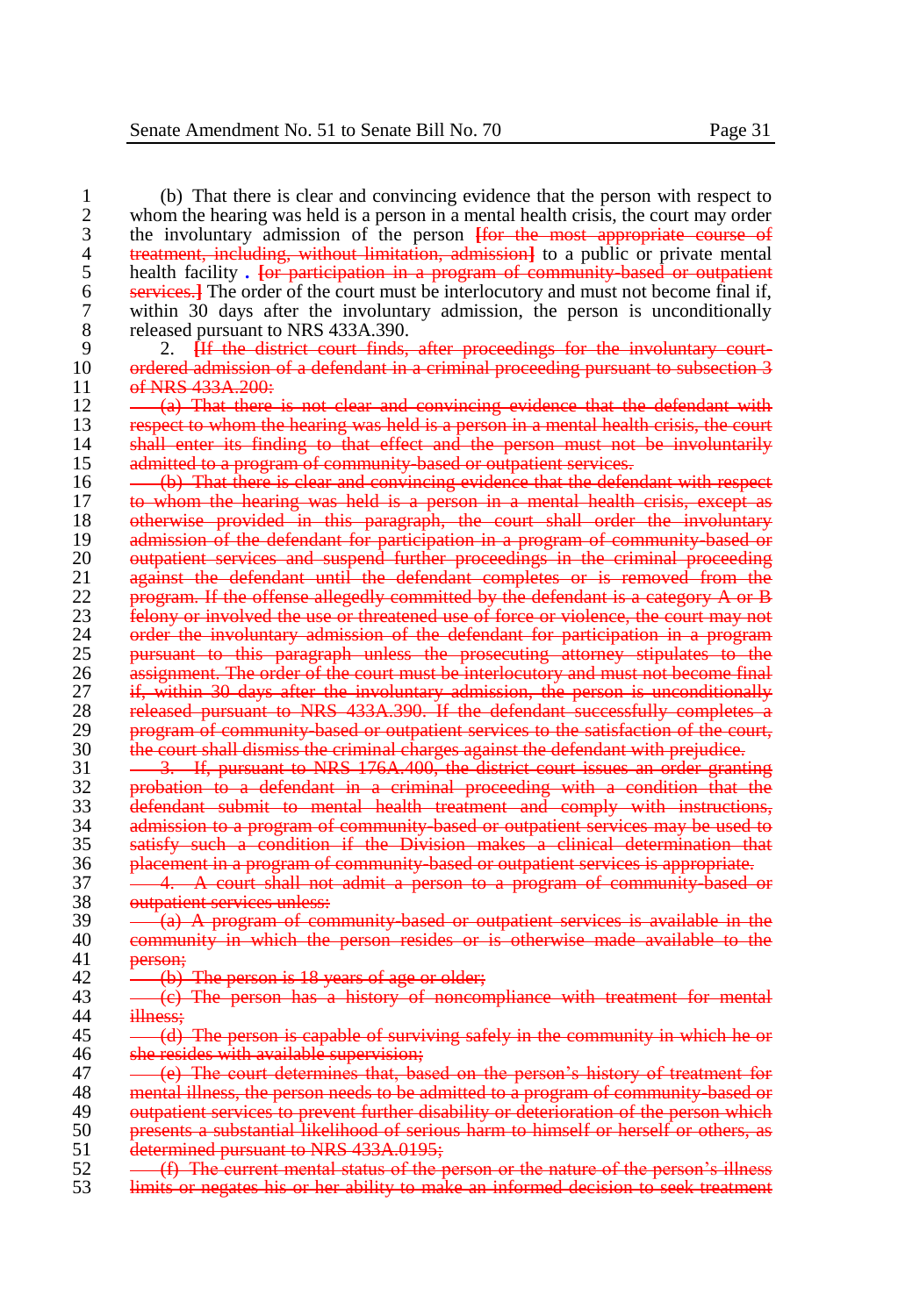1 for mental illness voluntarily or to comply with recommended treatment for mental 2 illness: 2 illness;<br>3  $\frac{\text{ii} \text{le}}{(\text{g})^2}$ 

 $3 \leftarrow (g)$  The program of community-based or outpatient services is the least  $4 \leftarrow$  restrictive treatment which is in the best interest of the person: and 4 restrictive treatment which is in the best interest of the person; and<br>5 - (h) The court has approved a plan of treatment developed

5 (h) The court has approved a plan of treatment developed for the person 6 pursuant to NRS  $433A.315$ .<br>7  $-5.1$  Except as otherwise

7 5.<sup>1</sup> Except as otherwise provided in NRS 432B.608, an involuntary admission<br>8 bursuant to paragraph (b) of subsection 1 <del>for paragraph (b) of subsection 21</del> 8 pursuant to paragraph (b) of subsection 1 <del>[or paragraph (b) of subsection 2]</del><br>9 automatically expires at the end of 6 months if not terminated previously by the 9 automatically expires at the end of 6 months if not terminated previously by the 10 medical director of the public or private mental health facility as provided for in<br>11 subsection  $\frac{1}{24}$  3 of NRS 433A.390. For by the professional responsible for 11 subsection **[**2**]** *3* of NRS 433A.390 *.* **[**or by the professional responsible for 12 providing or coordinating the program of community based or outpatient services<br>13 as provided for in subsection 3 of NRS 433A, 390, I Except as otherwise provided in 13 **as provided for in subsection 3 of NRS 433A.390.**] Except as otherwise provided in NRS 432B 608, at the end of the *involuntary* court-ordered **Ineriod of treatment** 14 NRS 432B.608, at the end of the *involuntary* court-ordered **[period of treatment,]**<br>15 *admission*, the Division **[]** *or* any mental health facility that is not operated by the 15 *admission*, the Division  $\frac{1}{b}$  *or* any mental health facility that is not operated by the Division for a program of community based or outpatient services! may petition to 16 Division **[**or a program of community-based or outpatient services**]** may petition to 17 renew the involuntary admission of the person for additional periods not to exceed 18 6 months each. For each renewal, the petition must include evidence which meets the same standard set forth in subsection 1 For  $\frac{21}{10}$  that was required for the initial 19 the same standard set forth in subsection  $1 \overline{\text{for-2}}$  that was required for the initial negative of admission of the person to a public or private mental health facility. **Let** 20 period of admission of the person to a public or private mental health facility  $\cdot$   $\frac{1}{100}$  to a program of community based or outpatient services. 21 to a program of community-based or outpatient services.

 $22 \rightarrow 6.$  **3.** Before issuing an order for involuntary admission or a renewal thereof, the court shall explore other alternative courses of treatment within the least 23 the court shall explore other alternative courses of treatment within the least restrictive appropriate environment, including linewolumetery admission to a program 24 restrictive appropriate environment, including <del>[involuntary admission to a program</del><br>25 **of community based or outpatient services** *consisted outpatient treatment* as 25 of community-based or outpatient services,**]** *assisted outpatient treatment,* as 26 suggested by the evaluation team who evaluated the person, or other persons professionally qualified in the field of psychiatric mental health, which the court 27 professionally qualified in the field of psychiatric mental health, which the court<br>28 percent point is not be the percent of the person. **If the court determines that** 28 believes may be in the best interests of the person. *[If the court determines that*  $29$  there is clear and convincing evidence that the patient meets the criteria 29 *there is clear and convincing evidence that the patient meets the criteria*  30 *prescribed by subsection 4 of section 11 of this act, the court may order the*  31 *patient to receive involuntary assisted outpatient treatment. The order of the*  32 *court:*

33 *(a) Must be interlocutory and must not become final if, within 30 days after*  34 *the involuntary admission, the person is unconditionally released pursuant to*  35 *NRS 433A.390; and*

36 *(b) Is subject to the provisions of subsections 3 to 8, inclusive, of section 18*  37 *of this act.*

38 <sup>7.</sup><sup>7</sup>/<sub>4</sub> If the court issues an order involuntarily admitting a person to a public<br>39 or private mental health facility for to a program of community hased or outpatient 39 or private mental health facility **[or to a program of community-based or outpatient** 40 services] pursuant to this section, the court **[shall ] must**, notwithstanding the 40 **services** l pursuant to this section, the court [shall, l must, notwithstanding the provisions of NRS 433A 715 cause, within 5 business days after the order becomes provisions of NRS 433A.715, cause, within 5 business days after the order becomes 42 final pursuant to this section, on a form prescribed by the Department of Public Safety, a record of the order to be transmitted to: 43 Safety, a record of the order to be transmitted to:<br>44 (a) The Central Repository for Nevada Re

(a) The Central Repository for Nevada Records of Criminal History, along 45 with a statement indicating that the record is being transmitted for inclusion in each 46 appropriate database of the National Instant Criminal Background Check System: appropriate database of the National Instant Criminal Background Check System; 47 and

48 (b) Each law enforcement agency of this State with which the court has entered<br>49 into an agreement for such transmission, along with a statement indicating that the 49 into an agreement for such transmission, along with a statement indicating that the record is being transmitted for inclusion in each of this State's appropriate 50 record is being transmitted for inclusion in each of this State's appropriate 51 databases of information relating to crimes.<br>52 **18.1.5.** After issuing an order pursu

52 **[**8.**]** *5. After issuing an order pursuant to this section, a court shall not*  53 *transfer the case to another court.*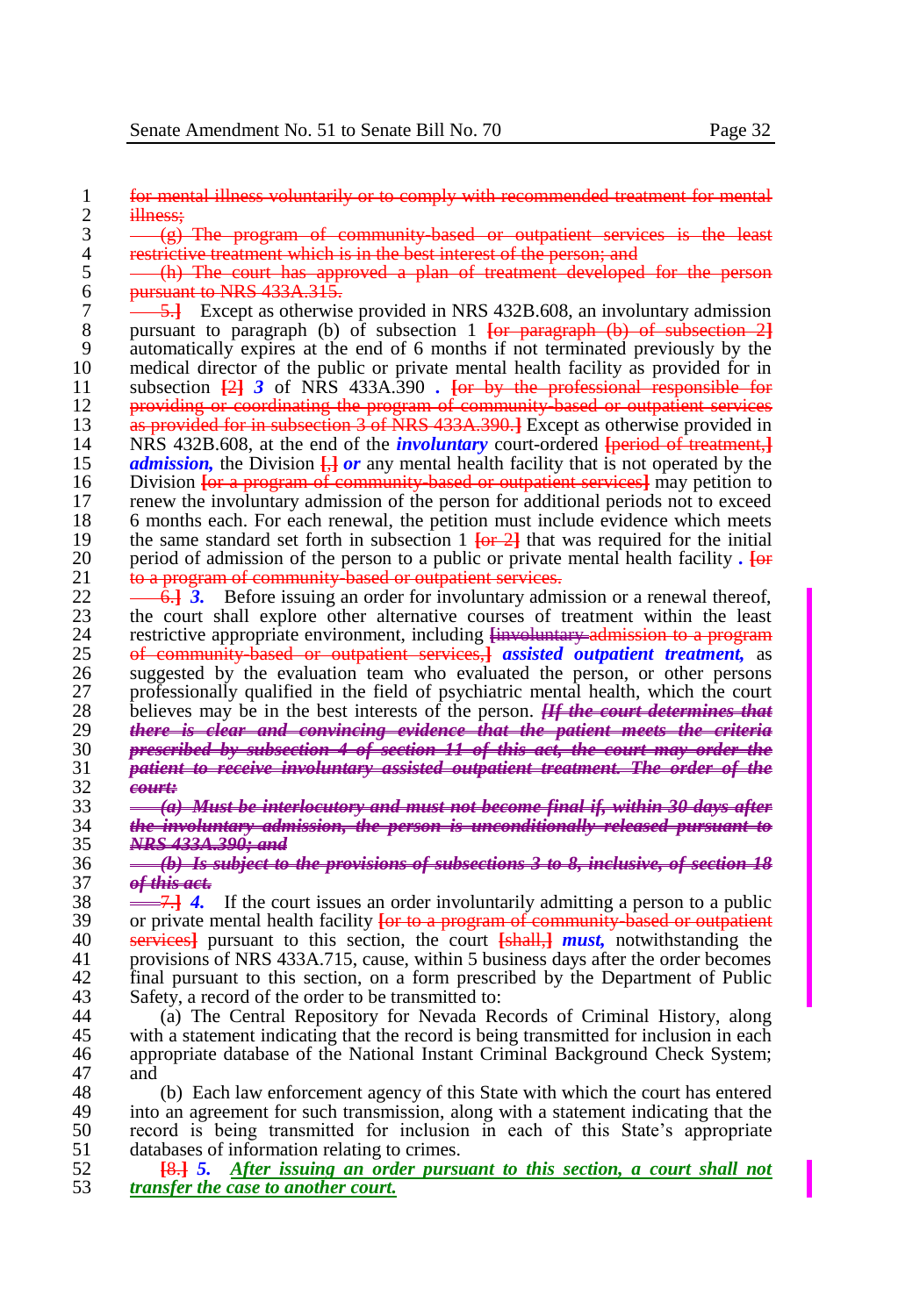<sup>2</sup><br>
<sup>4</sup><br>
<sup>7</sup>/<sub>2</sub> As used in this section, "National Instant Criminal Background Check<br>
<sup>5</sup><br>
System" has the meaning ascribed to it in NRS 179A.062. 5 System" has the meaning ascribed to it in NRS 179A.062.<br>6 Sec. 44. NRS 433A.320 is hereby amended to read a

**Sec. 44.** NRS 433A.320 is hereby amended to read as follows:<br> **6** 433A.320 The order for involuntary **Following Figure** 

7 433A.320 The order for involuntary **[court]** *court-ordered* admission of any person to a public or private mental health facility **for to a program of community** 8 person to a public or private mental health facility **[or to a program of community-**<br>9 **based or outpatient services**] must be accompanied by a clinical abstract, including 9 **based or outpatient services** must be accompanied by a clinical abstract, including a history of illness, diagnosis, treatment and the names of relatives or 10 a history of illness, diagnosis, treatment and the names of relatives or 11 correspondents.<br>12 **Sec. 45.** N

12 **Sec. 45.** NRS 433A.350 is hereby amended to read as follows:<br>13 433A.350 1. Upon admission to any public or private mental 13 433A.350 1. Upon admission to any public or private mental health facility<br>14 or to La program of community hased or outpatient services-l assisted outpatient 14 or to <del>[a program of community based or outpatient services,]</del> *assisted outpatient* 15 *treatment*, each consumer and the consumer's spouse and legal guardian, if any, 15 *treatment*, each consumer and the consumer's spouse and legal guardian, if any, must receive a written statement outlining in simple, nontechnical language all 16 must receive a written statement outlining in simple, nontechnical language all procedures for release provided by this chapter, setting out all rights accorded to 17 procedures for release provided by this chapter, setting out all rights accorded to 18 such a consumer by this chapter and chapters 433 and 433B of NRS and, if the consumer has no legal guardian, describing procedures provided by law for 19 consumer has no legal guardian, describing procedures provided by law for adjudication of incapacity and appointment of a guardian for the consumer. 20 adjudication of incapacity and appointment of a guardian for the consumer.<br>21 2. Written information regarding the services provided by and n

21 2. Written information regarding the services provided by and means of contacting the local office of an agency or organization that receives money from 22 contacting the local office of an agency or organization that receives money from<br>23 the Federal Government pursuant to 42 U.S.C. 88 10801 et seq., to protect and 23 the Federal Government pursuant to  $\frac{42 \text{ U.S.C. } }$  \$ 10801 et seq., to protect and advocate the rights of persons in a mental health crisis must be posted in each 24 advocate the rights of persons in a mental health crisis must be posted in each outlier and private mental health facility and in each location in which La program 25 public and private mental health facility and in each location in which  $\frac{1}{26}$  program 26 <del>of community based or outpatient services</del> assisted outpatient treatment is 26 of community-based or outpatient services**]** *assisted outpatient treatment* is 27 provided and must be provided to each consumer upon admission.<br>28 **Sec. 46.** NRS 433A 360 is hereby amended to read as follow

28 **Sec. 46.** NRS 433A.360 is hereby amended to read as follows:<br>29 433A.360 1. A clinical record for each consumer must

29 433A.360 1. A clinical record for each consumer must be diligently<br>30 maintained by any division facility, private institution, facility offering mental maintained by any division facility, private institution, facility offering mental 31 health services or <del>[program of community-based or outpatient services.</del><br>32 **professionally** person professionally qualified in the field of psychiatric mental 32 *professional] person professionally qualified in the field of psychiatric mental*  33 *health responsible for providing [or coordinating] assisted outpatient treatment.*  34 The record must include information pertaining to the consumer's admission, legal 35 status, treatment and individualized plan for habilitation. The clinical record is not a 36 public record and no part of it may be released, except as otherwise provided in 37 subsection 2 or except:<br>38 (a) If the release is

38 (a) If the release is authorized or required pursuant to NRS 439.538.<br>39 (b) The record must be released to physicians, advanced practice

39 (b) The record must be released to physicians, advanced practice registered 40 nurses, attorneys and social agencies as specifically authorized in writing by the consumer the consumer's parent, quardian or attorney. consumer, the consumer's parent, guardian or attorney.

42 (c) The record must be released to persons authorized by the order of a court of competent invisible intervalsed to persons authorized by the order of a court of 43 competent jurisdiction.<br>44 (d) The record or a

 $(d)$  The record or any part thereof may be disclosed to a qualified member of 45 the staff of a division facility, an employee of the Division or a member of the staff<br>46 of an agency in Nevada which has been established pursuant to the Developmental of an agency in Nevada which has been established pursuant to the Developmental 47 Disabilities Assistance and Bill of Rights Act of 2000, 42 U.S.C. §§ 15001 et seq.,<br>48 or the Protection and Advocacy for Mentally Ill Individuals Act of 1986, 42 U.S.C. 48 or the Protection and Advocacy for Mentally Ill Individuals Act of 1986, 42 U.S.C.<br>49 88 10801 et seq., when the Administrator deems it necessary for the proper care of 49 §§ 10801 et seq., when the Administrator deems it necessary for the proper care of 50 the consumer.<br>51 (e) Inform

51 (e) Information from the clinical records may be used for statistical and evaluative purposes if the information is abstracted in such a way as to protect the 52 evaluative purposes if the information is abstracted in such a way as to protect the 53 identity of individual consumers.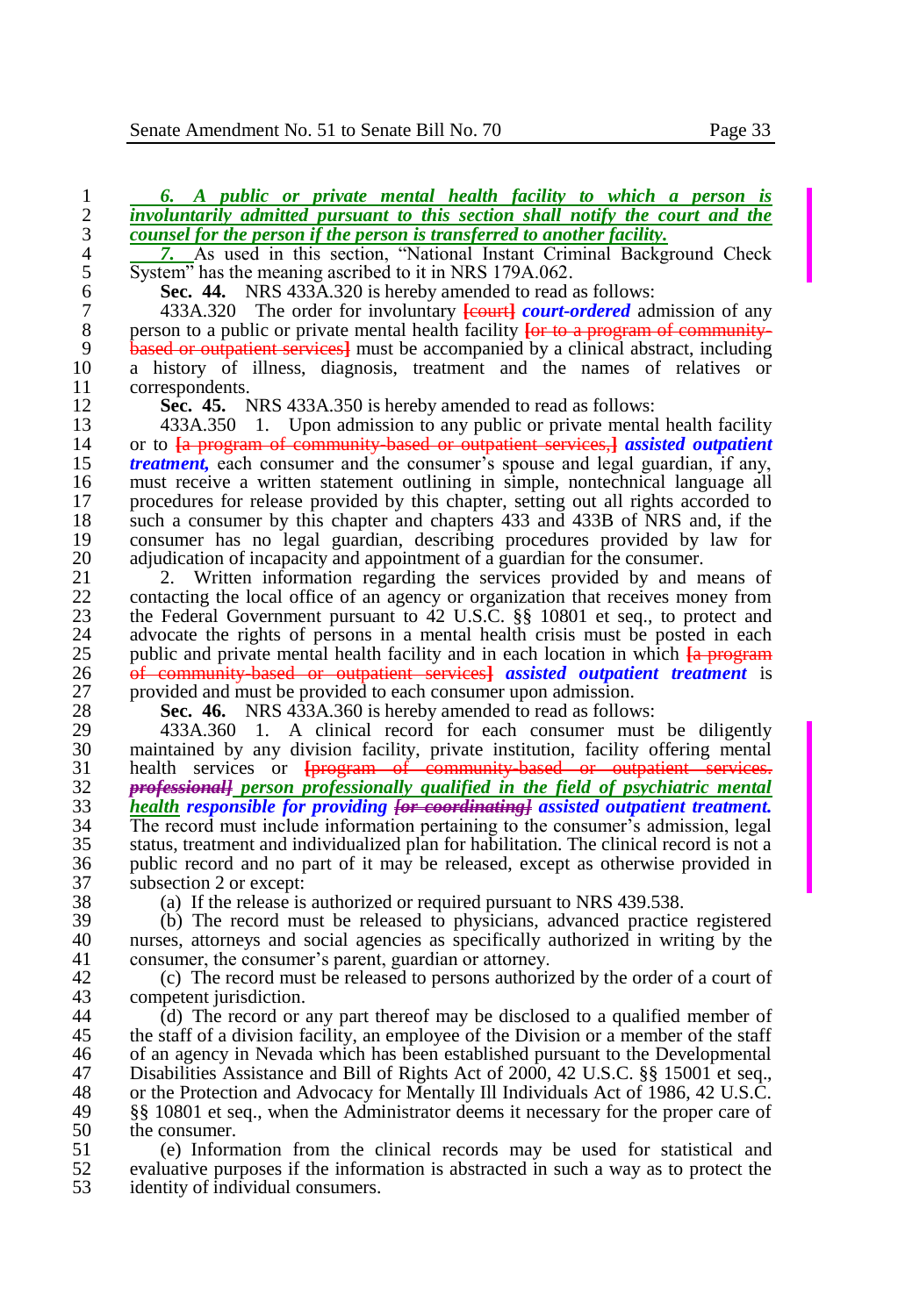1 (f) To the extent necessary for a consumer to make a claim, or for a claim to be 2 made on behalf of a consumer for aid, insurance or medical assistance to which the consumer may be entitled, information from the records may be released with the 3 consumer may be entitled, information from the records may be released with the written authorization of the consumer or the consumer's guardian. 4 written authorization of the consumer or the consumer's guardian.<br>5 (g) The record must be released without charge to any member

5 (g) The record must be released without charge to any member of the staff of an agency in Nevada which has been established pursuant to 42 U.S.C.  $\$  15001 et 6 an agency in Nevada which has been established pursuant to 42 U.S.C. §§ 15001 et 7 seq. or 42 U.S.C. §§ 10801 et seq. if:<br>8 (1) The consumer is a cons

8 (1) The consumer is a consumer of that office and the consumer or the consumer's legal representative or guardian authorizes the release of the record: or 9 consumer's legal representative or guardian authorizes the release of the record; or (2) A complaint regarding a consumer was received by the office or there

10 (2) A complaint regarding a consumer was received by the office or there is probable cause to believe that the consumer has been abused or neglected and the 11 is probable cause to believe that the consumer has been abused or neglected and the consumer: 12 consumer:

13 (I) Is unable to authorize the release of the record because of the 14 consumer's mental or physical condition; and<br>15 (II) Does not have a guardian or

15 (II) Does not have a guardian or other legal representative or is a ward 16 of the State.<br>17 (h) The

17 (h) The record must be released as provided in NRS 433.332 or 433B.200 and 18 in chapter 629 of NRS.<br>19 2. A division fa

19 2. A division facility, private institution, facility offering mental health  $20$  services or  $\frac{1}{2}$  community hased or outpatient services *mediationall* 20 services or **[**program of community-based or outpatient services *professional]* 21 *person professionally qualified in the field of psychiatric mental health*  22 *responsible for providing [or coordinating] assisted outpatient treatment* and any 23 other person or entity having information concerning a consumer, including, without limitation, a clinical record, any part thereof or any information contained 24 without limitation, a clinical record, any part thereof or any information contained<br>25 therein, may disclose such information to a provider of health care to assist with 25 therein, may disclose such information to a provider of health care to assist with 26 treatment provided to the consumer.<br>27 3. As used in this section  $\frac{1}{2}$ 

27 3. As used in this section  $\frac{1}{2}$ <br>28  $\frac{(a)$  "Consumer" includes any

28 (a) "Consumer" includes any person who seeks, on the person's own or other<br>29 initiative, and can benefit from care, treatment and training in a private institution 29 initiative, and can benefit from, care, treatment and training in a private institution<br>30 er facility offering mental health services, from treatment to competency in a or facility offering mental health services, from treatment to competency 31 private institution or facility offering mental health services, or from a program of  $\frac{32}{33}$  community-based or outpatient services.<br> $\frac{33}{33}$   $\frac{4}{33}$   $\frac{49}{33}$   $\frac{49}{33}$   $\frac{49}{33}$   $\frac{49}{33}$   $\frac{49}{33}$   $\frac{49}{33}$   $\frac{49}{33}$   $\frac{49}{33}$   $\frac{49}{33}$   $\frac{49}{33}$   $\frac{49}{33}$   $\frac{49}{33}$   $\$ 

33 (b) "Provider**]** *, "provider* of health care" has the meaning ascribed to it in 34 NRS 629.031.<br>35 **Sec. 47.** 

**Sec. 47.** NRS 433A.380 is hereby amended to read as follows:

 433A.380 1. **[**Except as otherwise provided in subsection 4, *The medical director of a public or private mental health facility may petition the district court for the conditional release of* any**]** *Any* person involuntarily admitted *[to the facility]* by a *[that]* court may be conditionally released from a public or private 40 mental health facility when, in the judgment of the medical director of the facility *:* <br>41 **Like if the medical director determines that [**, the *if the medical director determines that:]*

42 *(a) The* conditional release is in the best interest of the person *, will provide the*  43 *least restrictive treatment that is appropriate for the person* and will not be detrimental to the public welfare  $\Box$ : 44 detrimental to the public welfare **[**.**]** *;*

45 *(b) [There will be an increased risk for psychiatric deterioration or recurring*  46 *mental health crises if the person is not released without conditions; and*

 *(c)] A community treatment program, social services agency, mobile crisis team or multi-disciplinary team has agreed to provide case management, support and supervision to the person to ensure his or her compliance with the conditions of the release [.] ; and*

51 *(c) The person qualifies to receive case management, support and*  52 *supervision from the community treatment program, social services agency,*  53 *mobile crisis team or multi-disciplinary team.*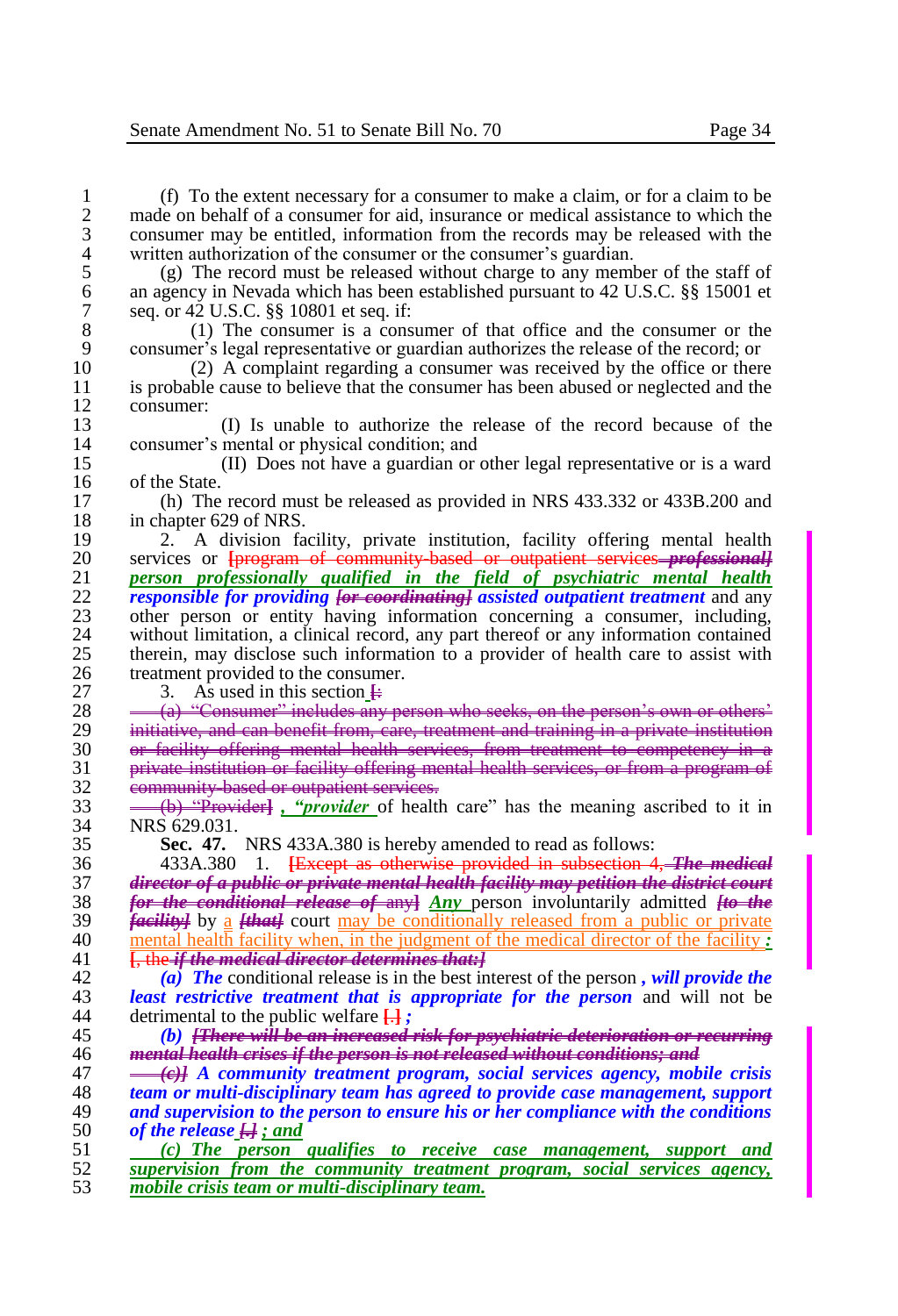|                                                                                                                                                                             | for the person who is the subject of the petition and the district attorney. |
|-----------------------------------------------------------------------------------------------------------------------------------------------------------------------------|------------------------------------------------------------------------------|
| 3. The court shall hold a hearing not later than 6 days after receiving a                                                                                                   |                                                                              |
| petition pursuant to subsection 1 to review the progress of the person. The public                                                                                          |                                                                              |
| or private mental health facility shall not conditionally release the person before                                                                                         |                                                                              |
| t <del>he hearing. The court may order the conditional release only if it determines, by</del>                                                                              |                                                                              |
| elear and convincing evidence, that the criteria prescribed in subsection 1 have                                                                                            |                                                                              |
| <del>been satisfied.</del>                                                                                                                                                  |                                                                              |
| $\leftrightarrow$ The medical director of the facility or the medical director's designee shall                                                                             |                                                                              |
| prescribe the period for which the conditional release is effective. The period must                                                                                        |                                                                              |
| not extend beyond the last day of the court-ordered period of <b>[treatment]</b> <i>admission</i>                                                                           |                                                                              |
| pursuant to NRS 433A.310. If the person has a legal guardian, the facility [shall]                                                                                          |                                                                              |
| <i>must</i> notify the guardian <i>at least</i> 3 <i>days</i> before discharging the person from the                                                                        |                                                                              |
| facility $\Box$ or, if the person will be released in less than 3 days, as soon as                                                                                          |                                                                              |
| practicable. Notification of the legal guardian must be provided:                                                                                                           |                                                                              |
| (a) In person or by telephone; or                                                                                                                                           |                                                                              |
| (b) If the facility is not able to contact the guardian in person or by                                                                                                     |                                                                              |
| telephone, by facsimile, electronic mail or certified mail.                                                                                                                 |                                                                              |
| The legal guardian has discretion to determine where the person will be                                                                                                     |                                                                              |
| released, taking into consideration any discharge plan proposed by the facility                                                                                             |                                                                              |
| assessment team. If the legal guardian does not inform the facility as to where the                                                                                         |                                                                              |
| person will be released within 3 days after the date of notification, the facility                                                                                          |                                                                              |
| <b>Eshall <i>nust</i></b> discharge the person according to its proposed discharge plan.                                                                                    |                                                                              |
| $\frac{[2,-5,1]}{[2,-5,1]}$ 4. Before conditionally releasing a person from a public or private                                                                             |                                                                              |
| mental health facility pursuant to this section, the medical director of the facility                                                                                       |                                                                              |
| must notify the court that ordered the involuntary admission. The court may<br>periodically review the appropriateness of the conditional release and the terms             |                                                                              |
| thereof, but the court may not terminate the conditional release except through                                                                                             |                                                                              |
| proceedings for involuntary admission pursuant to NRS 433A.200 to 433A.330,                                                                                                 |                                                                              |
| inclusive.                                                                                                                                                                  |                                                                              |
| <b>5.</b> When a person is conditionally released pursuant to <b>[subsection 1,]</b> this                                                                                   |                                                                              |
| section, the State or any of its agents or employees are not liable for any debts or                                                                                        |                                                                              |
| contractual obligations, medical or otherwise, incurred or damages caused by the                                                                                            |                                                                              |
| actions of the person.                                                                                                                                                      |                                                                              |
| When a person who has been adjudicated by a court to be<br><del>I3.I</del> 6.                                                                                               |                                                                              |
| incapacitated is conditionally released from a mental health facility,                                                                                                      | the                                                                          |
| administrative officer of the mental health facility shall petition the court for                                                                                           |                                                                              |
| restoration of full civil and legal rights as deemed necessary to facilitate the                                                                                            |                                                                              |
| incapacitated person's rehabilitation. If the person has a legal guardian, the petition                                                                                     |                                                                              |
| must be filed with the court having jurisdiction over the guardianship.                                                                                                     |                                                                              |
| $[4. -7. \t{A}$ person who was involuntarily admitted by a court because he or she                                                                                          |                                                                              |
| was likely to present a substantial likelihood of serious harm to himself or herself or                                                                                     |                                                                              |
| others, as determined pursuant to NRS 433A.0195, may be conditionally released                                                                                              |                                                                              |
| only if, at the time of the release, written notice is given to the court which admitted                                                                                    |                                                                              |
| <u>him or her, to-the person's legal guardian and to the district attorney of the county</u>                                                                                |                                                                              |
| in which the proceedings for admission were held.                                                                                                                           |                                                                              |
| 5. 8. Except as otherwise provided in subsection 7, 10, the administrative                                                                                                  |                                                                              |
|                                                                                                                                                                             |                                                                              |
|                                                                                                                                                                             |                                                                              |
| <u>officer of a public or private mental health facility or the administrative officer's</u>                                                                                |                                                                              |
| designee shall must apply to the district court to order a person who is                                                                                                    |                                                                              |
| conditionally released from that facility pursuant to this section to return to the                                                                                         |                                                                              |
| facility if a psychiatrist and a member of that person's treatment team who is<br>professionally qualified in the field of psychiatric mental health determine <b>he or</b> |                                                                              |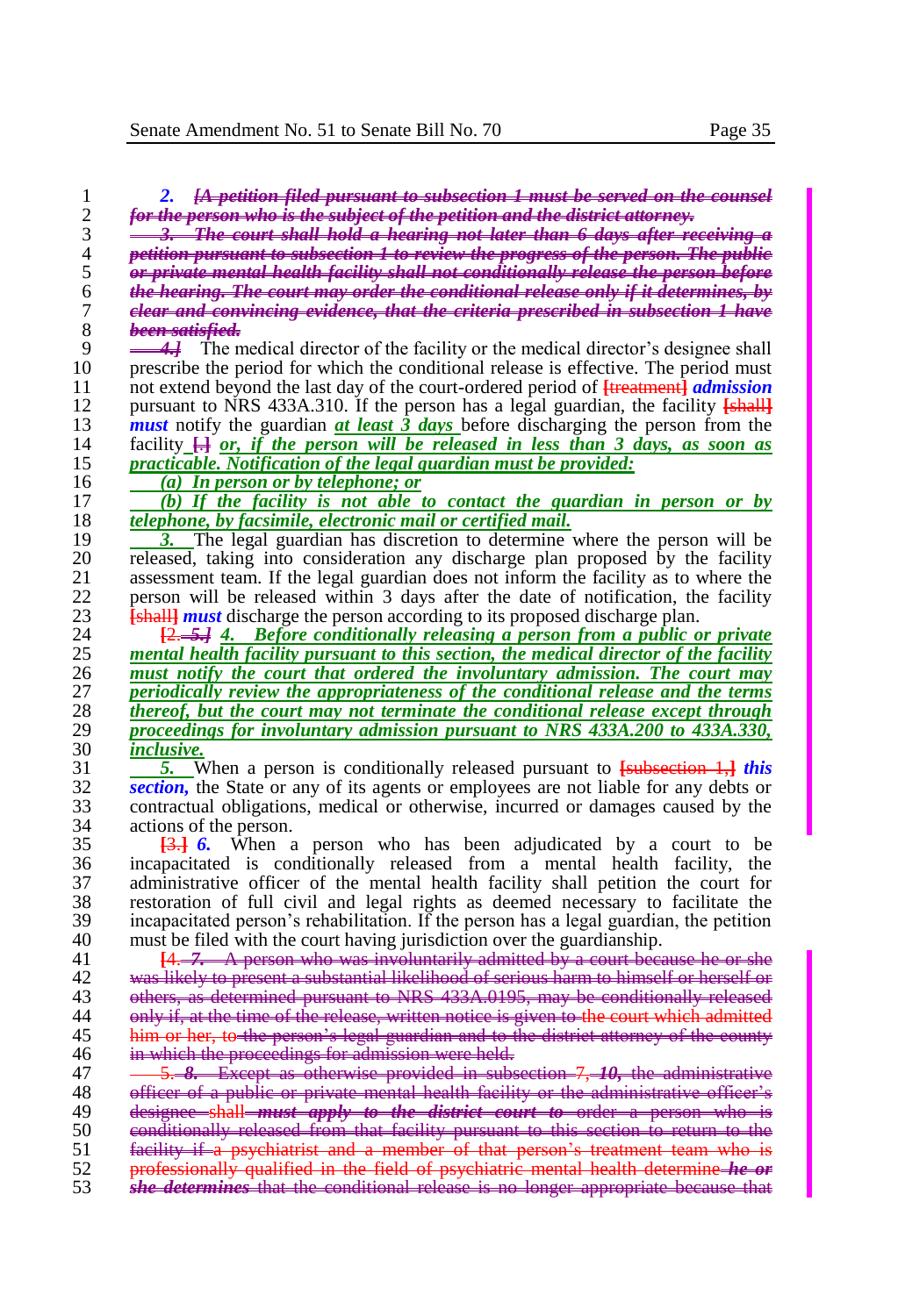1 person presents a substantial likelihood of serious harm to himself or herself<br>2 others, as determined pursuant to NRS 433A,0195, is a person in a mental hea 2 others, as determined pursuant to NRS 433A.0195. *is a person in a mental health*  3 *crisis.* Except as otherwise provided in this subsection, the administrative officer or the designee shall, at least 3 days before the issuance of the order to return, *mak*<br>5 and *an application*, give written notice of the order *determination* to the court 5 *such an application,* give written notice of the order *determination* to the court 6 admitted the person to the facility and to the person's legal guardian. I 6 admitted the person to the facility and to the person's legal guardian.<br>The emergency exists in which the person presents a substantial likelihood of the second of the substantial likelihood of the second second second s 7 emergency exists in which the person presents a substantial likelihood 8 himself or herself or others, as determined pursuant to NRS 433A.019. 8 himself or herself or others, as determined pursuant to NRS 433A.0195.<br>9 *notice* must be submitted to the court and the legal guardian not be **9** *notice* must be submitted to the court and the legal guardian not later than <br>10 business day after the order *application* is issued. *made*. 10 business day after the order *application* is issued. *made.*

11 6. *9.* The court shall review *an application for* an order submitted *made* 12 pursuant to subsection 5-8 and the current condition of the person who was ordered<br>13 to return to the facility at its next regularly scheduled hearing for the review of 13 to return to the facility at its next regularly scheduled hearing for the review of the review of the review of the review of the review of the review of the review of the review of the review of the review of the revie 14 petitions for involuntary court-ordered admissions, but in no event later than 5 *66*<br>15 **6** *indicial days after the person is returned to the facility. The administr*  $15$  judicial days after the person is returned to the facility. The administrative  $16$  the person is returned to the person 16 the administrative officer's designee shall give written notice to the person of the person who was defined to return to the facility to the person's legal guardian and ordered to return to the facility, to the person's legal guardian 18 attorney, if known, of the time, date and place of the hearing<br>19 accessitating that person's return to the facility. 19 necessitating that person's return to the facility.<br>20  $-7-10$  The provisions of subsection 5

20 <del>7. **10.** The provisions of subsection 5 8 do not apply if the</del> period of the period of the period of the period of the period of the period of the period of the period of the period of the period of the period of the p 21 **eonditional release has expired.**<br>22 **Sec. 48.** NRS 433A.390 is

22 **Sec. 48.** NRS 433A.390 is hereby amended to read as follows:

23 433A.390 1. When a consumer, involuntarily admitted to a mental health facility or He a program of community based or outpatient services *required to*  facility or **[**to a program of community-based or outpatient services**]** *required to receive <del>[involuntary]</del> assisted outpatient treatment by court order, is released at the end of the period specified pursuant to NRS 433A.310*  $\overline{H}$  *<i>or section 18 of this act.* 26 end of the period specified pursuant to NRS 433A.310  $\frac{1}{12}$  *or section 18 of this act*, <br>27 **as applicable**, written notice must be given to the admitting court fund to the *as applicable,* written notice must be given to the admitting court <del>[and to the</del> 28 **consumer's legal quardian at least 101 not** later than 3 judicial days the fored after consumer's legal guardian at least 10**]** *not later than 3 judicial* days **[**before**]** *after*  29 the release of the consumer. The consumer may  $\frac{[t \cdot \text{1}]}{[t \cdot \text{1}]}$  be released without  $\frac{1}{2}$  requiring further orders of the court. If the consumer has a legal guardian, the 30 requiring further orders of the court. If the consumer has a legal guardian, the field of 31 facility or the Lengtessional person professionally qualified in the field of facility or the **[**professional**]** *person professionally qualified in the field of psychiatric mental health* responsible for providing **[**or coordinating**]** the **[**program of community-based or outpatient services**]** *assisted outpatient treatment* shall 34 notify the guardian *in the manner prescribed by subsection 6 at least 3 days* before discharging the consumer from the facility or **Iprogram.** I *treatment* **I.** If the discharging the consumer from the facility or **[**program.**]** *treatment [.] or, if the consumer will be released in less than 3 days, as soon as practicable.* 

37 *2.* The legal guardian *of a consumer involuntarily admitted to a mental*  38 *health facility, if applicable,* has discretion to determine where the consumer will 39 be released  $\frac{1}{12}$  *pursuant to subsection 1*, taking into consideration any discharge plan proposed by the facility assessment team. For the professional responsible for 40 plan proposed by the facility assessment team . **For the professional responsible for**  $\frac{41}{100}$  providing or coordinating the program of community based or outpatient services 1 41 providing or coordinating the program of community-based or outpatient services.**]** 142 If the legal guardian does not inform the facility **[or professional]** as to where the consumer will be released within 3 days after the date of notification, the facility 43 consumer will be released within 3 days after the date of notification, the facility  $\frac{44}{10}$  for professional shall *must* discharge the consumer according to its proposed 44 **[**or professional shall**]** *must* discharge the consumer according to its proposed 45 discharge plan.<br>46  $\frac{12.1}{13.}$  A

 $\frac{2}{2}$  **[2.**] **3.** A consumer who is involuntarily admitted to a mental health facility may be unconditionally released before the period specified in NRS 433A.310 47 may be unconditionally released before the period specified in NRS 433A.310 when  $\frac{1}{2}$ 48 when  $\frac{1}{49}$ 

 $49 \longrightarrow (a)$  An evaluation team established under NRS  $433A.250$  or two persons  $50 \longrightarrow$  professionally qualified in the field of psychiatric mental health, at least one of professionally qualified in the field of psychiatric mental health, at least one of them being a**]** *the* physician **[**,**]** *primarily responsible for treating the patient, a psychiatrist or an advanced practice registered nurse who has the psychiatric* 

53 *training and experience prescribed by the State Board of Nursing pursuant to*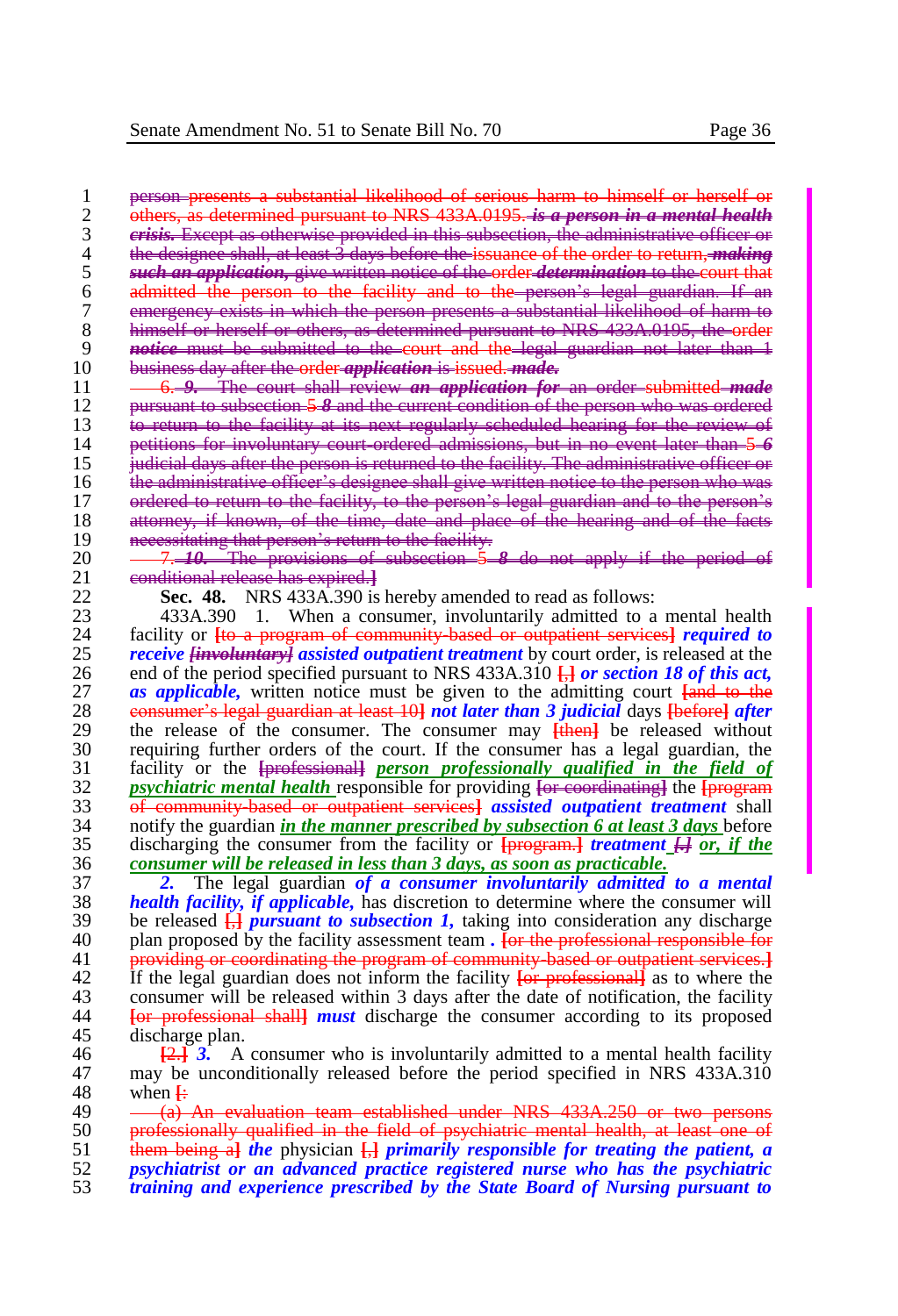**1** *NRS 632.120* determines that the consumer is no longer a person in a mental health crisis. <del>I: and</del> 2 crisis **.**  $\frac{1}{2}$  and  $\frac{1}{2}$  **.** (b) Unde

3 (b) Under advisement from the evaluation team or two persons professionally<br>4 qualified in the field of psychiatric mental health, at least one of them being a 4 qualified in the field of psychiatric mental health, at least one of them being a<br>5 blysician, the medical director of the mental health facility authorizes the release 5 physician, the medical director of the mental health facility authorizes the release<br>6 and gives written notice to the admitting court and to the consumer's legal guardian <sup>6</sup> and gives written notice to the admitting court and to the consumer's legal guardian<br><sup>7</sup> at least 10 days before the release of the consumer. If the consumer has a legal 7 at least 10 days before the release of the consumer.**]** If the consumer has a legal 8 guardian, the facility shall notify the guardian *in the manner prescribed by*  $\frac{9}{2}$  subsection 6 at least 3 days before discharging the consumer from the facility  $\frac{1}{2}$ 9 *subsection 6 at least 3 days* before discharging the consumer from the facility  $\frac{1}{\sqrt{2}}$  *or, if the consumer will be released in less than 3 days, as soon as practicable.* 10 *or, if the consumer will be released in less than 3 days, as soon as practicable.***<br>11 The legal guardian,** *if applicable***, has discretion to determine where the consumer** 11 The legal guardian *, if applicable*, has discretion to determine where the consumer will be released, taking into consideration any discharge plan proposed by the 12 will be released, taking into consideration any discharge plan proposed by the facility assessment team. If the legal guardian does not inform the facility as to 13 facility assessment team. If the legal guardian does not inform the facility as to 14 where the consumer will be released within 3 days after the date of notification, the 14 where the consumer will be released within 3 days after the date of notification, the facility shall discharge the consumer according to its proposed discharge plan. 15 facility shall discharge the consumer according to its proposed discharge plan.<br>16 **13.1 4.** A consumer who is linvoluntarily admitted to a program

**[3.] 4.** A consumer who is **[involuntarily admitted to a** proposition of a proposition of the angle of the *content services a required to receive linear* 17 community-based or outpatient services<sup>1</sup> *required to receive [involuntary] assisted outpatient treatment* may be unconditionally released before the period specified in *outpatient treatment* may be unconditionally released before the period specified in<br>19 <del>ENRS 433A.310 orl</del> section 18 of this act <del>L as applicable. I</del> when E **[**NRS 433A.310 *or] section 18 of this act [, as applicable,]* when **[**:

20 <del>(a) The *professionall person professionally qualified in the field of*  $\frac{1}{2}$  *psychiatric mental health* responsible for providing <del>for coordinating the forceran</del></del> 21 *psychiatric mental health* responsible for providing <del>[or coordinating]</del> the <del>[program</del> 22 **of** community based or outpatient services—*involuntaryl* assisted outpatient 22 of community-based or outpatient services—*involuntary] assisted outpatient* <br>23 *treatment* for the consumer determines that the consumer **Lis** no longer La person in 23 *treatment* for the consumer determines that the consumer  $\frac{1}{2}$  is no longer  $\frac{1}{2}$  a mental health crisis: and 24 a mental health crisis; and  $25$  -  $\left( \frac{h}{2} \right)$  Under advisement

25 <del>(b) Under advisement from an evaluation team established under NRS</del><br>26 433A.250 or two persons professionally qualified in the field of psychiatric mental 26 433A.250 or two persons professionally qualified in the field of psychiatric mental<br>27 bealth, at least one of them being a physician, the professional responsible for 27 **health, at least one of them being a physician, the professional responsible for** 28 **providing or coordinating the program of community based or outpatient services** 29 for the consumer authorizes the release and gives written notice to the admitting  $20 \qquad \text{count at least 10 days before the release of the consumer from the program-1:}$ 30 court at least 10 days before the release of the consumer from the program.**]** *:*

31 *(a) Requires assisted outpatient treatment to prevent further disability or*  32 *deterioration that presents a substantial likelihood of serious harm to himself or*  33 *herself or others, as determined pursuant to NRS 433A.0195; and* 

34 *(b) Has a limited ability to make an informed decision to voluntarily seek or*  35 *comply with treatment for his or her mental illness as a result of his or her*  36 *mental illness.*

 *5. If a consumer who will be released from assisted outpatient treatment pursuant to subsection 4 has a legal guardian, the person professionally qualified in the field of psychiatric mental health responsible for providing the assisted <u>outpatient treatment to the consumer shall notify the guardian in the manner</u><br>41 <i>outpatient transference in the manner in the manner from prescribed by subsection 6 at least 3 days before discharging the consumer from the treatment or, if the consumer will be released in less than 3 days, as soon as practicable.* 

- 44 *6. Notification of a guardian pursuant to subsection 1, 3 or 5 must be*  45 *provided:*
- 46 *(a) In person or by telephone; or*

 *(b) If the mental health facility or the person professionally qualified in the field of psychiatric mental health, as applicable, is not able to contact the guardian in person or by telephone, by facsimile, electronic mail or certified mail. 7. A mental health facility or a [professional] person professionally qualified in the field of psychiatric mental health responsible for [coordinating] providing treatment to a consumer shall provide written notice to the admitting*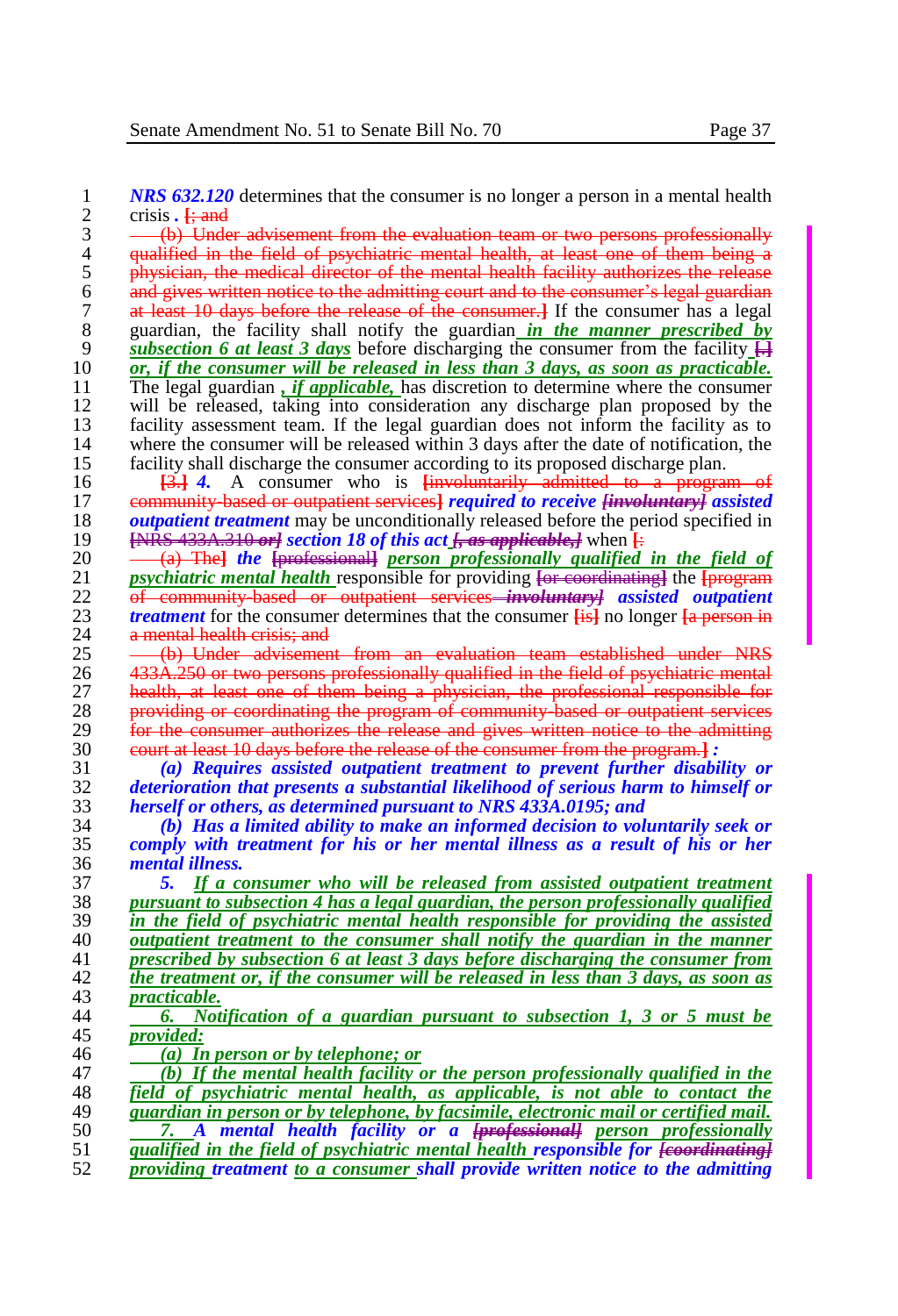| 1                       | court not later than 3 judicial days after unconditionally releasing a consumer                                                                                           |
|-------------------------|---------------------------------------------------------------------------------------------------------------------------------------------------------------------------|
| $\overline{c}$<br>3     | <i>pursuant to subsection 3 or 4.</i>                                                                                                                                     |
|                         | Sec. 49. NRS 433A.460 is hereby amended to read as follows:                                                                                                               |
| $\overline{\mathbf{4}}$ | 433A.460 No person admitted to a public or private mental health facility or                                                                                              |
| 5                       | [to a program of community-based or outpatient services] who receives                                                                                                     |
| 6                       | <b>Hinroluntary</b> assisted outpatient treatment pursuant to this chapter shall, by reason                                                                               |
| $\overline{7}$          | of such admission $\frac{1}{x}$ or treatment, be denied the right to dispose of property,                                                                                 |
| 8                       | marry, execute instruments, make purchases, enter into contractual relationships,                                                                                         |
| 9                       | vote and hold a driver's license, unless such person has been specifically                                                                                                |
| 10                      | adjudicated incapacitated by a court of competent jurisdiction and has not been                                                                                           |
| 11                      | restored to legal capacity.                                                                                                                                               |
| 12                      | Sec. 50. NRS 433A.580 is hereby amended to read as follows:                                                                                                               |
| 13                      | 433A.580 No person may be admitted <b>or transferred</b> to a private hospital $\frac{1}{12}$                                                                             |
| 14                      | or a division mental health facility $\frac{f_{\text{eff}}}{f}$ program of community based or outpatient                                                                  |
| 15                      | services], ordered to receive [involuntary] assisted outpatient treatment or                                                                                              |
| 16                      | transferred to a different person professionally qualified in the field of                                                                                                |
| 17                      | <i>psychiatric mental health to provide assisted outpatient treatment pursuant to the</i>                                                                                 |
| 18                      | provisions of this chapter unless mutually agreeable financial arrangements relating                                                                                      |
| 19                      | to the costs of treatment are made between the private hospital, division facility or                                                                                     |
| 20                      | [professional] person professionally qualified in the field of psychiatric mental                                                                                         |
| 21                      | <i>health</i> responsible for providing <del>[or coordinating a program of community based or</del>                                                                       |
| 22                      | outpatient services <i>involuntary]</i> assisted outpatient treatment and the consumer or                                                                                 |
| 23                      | person requesting his or her admission.                                                                                                                                   |
| 24                      | Sec. 51. NRS 433A.600 is hereby amended to read as follows:                                                                                                               |
| 25<br>26                | $433A.600$ 1. A person who is admitted to a division facility or $\overline{4}$ to a program                                                                              |
| 27                      | of community based or outpatient services] who receives [involuntary] assisted                                                                                            |
|                         | <i>outpatient treatment</i> operated by the Division and not determined to be indigent                                                                                    |
| 28<br>29                | and every responsible relative pursuant to NRS 433A.610 of the person shall be<br>charged for the cost of treatment and is liable for that cost. If after demand is made  |
| 30                      | for payment the person or his or her responsible relative fails to pay that cost, the                                                                                     |
| 31                      |                                                                                                                                                                           |
| 32                      | administrative officer or <b>[professional]</b> person professionally qualified in the field of psychiatric mental health responsible for providing [or coordinating] the |
| 33                      | [program of community based or outpatient services, <i>involuntary]</i> assisted                                                                                          |
| 21                      | outpatient tracturent, as applicable, moy recover the emount due by eight estion                                                                                          |

 *outpatient treatment,* as applicable, may recover the amount due by civil action. 2. All sums received pursuant to subsection 1 must be deposited in the State 36 Treasury and may be expended by the Division for the support of that facility or<br>37 Free that *facility of*  $\vec{v}$  *assisted outpatient treatment* in accordance with the **[**program**]** *of [involuntary] assisted outpatient treatment* in accordance with the allotment, transfer, work program and budget provisions of NRS 353.150 to 39 353.245, inclusive.<br>40 **Sec. 52.** NRS

**Sec. 52.** NRS 433A.640 is hereby amended to read as follows:

 433A.640 1. Once a court has ordered the admission of a person to a division facility, the administrative officer **[**shall**]** *must* make an investigation, 43 pursuant to the provisions of this chapter, to determine whether the person or his or 44 her responsible relatives pursuant to NRS 433A.610 are capable of paying for all or her responsible relatives pursuant to NRS 433A.610 are capable of paying for all or 45 a portion of the costs that will be incurred during the period of admission.<br>46  $\frac{2}{\pi}$  If a person is admitted to a division facility or **I**-program of co

46 <sup>2</sup> 2. If a person is admitted to a division facility or **[program of community-**<br>47 **based or outpatient services] required to receive linyoluntaryl assisted outpatient**  based or outpatient services**]** *required to receive [involuntary] assisted outpatient treatment* pursuant to a court order, that person and his or her responsible relatives are responsible for the navment of the actual cost of the treatment and services 49 are responsible for the payment of the actual cost of the treatment and services rendered during his or her admission to the division facility or  $\frac{1}{2}$  while he 50 rendered during his or her admission to the division facility or  $\frac{1}{1}$  *programi while he or she is receiving liminal assisted outpatient treatment* unless the *or she is receiving [involuntary] assisted outpatient treatment* unless the investigation reveals that the person and his or her responsible relatives are not capable of paying the full amount of the costs.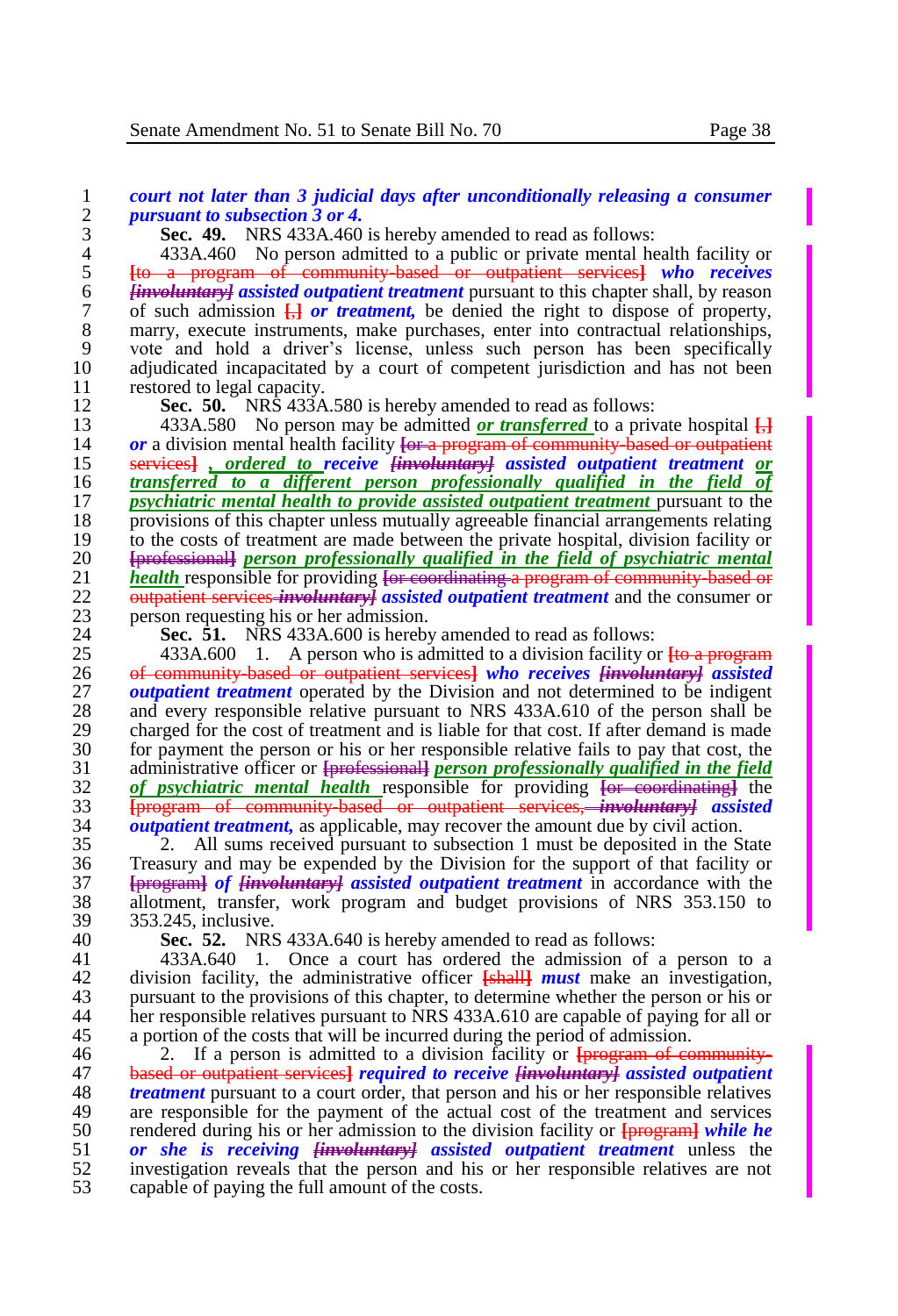1 3. Once a court has ordered <del>[the admission of a person to a program of</del> 2 community based or outpatient services] a person to receive *Haroluntary assisted* 2 community-based or outpatient services<sup>1</sup> *a person to receive [involuntary] assisted* 3 *outpatient treatment* operated by the Division, the <del>[professional]</del> *person* 3 *outpatient treatment* operated by the Division, the **[**professional**]** *person*  4 *professionally qualified in the field of psychiatric mental health* responsible for 5 providing <del>[or coordinating]</del> the **[program shall=involuntary] assisted outpatient** 6 *treatment must* **make an investigation, pursuant to the provisions of this chapter, to 6 treatment must** make an investigation, pursuant to the provisions of this chapter, to determine whether the person *receiving the treatment* or his or her responsible 7 determine whether the person *receiving the treatment* or his or her responsible relatives pursuant to NRS 433A.610 are capable of paying for all or a portion of the 8 relatives pursuant to NRS  $433\overline{\text{A}}\cdot610$  are capable of paying for all or a portion of the costs that will be incurred during the period of <del>fadmission 1</del> treatment. 9 costs that will be incurred during the period of <del>[admission.] *treatment*.</del><br>10 **Sec. 53.** NRS 433A.650 is hereby amended to read as follows:

10 **Sec. 53.** NRS 433A.650 is hereby amended to read as follows: 11 433A.650 Determination of ability to pay pursuant to NRS 433A.640 **[shall]**<br>12 **must** include investigation of whether the consumer has benefits due and owing to 12 **must** include investigation of whether the consumer has benefits due and owing to the consumer for the cost of his or her treatment from third-party sources, such as 13 the consumer for the cost of his or her treatment from third-party sources, such as<br>14 Medicare, Medicaid, social security, medical insurance benefits, retirement 14 Medicare, Medicaid, social security, medical insurance benefits, retirement 15 programs, annuity plans, government benefits or any other financially responsible 16 third parties. The administrative officer of a division mental health facility or<br>17 **Exercises Figure 1 Exercise of the property** mental that the field of psychiatric mental 17 **[**professional**]** *person professionally qualified in the field of psychiatric mental*  18 *health* responsible for providing <del>[or coordinating a program of community based or</del> 19 **b** *outpatient services) the assisted outpatient treatment* **may accept payment for the** 19 **outpatient services** *the assisted outpatient treatment* may accept payment for the cost of a consumer's treatment from the consumer's insurance company. Medicare 20 cost of a consumer's treatment from the consumer's insurance company, Medicare or Medicard and other similar third parties. 21 or Medicaid and other similar third parties.<br>22 **Sec. 54.** NRS 433A, 660 is hereby an

22 **Sec. 54.** NRS 433A.660 is hereby amended to read as follows:

23 433A.660 1. If the consumer, his or her responsible relative pursuant to 24 NRS 433A.610, guardian or the estate neglects or refuses to pay the cost of 24 NRS 433A.610, guardian or the estate neglects or refuses to pay the cost of treatment to the division facility or to the **Information** of community hased or 25 treatment to the division facility or to the **[**program of community-based or outpatient services *involuntary l* person professionally qualified in the field of 26 outpatient services *involuntary] person professionally qualified in the field of*  27 *psychiatric mental health responsible for providing the assisted outpatient*  28 *treatment* operated by the Division rendering service pursuant to the fee schedule 29 established under NRS 433.404 or 433B.250, as appropriate, the State is entitled to recover by appropriate legal action all sums due, plus interest. 30 recover by appropriate legal action all sums due, plus interest.

31 2. Before initiating such legal action, the division facility or program, as 32 applicable, shall demonstrate efforts at collection, which may include contractual arrangements for collection through a private collection agency. arrangements for collection through a private collection agency.

34 **Sec. 55.** NRS 433A.713 is hereby amended to read as follows: 35 433A.713 1. Each public or private mental health facility and hospital in 36 this State shall, in the manner and time prescribed by regulation of the State Board<br>37 of Health, report to the Division: 37 of Health, report to the Division:<br>38 (a) The number of Fapplicati

38 (a) The number of **[**applications for emergency admission received by**]** *persons*  39 *placed on a mental health crisis hold at* the mental health facility or hospital 40 pursuant to NRS 433A.160 during the immediately preceding quarter; and 41 (b) Any other information prescribed by regulation of the State

41 (b) Any other information prescribed by regulation of the State Board of 42 Health.<br>43 2.

43 2. The State Board of Health may adopt regulations that require a public or 44 private mental health facility or hospital to adopt a plan for the discharge of a 44 private mental health facility or hospital to adopt a plan for the discharge of a 45 person admitted to the facility or hospital in accordance with the provisions of this chapter and that prescribe the contents of such a plan. chapter and that prescribe the contents of such a plan.

47 **Sec. 56.** NRS 433A.715 is hereby amended to read as follows:

48 433A.715 1. A court shall seal all court records relating to the admission<br>49 and treatment of any person who was admitted, voluntarily or as the result of a 49 and treatment of any person who was admitted, voluntarily or as the result of a  $50$  approximinal proceeding, to a public or private hospital, or a mental health facility noncriminal proceeding, to a public or private hospital , *or* a mental health facility or a program of community-based or outpatient services *who received assisted outpatient treatment* in this State for the purpose of obtaining mental health treatment.**]** *proceedings under this chapter.*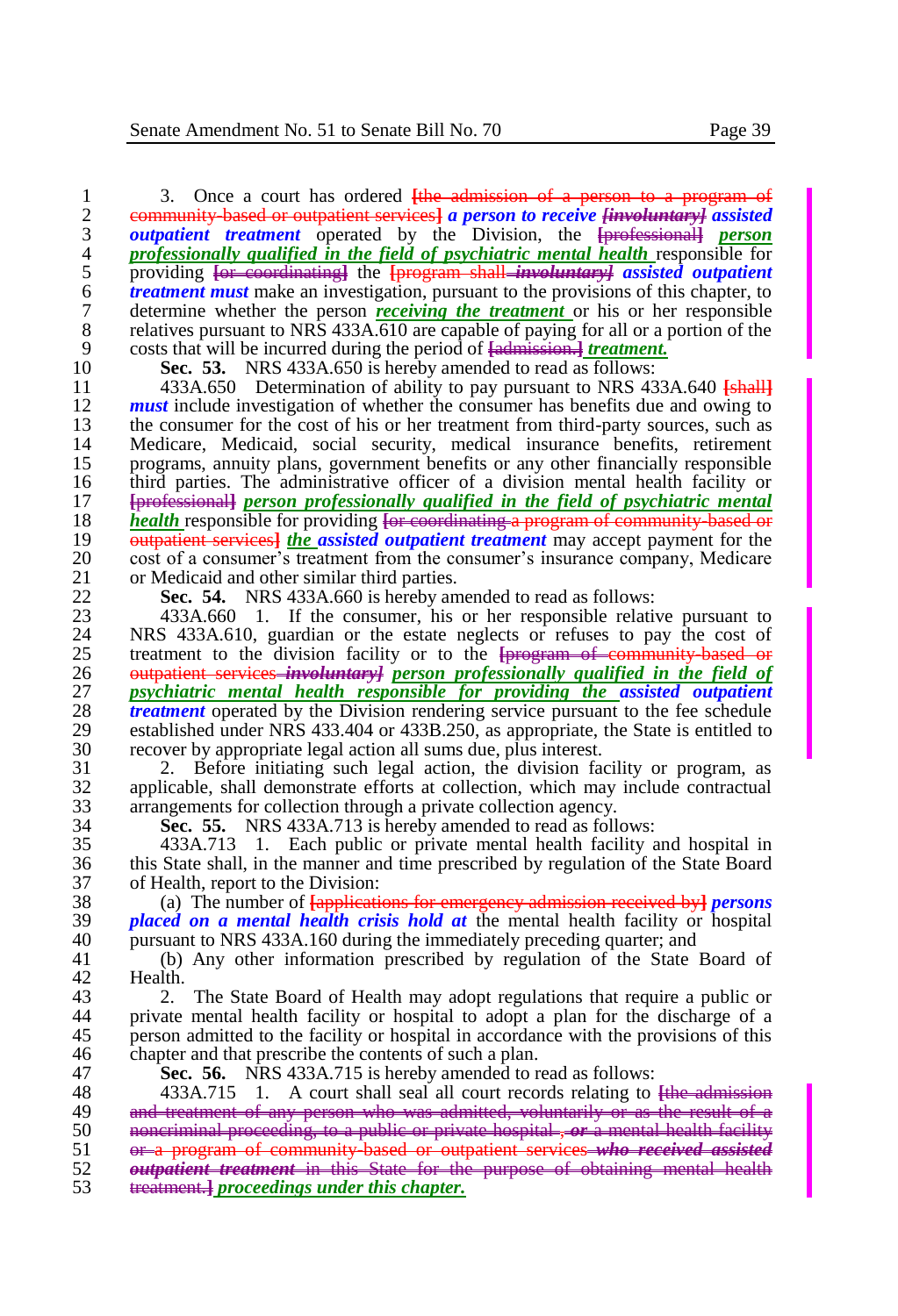1 2. Except as otherwise provided in subsections 4, 5 and 6, a person or 2 governmental entity that wishes to inspect records that are sealed pursuant to this 2 governmental entity that wishes to inspect records that are sealed pursuant to this<br>3 section must file a petition with the court that sealed the records. Upon the filing of 3 section must file a petition with the court that sealed the records. Upon the filing of a petition, the court shall fix a time for a hearing on the matter. The petitioner must 4 a petition, the court shall fix a time for a hearing on the matter. The petitioner must<br>5 brovide notice of the hearing and a copy of the petition to the person who is the 5 provide notice of the hearing and a copy of the petition to the person who is the subject of the records. If the person who is the subject of the records wishes to 6 subject of the records. If the person who is the subject of the records wishes to 0 oppose the petition, the person must appear before the court at the hearing. If the 7 oppose the petition, the person must appear before the court at the hearing. If the person appears before the court at the hearing, the court must provide the person an 8 person appears before the court at the hearing, the court must provide the person an opportunity to be heard on the matter. 9 opportunity to be heard on the matter.<br>10 3. After the hearing described

10 3. After the hearing described in subsection 2, the court may order the inspection of records that are sealed pursuant to this section if: 11 inspection of records that are sealed pursuant to this section if:<br>12 (a) A law enforcement agency must obtain or maintain in

12 (a) A law enforcement agency must obtain or maintain information concerning<br>13 bersons who have been admitted to a public or private hospital  $\frac{1}{2}$  or a mental 13 persons who have been admitted to a public or private hospital  $\frac{1}{k}$  *or* a mental 14 health facility or **La program of community based or outpatient services** *received* 14 health facility or **[**a program of community-based or outpatient services**]** *received*  15 **assisted outpatient treatment** in this State pursuant to state or federal law;<br>16 **b** A prosecuting attorney or an attorney who is representing the pers

16 (b) A prosecuting attorney or an attorney who is representing the person who is the subject of the records in a criminal action requests to inspect the records: or 17 the subject of the records in a criminal action requests to inspect the records; or 18 (c) The person who is the subject of the records petitions the court to per

18 (c) The person who is the subject of the records petitions the court to permit the inspection of the records by a person named in the petition. 19 the inspection of the records by a person named in the petition.<br>20 4. A governmental entity is entitled to inspect court required

20 4. A governmental entity is entitled to inspect court records that are sealed<br>21 bursuant to this section without following the procedure described in subsection 2 21 pursuant to this section without following the procedure described in subsection 2  $\frac{22}{23}$  if:

23 (a) The governmental entity has made a conditional offer of employment to the person who is the subject of the records: 24 person who is the subject of the records;<br>25 (b) The position of employment co

25 (b) The position of employment conditionally offered to the person concerns 26 public safety, including, without limitation, employment as a firefighter or peace 26 public safety, including, without limitation, employment as a firefighter or peace 27 officer;<br>28  $(c)$ 

28 (c) The governmental entity is required by law, rule, regulation or policy to obtain the mental health records of each individual conditionally offered the 29 obtain the mental health records of each individual conditionally offered the nosition of employment: and 30 position of employment; and<br>31 (d) An authorized repre

31 (d) An authorized representative of the governmental entity presents to the court a written authorization signed by the person who is the subject of the records 32 court a written authorization signed by the person who is the subject of the records<br>33 and notarized by a notary public or judicial officer in which the person who is the 33 and notarized by a notary public or judicial officer in which the person who is the subject of the records consents to the inspection of the records. 34 subject of the records consents to the inspection of the records.<br>35 5. Upon the request of a public or private hospital or a r

35 5. Upon the request of a public or private hospital or a mental health facility 36 to which a person has been admitted in this State, the court shall:<br>37 (a) Authorize the release of a copy of any order which was e

37 (a) Authorize the release of a copy of any order which was entered by the court 38 pursuant to paragraph (b) of subsection 1 of NRS 433A.310 or paragraph (b) of 38 pursuant to paragraph (b) of subsection 1 of NRS 433A.310 *or paragraph (b) of*  39 *subsection 1 of section 18 of this act* if:

40 (1) The request is in writing and includes the name and date of birth of the news approximate the subject of the requested order: and 41 person who is the subject of the requested order; and

42 (2) The hospital or facility certifies that:<br>43 (1) The person who is the subject of

43 (I) The person who is the subject of the requested order is, at the time 44 of the request, admitted to the hospital or facility and is being treated for an alleged 44 of the request, admitted to the hospital or facility and is being treated for an alleged 45 mental illness; and  $\frac{46}{10}$  m

46  $\qquad$  (II) The requested order is necessary to improve the care which is 47 being provided to the person who is the subject of the order. 47 being provided to the person who is the subject of the order.<br>48 (b) Place the request in the record under seal.

48 (b) Place the request in the record under seal.<br>49  $\overline{6}$  Upon its own order, any court of this Sta

49 6. Upon its own order, any court of this State may inspect court records that 50 are sealed pursuant to this section without following the procedure described in 50 are sealed pursuant to this section without following the procedure described in subsection 2 if the records are necessary and relevant for the disposition of a matter 51 subsection  $\overline{2}$  if the records are necessary and relevant for the disposition of a matter perception of a matter to inspect the court. The court may allow a party in the matter to inspect the 52 pending before the court. The court may allow a party in the matter to inspect the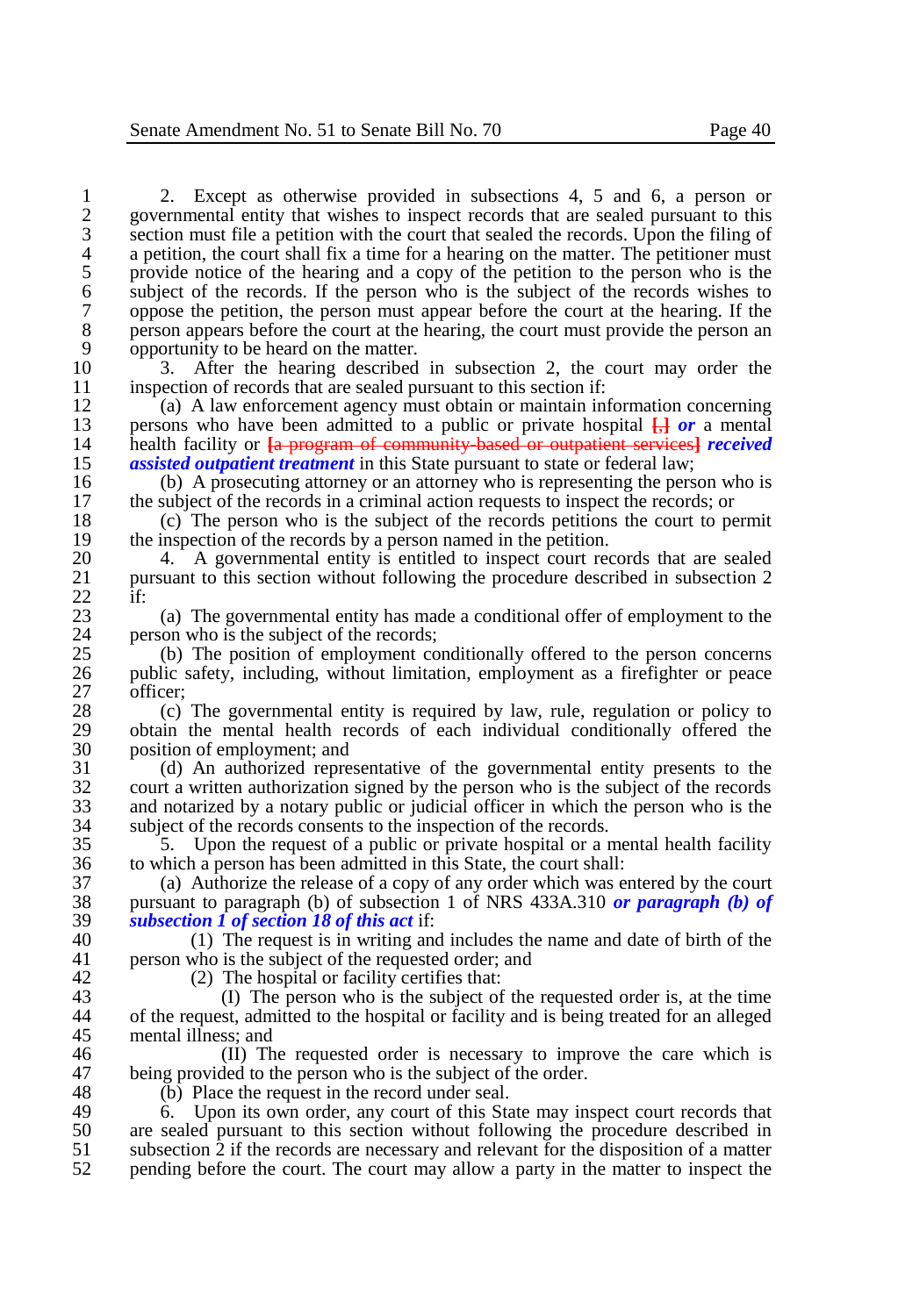1 records without following the procedure described in subsection 2 if the court deems such inspection necessary and appropriate. 2 deems such inspection necessary and appropriate.<br>3 7. Following the sealing of records pursuan

3 7. Following the sealing of records pursuant to this section, the admission of the person who is the subject of the records to the public or private hospital  $\overline{H}$  or 4 the person who is the subject of the records to the public or private hospital  $\frac{1}{k}$  *or* mental health facility or **Fundamia From the community based or outpatient services.** *I* the 5 mental health facility or <del>[program of community based or outpatient services,]</del> *the assisted outpatient treatment of the person who is the subject of the records* **is** 6 **assisted outpatient treatment of the person who is the subject of the records** is deemed never to have occurred, and the person may answer accordingly any 7 deemed never to have occurred, and the person may answer accordingly any question related to its occurrence, except in connection with: 8 question related to its occurrence, except in connection with:<br>9 (a) An application for a permit to carry a concealed fi

9 (a) An application for a permit to carry a concealed firearm pursuant to the 10 provisions of NRS 202.3653 to 202.369, inclusive;<br>11 (b) A transfer of a firearm: or

11 (b) A transfer of a firearm; or<br>12 (c) An application for a position

12 (c) An application for a position of employment described in subsection 4.

13 8. A court may disclose information contained in a record sealed pursuant to 14 this section to a provider of health care to assist with treatment provided to the 14 this section to a provider of health care to assist with treatment provided to the  $15$  consumer.<br>16 9. As

16 9. As used in this section:<br>17 (a) "Firefighter" means a n

17 (a) "Firefighter" means a person who is a salaried employee of a fire-fighting 18 agency and whose principal duties are to control, extinguish, prevent and suppress<br>19 fires. As used in this paragraph, "fire-fighting agency" means a public fire 19 fires. As used in this paragraph, "fire-fighting agency" means a public fire 20 department, fire protection district or other agency of this State or a political subdivision of this State, the primary functions of which are to control, extinguish, 21 subdivision of this State, the primary functions of which are to control, extinguish, prevent and suppress fires 22 prevent and suppress fires.<br>  $\frac{23}{23}$  (b) "Peace officer" has

23 (b) "Peace officer" has the meaning ascribed to it in NRS 289.010.<br>24 (c) "Provider of health care" has the meaning ascribed to it in NRS

24 (c) "Provider of health care" has the meaning ascribed to it in NRS 629.031.<br>25 (d) "Seal" means placing records in a separate file or other repository in

25 (d) "Seal" means placing records in a separate file or other repository not 26 accessible to the general public.<br>27 **Sec. 57.** NRS 433A.750 is

27 **Sec. 57.** NRS 433A.750 is hereby amended to read as follows:

28 433A.750 1. A person who:<br>29 (a) Without probable cause for

29 (a) Without probable cause for believing a person is a person in a mental health 30 crisis causes or conspires with or assists another to cause the involuntary court-31 ordered admission of the person under this chapter; or 32 (b) Causes or conspires with or assists another to

32 (b) Causes or conspires with or assists another to cause the denial to any person 33 of any right accorded to the person under this chapter,<br>34  $\rightarrow$  is guilty of a category D felony and shall be pro-

 $34 \rightarrow$  is guilty of a category D felony and shall be punished as provided in NRS 193.130. 193.130.

 2. Unless a greater penalty is provided in subsection 1, a person who knowingly and willfully violates any provision of this chapter regarding the admission of a person to, or discharge of a person from, a public or private mental<br> $39$  health facility or  $I<sub>2</sub>$  program of community based or outpatient services! the 39 health facility or <del>[a program of community-based or outpatient services]</del> *the*  $\frac{1}{2}$  *commencement or termination of liny-oluntary assisted outpatient treatment is commencement or termination of [involuntary] assisted outpatient treatment* is guilty of a gross misdemeanor.

42 3. A person who, without probable cause for believing another person is a<br>43 person in a mental health crisis, executes a petition, application or certificate 43 person in a mental health crisis, executes a petition, application or certificate our survey and the person secures or attempts to secure the 44 pursuant to this chapter, by which the person secures or attempts to secure the 45 apprehension, hospitalization, detention, admission or restraint of the person 46 alleged to be a person in a mental health crisis or any physician, psychiatrist. 46 alleged to be a person in a mental health crisis, or any physician, psychiatrist, 47 Hierased psychologist, advanced practice registered nurse or other person 47 **Elicensed** eperturellel psychologist, advanced practice registered nurse or other person 48 professionally qualified in the field of psychiatric mental health who knowingly 48 professionally qualified in the field of psychiatric mental health who knowingly<br>49 makes any false certificate or application pursuant to this chapter as to the mental 49 makes any false certificate or application pursuant to this chapter as to the mental condition of any person is guilty of a category D felony and shall be punished as 50 condition of any person is guilty of a category D felony and shall be punished as 51 provided in NRS 193.130.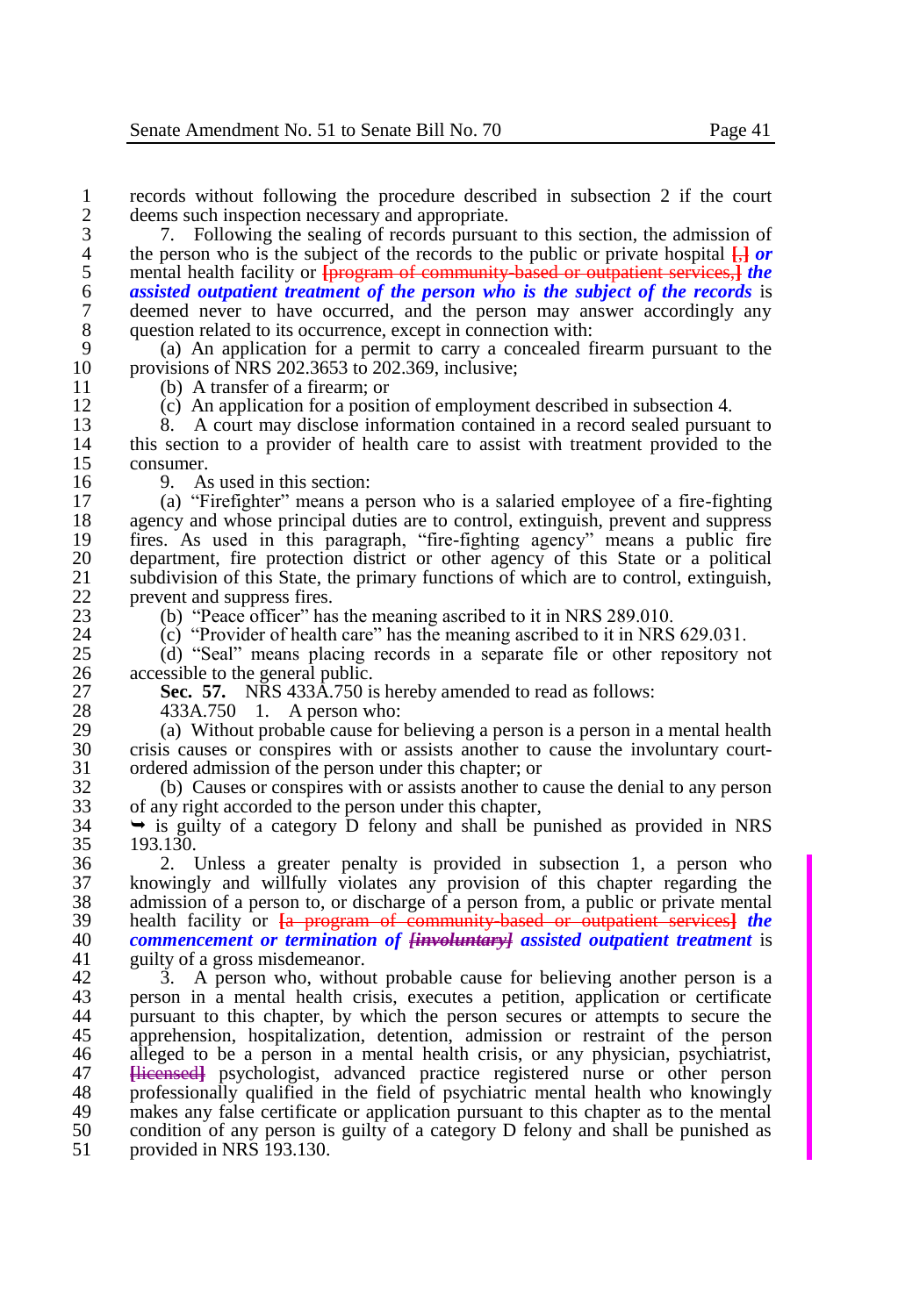**Sec. 58.** NRS 3.0105 is hereby amended to read as follows:<br>2 3.0105 1. There is hereby established, in each judicial dist

2 3.0105 1. There is hereby established, in each judicial district that includes a county whose population is 100,000 or more, a family court as a division of the 3 county whose population is 100,000 or more, a family court as a division of the 4 district court.<br>5 2. If the

5 2. If the caseload of the family court so requires, the Chief Judge may assign one or more district judges of the judicial district to act temporarily as judges of the 6 one or more district judges of the judicial district to act temporarily as judges of the 7 family court.<br>8 3. If fo

8 3. If for any reason a judge of the family court is unable to act, any other 9 district judge of the judicial district may be assigned as provided in subsection 2 to 10 act temporarily as judge of the family court.<br>11 4 A district judge assigned to the fam

11 4. A district judge assigned to the family court pursuant to subsection 2 or 3<br>12 for a period of 90 or more days, except for a district judge or hearing master 12 for a period of 90 or more days, except for a district judge or hearing master 13 assigned to hear proceedings brought pursuant to NRS 433A.200 to 433A.330. 13 assigned to hear proceedings brought pursuant to NRS  $43\overline{3}A.200$  to  $4\overline{3}3A.330$ ,<br>14 inclusive, or sections 11 to 21, inclusive, of this act must attend the instruction 14 inclusive, *or sections 11 to* 21, *inclusive*, *of this act* must attend the instruction 15 required pursuant to subsection 1 of NRS 3.028. District judges must not be 15 required pursuant to subsection 1 of  $NRS^3$  3.028. District judges must not be assigned to the family court pursuant to subsections 2 and 3 on a rotating basis. 16 assigned to the family court pursuant to subsections 2 and 3 on a rotating basis.<br>17 **Sec. 59.** NRS 3.223 is hereby amended to read as follows:

17 **Sec. 59.** NRS 3.223 is hereby amended to read as follows:<br>18 3.223 1. Except if the child involved is subject to the

18 3.223 1. Except if the child involved is subject to the jurisdiction of an 19 Indian tribe pursuant to the Indian Child Welfare Act of 1978, 25 U.S.C. \$ 1901 et 19 Indian tribe pursuant to the Indian Child Welfare Act of 1978, 25 U.S.C. §§ 1901 et 20<br>20 seq., in each judicial district in which it is established, the family court has original. 20 seq., in each judicial district in which it is established, the family court has original, exclusive iurisdiction in any proceeding: 21 exclusive jurisdiction in any proceeding:<br>22 (a) Brought pursuant to title 5 of NI

22 (a) Brought pursuant to title 5 of NRS or chapter 31A, 123, 125, 125A, 125B, 23 125C, 126, 127, 128, 129, 130, 159A, 425 or 432B of NRS, except to the extent 23 125C, 126, 127, 128, 129, 130, 159A, 425 or 432B of NRS, except to the extent that a specific statute authorizes the use of any other judicial or administrative 24 that a specific statute authorizes the use of any other judicial or administrative procedure to facilitate the collection of an obligation for support. 25 procedure to facilitate the collection of an obligation for support.<br>26 (b) Brought pursuant to NRS 442.255 and 442.2555 to re

26 (b) Brought pursuant to NRS 442.255 and 442.2555 to request the court to issue an order authorizing an abortion. 27 issue an order authorizing an abortion.<br>28 (c) For judicial approval of the ma

28 (c) For judicial approval of the marriage of a minor.<br>29 (d) Otherwise within the iurisdiction of the iuvenile

29 (d) Otherwise within the jurisdiction of the juvenile court.<br>30 (e) To establish the date of birth, place of birth or parentage

30 (e) To establish the date of birth, place of birth or parentage of a minor.

31 (f) To change the name of a minor.<br>32 (g) For a judicial declaration of the

32 (g) For a judicial declaration of the sanity of a minor.<br>33 (h) To approve the withholding or withdrawal of 1

33 (h) To approve the withholding or withdrawal of life-sustaining procedures 34 from a person as authorized by law.<br>35 (i) Brought pursuant to NRS

35 (i) Brought pursuant to NRS 433A.200 to 433A.330, inclusive, for an 36 involuntary court-ordered admission to a mental health facility.<br>37 (i) **Brought pursuant to sections 11 to 21, inclusive, of i** 

37 (j) *Brought pursuant to sections 11 to 21, inclusive, of this act to require a*  38 *person to receive [involuntary] assisted outpatient treatment.*

39 *(k)* Brought pursuant to NRS 441A.510 to 441A.720, inclusive, for an 40 involuntary court-ordered isolation or quarantine.<br>41 2. The family court, where established and

2. The family court, where established and, except as otherwise provided in 42 paragraph (m) of subsection 1 of NRS 4.370, the justice court have concurrent 43 iurisdiction over actions for the issuance of a temporary or extended order for 43 jurisdiction over actions for the issuance of a temporary or extended order for protection against domestic violence.

45 3. The family court, where established, and the district court have concurrent 46 iurisdiction over any action for damages brought pursuant to NRS 41.134 by a 46 iurisdiction over any action for damages brought pursuant to NRS 41.134 by a<br>47 errs on who suffered injury as the proximate result of an act that constitutes 47 person who suffered injury as the proximate result of an act that constitutes domestic violence. 48 domestic violence.<br>49 **Sec. 60.** NR:

49 **Sec. 60.** NRS 178.460 is hereby amended to read as follows:<br>50 178.460 1. If requested by the district attorney or counsel for

50 178.460 1. If requested by the district attorney or counsel for the defendant studies within 10 days after the report by the Administrator or the Administrator's designee 51 within 10 days after the report by the Administrator or the Administrator's designee<br>52 is sent to them, the judge shall hold a hearing within 10 days after the request at is sent to them, the judge shall hold a hearing within 10 days after the request at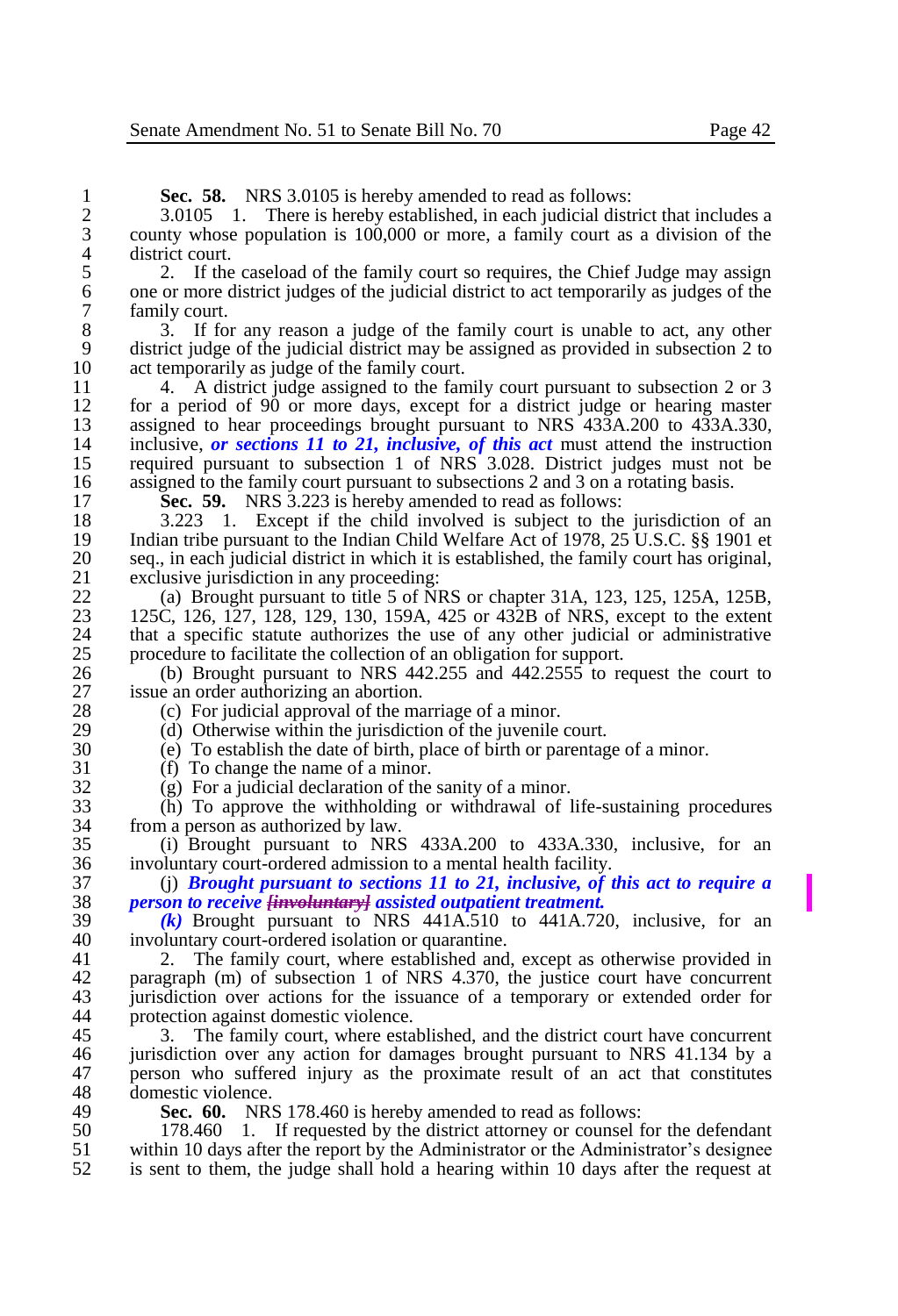1 which the district attorney and the defense counsel may examine the members of the treatment team on their report. 2 the treatment team on their report.<br>3 2. If the judge orders the

3 2. If the judge orders the appointment of a licensed psychiatrist or 4 psychologist who is not employed by the Division to perform an additional evaluation and report concerning the defendant, the cost of the additional evaluation 5 evaluation and report concerning the defendant, the cost of the additional evaluation<br>6 and report is a charge against the county. 6 and report is a charge against the county.<br>
7 3. Within 10 days after the hearing

7 3. Within 10 days after the hearing or 10 days after the report is sent, if no 8 hearing is requested, the judge shall make and enter a finding of competence or incompetence, and if the judge finds the defendant to be incompetent: 9 incompetence, and if the judge finds the defendant to be incompetent:<br>10 (a) Whether there is substantial probability that the defendan

10 (a) Whether there is substantial probability that the defendant can receive 11 treatment to competency and will attain competency to stand trial or receive<br>12 pronouncement of judgment in the foreseeable future: and 12 pronouncement of judgment in the foreseeable future; and<br>13 (b) Whether the defendant is at that time a danger to

13 (b) Whether the defendant is at that time a danger to himself or herself or to 14 society.<br>15 4.

15 4. If the judge finds the defendant:<br>16 (a) Competent, the judge shall, wi 16 (a) Competent, the judge shall, within 10 days, forward the finding to the prosecuting attorney and counsel for the defendant. Upon receipt thereof, the 17 prosecuting attorney and counsel for the defendant. Upon receipt thereof, the 18 prosecuting attorney shall notify the sheriff of the county or chief of police of the city that the defendant has been found competent and prearrange with the facility 19 city that the defendant has been found competent and prearrange with the facility<br>20 for the return of the defendant to that county or city for trial upon the offense there 20 for the return of the defendant to that county or city for trial upon the offense there charged or the pronouncement of judgment, as the case may be. 21 charged or the pronouncement of judgment, as the case may be.<br>22 (b) Incompetent, but there is a substantial probability that

22 (b) Incompetent, but there is a substantial probability that the defendant can<br>23 receive treatment to connectency and will attain competency to stand trial or receive 23 receive treatment to competency and will attain competency to stand trial or receive 24 pronouncement of judgment in the foreseeable future and finds that the defendant is<br>25 dangerous to himself or herself or to society, the judge shall recommit the 25 dangerous to himself or herself or to society, the judge shall recommit the defendant and may order the involuntary administration of medication for the 26 defendant and may order the involuntary administration of medication for the purpose of treatment to competency. 27 purpose of treatment to competency.<br>28 (c) Incompetent, but there is a

28 (c) Incompetent, but there is a substantial probability that the defendant can<br>29 receive treatment to connectency and will attain connectency to stand trial or receive 29 receive treatment to competency and will attain competency to stand trial or receive<br>30 romouncement of judgment in the foreseeable future and finds that the defendant is 30 pronouncement of judgment in the foreseeable future and finds that the defendant is<br>31 order dangerous to himself or herself or to society, the judge shall order that the 31 not dangerous to himself or herself or to society, the judge shall order that the defendant remain an outpatient or be transferred to the status of an outpatient under 32 defendant remain an outpatient or be transferred to the status of an outpatient under<br>33 the provisions of NRS 178 425. 33 the provisions of NRS 178.425.<br>34 (d) Incompetent, with no si

34 (d) Incompetent, with no substantial probability of attaining competency in the 35 foreseeable future, the judge shall order the defendant released from custody or, if foreseeable future, the judge shall order the defendant released from custody or, if 36 the defendant is an outpatient, released from any obligations as an outpatient if,<br>37 within 10 judicial days, the prosecuting attorney has not filed a motion pursuant to 37 within 10 judicial days, the prosecuting attorney has not filed a motion pursuant to<br>38 NRS 178.461 or if, within 10 judicial days, a petition is not filed Ho-commitation 38 NRS 178.461 or if, within 10 judicial days, a petition is not filed **[**to commit**]** *for*  39 *the involuntary court-ordered admission of* the person *to a mental health facility*  40 pursuant to NRS 433A.200. After the initial 10 judicial days, the person may<br>41 remain an outpatient or in custody under the provisions of this chapter only as long remain an outpatient or in custody under the provisions of this chapter only as long 42 as the motion or petition is pending unless the person is committed to the custody<br>43 of the Administrator pursuant to NRS 178.461 or involuntarily Leonmitted 43 of the Administrator pursuant to NRS 178.461 or involuntarily **[**committed**]** *admitted to a mental health facility* pursuant to chapter 433A of NRS.

45 5. Except as otherwise provided in subsections 4 and 7 of NRS 178.461, no<br>46 nerson who is committed under the provisions of this chapter may be held in the 46 person who is committed under the provisions of this chapter may be held in the 47 custody of the Administrator or the Administrator's designee longer than the 47 custody of the Administrator or the Administrator's designee longer than the 48 longest period of incarceration provided for the crime or crimes with which the 48 longest period of incarceration provided for the crime or crimes with which the person is charged or 10 years, whichever period is shorter. Upon expiration of the 49 person is charged or 10 years, whichever period is shorter. Upon expiration of the  $50$  annicable period provided in this section, subsection 4 or 7 of NRS 178.461 or 50 applicable period provided in this section, subsection 4 or  $\overline{7}$  of NRS 178.461 or 51 subsection 4 of NRS 178.463, the person must be returned to the committing court  $51$  subsection  $\overline{4}$  of NRS 178.463, the person must be returned to the committing court  $52$  for a determination as to whether or not involuntary commitment pursuant to 52 for a determination as to whether or not involuntary commitment pursuant to chapter 433A of NRS is required. chapter 433A of NRS is required.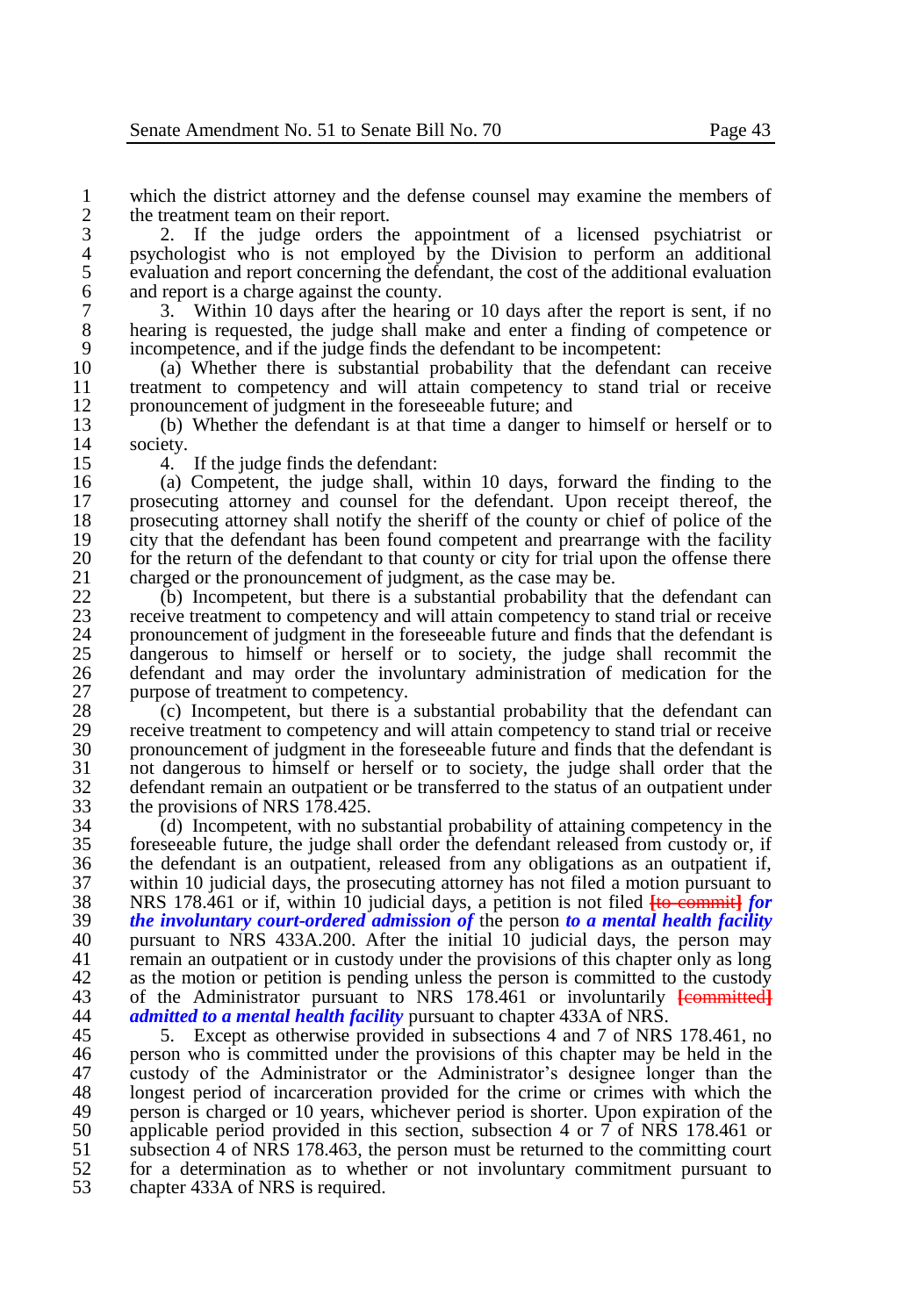1 **Sec. 61.** NRS 179A.163 is hereby amended to read as follows:<br>2 179A.163 1. Upon receiving a record transmitted purs

2 179A.163 1. Upon receiving a record transmitted pursuant to NRS<br>3 159.0593, 174.035, 175.533, 175.539, 178.425 or 433A.310  $\frac{1}{11}$  or section 18 of this 3 159.0593, 174.035, 175.533, 175.539, 178.425 or 433A.310 **[**,**]** *or section 18 of this*  4 *act*, the Central Repository:<br>5 (a) Shall take reasonab

5 (a) Shall take reasonable steps to ensure that the information reported in the 6 record is included in each appropriate database of the National Instant Criminal 7 Background Check System; and<br>8 (b) May take reasonable st

8 (b) May take reasonable steps to ensure that the information reported in the 9 record is included in each appropriate database of the National Crime Information  $10$  Center.<br> $11$  2.

11 2. Except as otherwise provided in subsection 3, if the Central Repository<br>12 receives a record described in subsection 1, the person who is the subject of the 12 receives a record described in subsection 1, the person who is the subject of the record may petition the court for an order declaring that: 13 record may petition the court for an order declaring that:<br>14 (a) The basis for the adjudication reported in the reco

14 (a) The basis for the adjudication reported in the record no longer exists;<br>15 (b) The adjudication reported in the record is deemed not to have occur

15 (b) The adjudication reported in the record is deemed not to have occurred for purposes of 18 U.S.C.  $\frac{8}{222}$ (d)(4) and (g)(4) and NRS 202.360; and 16 purposes of 18 U.S.C. § 922(d)(4) and (g)(4) and NRS 202.360; and 17 (c) The information reported in the record must be removed from

17 (c) The information reported in the record must be removed from the National 18 Instant Criminal Background Check System and the National Crime Information 18 Instant Criminal Background Check System and the National Crime Information  $19$  Center.<br>20  $3$ 

20 3. To the extent authorized by federal law, if the record concerning the perturbation 21 between 21 between 21 between 21 between 21 between 21 between 21 between 21 between 21 between 21 between 21 between 21 between 2 21 petitioner was transmitted to the Central Repository pursuant to NRS 159.0593,<br>22. 174.035, 175.533, 175.539, 178.425 or 433A.310  $\Box$  or section 18 of this act, the 22 174.035, 175.533, 175.539, 178.425 or 433A.310 **[**,**]** *or section 18 of this act,* the 23 petitioner may not file a petition pursuant to subsection 2 until 3 years after the date<br>24 of the order transmitting the record to the Central Repository. 24 of the order transmitting the record to the Central Repository.<br>25 4 A petition filed pursuant to subsection 2 must be:

25 4. A petition filed pursuant to subsection 2 must be:<br>26 (a) Filed in the court which made the adjudication of

26 (a) Filed in the court which made the adjudication or finding pursuant to NRS<br>27 159.0593, 174.035, 175.533, 175.539, 178.425 or 433A.310  $\frac{1}{2}$  or section 18 of this 27 159.0593, 174.035, 175.533, 175.539, 178.425 or 433A.310 **[**;**]** *or section 18 of this*  28 *act*; and<br>29 (b)

29 (b) Served upon the district attorney for the county in which the court 30 described in paragraph (a) is located. 30 described in paragraph (a) is located.<br>31 5. The Nevada Rules of Civil I

31 5. The Nevada Rules of Civil Procedure govern all proceedings concerning a  $\begin{array}{ll}\n 32 \\
 33\n \end{array}$  petition filed pursuant to subsection 2.

33 6. The court shall grant the petition and issue the order described in subsection 2 if the court finds that the petitioner has established that: 34 subsection 2 if the court finds that the petitioner has established that:

35 (a) The basis for the adjudication or finding made pursuant to NRS 159.0593, 36 174.035, 175.533, 175.539, 178.425 or 433A.310 *or section 18 of this act*  37 concerning the petitioner no longer exists;<br>38 (b) The petitioner's record and repu

38 (b) The petitioner's record and reputation indicate that the petitioner is not  $39$  likely to act in a manner dangerous to public safety; and  $40$  (c) Granting the relief requested by the petitioner

40 (c) Granting the relief requested by the petitioner pursuant to subsection 2 is not contrary to the public interest. not contrary to the public interest.

42 7. Except as otherwise provided in this subsection, the petitioner must establish the provisions of subsection 6 by a preponderance of the evidence. If the 43 establish the provisions of subsection 6 by a preponderance of the evidence. If the adjudication or finding concerning the petitioner was made pursuant to NRS adjudication or finding concerning the petitioner was made pursuant to NRS 45 159.0593 or 433A.310, the petitioner must establish the provisions of subsection 6<br>46 by clear and convincing evidence. 46 by clear and convincing evidence.<br>47 8. The court, upon entering

47 8. The court, upon entering an order pursuant to this section, shall cause, on a<br>48 form prescribed by the Department of Public Safety, a record of the order to be 48 form prescribed by the Department of Public Safety, a record of the order to be transmitted to the Central Repository. 49 transmitted to the Central Repository.<br>50 9. Within 5 business days after

50 9. Within 5 business days after receiving a record of an order transmitted 51 pursuant to subsection 8, the Central Repository shall take reasonable steps to ensure that information concerning the adjudication or finding made pursuant to 52 ensure that information concerning the adjudication or finding made pursuant to NRS 159.0593, 174.035, 175.533, 175.539, 178.425 or 433A.310 or section 18 of 53 NRS 159.0593, 174.035, 175.533, 175.539, 178.425 or 433A.310 *or section 18 of*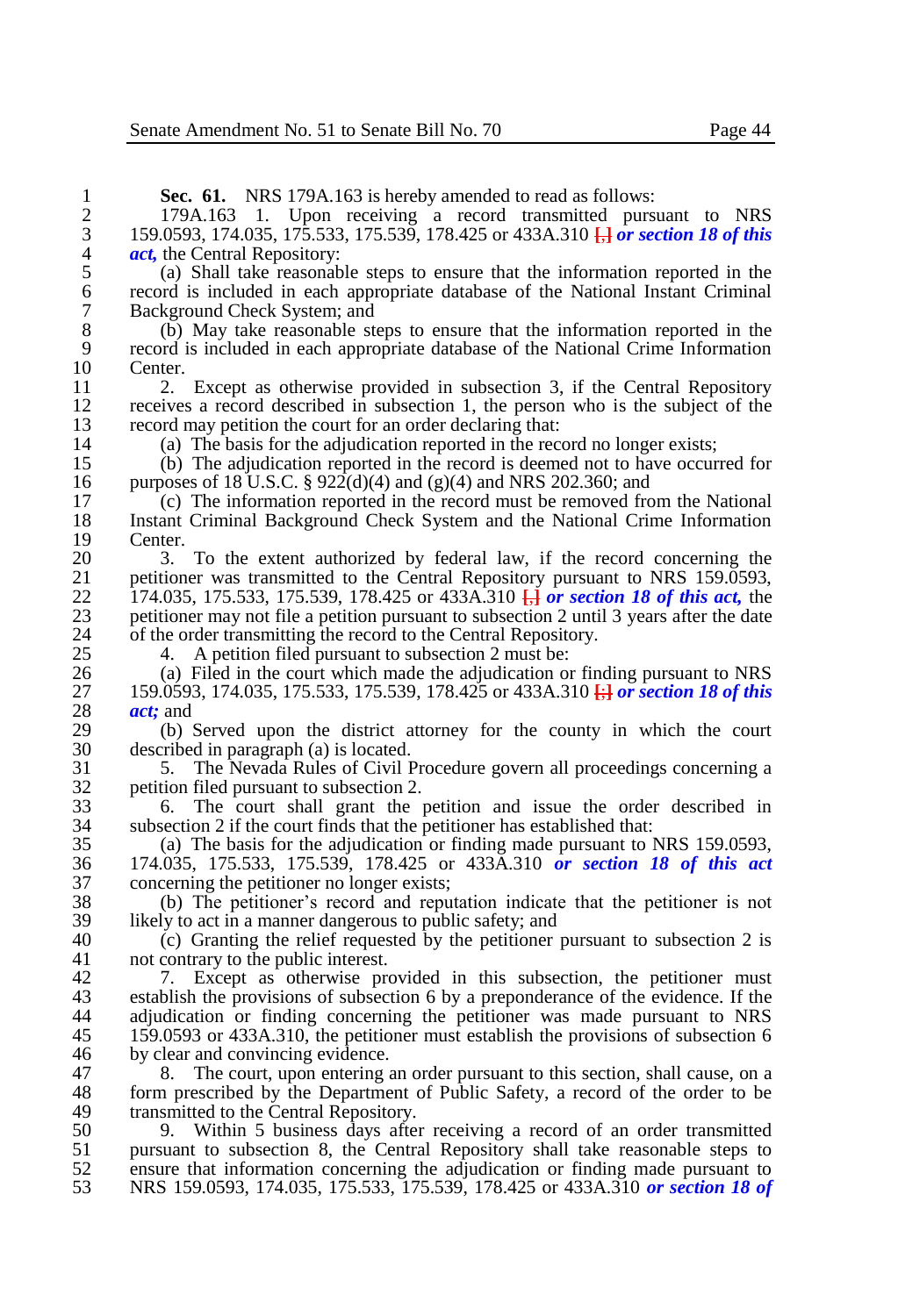3 10. If the Central Repository fails to remove a record as provided in 4 subsection 9, the petitioner may bring an action to compel the removal of the record. If the petitioner prevails in the action, the court may award the petitioner 5 record. If the petitioner prevails in the action, the court may award the petitioner reasonable attorney's fees and costs incurred in bringing the action. 6 reasonable attorney's fees and costs incurred in bringing the action.<br>
7 11. If a petition brought pursuant to subsection 2 is denied, the

7 11. If a petition brought pursuant to subsection 2 is denied, the person who is the subject of the record may petition for a rehearing not sooner than 2 years after 8 the subject of the record may petition for a rehearing not sooner than 2 years after the date of the denial of the netition. 9 the date of the denial of the petition.<br>10 **Sec. 62.** NRS 179A.165 is her

10 **Sec. 62.** NRS 179A.165 is hereby amended to read as follows: 11 179A.165 1. Any record described in NRS 179A.163 is confidential and is<br>12 not a public book or record within the meaning of NRS 239.010. A person may not 12 not a public book or record within the meaning of NRS 239.010. A person may not 13 use the record for any purpose other than for a purpose related to criminal justice. 13 use the record for any purpose other than for a purpose related to criminal justice,<br>14 including without limitation, inclusion in the appropriate database of the National 14 including, without limitation, inclusion in the appropriate database of the National 15 Instant Criminal Background Check System and the National Crime Information 15 Instant Criminal Background Check System and the National Crime Information 16 Center, if applicable. The Central Repository may disclose the record to any agency<br>17 of criminal justice. 17 of criminal justice.<br>18 2. If a person

18 2. If a person or governmental entity is required to transmit, report or take any<br>19 other action concerning a record pursuant to NRS 159.0593, 174.035, 175.533. 19 other action concerning a record pursuant to NRS 159.0593, 174.035, 175.533, 20 175.539, 178.425, 179A 163 or 433A 310  $\Box$  or section 18 of this act, no action for 20 175.539, 178.425, 179A.163 or 433A.310 **[**,] *or section 18 of this act*, no action for damages may be brought against the person or governmental entity for: 21 damages may be brought against the person or governmental entity for:<br>22 (a) Transmitting or reporting the record or taking any other req

22 (a) Transmitting or reporting the record or taking any other required action concerning the record: 23 concerning the record;<br>24 (b) Failing to trans

24 (b) Failing to transmit or report the record or failing to take any other required action concerning the record: 25 action concerning the record;<br>26 (c) Delaving the transmi

26 (c) Delaying the transmission or reporting of the record or delaying in taking any other required action concerning the record: or 27 any other required action concerning the record; or 28 (d) Transmitting or reporting an inaccurate or

28 (d) Transmitting or reporting an inaccurate or incomplete version of the record 29 or taking any other required action concerning an inaccurate or incomplete version 29 or taking any other required action concerning an inaccurate or incomplete version of the record. 30 of the record.<br>31 **Sec. 63.** 

31 **Sec. 63.** NRS 179A.167 is hereby amended to read as follows:

32 179A.167 1. The Central Repository shall permit a person who is or 33 believes he or she may be the subject of information relating to records of mental<br>34 bealth held by the Central Repository to inspect and correct any information 34 health held by the Central Repository to inspect and correct any information contained in such records.

 2. The Central Repository shall adopt regulations and make available necessary forms to permit inspection, review and correction of information relating to records of mental health by those persons who are the subjects thereof. The regulations must specify:<br> $40$  (a) The requirements

40 (a) The requirements for proper identification of the persons seeking access to the records: and the records; and

42 (b) The reasonable charges or fees, if any, for inspecting records.<br>43 3. The Director of the Department shall adopt regulations governed

43 3. The Director of the Department shall adopt regulations governing:<br>44 (a) All challenges to the accuracy or sufficiency of information or re

(a) All challenges to the accuracy or sufficiency of information or records of 45 mental health by the person who is the subject of the allegedly inaccurate or insufficient record: 46 insufficient record;<br>47 (b) The correct

47 (b) The correction of any information relating to records of mental health 48 found by the Director to be inaccurate, insufficient or incomplete in any material 48 found by the Director to be inaccurate, insufficient or incomplete in any material respect: 49 respect;<br>50 (c)

50 <sup>(c)</sup> The dissemination of corrected information to those persons or agencies which have previously received inaccurate or incomplete information: and which have previously received inaccurate or incomplete information; and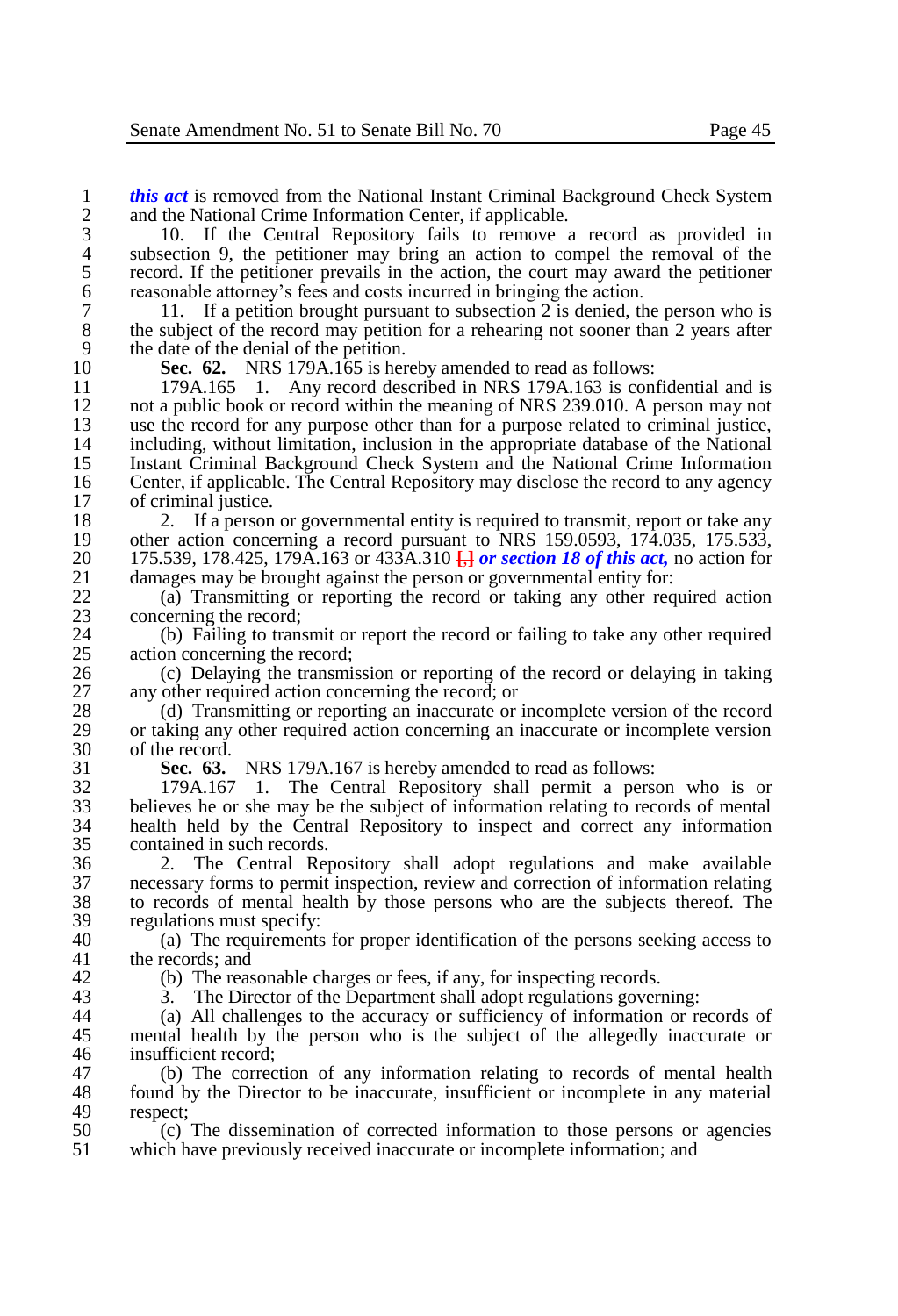1 (d) A reasonable time limit within which inaccurate or insufficient information 2 relating to records of mental health must be corrected and the corrected information disseminated. 3 disseminated. 4 4. As used in this section, "information relating to records of mental health"<br>5 means information contained in a record: 5 means information contained in a record:<br>6 (a) Transmitted to the Central Repos 6 (a) Transmitted to the Central Repository pursuant to NRS 159.0593, 174.035,  $\frac{7}{175.533}$ , 175.539, 178.425 or 433A.310  $\frac{1}{11}$  or section 18 of this act: or 7 175.533, 175.539, 178.425 or 433A.310 **[**;**]** *or section 18 of this act;* or 8 (b) Transmitted to the National Instant Criminal Background Check System or the National Crime Information Center pursuant to NRS 179A.163 9 the National Crime Information Center pursuant to NRS 179A.163.<br>10 **Sec. 64.** NRS 388.253 is hereby amended to read as follows: 10 **Sec. 64.** NRS 388.253 is hereby amended to read as follows:<br>11 388.253 1. The Department shall, with assistance from other 11 388.253 1. The Department shall, with assistance from other state agencies, 12 including, without limitation, the Division of Emergency Management, the Investigation Division and the Nevada Highway Patrol Division of the Department 13 Investigation Division, and the Nevada Highway Patrol Division of the Department<br>14 of Public Safety, develop a model plan for the management of: 14 of Public Safety, develop a model plan for the management of:<br>15 (a) A suicide: or 15 (a) A suicide; or<br>16 (b) A crisis or er 16 (b) A crisis or emergency that involves a public school or a private school and 17 that requires immediate action.<br>18 2. The model plan must in 18 2. The model plan must include, without limitation, a procedure for:<br>19 (a) In response to a crisis or emergency: 19 (a) In response to a crisis or emergency:<br>20 (1) Coordinating the resources of lo 20 (1) Coordinating the resources of local, state and federal agencies, officers and employees, as appropriate: 21 and employees, as appropriate;<br>22  $(2)$  Accounting for all 1 22 (2) Accounting for all persons within a school;<br>
23 (3) Assisting persons within a school in a scho 23 (3) Assisting persons within a school in a school district, a charter school 24 or a private school to communicate with each other;<br>25  $(4)$  Assisting persons within a school in a 25 (4) Assisting persons within a school in a school district, a charter school 26 or a private school to communicate with persons located outside the school, 27 including, without limitation, relatives of pupils and relatives of employees of such a school, the news media and persons from local, state or federal agencies that are 28 a school, the news media and persons from local, state or federal agencies that are responding to a crisis or an emergency: 29 responding to a crisis or an emergency;<br>30  $(5)$  Assisting pupils of a school  $30$  (5) Assisting pupils of a school in the school district, a charter school or a<br>31 orivate school employees of such a school and relatives of such pupils and 31 private school, employees of such a school and relatives of such pupils and 32 employees to move safely within and away from the school, including, without 33 limitation, a procedure for evacuating the school and a procedure for securing the 33 limitation, a procedure for evacuating the school and a procedure for securing the  $34$  school;<br> $35$  $(6)$  Reunifying a pupil with his or her parent or legal guardian; 36 (7) Providing any necessary medical assistance;<br>37 (8) Recovering from a crisis or emergency: 37 (8) Recovering from a crisis or emergency;<br>38 (9) Carrying out a lockdown at a school: 38 (9) Carrying out a lockdown at a school;<br>39 (10) Providing shelter in specific areas of  $\begin{array}{ll}\n 39 \\
 \hline\n 40\n \end{array}$  (10) Providing shelter in specific areas of a school; and  $\begin{array}{ll}\n 40\n \end{array}$ 40 (11) Providing disaster behavioral health related to a crisis, emergency or suicide: 42 (b) Providing specific information relating to managing a crisis or emergency that is a result of: 43 that is a result of:<br>44 (1) An in 44 (1) An incident involving hazardous materials;<br>45 (2) An incident involving mass casualties: 45 (2) An incident involving mass casualties;<br>46 (3) An incident involving an active shooter 46 (3) An incident involving an active shooter;<br>47 (4) An incident involving a fire, explosion of 47 (4) An incident involving a fire, explosion or other similar situation;<br>48 (5) An outbreak of disease: 48 (5) An outbreak of disease;<br>49 (6) Any threat or hazard is 49  $(6)$  Any threat or hazard identified in the hazard mitigation plan of the 50 county in which the school district is located if such a plan exists: or 50 county in which the school district is located, if such a plan exists; or  $(7)$  Any other situation, threat or hazard deemed appropriate: 51 (7) Any other situation, threat or hazard deemed appropriate;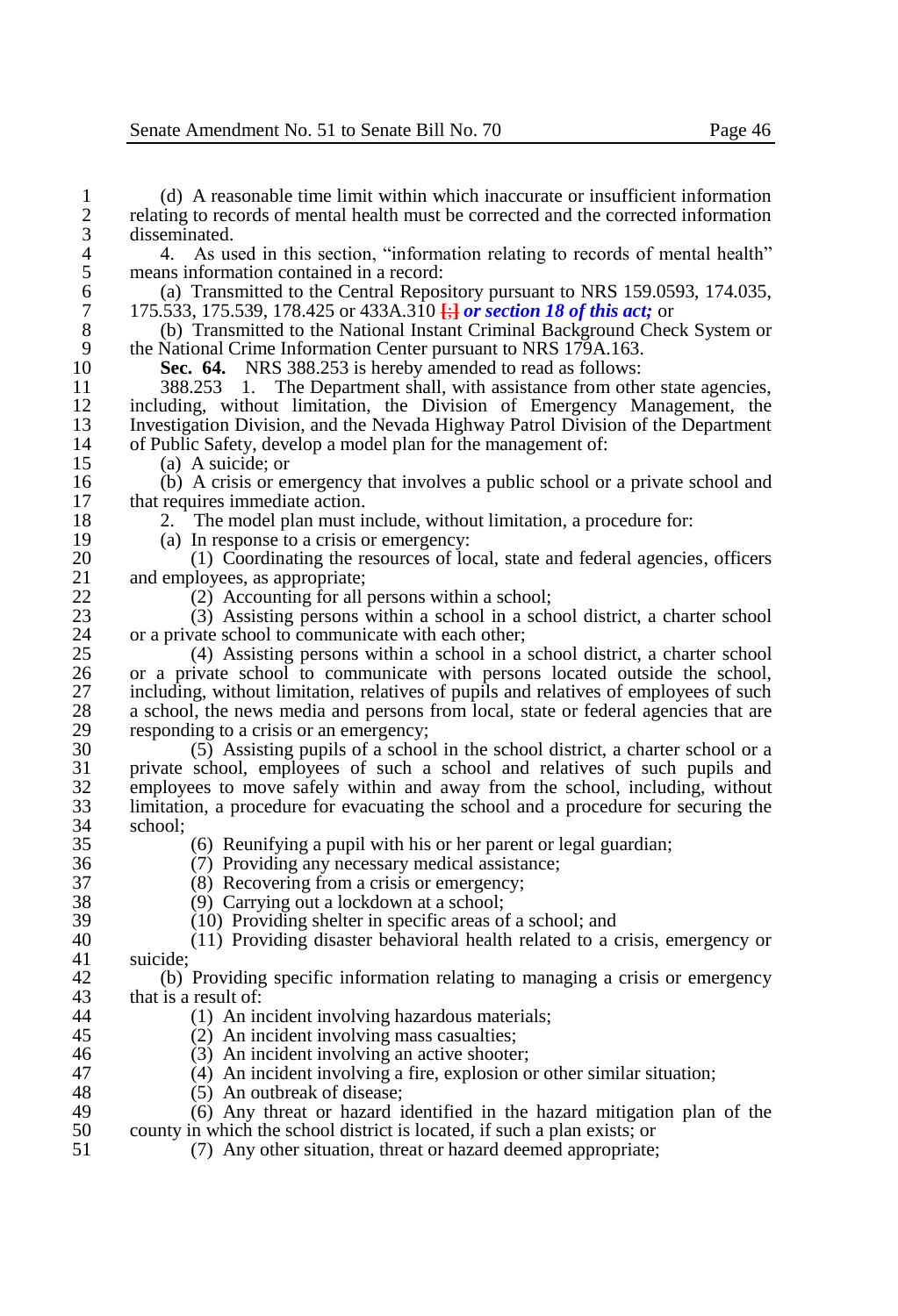1 (c) Providing pupils and staff at a school that has experienced a crisis or 2 emergency with access to counseling and other resources to assist in recovering from the crisis or emergency; 3 from the crisis or emergency;<br>4 (d) Evacuating pupils and

4 (d) Evacuating pupils and employees of a charter school to a designated space<br>5 within an identified public middle school, junior high school or high school in a 5 within an identified public middle school, junior high school or high school in a<br>6 school district that is separate from the general population of the school and large 6 school district that is separate from the general population of the school and large<br>
commodate the charter school, and such a space may include, without 7 enough to accommodate the charter school, and such a space may include, without 18 limitation. a gymnasium or multipurpose room of the public school: 8 limitation, a gymnasium or multipurpose room of the public school;<br>9 (e) Selecting an assessment tool which assists in responding to

9 (e) Selecting an assessment tool which assists in responding to a threat against 10 the school by a pupil or pupils;<br>11 (f) On an annual basis, pu

11 (f) On an annual basis, providing drills to instruct pupils in the appropriate<br>12 procedures to be followed in response to a crisis or an emergency. Such drills must 12 procedures to be followed in response to a crisis or an emergency. Such drills must occur:  $\frac{13}{14}$  occur:

14 (1) At different times during normal school hours; and<br>15 (2) In cooperation with other state agencies, pursuant to

15 (2) In cooperation with other state agencies, pursuant to this section.<br>16 (g) Responding to a suicide or attempted suicide to mitigate the effects 16 (g) Responding to a suicide or attempted suicide to mitigate the effects of the suicide or attempted suicide on pupils and staff at the school, including without 17 suicide or attempted suicide on pupils and staff at the school, including, without 18 limitation, by making counseling and other appropriate resources to assist in 18 limitation, by making counseling and other appropriate resources to assist in recovering from the suicide or attempted suicide available to pupils and staff: 19 recovering from the suicide or attempted suicide available to pupils and staff;<br>20 (b) Providing counseling and other appropriate resources to pupils and

20 (h) Providing counseling and other appropriate resources to pupils and school staff who have contemplated or attempted suicide: 21 staff who have contemplated or attempted suicide;<br>22. (i) Outreach to persons and organizations loca

22 (i) Outreach to persons and organizations located in the community in which a<br>23 school that has had a suicide by a pupil, including, without limitation, religious and 23 school that has had a suicide by a pupil, including, without limitation, religious and other nonprofit organizations, that may be able to assist with the response to the 24 other nonprofit organizations, that may be able to assist with the response to the suicide: 25 suicide;<br>26 (i)

26 (j) Addressing the needs of pupils at a school that has experienced a crisis,<br>27 emergency or suicide who are at a high risk of suicide, including, without 27 emergency or suicide who are at a high risk of suicide, including, without 28 limitation pupils who are members of the groups described in subsection 3 of NRS 28 limitation, pupils who are members of the groups described in subsection 3 of NRS<br>29 388.256: and 29 388.256; and<br>30 (k) Respo

30 (k) Responding to a pupil who is determined to be a person in mental health 31 crisis, as defined in NRS  $\frac{333}{4}$  A.0175, including, without limitation:<br>32 (1) Utilizing mobile mental health crisis response units.

32 (1) Utilizing mobile mental health crisis response units, where available, 33 before transporting the pupil to a public or private mental health facility pursuant to subparagraph  $(2)$ : and 34 subparagraph (2); and<br>35 (2) Transporti

 $(2)$  Transporting the pupil to a public or private mental health facility or 36 hospital for **[**admission**]** *placement on a mental health crisis hold* pursuant to NRS 37 **[**433A.150.**]** *433A.160.*

38 3. In developing the model plan, the Department shall consider the plans<br>39 developed pursuant to NRS 388.243 and 394.1687 and undated pursuant to NRS 39 developed pursuant to NRS  $388.2\overline{4}3$  and  $394.1\overline{6}87$  and updated pursuant to NRS  $388.2\overline{4}5$  and  $394.1\overline{6}88$ . 40 388.245 and 394.1688.<br>41 4. The Departme

4. The Department shall require a school district to ensure that each public 42 school in the school district identified pursuant to paragraph (d) of subsection 2 is<br>43 menared to allow a charter school to evacuate to the school when necessary in 43 prepared to allow a charter school to evacuate to the school when necessary in accordance with the procedure included in the model plan developed pursuant to accordance with the procedure included in the model plan developed pursuant to 45 subsection 1. A charter school shall hold harmless, indemnify and defend the school<br>46 district to which it evacuates during a crisis or an emergency against any claim or 46 district to which it evacuates during a crisis or an emergency against any claim or 47 liability arising from an act or omission by the school district or an employee or 47 liability arising from an act or omission by the school district or an employee or officer of the school district. 48 officer of the school district.<br>49 5 The Department ma

49 5. The Department may disseminate to any appropriate local, state or federal 50 agency, officer or employee, as the Department determines is necessary: 50 agency, officer or employee, as the Department determines is necessary:<br>51 (a) The model plan developed by the Department pursuant to subsect

51 (a) The model plan developed by the Department pursuant to subsection 1;<br>52 (b) A plan developed pursuant to NRS 388.243 or undated pursuant to 1

52 (b) A plan developed pursuant to NRS 388.243 or updated pursuant to NRS 53 388.245;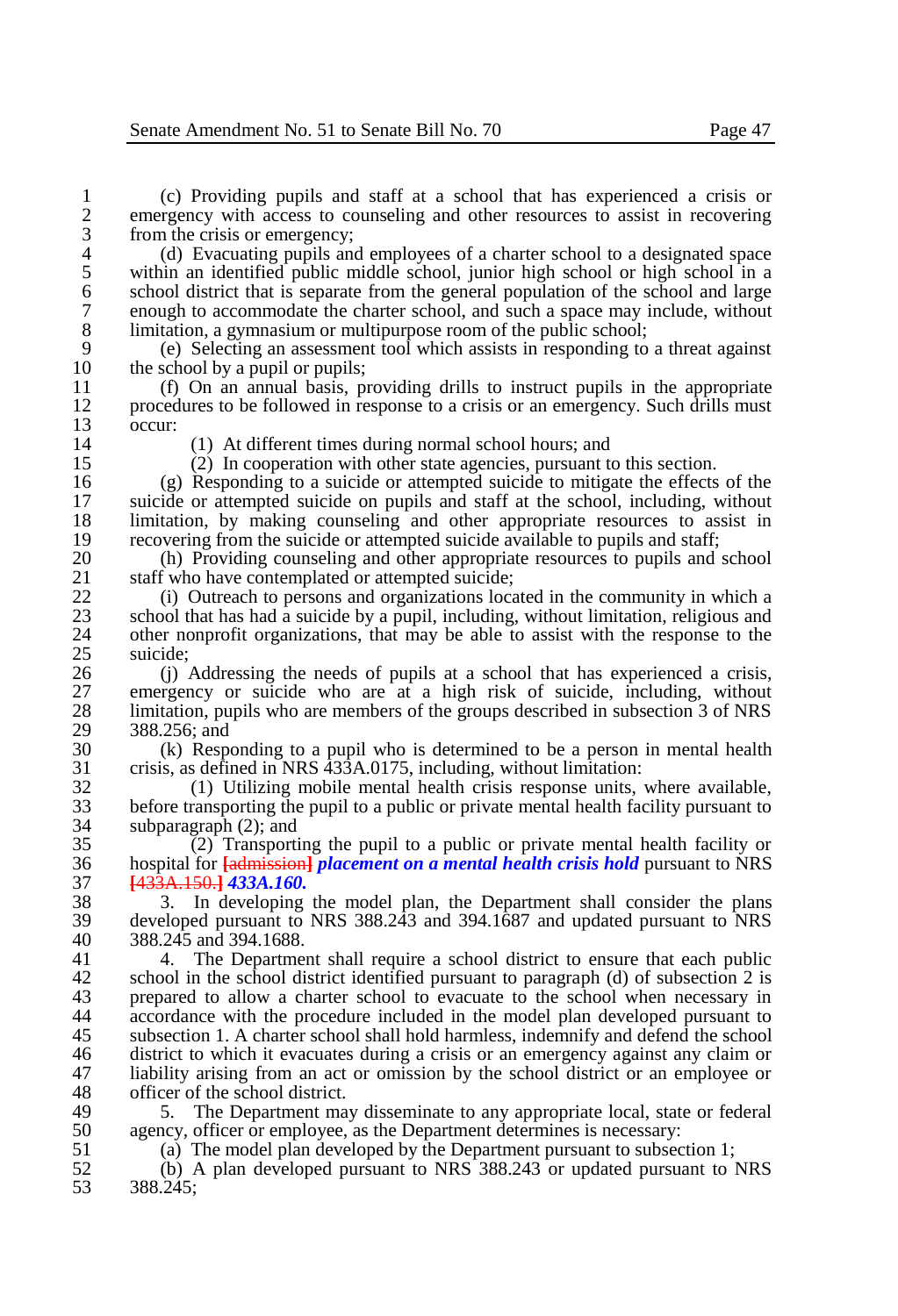1 (c) A plan developed pursuant to NRS 394.1687 or updated pursuant to NRS 2 394.1688; and<br>3 (d) A devi

3 (d) A deviation approved pursuant to NRS 388.251 or 394.1692.

4 6. The Department shall, at least once each year, review and update as appropriate the model plan developed pursuant to subsection 1. 5 appropriate the model plan developed pursuant to subsection 1.<br>6 **Sec. 65.** NRS 388.476 is hereby amended to read as follo

6 **Sec. 65.** NRS 388.476 is hereby amended to read as follows:

 388.476 "Chemical restraint" means the administration of drugs *to a person* 8 for the specific and exclusive purpose of controlling an acute or episodic<br>9 **Executes** and the specific planet that places the person or others at a risk of harm when less **[**aggressive**]** behavior *that places the person or others at a risk of harm* when *less restrictive* alternative intervention techniques have failed to limit or control the help behavior. The term does not include the administration of drugs **Long regular hasis** 11 behavior. The term does not include the administration of drugs <del>[on a regular basis,</del> 12 as<sup>1</sup> prescribed by a physician. **Ito treat the symptoms of** *physician assistant* **or**  as**]** prescribed by a physician, **[**to treat the symptoms of**]** *physician assistant or advanced practice registered nurse as standard treatment for the* mental  $\frac{1}{1}$  *or* physical Lemotional or behavioral disorders and for assisting a person in gaining 14 physical  $\hat{I}$ , emotional or behavioral disorders and for assisting a person in gaining<br>15 self-control over his or her impulses. I condition of the person. self-control over his or her impulses.**]** *condition of the person.*

16 **Sec. 66.** NRS 394.355 is hereby amended to read as follows:

17 394.355 "Chemical restraint" means the administration of drugs *to a person* 18 for the specific and exclusive purpose of controlling an acute or episodic 19 **Following 19 Followia Followia Followia Followia Followia Followia Followia Followia Followia Followia Followia Foll** 19 **[**aggressive**]** behavior *that places the person or others at a risk of harm* when *less*  20 *restrictive* alternative intervention techniques have failed to limit or control the 21 behavior. The term does not include the administration of drugs **fon a regular basis-**21 behavior. The term does not include the administration of drugs <del>[on a regular basis,</del> 22 as] prescribed by a physician. **Ito treat the symptoms of** *physician assistant* **or** 22 as<sup>1</sup> prescribed by a physician, <del>[to treat the symptoms of</del>] *physician assistant or*  $\frac{1}{2}$  *advanced practice registered nurse as standard treatment for the mental*  $\Box$  *or* 23 *advanced practice registered nurse as standard treatment for the mental*  $\frac{1}{1}$  *or physical <i>f*, emotional or behavioral disorders and for assisting a person in gaining 24 physical **[**, emotional or behavioral disorders and for assisting a person in gaining <br>25 self-control over his or her impulses *L* condition of the nerson. 25 self-control over his or her impulses.**]** *condition of the person.*

26 **Sec. 67.** NRS 449.0915 is hereby amended to read as follows:

27 449.0915 1. The Division may issue an endorsement as a crisis stabilization 28 center to the holder of a license to operate a psychiatric hospital that meets the 29 requirements of this section.<br>30  $\frac{2}{3}$  A psychiatric hospi

30 2. A psychiatric hospital that wishes to obtain an endorsement as a crisis 31 stabilization center must submit an application in the form prescribed by the 32 Division which must include, without limitation, proof that the applicant meets the 32 Division which must include, without limitation, proof that the applicant meets the 33 requirements of subsection 3.<br>34 3. An endorsement as a

34 3. An endorsement as a crisis stabilization center may only be issued if the psychiatric hospital to which the endorsement will apply:

36 (a) Does not exceed a capacity of 16 beds or constitute an institution for mental 37 diseases, as defined in 42 U.S.C. § 1396d;<br>38 (b) Operates in accordance with

38 (b) Operates in accordance with established administrative protocols, 39 evidenced-based protocols for providing treatment and evidence-based standards 40 for documenting information concerning services rendered and recipients of such services in accordance with best practices for providing crisis stabilization services: services in accordance with best practices for providing crisis stabilization services;

42 (c) Delivers crisis stabilization services:<br>43 (1) To patients for not less than 2

43 (1) To patients for not less than 24 hours in an area devoted to crisis 44 stabilization or detoxification before releasing the patient into the community. 44 stabilization or detoxification before releasing the patient into the community, 45 referring the patient to another facility or transferring the patient to a bed within the 46 hospital for short-term treatment, if the psychiatric hospital has such beds: 46 hospital for short-term treatment, if the psychiatric hospital has such beds;<br>47 (2) In accordance with best practices for the delivery of crisis sta

47 (2) In accordance with best practices for the delivery of crisis stabilization as services: and 48 services; and 49  $(3)$  I<sub>1</sub>

49 (3) In a manner that promotes concepts that are integral to recovery for<br>50 persons with mental illness, including without limitation, hope, personal 50 persons with mental illness, including, without limitation, hope, personal 51 empowerment, respect, social connections, self-responsibility and selfdetermination: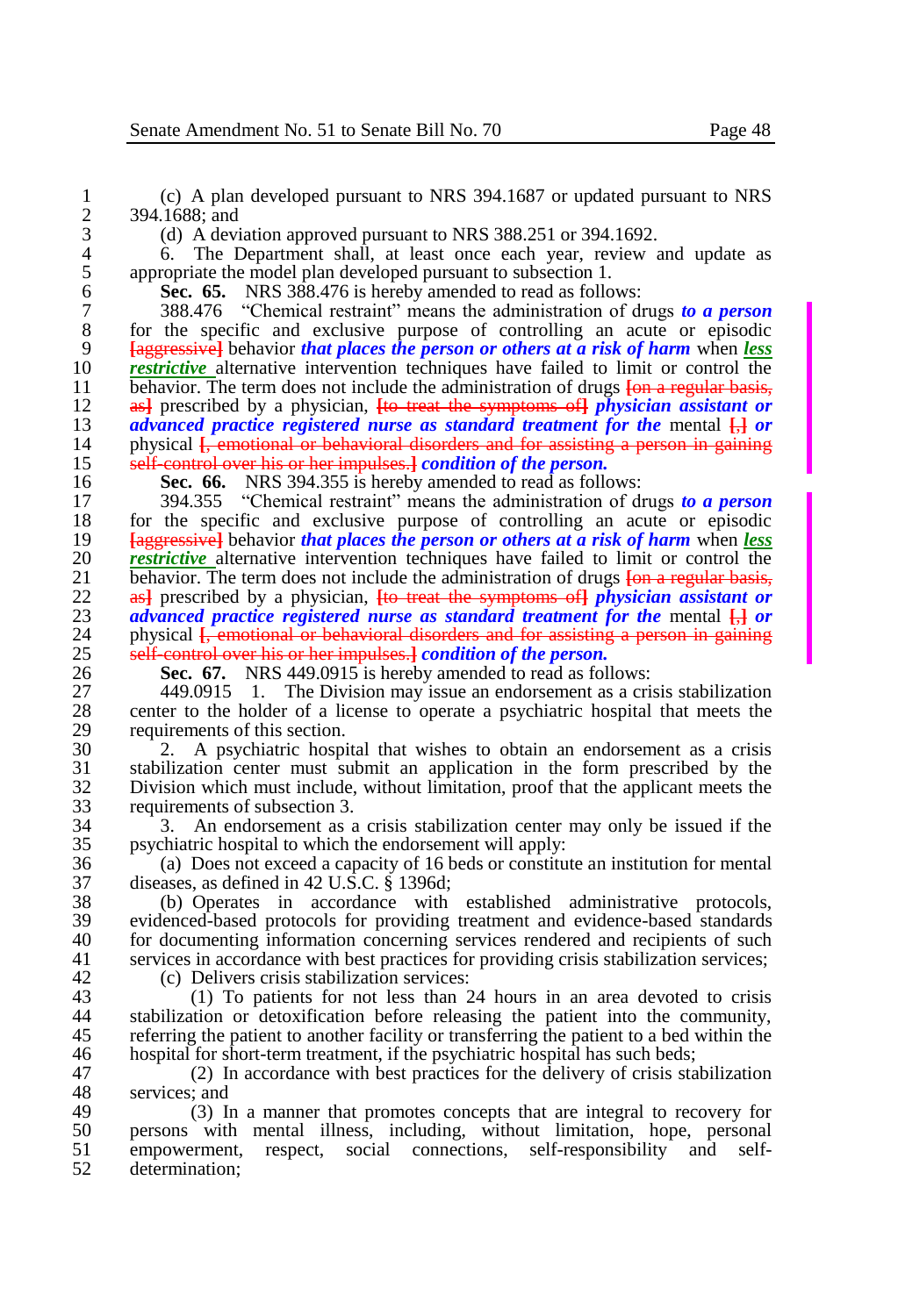1 (d) Employs qualified persons to provide peer support services, as defined in 2 NRS 449.01566, when appropriate;<br>3 (e) Uses a data management

3 (e) Uses a data management tool to collect and maintain data relating to 4 admissions, discharges, diagnoses and long-term outcomes for recipients of crisis stabilization services: 5 stabilization services;<br>6 (f) Accepts all pa

6 (f) Accepts all patients, without regard to:<br>
7 (1) The race, ethnicity, gender, socioe

7 (1) The race, ethnicity, gender, socioeconomic status, sexual orientation or 8 place of residence of the patient;<br>9  $(2)$  Any social condition

9 (2) Any social conditions that affect the patient;<br>10 (3) The ability of the patient to pay: or

10 (3) The ability of the patient to pay; or<br>11 (4) Whether the patient is admitted vo 11 (4) Whether the patient is admitted voluntarily to the psychiatric hospital 12 pursuant to NRS 433A.140 or admitted to the psychiatric hospital under an emergency admission pursuant to  $\frac{NRS-433A.150}{433A.150}$  + 433A.145 er i section 10 of this 13 emergency admission pursuant to **[**NRS 433A.150; *433A.145 or] section 10 of this*  14 *act;*

15 (g) Performs an initial assessment on any patient who presents at the 16 psychiatric hospital, regardless of the severity of the behavioral health issues that the patient is experiencing: 17 the patient is experiencing;<br>18 (h) Has the equipme

18 (h) Has the equipment and personnel necessary to conduct a medical examination of a patient pursuant to NRS 433A.165; and 19 examination of a patient pursuant to NRS 433A.165; and 20 (i) Considers whether each patient would be better

20 (i) Considers whether each patient would be better served by another facility and transfer a patient to another facility when appropriate. 21 and transfer a patient to another facility when appropriate.<br>22 4 Crisis stabilization services that may be provided

22 4. Crisis stabilization services that may be provided pursuant to paragraph (c)<br>23 of subsection 3 may include, without limitation: 23 of subsection 3 may include, without limitation:<br>24 (a) Case management services, including,

24 (a) Case management services, including, without limitation, such services to  $25$  assist patients to obtain housing, food, primary health care and other basic needs: 25 assist patients to obtain housing, food, primary health care and other basic needs;<br>26 (b) Services to intervene effectively when a behavioral health crisis occurs a

26 (b) Services to intervene effectively when a behavioral health crisis occurs and address underlying issues that lead to repeated behavioral health crises: 27 address underlying issues that lead to repeated behavioral health crises;<br>28 (c) Treatment specific to the diagnosis of a patient: and

28 (c) Treatment specific to the diagnosis of a patient; and 29 (d) Coordination of aftercare for patients, including wi

29 (d) Coordination of aftercare for patients, including, without limitation, at least 30 one follow-up contact with a patient not later than 72 hours after the patient is 30 one follow-up contact with a patient not later than  $\overline{72}$  hours after the patient is discharged. 31 discharged.<br>32 5. An

32 5. An endorsement as a crisis stabilization center must be renewed at the same<br>33 time as the license to which the endorsement applies. An application to renew an 33 time as the license to which the endorsement applies. An application to renew an endorsement as a crisis stabilization center must include, without limitation: 34 endorsement as a crisis stabilization center must include, without limitation:<br> $35$  (a) The information described in subsection 3: and

(a) The information described in subsection 3; and

36 (b) Proof that the psychiatric hospital is accredited by the Commission on 37 Accreditation of Rehabilitation Facilities, or its successor organization, or the Joint 38 Commission, or its successor organization.<br>39 6. As used in this section. "crisis s

39 6. As used in this section, "crisis stabilization services" means behavioral 40 health services designed to:<br>41 (a) De-escalate or stable

41 (a) De-escalate or stabilize a behavioral crisis, including, without limitation, a 42 behavioral health crisis experienced by a person with a co-occurring substance use disorder: and 43 disorder; and<br>44 (b) When

44 (b) When appropriate, avoid admission of a patient to another inpatient mental<br>45 health facility or hospital and connect the patient with providers of ongoing care as 45 health facility or hospital and connect the patient with providers of ongoing care as <br>46 appropriate for the unique needs of the patient. 46 appropriate for the unique needs of the patient.<br>47 **Sec. 68.** NRS 449A.206 is hereby amend

47 **Sec. 68.** NRS 449A.206 is hereby amended to read as follows:

 449A.206 "Chemical restraint" means the administration of drugs *to a person*  49 for the specific and exclusive purpose of controlling an acute or episodic 50 **Following 1.4** Following that **that places the person or others at a risk of harm** when less **[**aggressive**]** behavior *that places the person or others at a risk of harm* when *less restrictive* alternative intervention techniques have failed to limit or control the 52 behavior. The term does not include the administration of drugs **Long regular hasis** 52 behavior. The term does not include the administration of drugs <del>[on a regular basis, as]</del> prescribed by a physician. **He** treat the symptoms of *physician assistant or* as**]** prescribed by a physician, **[**to treat the symptoms of**]** *physician assistant or*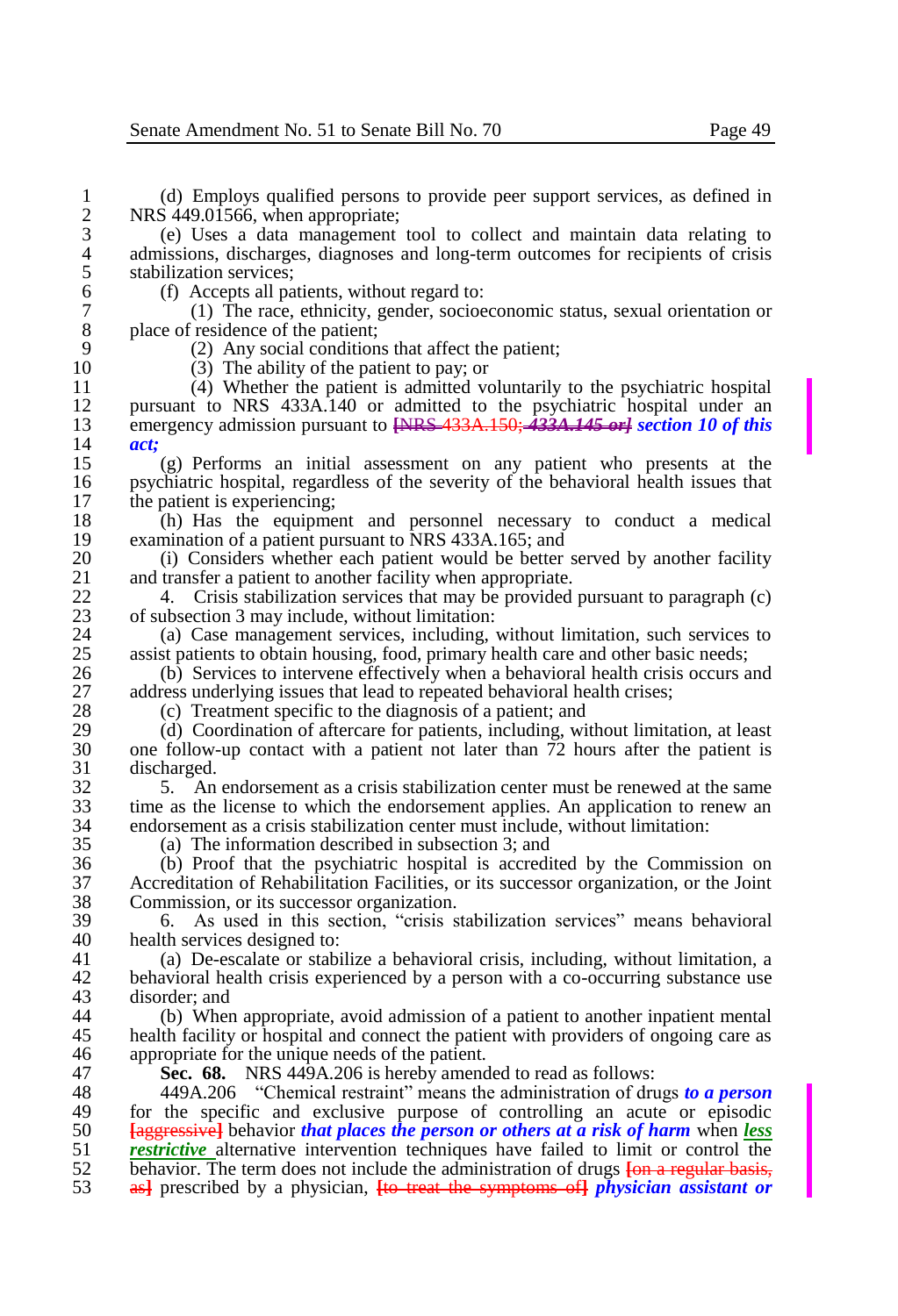1 *advanced practice registered nurse as standard treatment for the* mental  $\frac{1}{1}$  *or* bhysical *I*, emotional or behavioral disorders and for assisting a person in gaining 2 physical **[**, emotional or behavioral disorders and for assisting a person in gaining self-control over his or her impulses.] *condition of the person*. 3 self-control over his or her impulses.**]** *condition of the person.*

**Sec. 69.** NRS 449A.636 is hereby amended to read as follows:<br>5 449A.636 1. When acting under the authority of an advance

5 449A.636 1. When acting under the authority of an advance directive for 6 psychiatric care, an attending physician or other provider of health care shall 7 comply with the advance directive unless:<br>8 (a) Compliance, in the opinion of the

8 (a) Compliance, in the opinion of the attending physician or other provider, is<br>9 not consistent with generally accepted standards of care for the provision of 9 not consistent with generally accepted standards of care for the provision of 10 psychiatric care for the benefit of the principal;<br>11 (b) Compliance is not consistent with the

11 (b) Compliance is not consistent with the availability of psychiatric care  $12$  requested;<br>13 (c) Co

13 (c) Compliance is not consistent with applicable law;<br>14 (d) The principal is admitted to a mental health facil

14 (d) The principal is admitted to a mental health facility or hospital pursuant to<br>15 NRS 433A.145 to 433A.330, inclusive, or required to receive <del>linvoluntary</del> 15 NRS 433A.145 to 433A.330, inclusive, *or required to receive*  $\frac{1}{2}$  *cassisted outpatient treatment pursuant to sections 11 to 21, inclusive, of this act* 16 *assisted outpatient treatment pursuant to sections 11 to 21, inclusive, of this act* **and a course of treatment is required pursuant to those provisions; or** and a course of treatment is required pursuant to those provisions; or

18 (e) Compliance, in the opinion of the attending physician or other provider, is<br>19 not consistent with appropriate psychiatric care in case of an emergency 19 not consistent with appropriate psychiatric care in case of an emergency<br>20 endangering the life or health of the principal or another person. 20 endangering the life or health of the principal or another person.<br>21 2. In the event that one part of the advance directive is un

21 2. 2. 2. In the event that one part of the advance directive is unable to be followed<br>22 because of any of the circumstances set forth in subsection 1, all other parts of the 22 because of any of the circumstances set forth in subsection 1, all other parts of the advance directive must be followed. 23 advance directive must be followed.<br>24 **Sec. 70.** NRS 450.470 is here

24 **Sec. 70.** NRS 450.470 is hereby amended to read as follows:<br>25 450.470 1. If the county hospital is located at the county so

25 450.470 1. If the county hospital is located at the county seat, the board of 26 bosoital trustees shall at all times, provide a suitable room that may be used for the 26 hospital trustees shall, at all times, provide a suitable room that may be used for the examination of persons who are alleged to  $\frac{1}{2}$  the persons in a set of the system of persons who are alleged to  $\frac{1}{2}$  the 27 examination of persons who are alleged to **[**have mental illness**]** *be persons in a*  28 **mental health crisis** and who are to be brought before the judge of the district court<br>29 for proceedings to determine the issue of involuntary court-ordered admission as 29 for proceedings to determine the issue of involuntary court-ordered admission as<br>30 provided in chapter 433A of NRS. This section does not prohibit or limit the 30 provided in chapter 433A of NRS. This section does not prohibit or limit the 31 examination of persons alleged to have mental illness at a private hospital as 32 provided in chapter 433A of NRS.<br>33 2. The board of trustees of

33 2. The board of trustees of such a county hospital, in cooperation with the 34 local law enforcement agencies, may provide a suitable room that may be used for the custodial supervision of persons who are alleged to:

36 (a) **[**Have mental illness;**]** *Be persons in a mental health crisis;* or

37 (b) Be dangerous to themselves or others.<br>38 **Sec. 71.** NRS 629.550 is hereby amende

38 **Sec. 71.** NRS 629.550 is hereby amended to read as follows:

39 629.550 1. If a patient communicates to a mental health professional an 40 explicit threat of imminent serious physical harm or death to a clearly identified or<br>41 identifiable person and, in the judgment of the mental health professional, the identifiable person and, in the judgment of the mental health professional, the 42 patient has the intent and ability to carry out the threat, the mental health professional shall  $\frac{f_{\text{amb}}}{f_{\text{sub}}}$  for the emergency admission of place the patient  $\frac{f_{\text{sub}}}{f_{\text{sub}}}$ 43 professional shall **[**apply for the emergency admission of**]** *place* the patient **[**to a mental health facility) *on a mental health crisis hold* pursuant to NRS 433A.160, 45 *petition for a court to order the placement of the patient on a mental health crisis*  46 *hold pursuant to section 9 of this act* or make a reasonable effort to communicate the threat in a timely manner to: 47 the threat in a timely manner to:<br>48 (a) The person who is the sum

48 (a) The person who is the subject of the threat;<br>49 (b) The Jaw enforcement agency with the c

49 (b) The law enforcement agency with the closest physical location to the residence of the person: and 50 residence of the person; and<br>51 (c) If the person is a min

51 (c) If the person is a minor, the parent or guardian of the person.<br>52 2. A mental health professional shall be deemed to have made

52 2. A mental health professional shall be deemed to have made a reasonable effort to communicate a threat pursuant to subsection 1 if: effort to communicate a threat pursuant to subsection 1 if: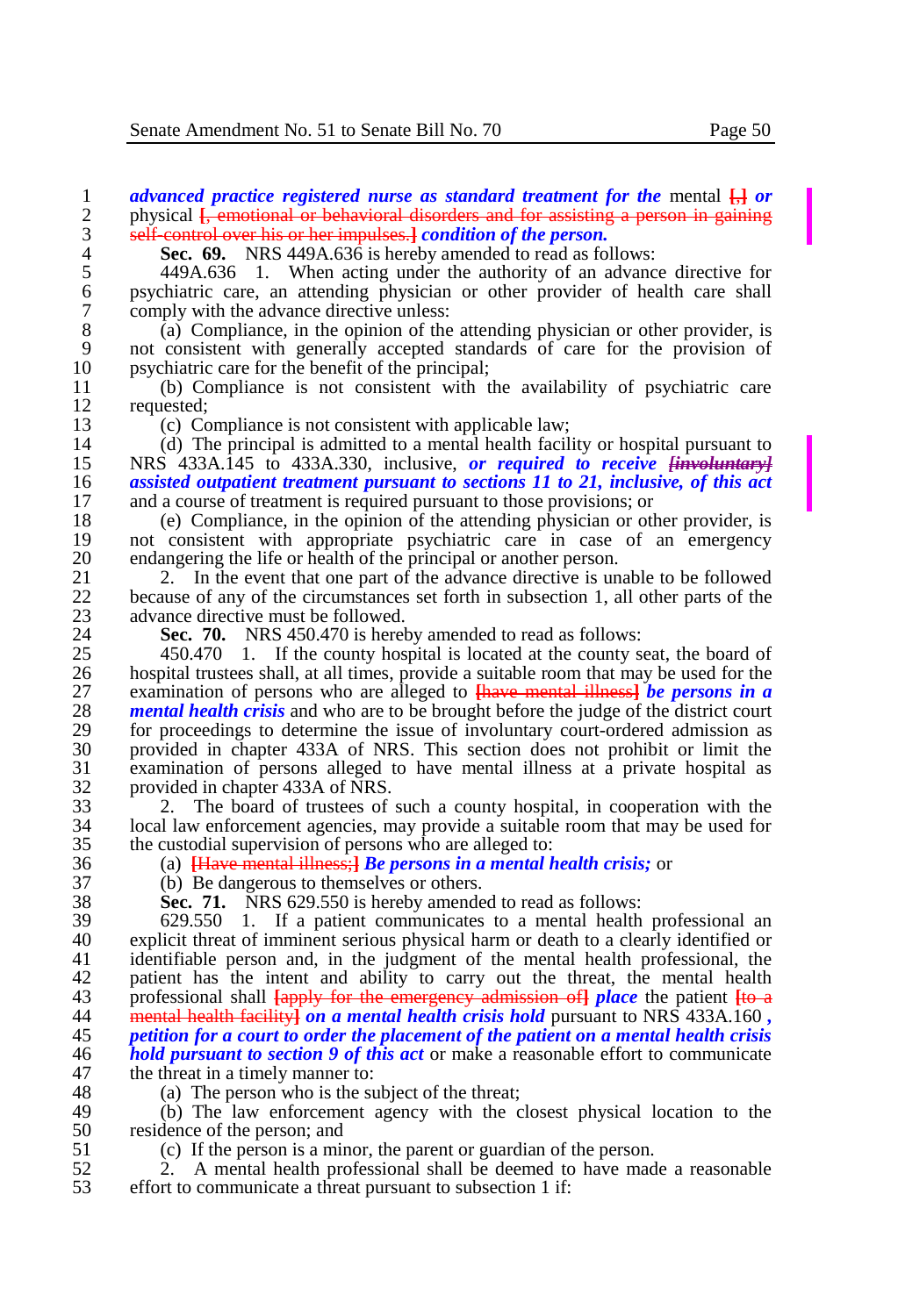1 (a) The mental health professional actually communicates the threat in a timely  $\frac{2}{3}$  manner; or<br>(b) The

3 (b) The mental health professional makes a good faith attempt to communicate 4 the threat in a timely manner and the failure to actually communicate the threat in a<br>5 timely manner does not result from the negligence or recklessness of the mental 5 timely manner does not result from the negligence or recklessness of the mental health professional. 6 health professional.<br>
7 3. A mental h

7 3. A mental health professional who exercises reasonable care in determining 8 that he or she:<br>9 (a) Has a

9 (a) Has a duty to take an action described in subsection 1 is not subject to civil 10 or criminal liability or disciplinary action by a professional licensing board for disclosing confidential or privileged information. 11 disclosing confidential or privileged information.<br>12 (b) Does not have a duty to take an action

12 (b) Does not have a duty to take an action described in subsection 1 is not 13 subject to civil or criminal liability or disciplinary action by a professional licensing<br>14 board for any damages caused by the actions of a patient. 14 board for any damages caused by the actions of a patient.<br>15 4. The provisions of this section do not:

15 4. The provisions of this section do not:<br>16 (a) Limit or affect the duty of the ment

16 (a) Limit or affect the duty of the mental health professional to report child<br>17 abuse or neglect pursuant to NRS 432B 220 or the commercial sexual exploitation 17 abuse or neglect pursuant to NRS 432B.220 or the commercial sexual exploitation of a child pursuant to NRS 432C.110; or 18 of a child pursuant to NRS 432C.110; or<br>19 (b) Modify any duty of a mental

19 (b) Modify any duty of a mental health professional to take precautions to 20 prevent harm by a patient:<br>21 (1) Who is in the

21 (1) Who is in the custody of a hospital or other facility where the mental  $22$  health professional is employed: or 22 health professional is employed; or  $(2)$  Who is being discharge

23 (2) Who is being discharged from such a facility.<br>24 5. As used in this section. "mental health profession.

24 5. As used in this section, "mental health professional" includes:<br>25 (a) A physician or psychiatrist licensed to practice medicine

25 (a) A physician or psychiatrist licensed to practice medicine in this State 26 pursuant to chapter 630 or 633 of NRS;<br>27 (b) A psychologist who is licensed

27 (b) A psychologist who is licensed to practice psychology pursuant to chapter 28 (641 of NRS or authorized to practice psychology in this State pursuant to the 28 641 of NRS or authorized to practice psychology in this State pursuant to the Psychology Interiurisdictional Compact enacted in NRS 641.227: 29 Psychology Interjurisdictional Compact enacted in NRS 641.227;<br>30 (c) A social worker who:

30 (c) A social worker who:<br>31 (1) Holds a master's o

31 (1) Holds a master's degree in social work;<br>32 (2) Is licensed as a clinical social worker pu 32 (2) Is licensed as a clinical social worker pursuant to chapter 641B of NRS;

 $33$  and  $34$ 34 (3) Is employed by the Division of Public and Behavioral Health of the Department of Health and Human Services;

36 (d) A registered nurse who:<br>37 (1) Is licensed to practi

37 (1) Is licensed to practice professional nursing pursuant to chapter 632 of 38 NRS; and<br>39 (2)

39 (2) Holds a master's degree in psychiatric nursing or a related field;<br>40 (e) A marriage and family therapist licensed pursuant to chapter 641A or

40 (e) A marriage and family therapist licensed pursuant to chapter 641A of NRS;

 $(f)$  A clinical professional counselor licensed pursuant to chapter 641A of 42 NRS; and 43 (g) A

43 (g) A person who is working in this State within the scope of his or her 44 employment by the Federal Government including without limitation. employment by the Federal Government, including, without limitation, 45 employment with the Department of Veterans Affairs, the military or the Indian 46 Health Service, and is: 46 Health Service, and is:<br>47 (1) Licensed c

47 (1) Licensed or certified as a physician, psychologist, marriage and family<br>48 therapist, clinical professional counselor, alcohol and drug counselor or clinical 48 therapist, clinical professional counselor, alcohol and drug counselor or clinical alcohol and drug counselor in another state: 49 alcohol and drug counselor in another state;<br>50  $(2)$  Licensed as a social worker in a

50 (2) Licensed as a social worker in another state and holds a master's degree  $51$  in social work; or<br> $52$   $(3)$  Licen

52 (3) Licensed to practice professional nursing in another state and holds a master's degree in psychiatric nursing or a related field. master's degree in psychiatric nursing or a related field.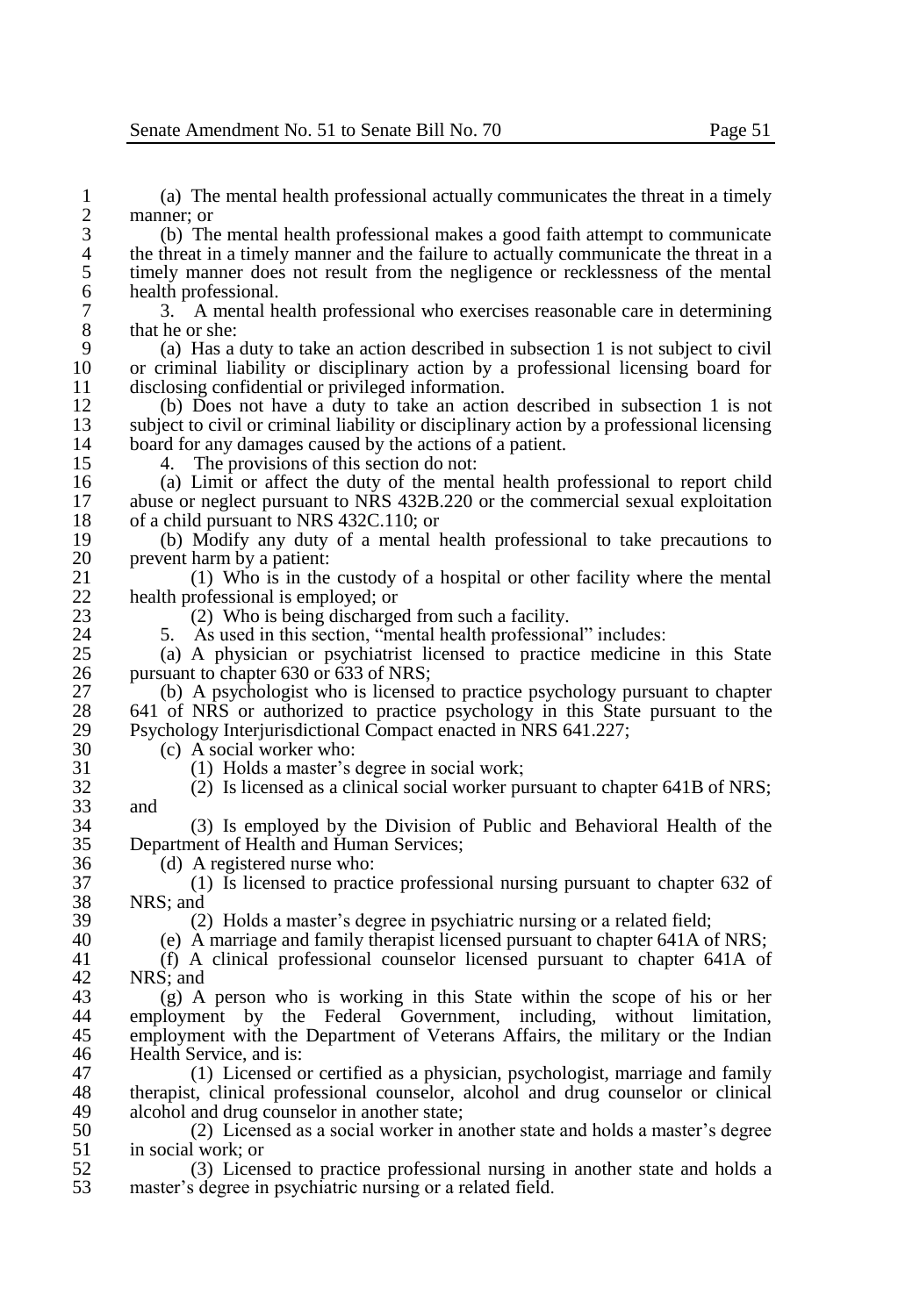| 1              | <b>Sec. 72.</b> NRS 632.120 is hereby amended to read as follows:                                                     |
|----------------|-----------------------------------------------------------------------------------------------------------------------|
| $\overline{2}$ | The Board shall:<br>632.120<br>$\overline{1}$ .                                                                       |
| 3              | (a) Adopt regulations establishing reasonable standards:                                                              |
| $\overline{4}$ | (1) For the denial, renewal, suspension and revocation of, and the                                                    |
| 5              | placement of conditions, limitations and restrictions upon, a license to practice                                     |
| 6              | professional or practical nursing or a certificate to practice as a nursing assistant or                              |
| $\overline{7}$ | medication aide - certified.                                                                                          |
| 8              | (2) Of professional conduct for the practice of nursing.                                                              |
| 9              | (3) For prescribing and dispensing controlled substances and dangerous                                                |
| 10             | drugs in accordance with applicable statutes.                                                                         |
| 11             | (4) For the psychiatric training and experience necessary for an advanced                                             |
| 12             | practice registered nurse to be authorized to make the diagnoses, evaluations and                                     |
| 13             | examinations described in NRS [433A.160,] 433A.240, 433A.390, 433A.430,                                               |
| 14             | 484C.300, 484C.320, 484C.330, 484C.340 and 484C.350 and sections 10 H                                                 |
| 15             | 11 [and 22] of this act, the certifications described in NRS 433A.170, 433A.195                                       |
| 16             | and $433A.200$ $\Box$ and the sworn statements or declarations described in NRS                                       |
| 17             | 433A.210 and section 11 of this act.                                                                                  |
| 18             | (b) Prepare and administer examinations for the issuance of a license or                                              |
| 19             | certificate under this chapter.                                                                                       |
| 20             | (c) Investigate and determine the eligibility of an applicant for a license or                                        |
| 21             | certificate under this chapter.                                                                                       |
| 22             | (d) Carry out and enforce the provisions of this chapter and the regulations                                          |
| 23             | adopted pursuant thereto.                                                                                             |
| 24             | (e) Develop and disseminate annually to each registered nurse who cares for                                           |
| 25             | children information concerning the signs and symptoms of pediatric cancer.                                           |
| 26             | The Board may adopt regulations establishing reasonable:<br>2.                                                        |
| 27             | (a) Qualifications for the issuance of a license or certificate under this chapter.                                   |
| 28             | (b) Standards for the continuing professional competence of licensees or                                              |
| 29             | holders of a certificate. The Board may evaluate licensees or holders of a certificate                                |
| 30             | periodically for compliance with those standards.                                                                     |
| 31             | The Board may adopt regulations establishing a schedule of reasonable fees<br>3.                                      |
| 32             | and charges, in addition to those set forth in NRS 632.345, for:                                                      |
| 33             | (a) Investigating licensees or holders of a certificate and applicants for a                                          |
| 34             | license or certificate under this chapter;<br>(b) Evaluating the professional competence of licensees or holders of a |
| 35<br>36       | certificate;                                                                                                          |
| 37             | (c) Conducting hearings pursuant to this chapter;                                                                     |
| 38             | (d) Duplicating and verifying records of the Board; and                                                               |
| 39             | (e) Surveying, evaluating and approving schools of practical nursing, and                                             |
| 40             | schools and courses of professional nursing,                                                                          |
| 41             | $\rightarrow$ and collect the fees established pursuant to this subsection.                                           |
| 42             | For the purposes of this chapter, the Board shall, by regulation, define the<br>4.                                    |
| 43             | term "in the process of obtaining accreditation."                                                                     |
| 44             | The Board may adopt such other regulations, not inconsistent with state or<br>5.                                      |
| 45             | federal law, as may be necessary to carry out the provisions of this chapter relating                                 |
| 46             | to nursing assistant trainees, nursing assistants and medication aides - certified.                                   |
| 47             | The Board may adopt such other regulations, not inconsistent with state or<br>6.                                      |
| 48             | federal law, as are necessary to enable it to administer the provisions of this                                       |
| 49             | chapter.                                                                                                              |
| 50             | Sec. 73. NRS 641B.160 is hereby amended to read as follows:                                                           |
|                |                                                                                                                       |

641B.160 1. The Board shall adopt:

 $rac{36}{37}$ 

49<br>50

 (a) Such regulations as are necessary or desirable to enable it to carry out the provisions of this chapter;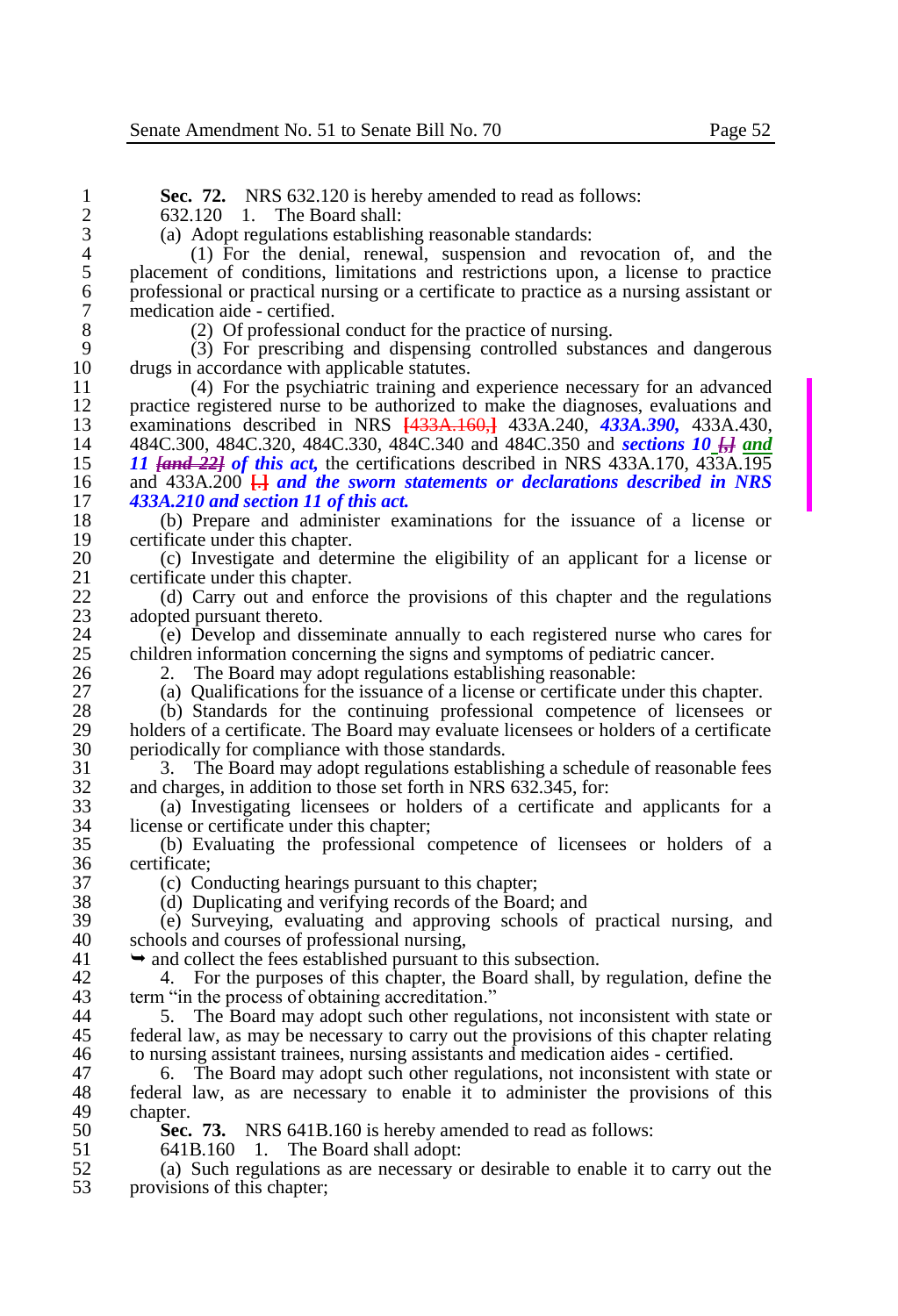(b) Regulations establishing reasonable standards for the psychiatric training 2 and experience necessary for a clinical social worker to be authorized to make the certifications described in NRS 433A.170, 433A.195 and 433A.200  $\frac{1}{11}$  and section certifications described in NRS 433A.170, 433A.195 and 433A.200 **[**;**]** *and section 10 of this act, make a sworn statement or declaration described in NRS 433A.210 and section 11 of this act and perform an evaluation described in section 11*  $\theta$   $\rightarrow$   $\frac{221}{9}$  *of this act*; *22] of this act;*

7 (c) Regulations prescribing uniform standards concerning the locations at 8 which interns provide services;<br>9 (d) Regulations prescribing

9 (d) Regulations prescribing standards concerning the electronic supervision of 10 interns working at remote sites; and<br>11 (e) Regulations prescribing the

11 (e) Regulations prescribing the manner by which the qualifications for the 12 issuance or renewal of a license under the provisions of this chapter will be made<br>13 available to the public such that those qualifications are clearly defined and easily 13 available to the public such that those qualifications are clearly defined and easily understood. 14 understood.<br>15 2. On

15 2. On the date that the Board gives notice pursuant to NRS 233B.060 of its intent to adopt, amend or repeal a regulation, the Board shall submit the regulation 16 intent to adopt, amend or repeal a regulation, the Board shall submit the regulation<br>17 to the Commission on Behavioral Health for review. The Commission shall review to the Commission on Behavioral Health for review. The Commission shall review 18 the regulation and make recommendations to the Board concerning the advisability<br>19 of adopting, amending or repealing the regulation and any changes that the 19 of adopting, amending or repealing the regulation and any changes that the 20 Commission deems advisable.<br>21 **Sec. 74.** 1. The amend

21 **Sec. 74.** 1. The amendatory provisions of NRS 433A.145, as amended by section 28 of this act apply to any person: 22 section 28 of this act, apply to any person:<br>
23 (a) Who has been admitted to a public

23 (a) Who has been admitted to a public or private mental facility; and 24 (b) Whose status is that of a voluntary consumer on or after Octobe

24 (b) Whose status is that of a voluntary consumer on or after October 1, 2021, regardless of the date on which he or she was admitted. 25 regardless of the date on which he or she was admitted.<br>26 2. The amendatory provisions of NRS 433A.

26 2. The amendatory provisions of NRS 433A.165, 433A.185, 433A.195, 27 433A.200 and 433A.310, as amended by sections 31, 33, 35, 36 and 43 of this act, 28 respectively, apply to any person:<br>29 (a) Who has been admitted t

29 (a) Who has been admitted to a public or private mental facility or hospital;<br>30 and and

31 (b) Whose status is that of an emergency consumer on or after October 1, 2021, 32 regardless of the date on which he or she was admitted.<br>33 Any person who was involuntarily admitted to

33 3. Any person who was involuntarily admitted to a program of community-<br>34 based or outpatient services before October 1, 2021, by a court order that remains 34 based or outpatient services before October 1, 2021, by a court order that remains effective on that date shall be deemed to have been ordered to receive  $\frac{1}{2}$ 35 effective on that date shall be deemed to have been ordered to receive **[**involuntary**]** 36 assisted outpatient treatment pursuant to section 18 of this act.<br>37 4 The amendatory provisions of NRS 433A 380 and 42

37 4. The amendatory provisions of NRS 433A.380 and 433A.390, as amended 38 by sections 47 and 48 of this act, respectively, apply to any person who has been<br>39 admitted to a public or private mental health facility pursuant to a court order that is 39 admitted to a public or private mental health facility pursuant to a court order that is<br>40 effective on October 1, 2021, regardless of the date on which he or she was 40 effective on October 1, 2021, regardless of the date on which he or she was admitted.

42 5. The amendatory provisions of **[**section 22 of this act and**]** NRS 433A.220 43 and 433A.380, as amended by sections 39 and 47 of this act, respectively, apply to 44 any person who has been conditionally released from a public or private mental any person who has been conditionally released from a public or private mental 45 health facility where the conditional release is effective on October 1, 2021, <br>46 regardless of the date on which he or she was conditionally released. regardless of the date on which he or she was conditionally released.

47 6. As used in this section, "assisted outpatient treatment" has the meaning ascribed to it in NRS 433A.019, as amended by section 24 of this act. 48 ascribed to it in NRS 433A.019, as amended by section 24 of this act.<br>49 **Sec. 75.** NRS 433A.315, 433A.323 and 433A.327 are hereby re

49 **Sec. 75.** NRS 433A.315, 433A.323 and 433A.327 are hereby repealed.<br>50 **Sec. 76.** 1. This section becomes effective upon passage and approval

50 **Sec. 76.** 1. This section becomes effective upon passage and approval.<br>51 2. Sections 1 to 75, inclusive, of this act become effective:

2. Sections 1 to 75, inclusive, of this act become effective: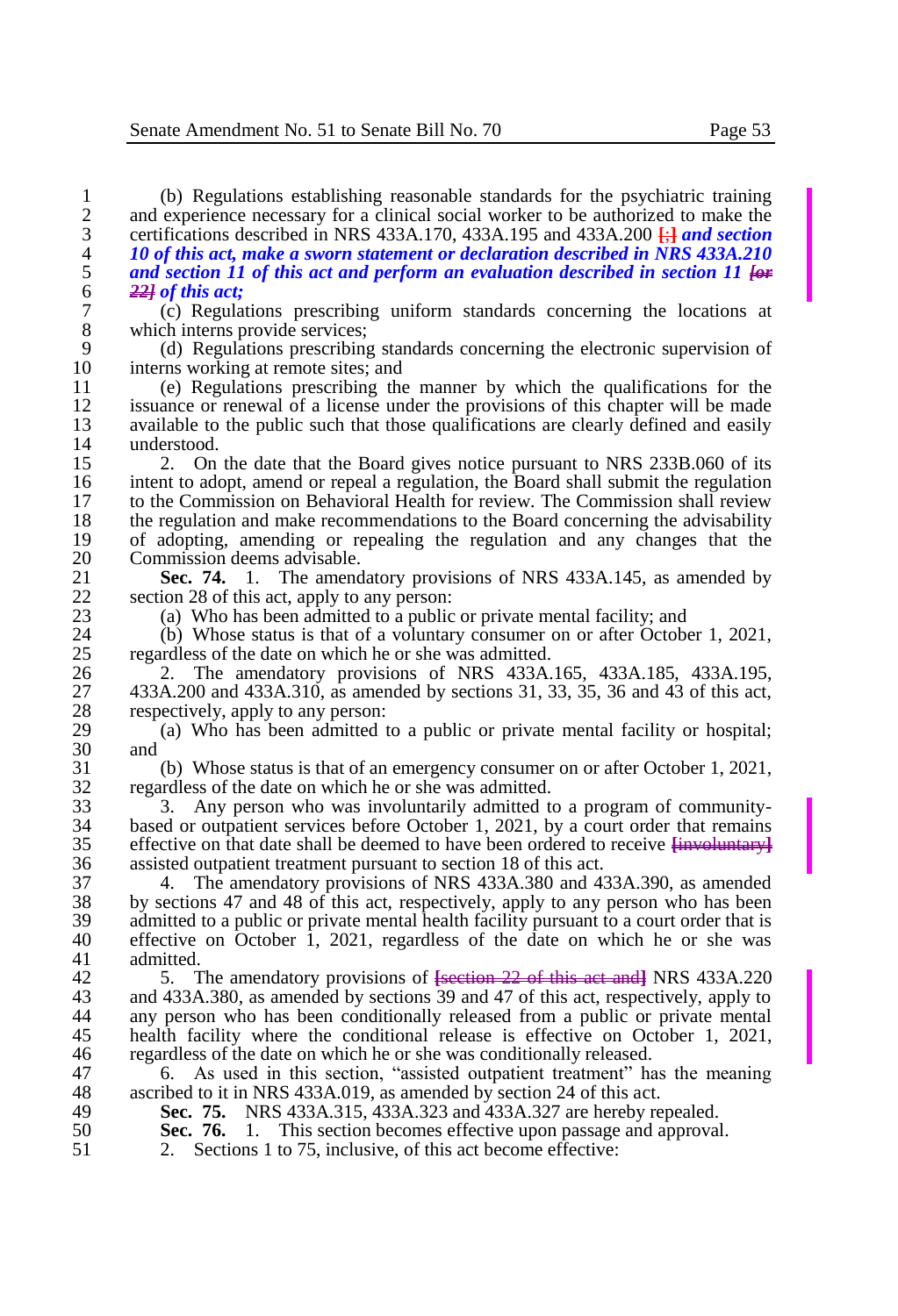1 (a) Upon passage and approval for the purpose of adopting regulations and performing any preparatory administrative tasks that are necessary to carry out the 2 performing any preparatory administrative tasks that are necessary to carry out the provisions of this act: and  $\frac{3}{4}$  provisions of this act; and<br>4 (b) On October 1, 202

4 (b) On October 1, 2021, for all other purposes.

#### **TEXT OF REPEALED SECTIONS**

**433A.315 Development of written plan for course of treatment and program of community-based or outpatient services.** If a court determines pursuant to NRS 433A.310 that a person should be involuntarily admitted to a program of community-based or outpatient services, the court shall promptly cause two or more persons professionally qualified in the field of psychiatric mental health, which may include the person who filed the petition for involuntary courtordered admission pursuant to NRS 433A.200 if he or she is so qualified, in consultation with the person to be involuntarily admitted, to develop and submit to the court a written plan prescribing a course of treatment and enumerating the program of community-based or outpatient services for the person. The plan must include, without limitation:

1. A description of the types of services in which the person will participate;

2. The medications, if any, which the person must take and the manner in which those medications will be administered;

3. The name of the person professionally qualified in the field of psychiatric mental health who is responsible for providing or coordinating the program of community-based or outpatient services; and

4. Any other requirements which the court deems necessary.

**433A.323 Failure to participate in program or carry out plan of treatment: Petition and order to take person into custody; evaluation.**

1. When a person who is involuntarily admitted to a program of communitybased or outpatient services fails to participate in the program or otherwise fails to carry out the plan of treatment developed pursuant to NRS 433A.315, despite efforts by the professional responsible for providing or coordinating the program of community-based or outpatient services for the person to solicit the person's compliance, the professional may petition the court to issue an order requiring a peace officer to take into custody and deliver the person to the appropriate location for an evaluation by an evaluation team from the Division pursuant to NRS 433A.240. The petition must be accompanied by:

(a) A copy of the order for involuntary admission;

(b) A copy of the plan of treatment submitted to the court pursuant to NRS 433A.315;

(c) A list that sets forth the specific provisions of the plan of treatment which the person has failed to carry out; and

(d) A statement by the petitioner which explains how the person's failure to participate in the program of community-based or outpatient services or failure to carry out the plan of treatment will likely cause the person to harm himself or herself or others.

2. If the court determines that there is probable cause to believe that the person is likely to harm himself or herself or others if the person does not comply with the plan of treatment, the court may issue an order requiring a peace officer to take into custody and deliver the person to an appropriate location for an evaluation by an evaluation team from the Division pursuant to NRS 433A.240.